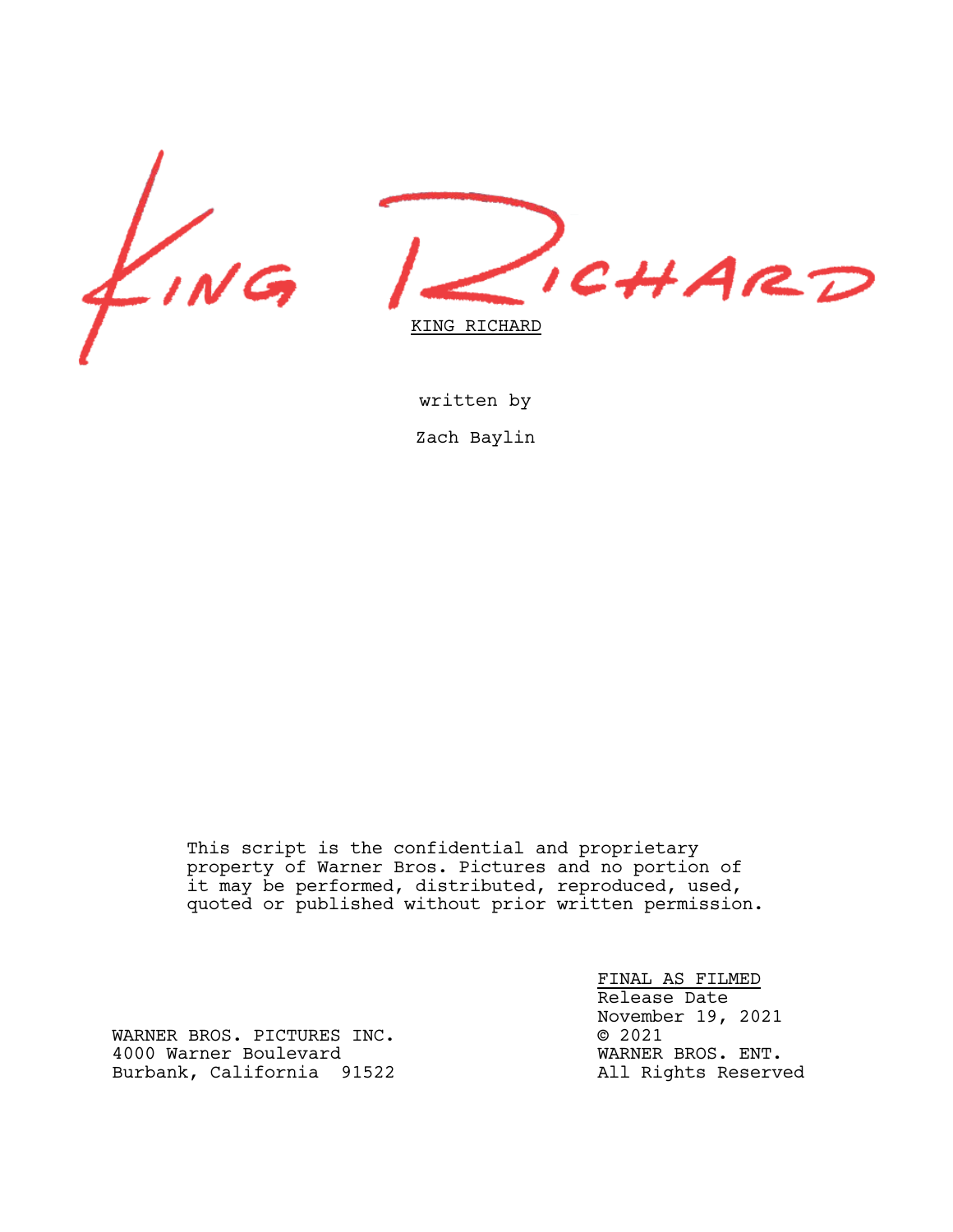OVER BLACK

SUPERIMPOSE: THIS IS A TRUE STORY.

FADE IN:

EXT. BEVERLY HILLS, CALIFORNIA - 1989 (ESTABLISHING)

Mansions. Palm trees. Bentleys. Benzes. The dream.

EXT. PALOS VERDES COUNTRY CLUB - VARIOUS SHOTS - MORNING

A majestic, rolling golf course. Pristine tennis courts. Rich WHITE PEOPLE living the life.

INT. PALOS VERDES COUNTRY CLUB - MORNING

Inside, UNIFORMED STAFF vacuum opulent locker rooms and clean the framed photographs that line the club walls:

ANCIENT TENNIS GREATS. TILDEN. KRAMER. AUSTIN. SHRIVER. All legends. All white. All viewed by:

RICHARD WILLIAMS (47). A tall, powerfully-built black man with broken teeth, a graying beard, and a lifetime of rejection and resentment.

Richard stands in the pro shop in his TENNIS ATTIRE, when a TENNIS PRO arrives with a SHOPPING BAG.

> TENNIS PRO Grounds crew threw out most of 'em. Got a few here but they look pretty dead.

RICHARD They not dead to us.

Richard looks in the bag. It's filled with RATTY OLD TENNIS BALLS. Richard takes it thankfully and without shame, heading out with his bounty as we hear  $-$ -

> RICHARD (V.O.) Where I grew up, in Louisiana, Seedy Grove. Tennis was not a game peoples played. We was too busy running from the Klan. But here it is...

8FLiX.com SCREENPLAY DATABASE FOR EDUCATIONAL USE ONLY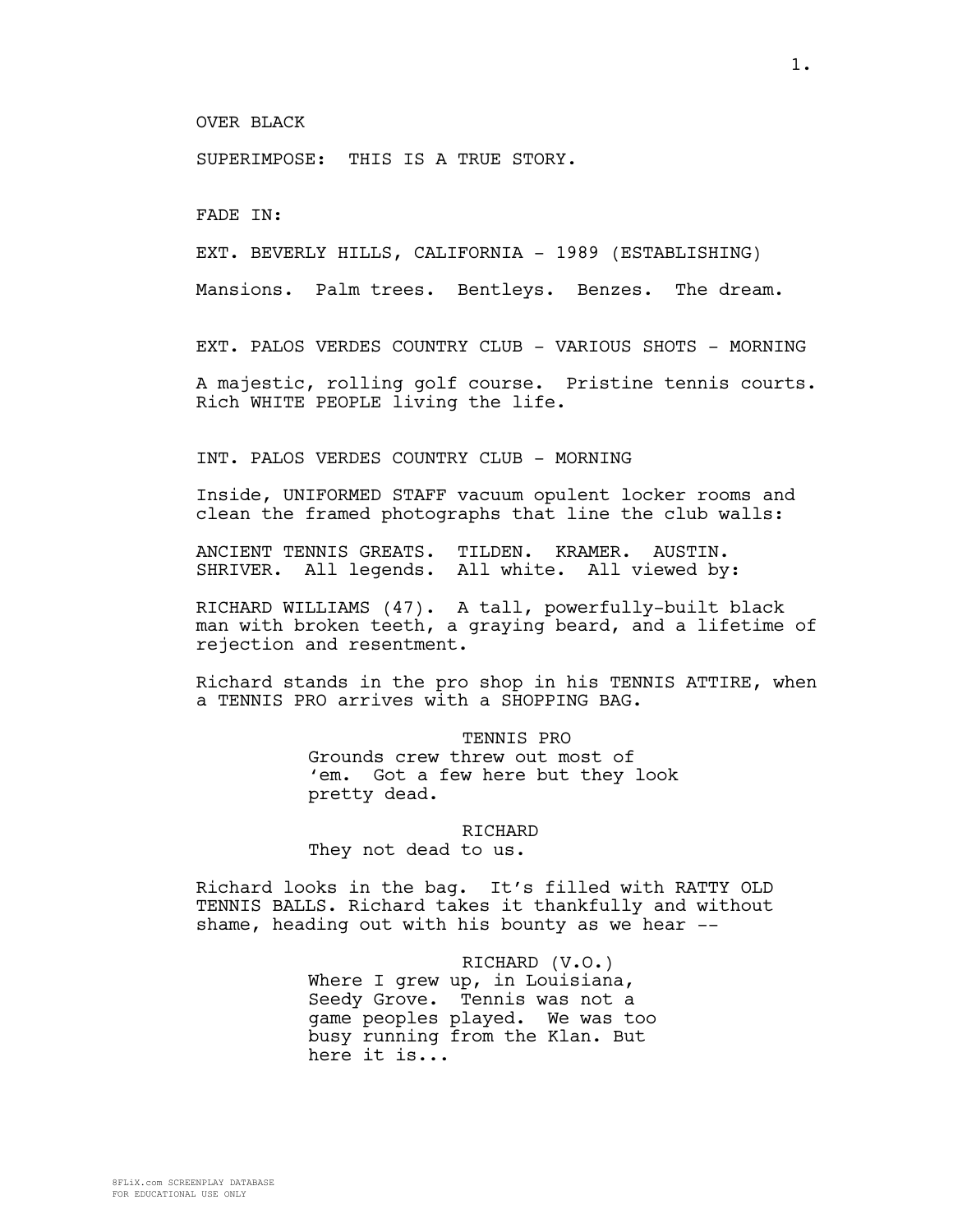Richard's garbled Louisiana drawl continues as he strolls the manicured grounds, collecting stray balls as he goes. He plucks them from trash as WHITE CLUB MEMBERS play.

> RICHARD (V.O.) ...when I'm interested in a thing, I learn it. How it works. How the best people in the world do it. That's what I did with tennis and the girls.

INT. RICHARD'S VW BUS - DAY

Richard's now at the wheel listening to a homemade tape as he drives to another club through postcard L.A.

> BUD COLLINS (V.O.) *If you look at the biggest servers. Sampras. Lendl. Connors. You'll see the break of their wrists is like a smack. Like a high-five. That's what you're looking for when you hit it. That pop.*

Richard practices as he drives in his van, which is a character itself.

Part mobile tennis clinic, part mobile home, it's filled with schoolbooks, cassette tapes, audiobooks on parenting and self-help like *RICH DAD, POOR DAD*, along with a ridiculous accoutrement of tennis shit. Drill cones. Broken rackets. Milk crates filled with hundreds of collected USED BALLS. Like Richard, it's charming and one-of-a-kind.

> RICHARD (V.O.) Now all we need is a club.

EXT. FANCY TENNIS CLUB - DAY

We now understand we've been hearing a sales pitch, which Richard is giving to an UNINTERESTED PRO at another fancy club. He hands him a HOMEMADE BROCHURE.

> RICHARD For training. And Clinics. The whole deal. Everything the girls need to go from prodigy to pro.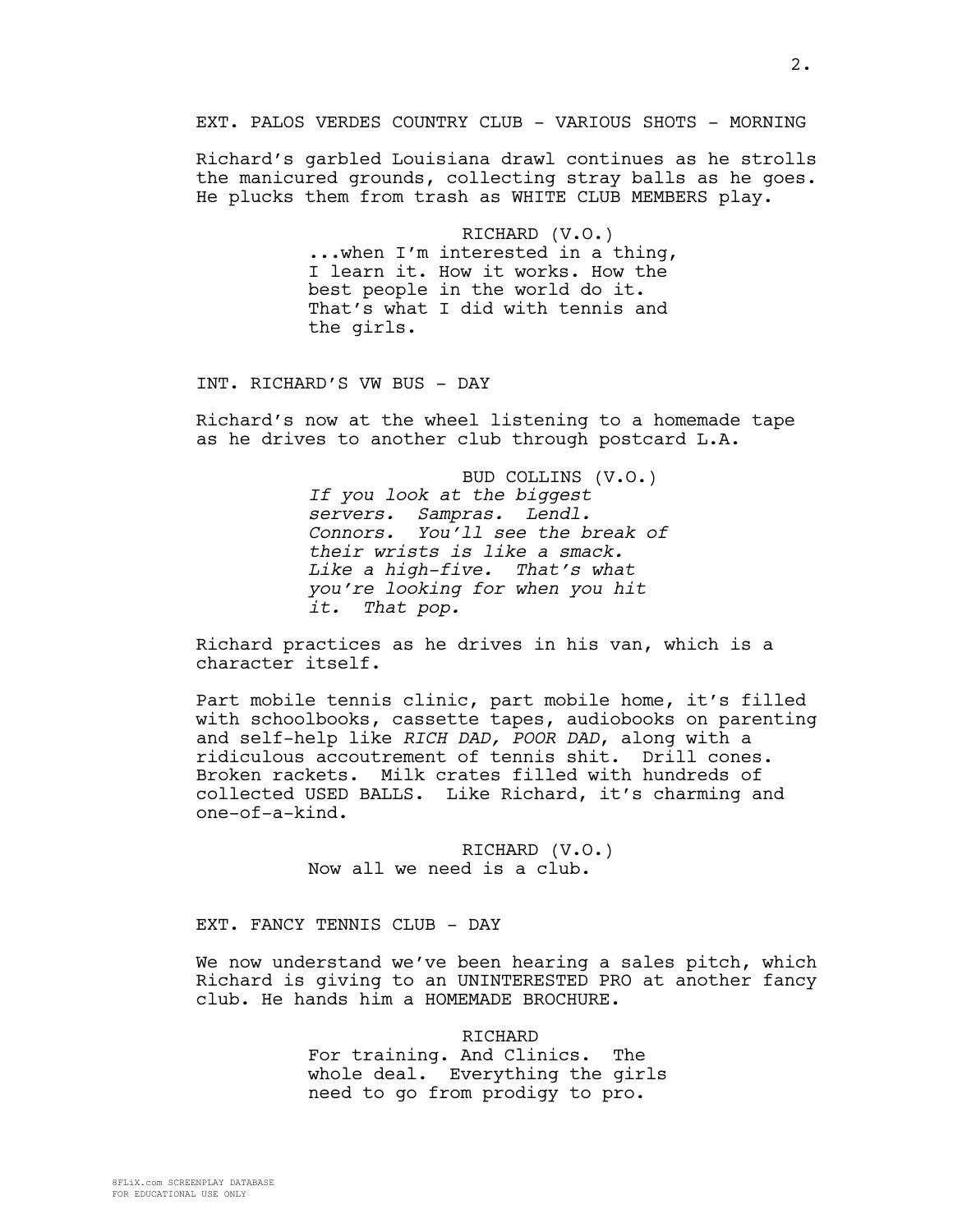Richard's presentation continues to BUD COLLINS (60), the Bob Hope of tennis, listening graciously, poolside.

> RICHARD I wrote me a 78-page plan for their whole career before they was even born.

Bud laughs, quite amused and --

EXT. ANOTHER FANCY TENNIS CLUB - DAY

Richard continues at another FANCY CLUB, following a very DISMISSIVE PRO.

RICHARD

It was 1977 and I had watched this tennis match, and I seen them give this girl - Virginia Ruzici -- 40 thousand dollars for four days work, and since I knew I'd only made \$52,000 all year, I knew I was in the wrong business. Went home that night, told the wife we need to make two more kids.

OFF the DISMISSIVE PRO, just fucking flabbergasted and --

RICHARD (PRE-LAP) So that night I wrote up the plan.

EXT. ANOTHER FANCY TENNIS CLUB - DAY

Richard's now cornered ANOTHER BAFFLED PRO at practice.

#### RICHARD

One for Venus. One for Serena. Covered their tennis. Educations. Foreign languages. Everything. And now that plan says it's time for us to come see you so you can help turn them into champions.

He hands the pro the brochure and --

EXT. COUNTRY CLUB - POOLSIDE - DAY

Bud flips through it too. A HOMEMADE PAMPHLET FULL OF NUMBERS, GRAPHS, and CHARTS. The girls' "FUTURE EARNINGS." Bud reads it in disbelief as --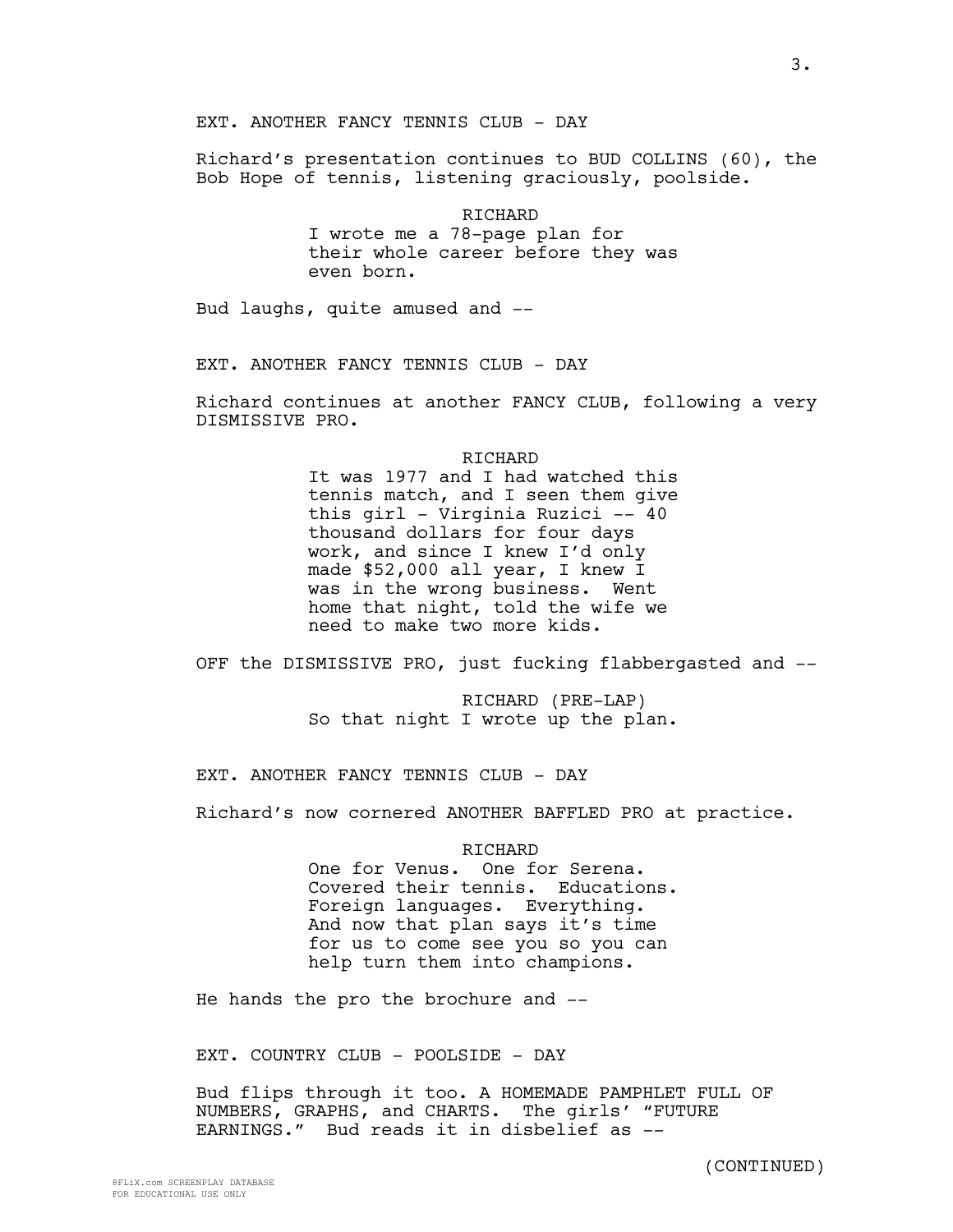RICHARD Now, I know what you're thinking. This family is from the ghetto. How they going to pay old me?

EXT. ANOTHER FANCY TENNIS CLUB - DAY

Richard's on the court with the Baffled Pro.

RICHARD Well, don't you worry 'bout that. We're not here to rob you. We're here to make you rich.

EXT. FANCY TENNIS CLUB - DAY

The Uninterested Pro hands the brochure back to Richard.

UNINTERESTED PRO You ever think about basketball?

EXT. COUNTRY CLUB - POOLSIDE - DAY

-- and Bud hands it back too.

BUD COLLINS Best of luck to ya.

RICHARD OK. You making a mistake but I'm gonna let you make it. Them pants look expensive.

BUD COLLINS Oh, they are.

EXT. ANOTHER FANCY TENNIS CLUB - DAY

-- and finally, the Baffled Pro returns Richard's pamphlet as well with some last words of advice.

> BAFFLED PRO If I had a dollar for every crazy parent who told me their kids'll be number one, I'd be a rich man.

RICHARD You look pretty rich to me.

BAFFLED PRO Well, there you go.

(CONTINUED)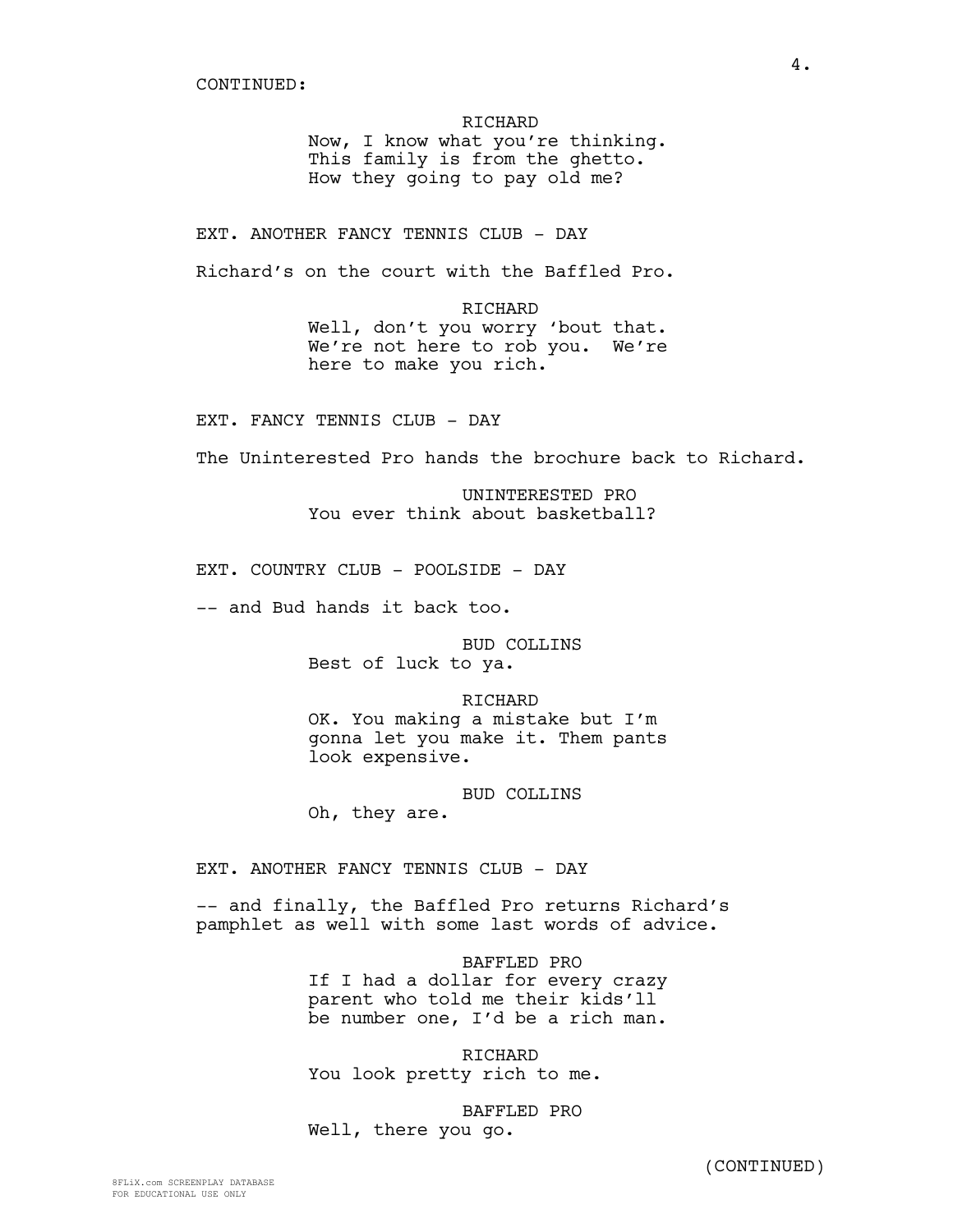The Baffled Pro serves. His STUDENT returns it. Richard can't help but pipe in.

> **RICHARD** You need to open up your stance a little more. Your stance too closed.

Off Richard's frustration, heading off the court back to--

EXT. COMPTON, CALIFORNIA - VARIOUS SHOTS - DAY

A different world. A diverse, working-class neighborhood made infamous by gangs, drug wars, and NWA.

Richard's bus drives past the Compton Swap. D&K Donuts. Louis Burgers. Liquor stores on the corners. Cops on the streets. Lowriders booming the latest tracks of the day.

And right in the heart of it, we meet --

EXT. WILLIAMS' HOME (COMPTON) - DAY

TWO young BLACK GIRLS (8 and 9) lugging PHONE BOOKS from their front lawn.

Both are adorable, in braids and glowing smiles. The TALLER one carries THREE BOOKS. The LITTLE one, not to be outdone, carries FOUR, barely seeing over the top.

> VENUS (TALLER GIRL) Serena, what are you doing? Those books are bigger than you are.

> SERENA (LITTLE GIRL) No, they're not. I can do it. I can carry more than you.

VENUS And break your back while you're at it.

#### SERENA

Wanna bet?

The little one takes off running, her sister letting her win as they race around, dropping phonebooks into their neighbors' yards. These are VENUS AND SERENA WILLIAMS.

Venus is nine but already tall, regal, selfless, and preternaturally self-possessed.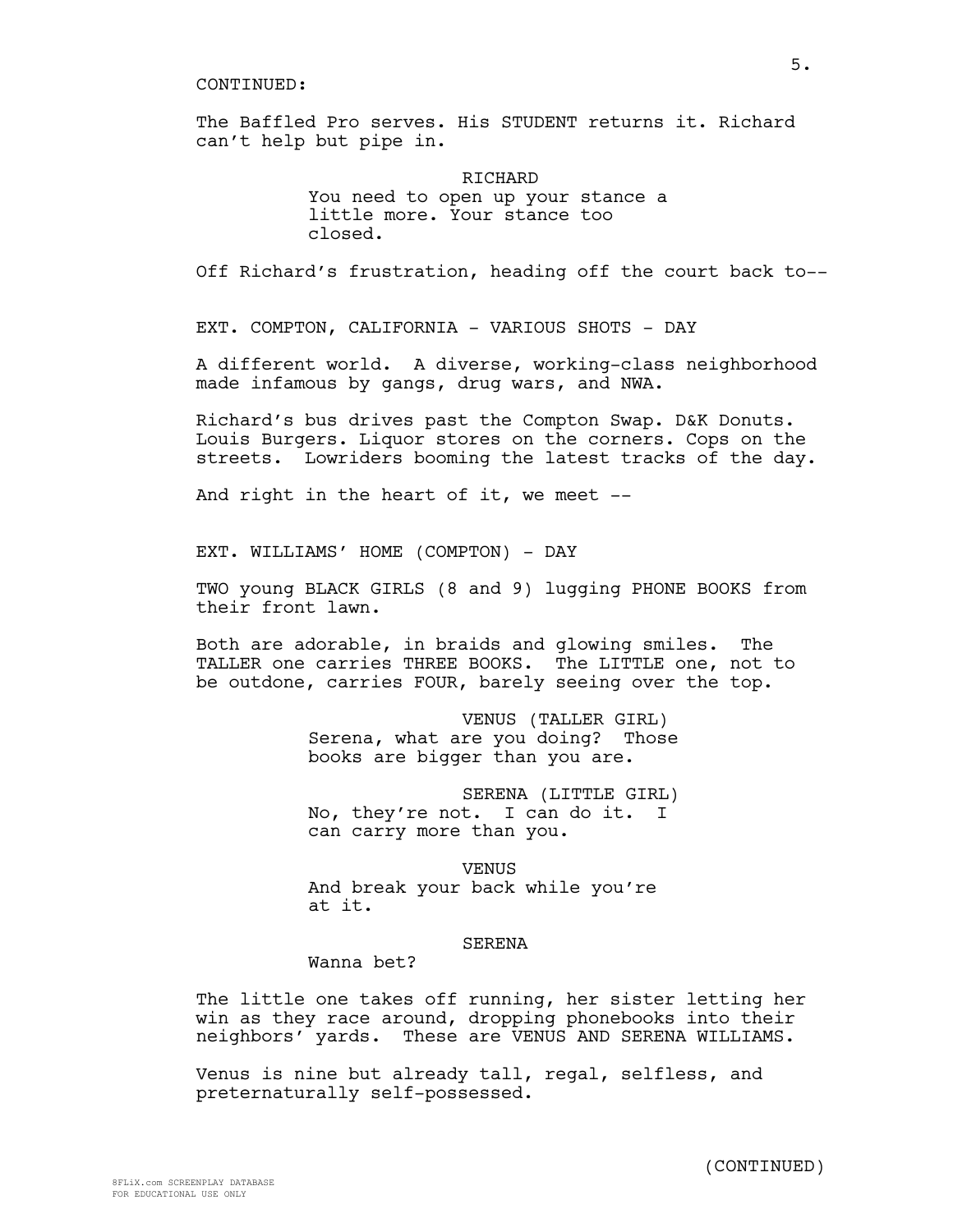Serena is eight and a rascal. She's confident, irrepressible, and has an insatiable need for attention. More than all else, though, she idolizes Venus.

Winded, Serena reaches their neighbors' house first where A MIDDLE-AGED BLACK WOMAN greets them in a housecoat. Her name is MS. STRICKLAND.

MS. STRICKLAND

Girls.

SERENA Told you I'd win. Hi, Ms. Strickland.

Serena hands her a phone book.

MS. STRICKLAND Thank you. Now you need to go tell your father to stop working you so hard. Seen y'all practicing in the rain. That man is crazy.

On cue, Richard steps out of his bus parked behind them.

RICHARD Hey girls. Go head back in the house. Tell your sisters we leavin' in a few minutes. We'll deliver the rest of them books later.

The girls do as instructed as Richard crosses to Ms. Strickland's fence.

> RICHARD Not gon' tell you again. Do not talk to them kids.

### MS. STRICKLAND

Excuse me, they came on to my lawn. And somebody's gotta, as hard as you working 'em.

#### RICHARD

They work as hard as they need to to stay off these streets. I'm in the champion-raisin' business. Got a book about it bout to come out soon. Maybe I give a copy to *your* daughter. Remind me which corner she working on again?

MS. STRICKLAND Get off my property.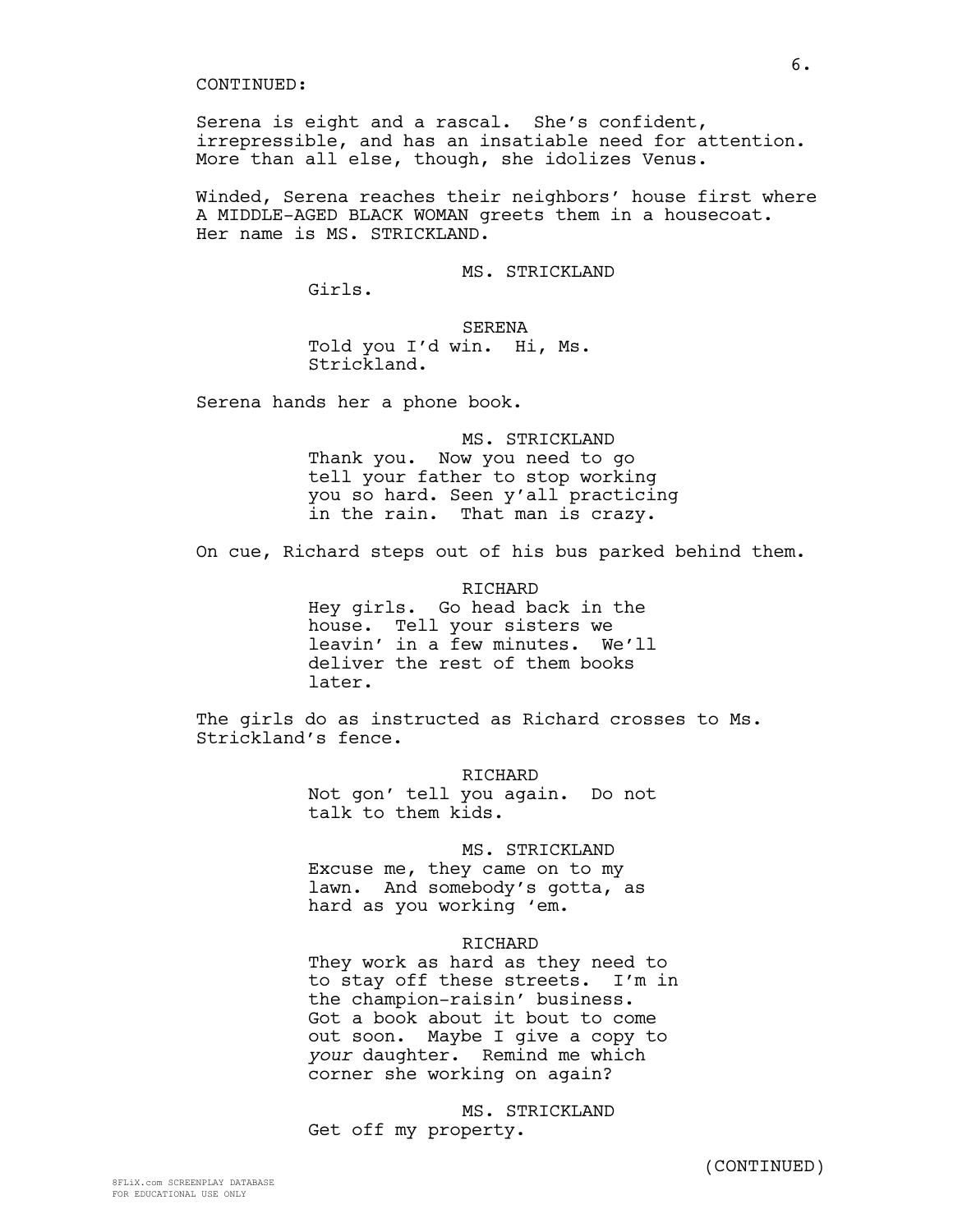CONTINUED: (2)

ORACENE

Richard, leave that nosey woman

alone.

He turns to see his wife, ORACENE "BRANDI" WILLIAMS (41). A tall, funny, private, hardworking woman in SCRUBS in the driveway of their SMALL, GREEN, STUCCO HOUSE.

Richard starts walking over to her, still calling back.

| RICHARD                  | MS. STRICKLAND                                                     |
|--------------------------|--------------------------------------------------------------------|
| Stop talking to my kids. | Got those booty hugging<br>shorts. You need some<br>bigger shorts! |

Richard returns to his house, giving Oracene a kiss.

ORACENE You know she just trying to rile you up. I gotta get to work.

RICHARD

Think you riling me up with them little nurse shoes on. You know I love these little nurse shoes.

ORACENE

(laughs) Get these girls off to practice. The laundry's all done and I talked to Tunde's teachers about those A.P. classes she wanted.

RICHARD

All right. Have a good day.

They kiss again and Richard heads to his van, now filled with his 5 DAUGHTERS. Venus. Serena. YETUNDE (Tunde), 16 and a scholar. ISHA. 13 and an athlete. And LYNN. 12 and a princess. Oracene waves goodbye from her car.

ORACENE

Keep turning those hips if you want to get power.

Before she can go, Serena runs out of the van to give her one more hug. They are close. Richard calls out --

> RICHARD Come on now. Slow walker's a slow thinker.

7.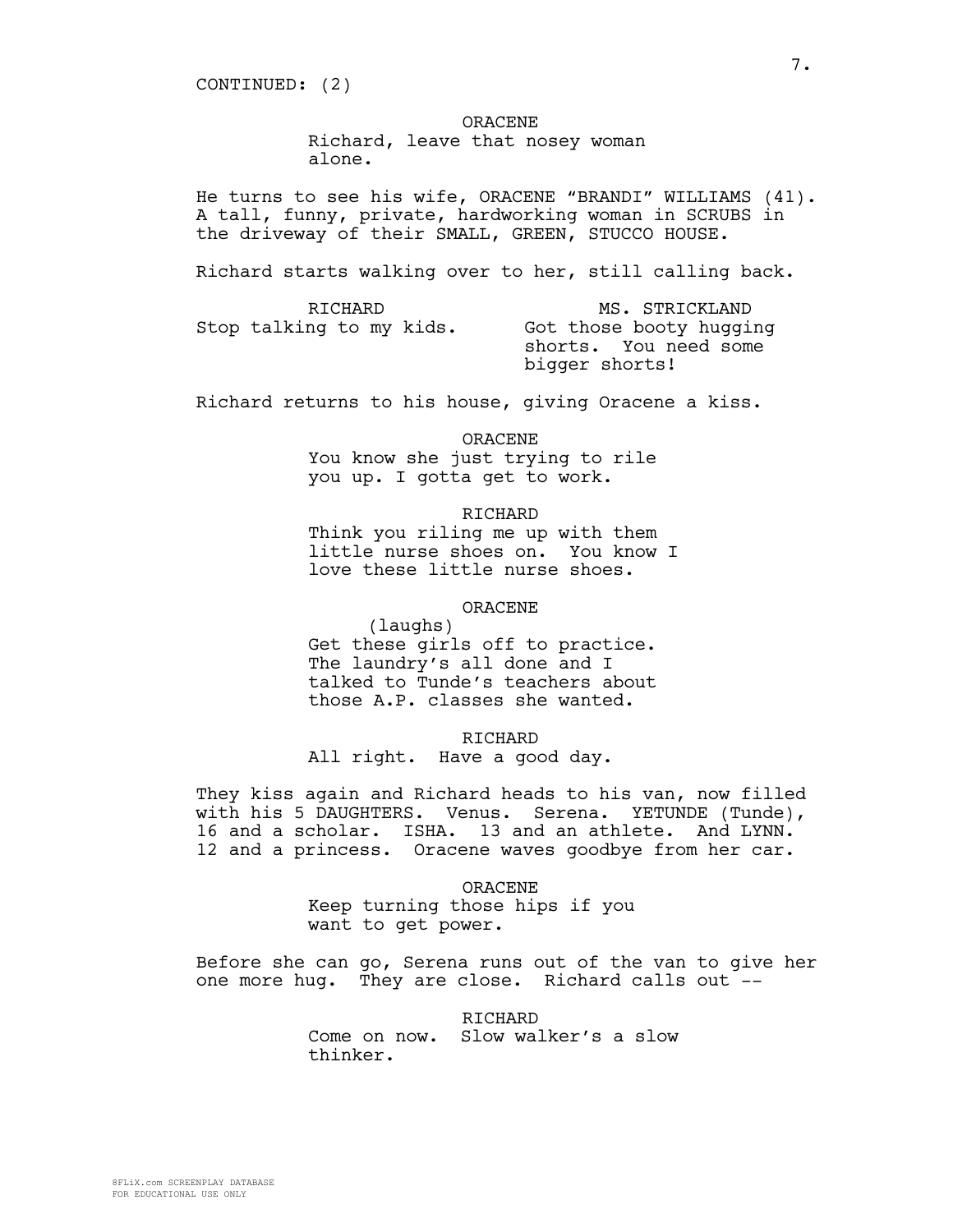INT./EXT. RICHARD'S VW BUS (MOVING) - MOMENTS LATER

Richard's at the wheel. Five girls piled in back, doing homework and joking. Tunde's deep in a schoolbook.

> LYNN Tunde, dang, you're a nerd. Why you doing homework on a Saturday?

TUNDE 'Cause I wanna get an A. You should try it with your B-PLUS.

Her other sisters laugh, continuing to pile on Lynn as --

VENUS Where we practicing today, Daddy?

SERENA Yeah. Where we practicing?

RICHARD At the club. And Serena, stop saying everything Venus say.

LYNN Hope they don't steal our balls again.

ISHA Lynn, you probably told them to do it so we wouldn't have to practice.

The sisters laugh.

#### **RICHARD**

We got us a van full of balls. And you don't need to be worrying about what other folks is doing anyway. You need to worry about what you doing. We out here getting great. That's what we need to be worried about. You understand that?

ALL THE SISTERS Yes, Daddy. We do.

### RICHARD

All right.

Then Richard lays on the HORN as they drive past a cemetery. A ritual of Richard's.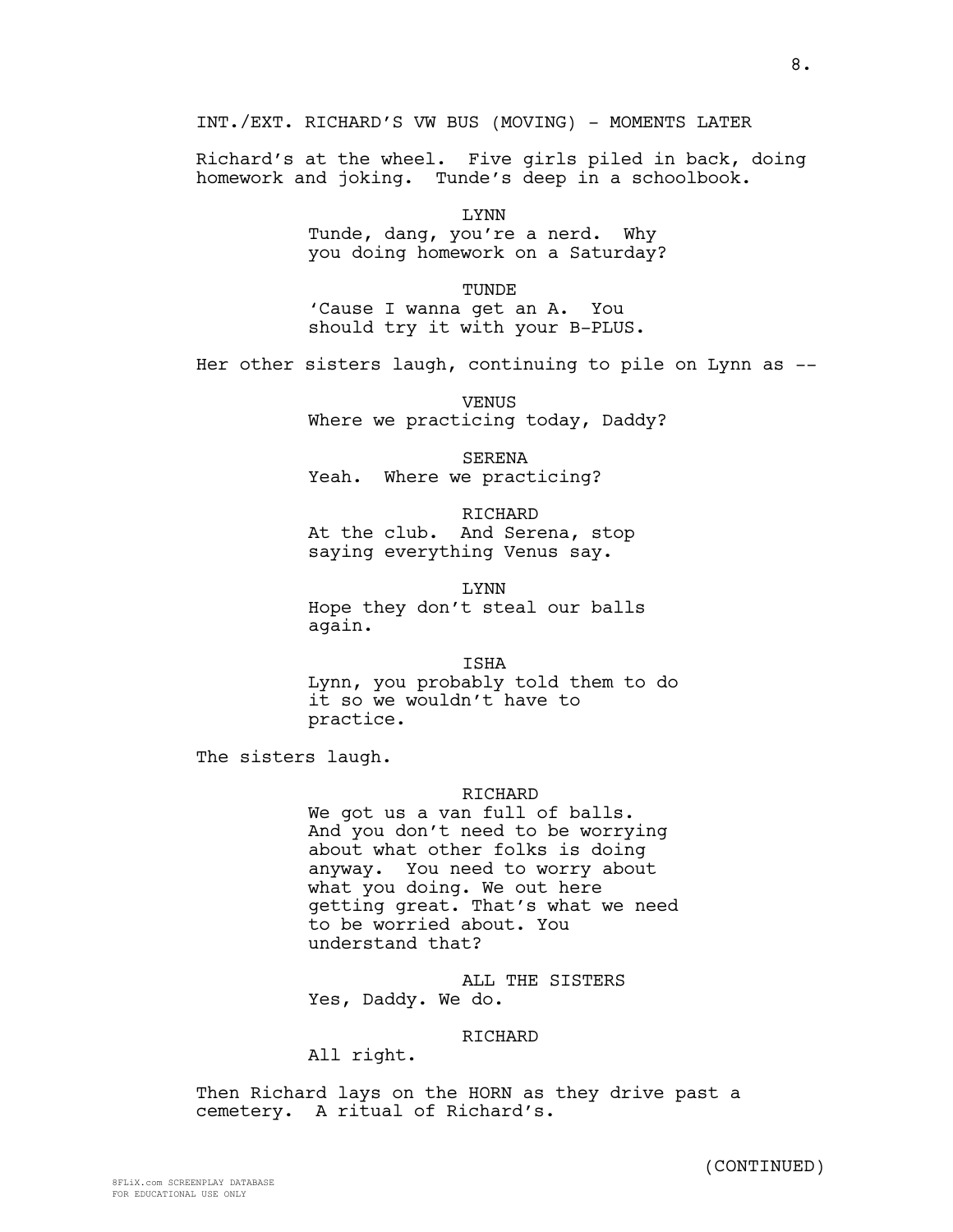# RICHARD Say hi to the peoples that's gone.

# ALL THE GIRLS Hi, to the peoples that's gone.

The girls all wave as they pass by the tombs, before they finally arrive at --

EXT. EAST COMPTON PARK - DAY (VARIOUS SHOTS)

A small municipal park which Richard lovingly, ironically has dubbed: EAST COMPTON HILLS COUNTRY CLUB.

Basketball courts. Concrete playgrounds (which the LOCAL GANGS use as their personal drug bazaar).

## RICHARD Who's ready to work?

In clown-car fashion, the whole Williams gang unloads tennis gear from the bus. TWO OVERSIZED TENNIS BAGS for Venus and Serena, each bigger than them as they approach:

TWO of the worst-kept TENNIS COURTS you'll ever see. Nets sagging. Surface pockmarked with gunfire, littered with dime bags and liquor bottles.

Impervious to it all, Venus and Serena begin their unorthodox business of warming up.

Richard carries his milk crates of balls and dumps them inside a locked SHOPPING CART already full of used balls.

Richard uses this cart as his ball basket to feed.

We can see Richard guards his cart with a makeshift padlock, almost as old and rusty as he is. Charming.

The three older girls help Richard unload and set up CONES for his drills as Venus and Serena jog laps.

### RICHARD

Stay up on your toes, you make too much noise.

They keep at it while Richard methodically cleans the courts, sweeping up the Baggies and bottles with a BROOM, chatting up PARK WORKERS and VAGRANTS like the mayor of Compton. An apostle to the world's WEIRDOS and OUTCASTS.

A 45-year-old BLACK MAN walks by calling out...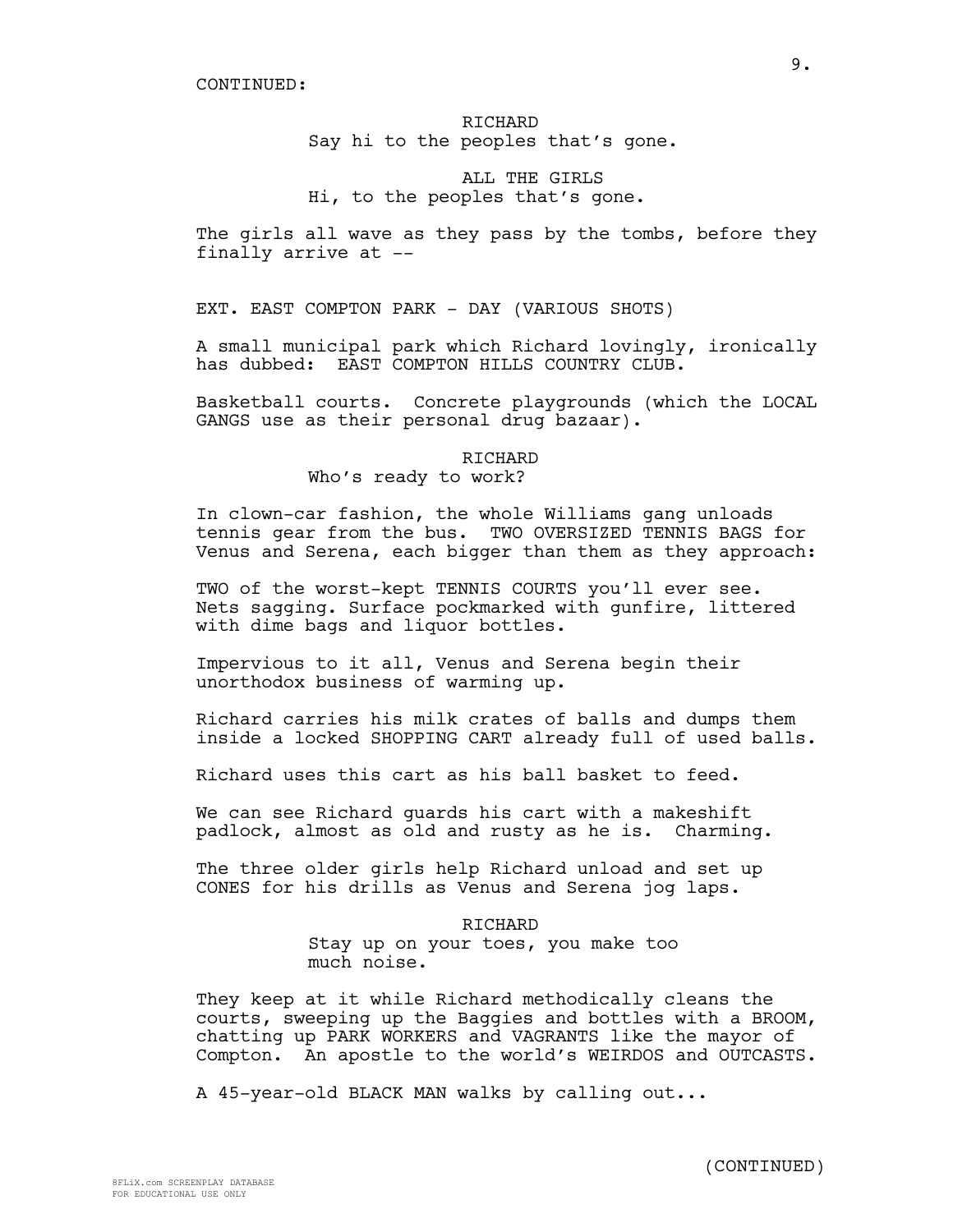OLD PATRON (BLACK MAN) King Richard. Don't get much rest ever, do ya?

RICHARD Don't nothin' come to a sleeper but a dream.

When the cleaning is done, Richard pushes the girls in the shopping cart full of balls as they laugh and --

Venus and Serena throw FOOTBALLS and toss BROKEN RACKETS from the baseline as far as they can in a peculiar drill Richard's concocted. It looks... unusual and --

Richard continues prepping, hanging up HOMEMADE SIGNS:

"If you fail to plan, you plan to fail." "You are a winner." "Be humble -- Say Thank you."

Finally, they are ready to practice. Richard calls out, placing four balls into a pyramid.

> RICHARD First drill. Whoever hit that -one dollar.

They hit ball after ball at the target as Isha, Tunde, and (a very bored) Lynn shag balls at the fence.

> RICHARD Yes! Yes, that's good power. Serena Williams. There you go. Great power, Venus Williams. Speed that racket head up. There you go.

They are out here for hours, all working their asses off but whatever they do, Richard instills them with confidence and fun and we see it.

There's something intangible here. Even at 8 and 9, the girls' athleticism, tenacity, and drive are stratospheric. When Venus just misses the target --

> RICHARD OH! Almost Venus Williams! Almost Venus Williams. Very good.

Venus steps up again, an incredibly diligent student and - BOOM! -- she nails it exactly.

10.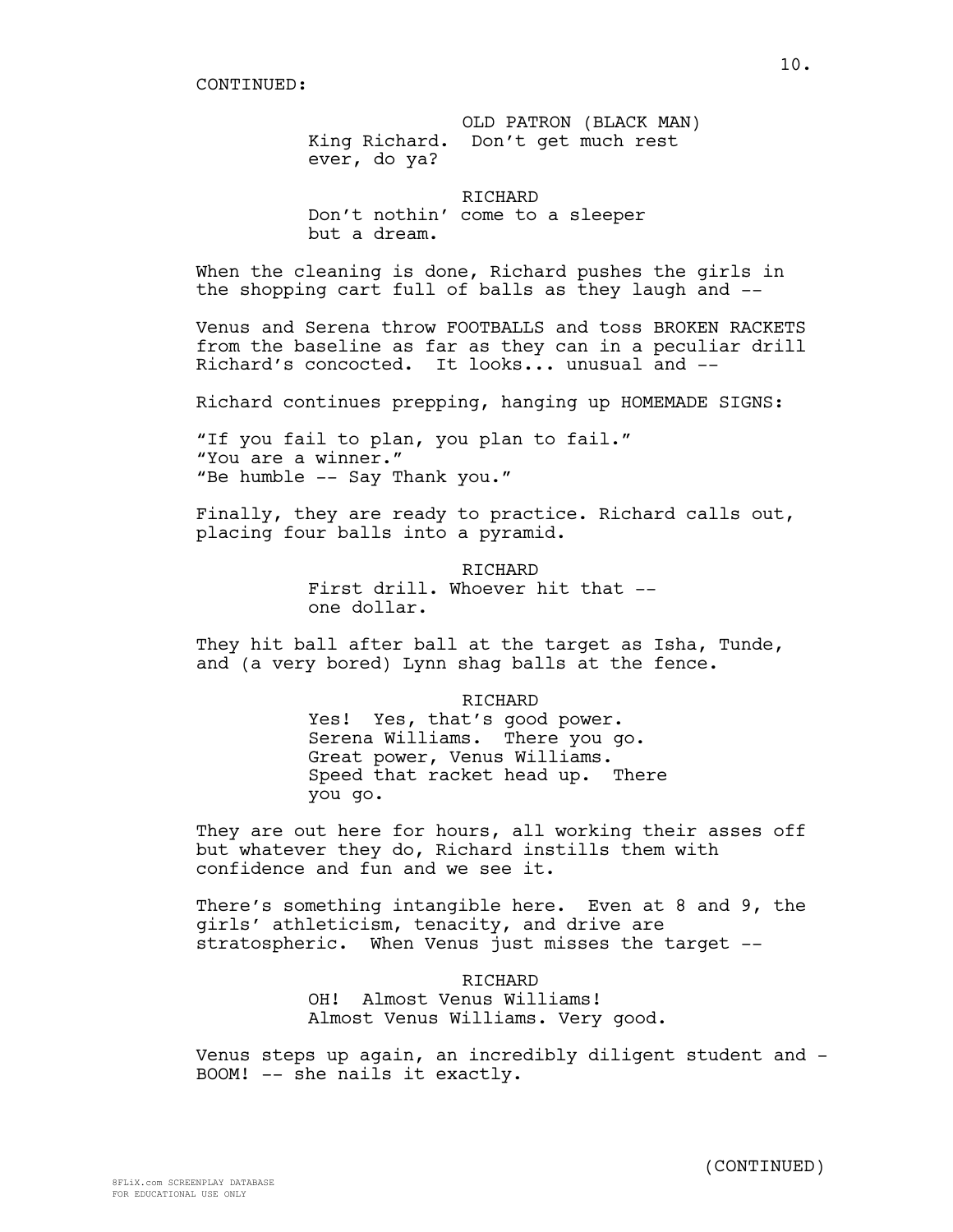RICHARD There you go. There you go. Yes, you keep that stance open or I'm gon' come down there and tickle you.

Their practice continues for hours with Richard's nonstop encouragement.

> RICHARD Get to it. Get to it. Yes, very good. Don't wait for that ball. Go get it. Good depth there. Good depth. Don't get too excited. This is your game. Make sure you controlling that ball on every shot.

Richard watches as they rally, while Tunde sits on a milk crate, doing homework by the fence. Behind her, a GROUP OF YOUNG MEN play basketball on the court and --

SAME SCENE - A SHORT WHILE LATER

Richard stands at the fence as the girls serve.

RICHARD Get all the way up to that cottonpicker. All the way up to that cotton picker. There you go! Yes, yes. Yes, Venus Williams.

Venus thunders a final, empathic serve to end the day.

RICHARD

Come on in here. (once they join him) That's a very, very good day today. You did good work. (then) Venus Williams, who is your best friend?

VENUS

You, Daddy.

RICHARD

Serena Williams, who is your best friend?

SERENA Venus... then you.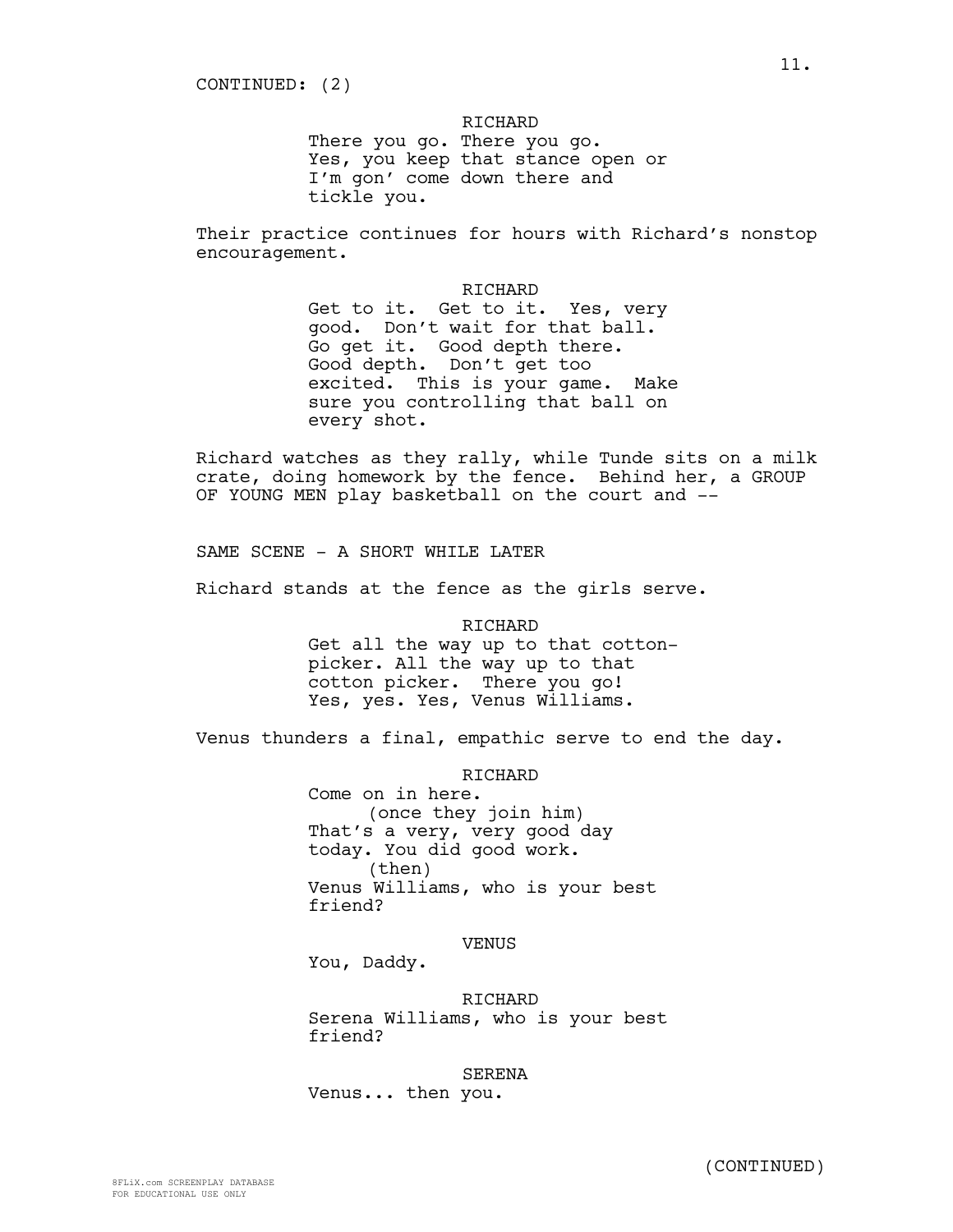(laughs) Unbelievable. That's unbelievable. Give your Daddy a kiss.

The girls plant two on his cheek as Richard now spots:

Tunde, at a distance, head in a book, doing her best to ignore a tall, good-looking 18-year-old boy who calls himself ROC, chatting her up through the fence.

> RICHARD (to Venus and Serena) Go and get all the balls up --

The girls hop to it as Richard watches Roc chat up Tunde.

ROC How you doing? I'm sorry. What's your name? (off her silence) You don't gotta act like that, yo. We just trying to talk to you.

Richard calls out from afar.

RICHARD Tunde! Pick your things up, get your sisters, go ahead to the bus.

ROC

Tunde, that's your name? Hey the homie said he wanna talk to you. Tunde, you ain't gotta be acting like that, love.

Tunde tries to ignore him as she heads off the court.

ROC Don't drop your backpack, baby. Hold on to your shit.

Richard wraps out, but his dander is up, eyes focused on Roc, laughing with his boy in the park and --

EXT. EAST COMPTON PARK - TENNIS COURTS - LATE AFTERNOON

Practice complete, the girls are already in the van as Richard exits the court, hearing --

Roc, still hollering at Tunde from the park.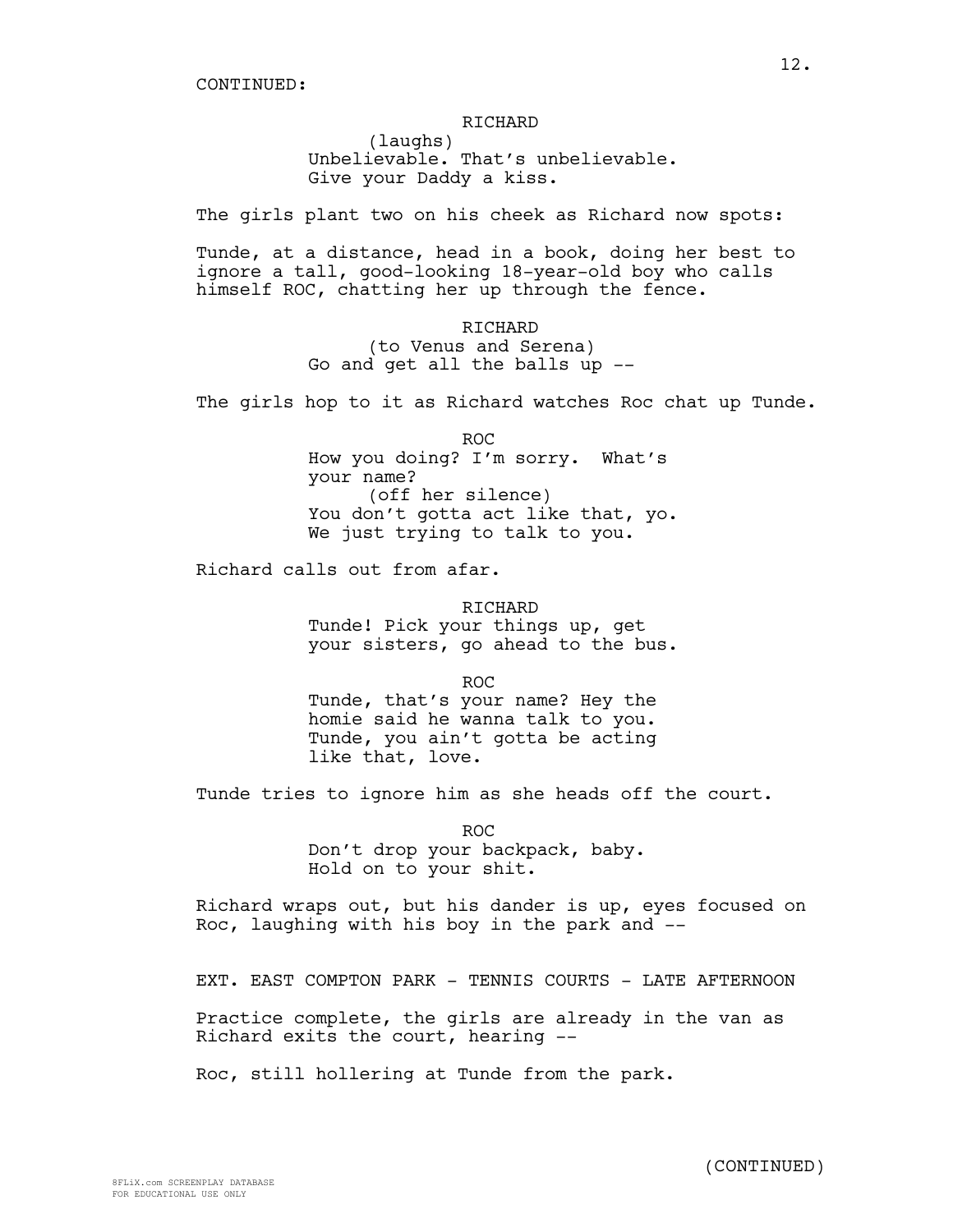ROC Yo, Tunde! The homie's still right here!

Richard's seen enough. He heads over to the men.

RICHARD Young man, I asked you a couple times. That girl there is only 16 years old. She's out here to work. Just leave her alone.

ROC

I'll talk to whoever I want homie.

RICHARD Just leave these girls at peace.

With that, Richard walks off. Roc follows, but a boy, TD, steps in.

> TD Yo, Roc, come on. Leave his old ass alone.

> > ROC

(still at Richard) Yo, what up? You feel like you better than us or something homie? Hey homeboy. I know you hear me talking to you.

He catches up with Richard, who turns to face him.

ROC What's up homie. You got something you wanna say?

RICHARD I done said what I wanna say. Just mind your business. She not interested in you.

Richard starts to move toward the bus when --

CRACK!! Roc sucker-punches him hard in his stomach. A vicious body-blow that takes out his wind and then --

BOOM!! Roc hits him hard in the face, dropping Richard again.

Hunched on all fours and gasping, Richard watches as Roc retreats, laughing and mocking him to his friends --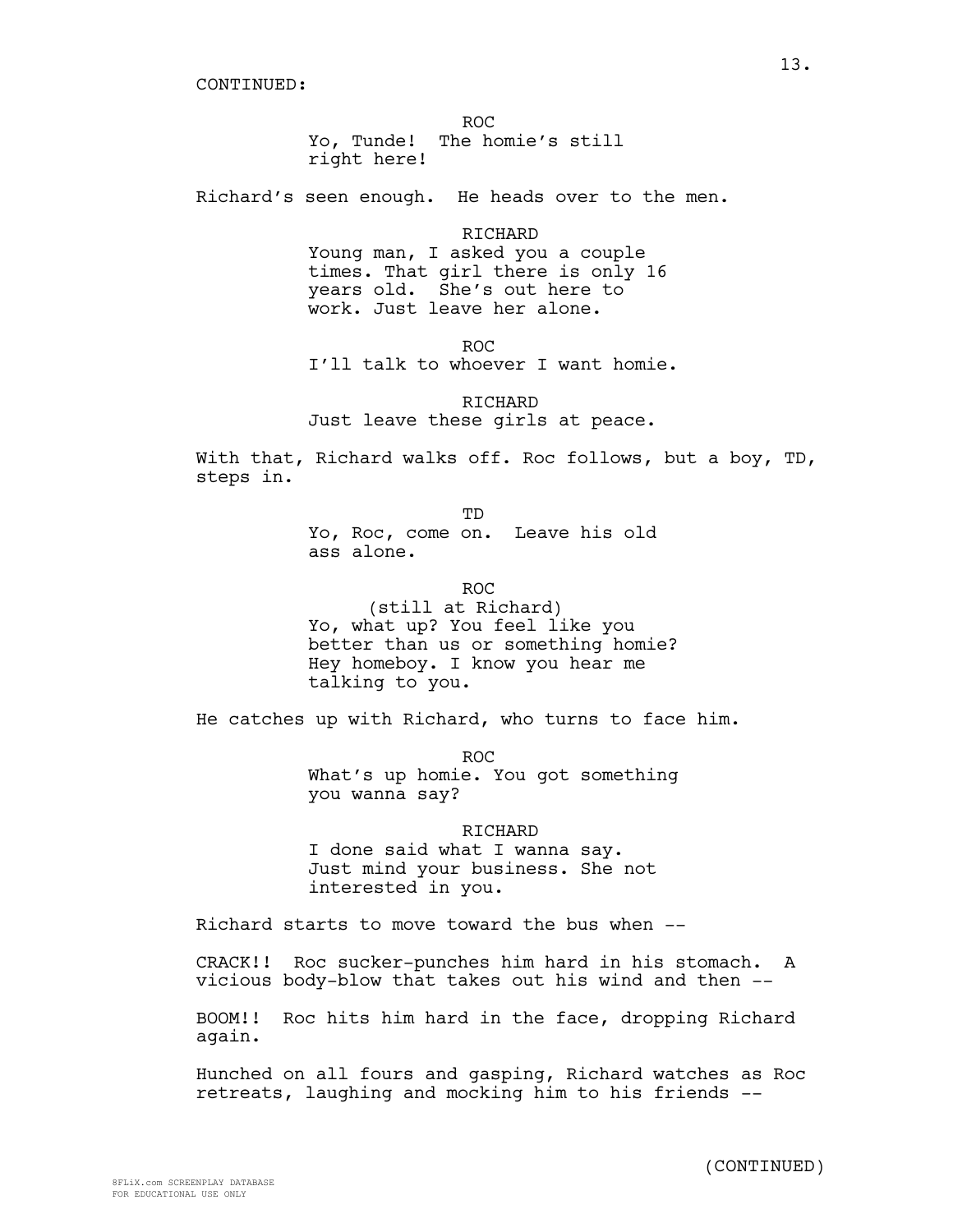CONTINUED: (2)

ROC (O.S.) See your Daddy now, Tunde? Keep your old ass at home.

Richard musters the strength to get back to his feet.

Beaten but not broken, Richard gathers his pride, licks his wounds, and he heads off to the bus.

INT./EXT. RICHARD'S VW VAN - DUSK

Richard drives home, face already swelling. Everybody is quiet. Tunde checks on him from the backseat.

TUNDE

Daddy, are you ok?

RICHARD

That wasn't nothing.

SERENA

You did really good out there, Daddy, but next time you swing remember to keep your stance open.

Despite his pain, Richard laughs.

RICHARD

That's funny. That was funny. When I was your age, I used to have to fight every day. If it wasn't the Ku Klux Klan or police or the white boys from the next town, somebody was always beatin' on me for something. And I didn't have no daddy to stand in their way.

(beat) This world ain't never had no respect for Richard Williams, but they gonna respect y'all. They gonna respect y'all.

The girls listen, quite solemn as --

EXT. WILLIAMS' HOME (COMPTON) - NIGHT (LATER)

They finally arrive home. 1117 East Stockton Street. Their quaint, green, stucco, one-story house marred by black graffiti where -- Richard pulls up.

They exit the VW to see the lights of a COMPTON P.D. CRUISER flashing past, the NEIGHBORS all watching.

(CONTINUED)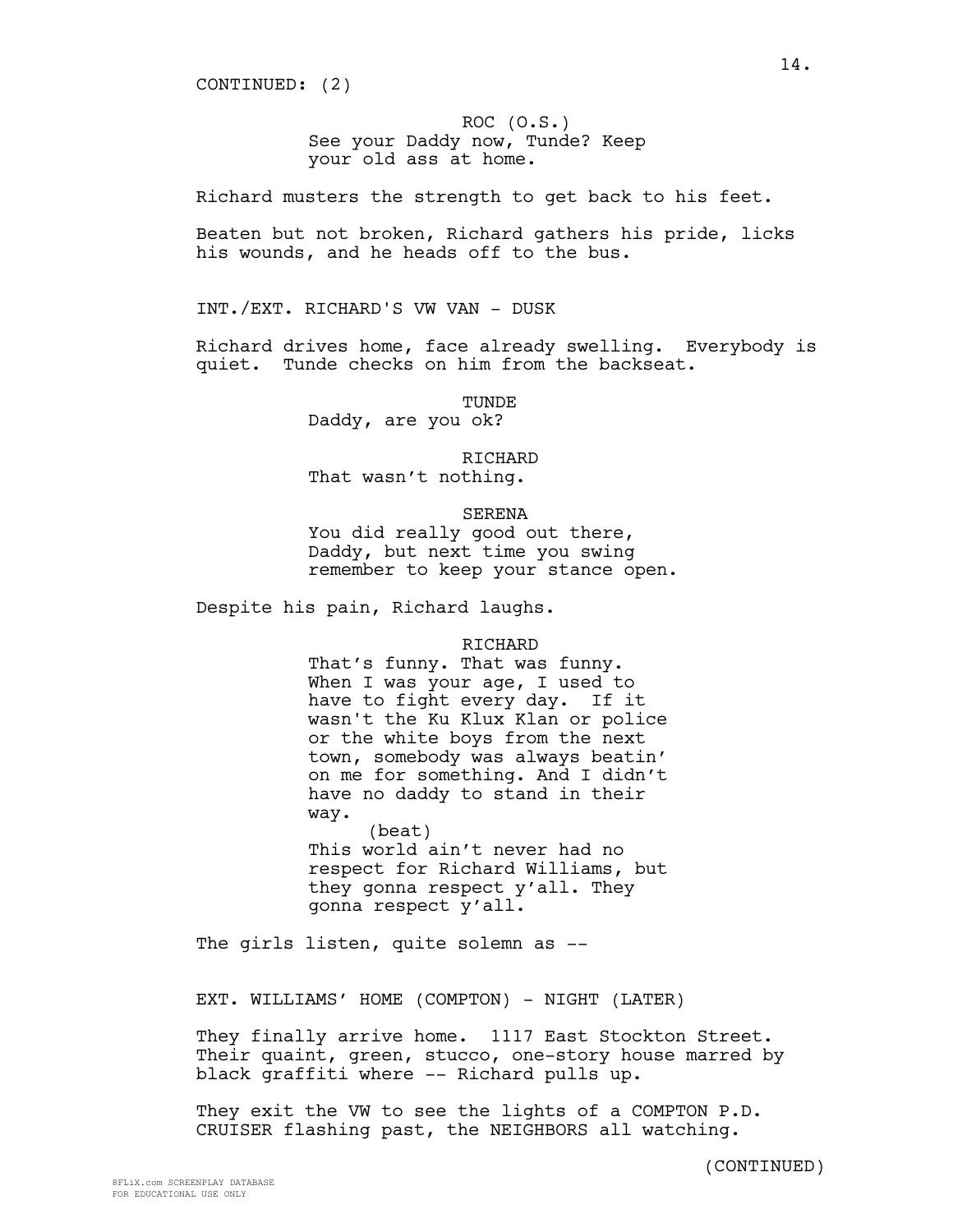MS. STRICKLAND Somebody oughta call the cops on you.

MS. STRICKLAND yells from across the street.

VENUS Daddy, what's happening.

RICHARD Nothing, Junior. Go ahead in the house.

Richard regroups, following his girls inside into --

INT. WILLIAMS' HOME (COMPTON) - NIGHT

-- the tiny, well-kept home where the five girls barrel inside, with their book bags and tennis gear, giving hugs to their mom, still in her nursing uniform, just come home from work, busy finishing dinner. Family chaos.

> ALL THE GIRLS Hi mom / Hey mom!

ORACENE Hey, girls. Dinner's ready. How was practice?

SERENA

It was good!

LYNN

(sarcastic) Daddy got beat up again.

Before Oracene can process that, her daughters start setting up for dinner.

**TUNDE** 

If we eat fast enough, we probably have time for the talent show.

SERENA Hold on! I'm going first. I already know what I'm singing.

LYNN

Let me guess.

In unison, her sisters all chime in together, singing --

ALL THE SISTERS *Because the greatest love of all --*

(CONTINUED)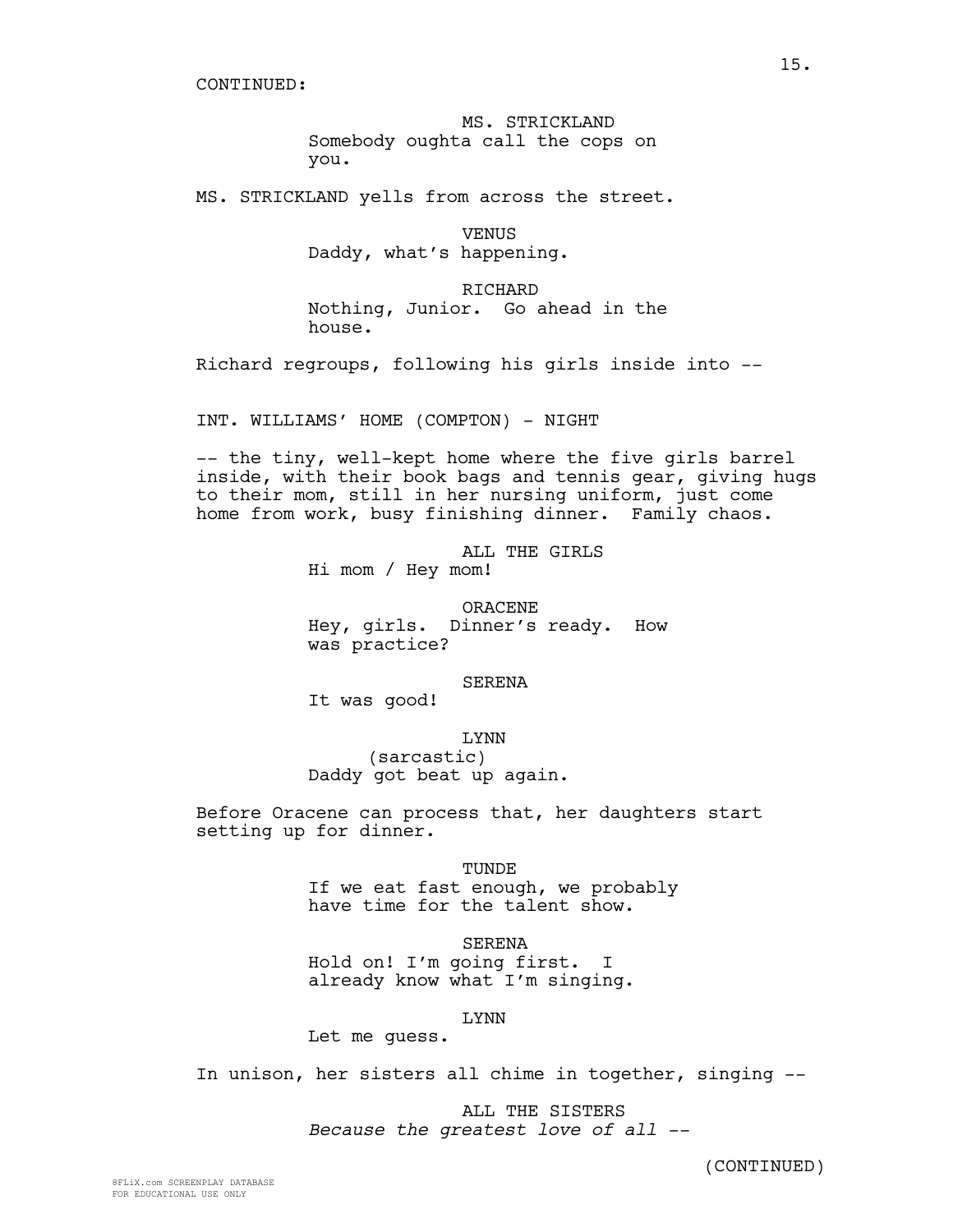# SERENA

What's so funny? It's a good song.

They crack up laughing as Oracene brings out the food.

ORACENE

You all go wash up.

The girls run off to the bathroom, leaving the parents alone for a moment in the kitchen.

ORACENE

What happened?

RICHARD That same boy was sniffin' 'round Tunde.

Oracene hands him a bag of FROZEN PEAS from the freezer. Richard takes it, grateful. Pressing it to his face.

> RICHARD I got to get to work.

Oracene watches concerned as he returns to the girls, now fixing plates at the table.

> RICHARD Ok, girls. Half hour, finish your homework, then get to bed.

> > TUNDE

(noticing the bag) Daddy, are those peas?

RICHARD Yeah, you like peas? Who wants some peas?

The girls laugh as Richard goes. Oracene following into --

THEIR VERY SMALL BEDROOM

-- where Oracene arrives in the doorway, regarding:

Richard, still sore from his beating, starting to change out of his tennis clothes for a shower. His SECURITY GUARD UNIFORM hangs on the door.

> ORACENE Something has to change.

> > RICHARD

Whatchu mean?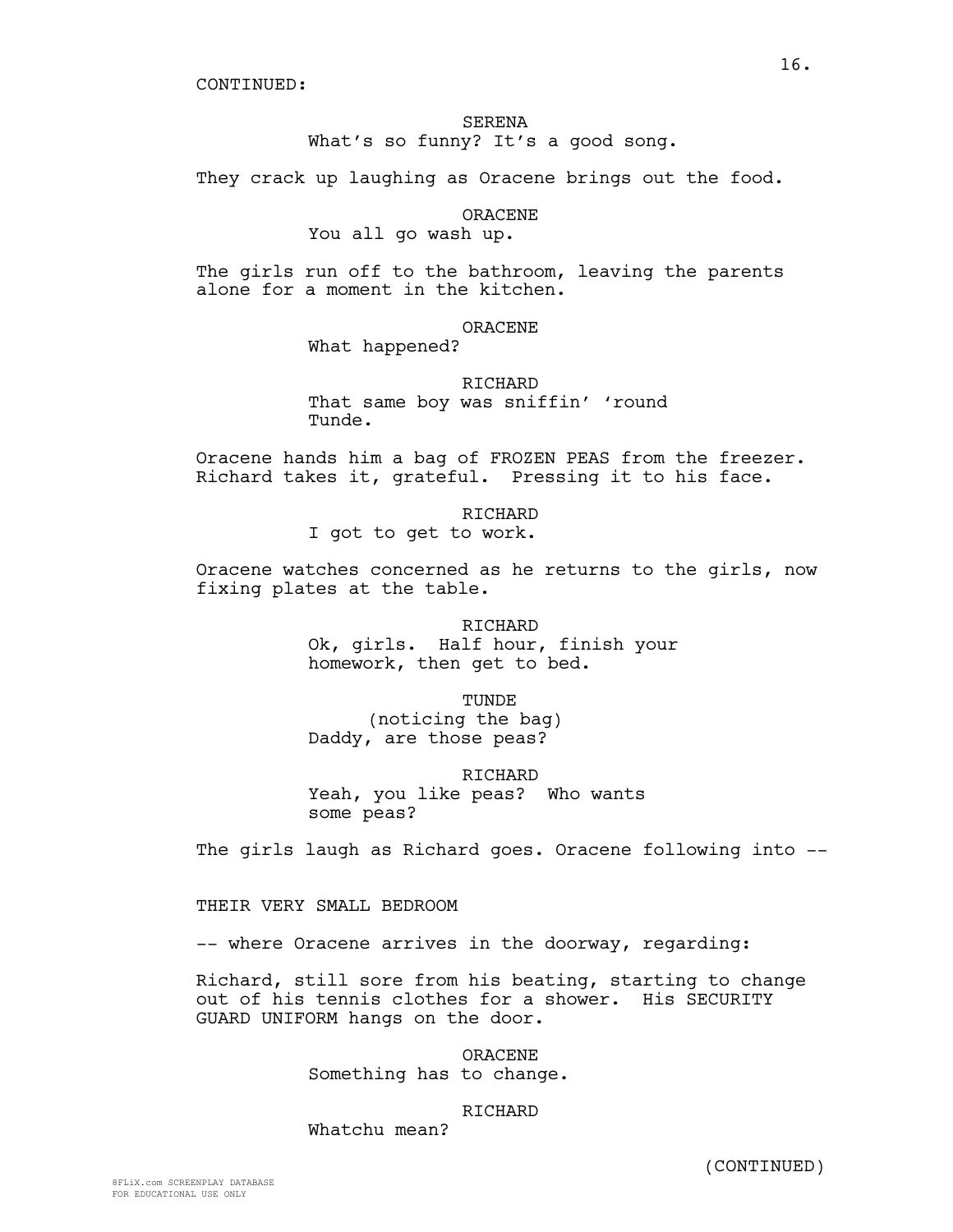### ORACENE

We can't keep up this pace. Me nursing all day. You working all night. Coaching in between. Now look at your face...

### RICHARD

I done already put this behind me. We just gotta stick to the plan. Got champions in the other room.

### ORACENE

Richard, we have done a great job with them. They are great but they're not going to Wimbledon like this. Not hitting with you and me on those raggedy courts. (keeps rolling) -- They need better surfaces. They need -- better everything.

And not playing with you with your busted up feet.

### RICHARD

My feets are fine, ok? Ok, actually, they was hurting out there a little bit today.

She laughs. They soften a little.

#### ORACENE

Richard, you're playing. I'm serious. I'm serious.

#### RICHARD

You are right.

### ORACENE

I know I'm right.

#### RICHARD

You shoulda seen Venus out there today. Something clicked in her mind. She is so ready. Ready for that next level.

### ORACENE

She's ready.

RICHARD So you just got to trust me.

### ORACENE

I do.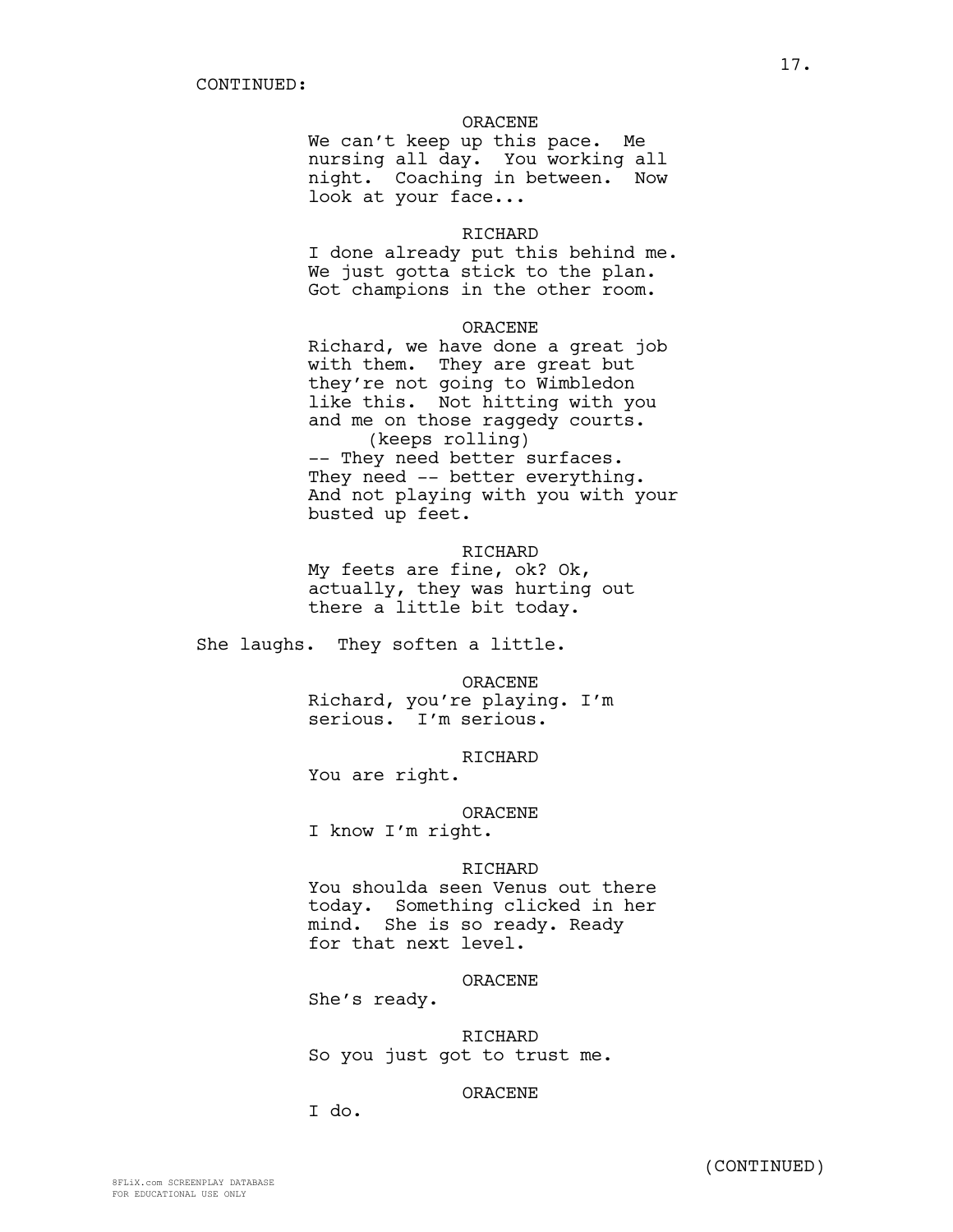I'm going to get us some help. Venus and Serena gon' to shake up this world... least they better, 'cause they not gon' to make it as singers.

The parents laugh, listening to Serena, singing at the top of her lungs. She's no Whitney Houston. Richard then grabs the uniform --

RICHARD

I gotta get to work.

-- and kisses her on the way to the bathroom, passing the girls signing in their room --

> RICHARD You gon' shake up this world.

INT. HOUSE (COMPTON) - GIRLS' BEDROOM - LATER

Talent show is over. The girls, in their pajamas, are playing charades in their cramped, little bedroom, when Richard -- showered and changed into his SECURITY UNIFORM -- appears in the door.

> RICHARD 10 o'clock girls. Time for bed.

The girls finish their game and file into their beds.

RICHARD You all wrote in your journals? Made your plans for tomorrow?

ALL THE GIRLS

Yes, Daddy.

RICHARD 'Cause you gotta have a plan. Every day. Else what?

ALL THE GIRLS *You fail to plan. You plan to fail.*

RICHARD That's right. And we not failing, are we?

ALL THE GIRLS No, Daddy.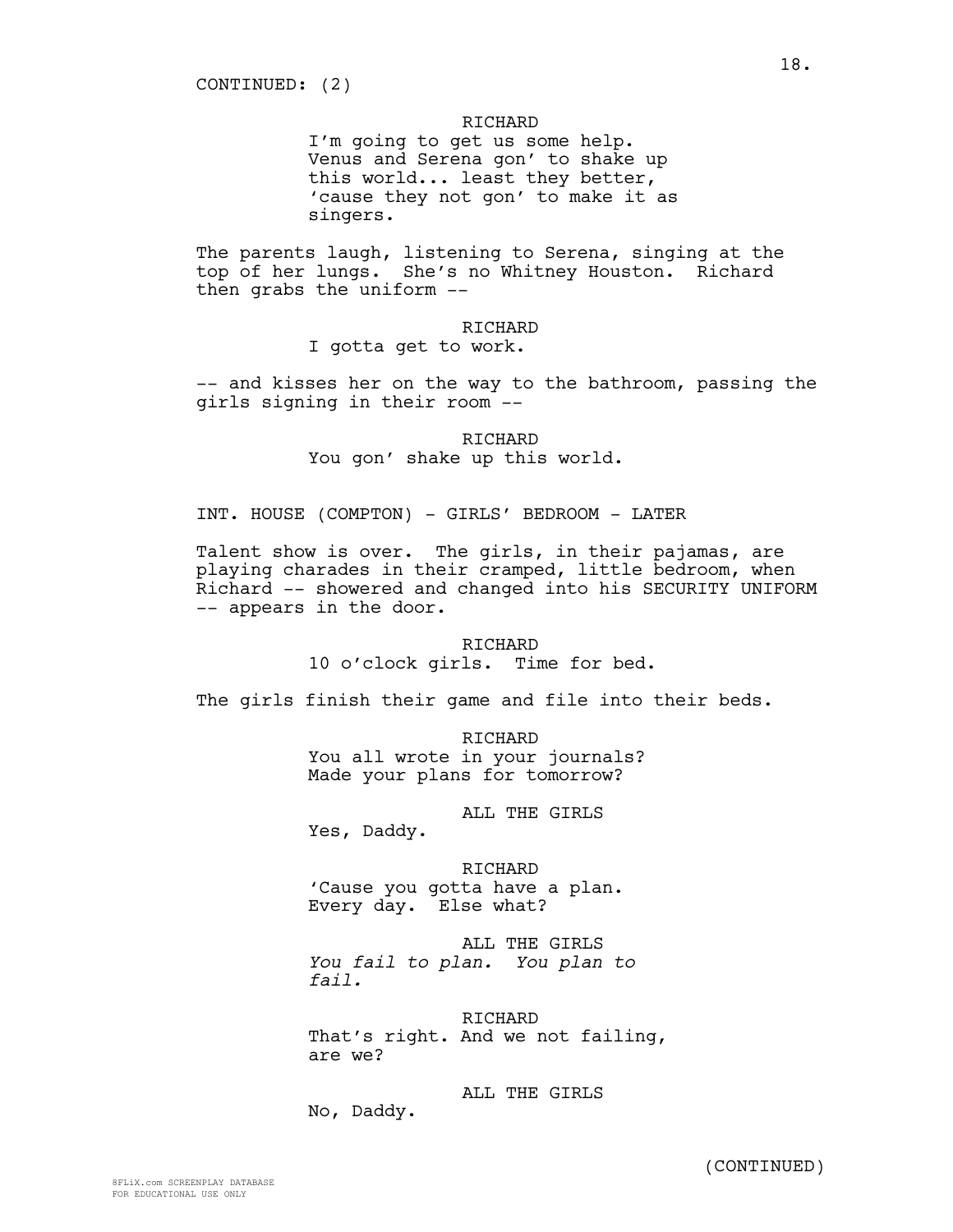All the way to the top.

The girls nod, sorting out sleeping arrangements. One room, four beds, five girls. Serena gets in with Venus.

RICHARD

One day, not too long, someone's gon' hand you girls a check for one million dollars. You gon' buy as many beds as you want.

VENUS

In one check? Really?

RICHARD Maybe even a couple of 'em. We not gon' be like this forever. Ok?

ALL THE GIRLS

Ok.

RICHARD All right. You girls go to bed.

ALL THE SISTERS Goodnight, Daddy.

Richard shuts the lights off and leaves. We STAY a moment with the girls, the two sisters in bed and --

EXT. SWAP MEET (COMPTON) - NIGHT

It's late when Richard's bus rumbles into a bleak Compton strip mall and parks outside a local swap meet where --

INT. SWAP MEET (COMPTON) - AISLES/OFFICE - NIGHT

Richard walks down the aisles as merchants close their shops for the evening before he finally arrives at --

A cluttered little office. Richard unlocks the desk drawer, removing a PISTOL which he holsters on his belt. And then Richard sits down, exhausted.

For a moment, it looks like he might fall asleep but he fights the urge. Instead, he turns on a light, takes out his things, and gets down to work.

Not billing or paperwork for his security job, but tennis. MAGAZINES. ORDER FORMS. Even the HOMEMADE, now legendary, 78-PAGE PLAN (we heard about earlier).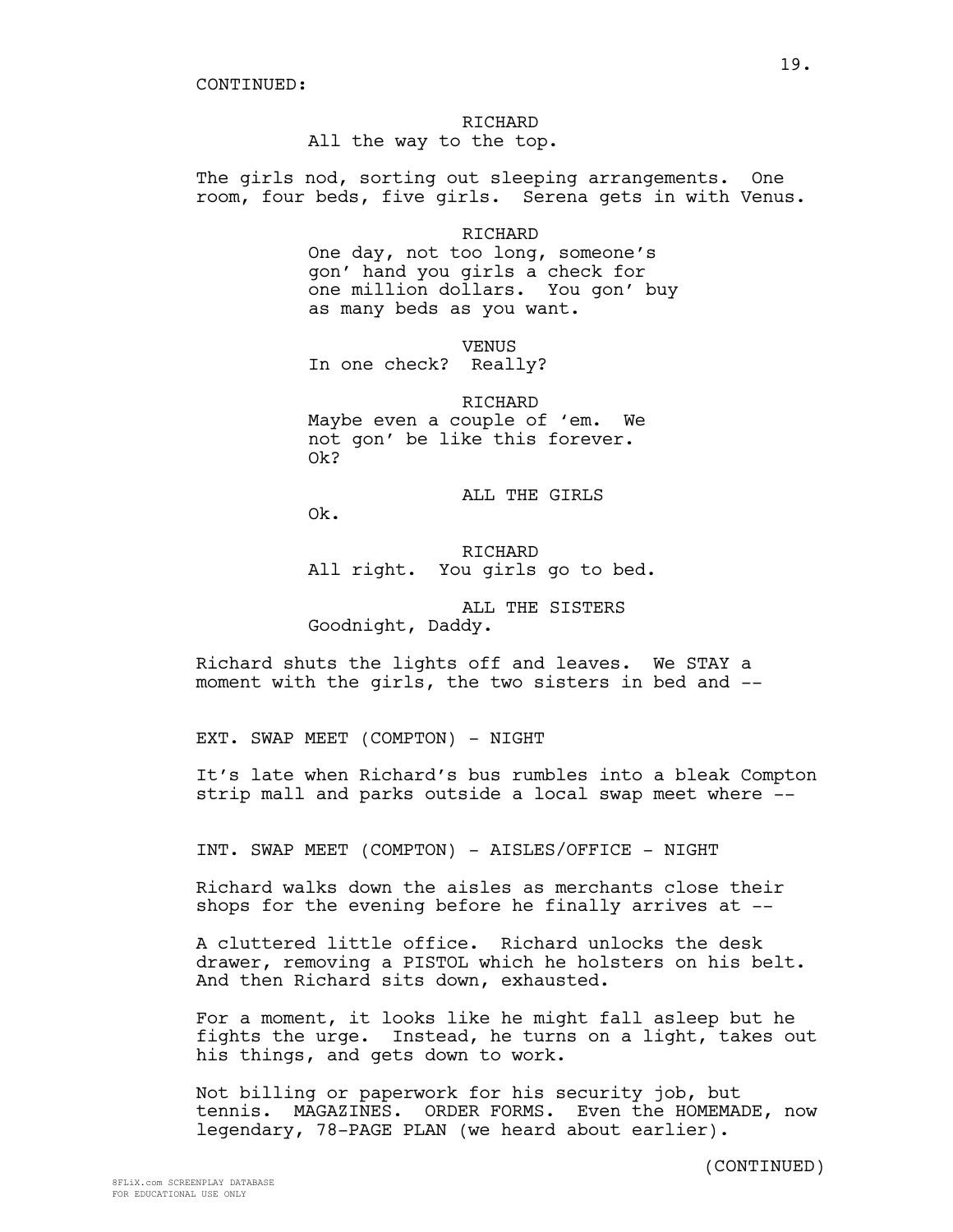WORLD TENNIS MAGAZINE. AN INSTRUCTIONAL ARTICLE. A PHOTO. VIC BRADEN -- the legendary, portly tennis coach smiling on the pages. The title: "THE MAN WHO MADE TENNIS FUN." Richard studies the pages and writes down Vic's name as -- RICHARD (PRE-LAP) -- as you notice, Vic, uhh -- INT. L.A. COUNTRY CLUB - VIC BRADEN'S OFFICE - DAY We're close on a SMALL TV playing a HOMEMADE VIDEO: Venus and Serena, wearing jeans, hit on the ratty court as Richard narrates O.S. RICHARD (O.S.) -- hopefully they have very good form. And, uhhh, and you can see that the serve looks very good, hopefully. Abruptly, the video cuts to find Venus wearing a long fur coat in the middle of spring.

Richard combs through his research, and opens a copy of:

RICHARD (O.S.) Raise you hand, Serena.

Serena waves.

RICHARD (O.S.) Venus Williams.

Venus waves. The tape FREEZES over a moment.

RICHARD (O.S.) Uhh, we have your tape, 'Tennis Our Way' and we've been viewin' it. However, the tape says you'll be good by Friday. Guess what, Vic, we got good by Tuesday. That's how good your tape is.

Pull out to reveal we're watching this in --

VIC BRADEN'S OFFICE.

Behind his desk, VIC BRADEN (60s), watches dumbfounded, in awe, completely speechless as Richard, standing in his office before him, mouths along with the tape.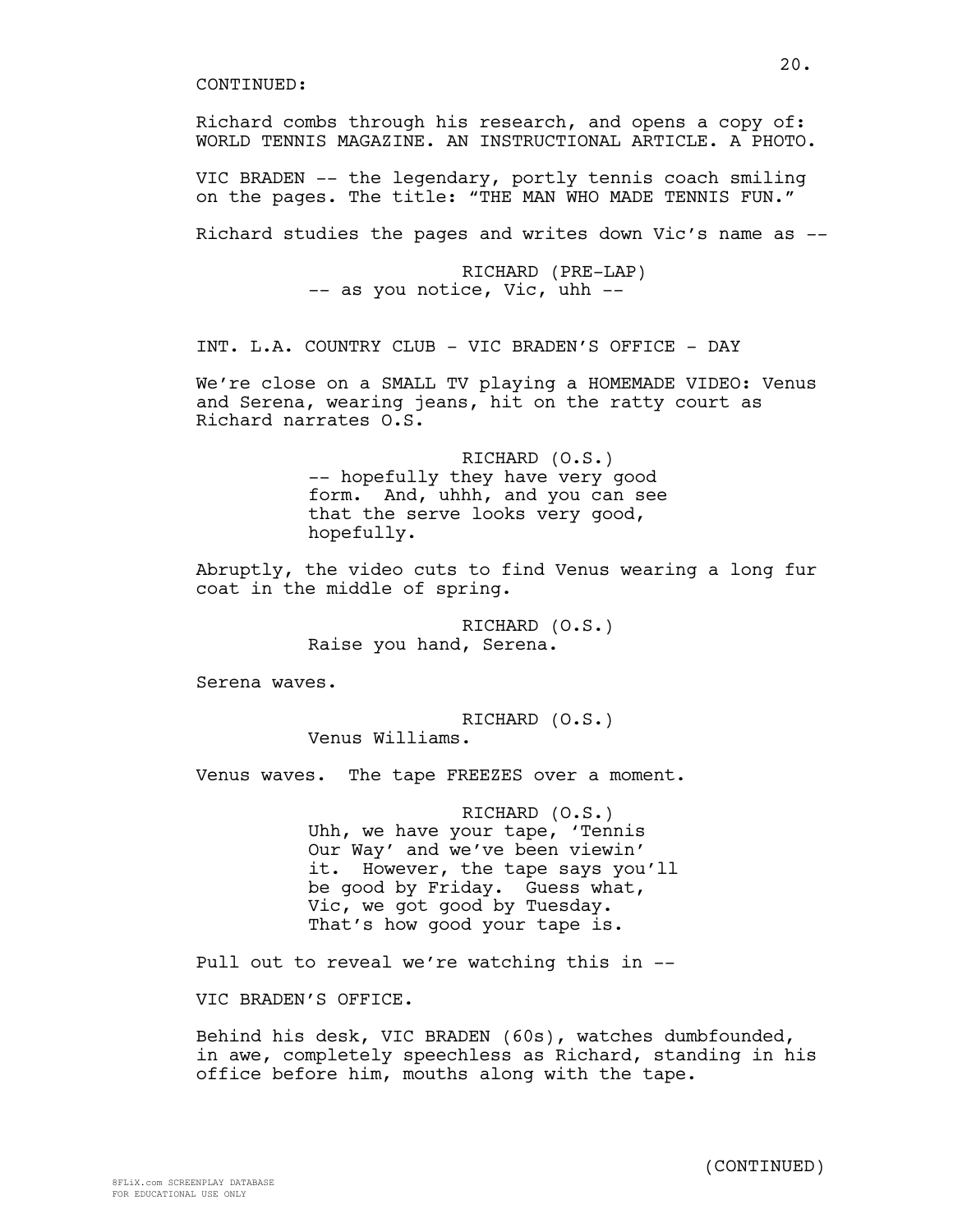RICHARD (ON THE VIDEO) These girls is looking for some coaching and we think you'd be great so you want to relax, take it easy, and get a chance to see some real good tennis players.

RICHARD

Ok. That's it.

The video ends. Vic takes a beat to digest what he saw.

VIC

I guess you made this yourself?

### RICHARD

Yes, I did, yes. When the girls were young, I had bought me a camcorder. And I would film myself in the mirror asking questions and doing things like that. And then when they got older, I did it with them. I call that their media training.

VIC Oh, I see. That's very industrious.

RICHARD Well, I'm a businessman, Vic.

Vic nods, looking for the softest way to explain this --

VIC

This deal that you're asking for, all this for free, Richard, no one's taking that bet. Tennis is a technical sport. Probably the most and if you haven't grown up around the game, then -- (taking Richard in) It's like the violin. It takes hours and hours a day, year after year of expensive, expert instruction just to hold the thing right. And even then, even for a family with unlimited financial resources, the chances of achieving the kind of mastery and success you're talking about - *with one kid, let alone two* - well, that's like asking someone to believe you got the next two Mozarts in your house. (MORE)

8FLiX.com SCREENPLAY DATABASE FOR EDUCATIONAL USE ONLY

(CONTINUED)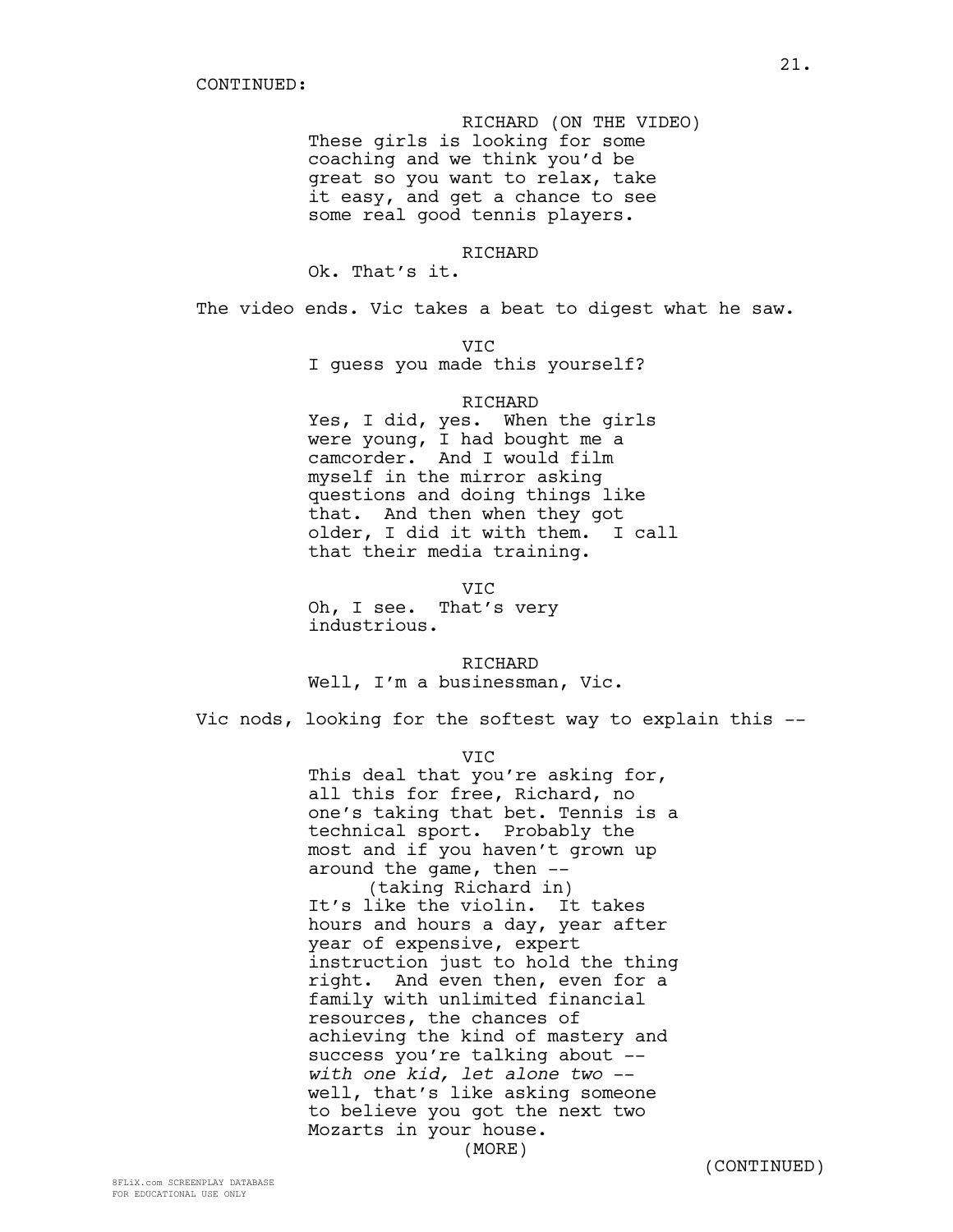CONTINUED: (2)

It's just very, very unlikely. I'm sorry. That's just my two cents. Maybe you'll prove me wrong. VIC (CONT'D)

Vic offers his hand. Richard takes it, just gutted and --

### EXT. EAST COMPTON PARK - TENNIS COURTS - LATE AFTERNOON

With nowhere else to turn, they are back on the courts. Venus and Serena hitting in the glow of the streetlights as Richard looks on, for once, saying nothing, looking very wrung out. We PUSH IN ON him, simmering as we hear -

> RICHARD (PRE-LAP) Dear Heavenly Father. Jehovah God. We thank you for this food.

EXT./INT. FAST FOOD RESTAURANT - MAGIC HOUR

As seen THROUGH the window, the entire Williams clan, five girls, two parents, sit at a booth, praying before their meal.

#### RICHARD

We ask you to bless the hands of the people who prepared this food. Thank you for this opportunity as a family to come together. And we ask you to please, please don't let nobody get fat from eating all this food. In Jesus name we pray. Amen.

### THE WHOLE FAMILY

Amen.

And they dig in, chatting animatedly as they go, except for Richard. His thoughts far away. Oracene clocks him.

> ORACENE You're not eating?

### **RICHARD**

Actually, I got some  $-$  uh  $-$  got some work I got to do so -- you all ride home with your mother.

ORACENE Everything ok? You all right?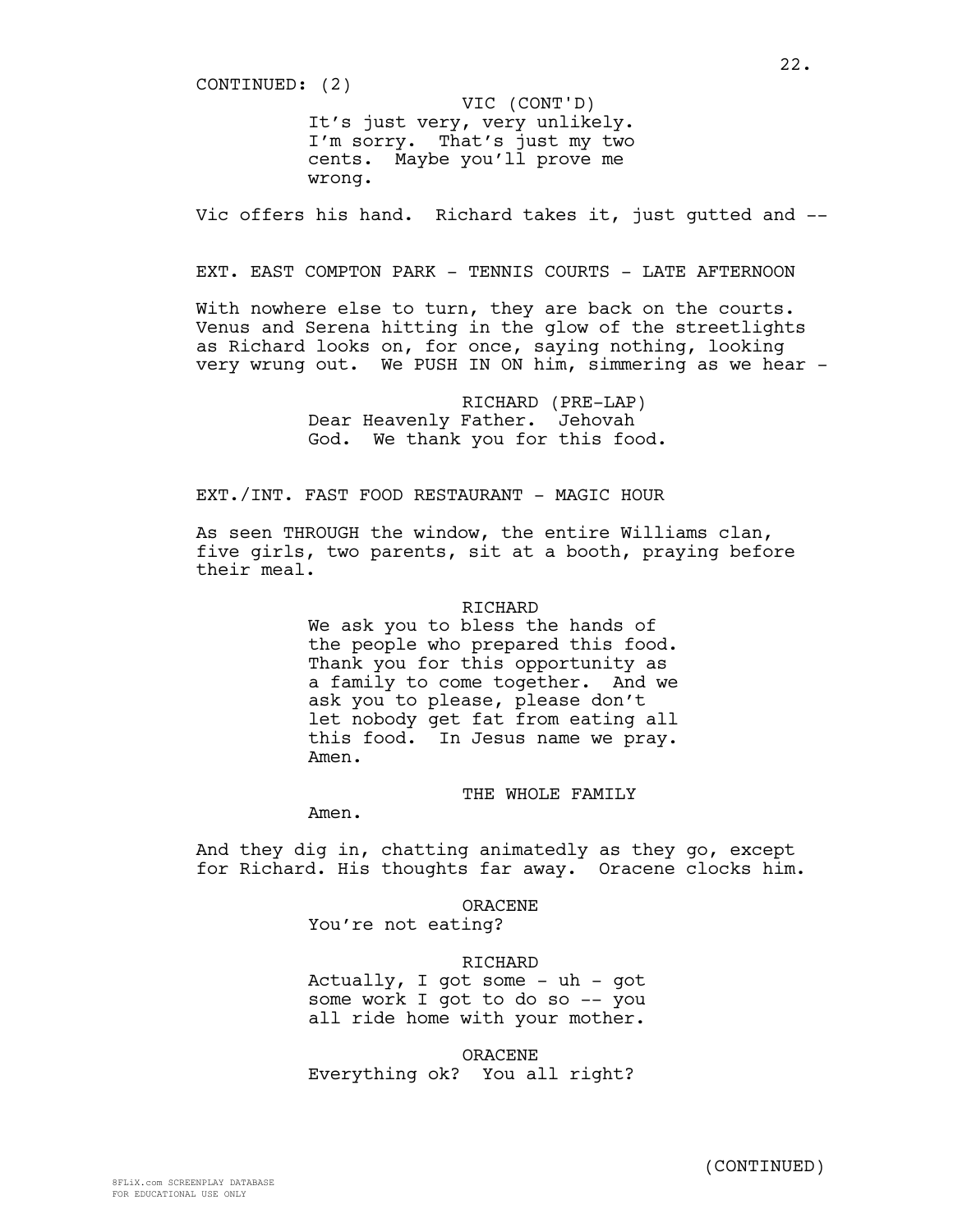Everything great. Yeah, it's fine. Y'all bring my food home when you come.

Richard gets up from the table and heads for the door.

### ALL THE GIRLS

Goodbye, daddy.

# RICHARD

Goodbye.

Richard goes. The girls, joking about who's going to eat his food, while Oracene watches him, concerned and --

EXT. EAST COMPTON PARK - TENNIS COURTS - NIGHT

Standing alone on the dark, empty courts, Richard swats balls with a racket, taking stock of his life. His dreams, utterly unreachable, and at that very moment --

> ROC Hey, where's Tunde at homes?

Richard's aware of Roc, TD, and TWO OTHER GANG MEMBERS, getting out of their LOWRIDER and approaching the courts.

> ROC Did I stutter, nigga?

Richard hopes to avoid this. So does TD, Roc's friend.

TD

Roc, yo. Let's roll. That chump Chauncey's at Swap. We bounce now, we can smoke him. Leave this old dude alone.

But Roc doesn't budge. Steps into Richard's space.

ROC Know what my daddy taught me? How to smoke a blunt and how to smoke a bitch nigga too. I'm real good at both.

Then Roc pumps like he's gonna hit Richard, who naturally flinches. He tries to walk away.

ROC

Scared, homie, huh? Tell Tunde me and the homies might come by later and run on a train on her.

(CONTINUED)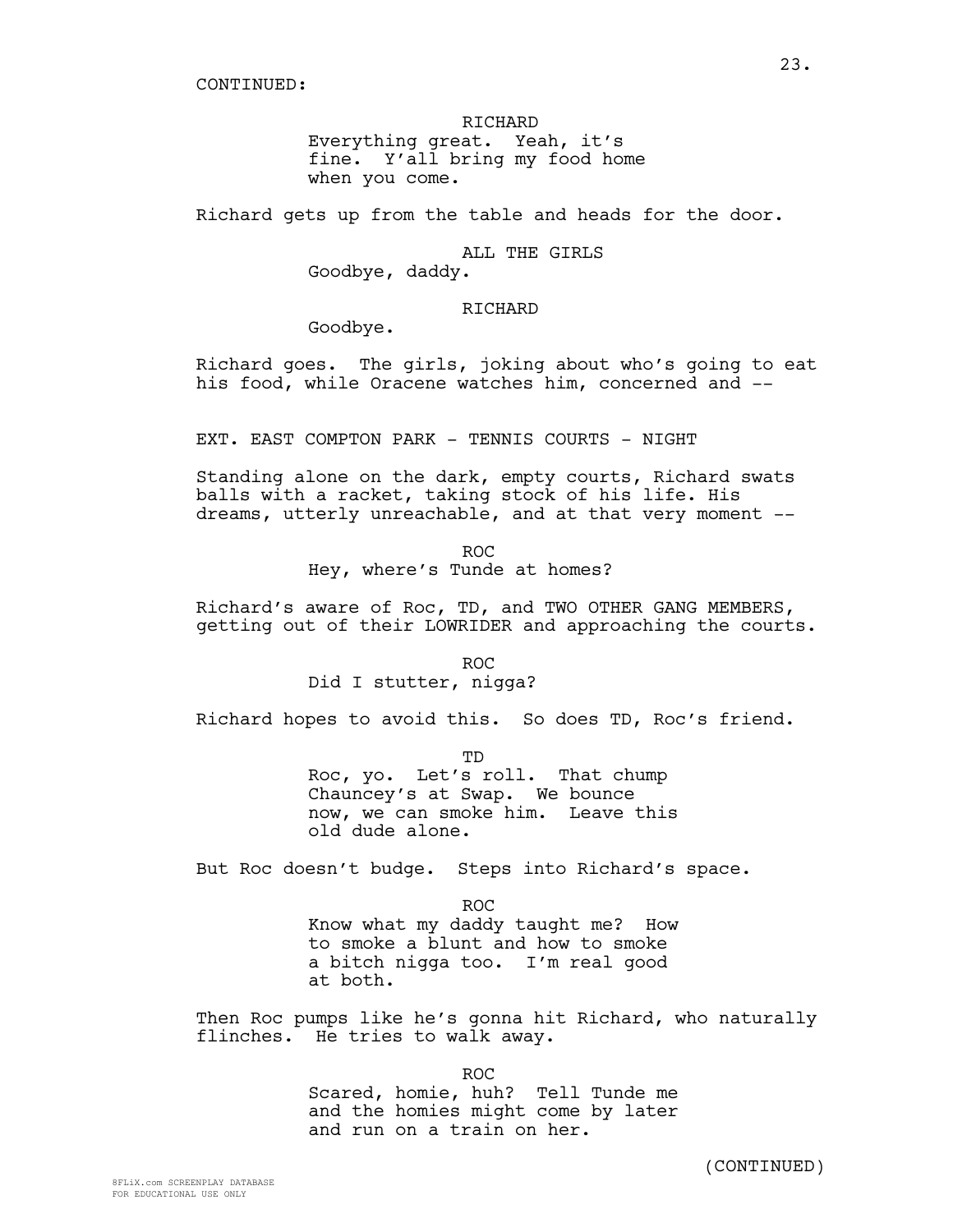BAM! -- that's the last straw. Richard hits him with the racket and Roc goes down as Richard wails him again. CRACK! CRACK! CRACK! A few more shots before --

TD jumps in, throwing Richard to the ground and -- WHAM! The guys all surround him, stomping the absolute shit out of him until --

ROC

Get the fuck out the way.

The flurry of kicks stops and Richard peers up from the ground to see --

Roc, looming above him, a GUN in his hand. He puts it to Richard's temple.

> GANG MEMBER #3 Smoke that fool, dawg. Smoke him, homie. He came to disrespect you in our hood?

Roc stills the gun. The muzzle right above Richard and --

ROC Don't nobody give a damn about you, homeboy. Nobody.

And then Roc pulls the gun away. The misery seemingly over until --

BOOM! Roc rears back and hits Richard with the gun. LIGHTS OUT. Richard's unconscious on the ground as --

Roc and his boys trash his shit. Smash his cart, scattering his ball on the court that roll by Richard's motionless body like waves on the shore as we --

FADE OUT.

FADE IN ON:

INT./EXT. RICHARD'S VW BUS (MOVING) - NIGHT

Back at the wheel, Richard cruises through Compton, busted up and bleeding, searching for the gang as we see -

THE GUN (from his office drawer) on the passenger's seat.

Richard drives on, hunting, only there's no sign of the boys. Richard broils, about to give up, until at last --

He spots them: Roc and crew in the windows of D&K DONUTS.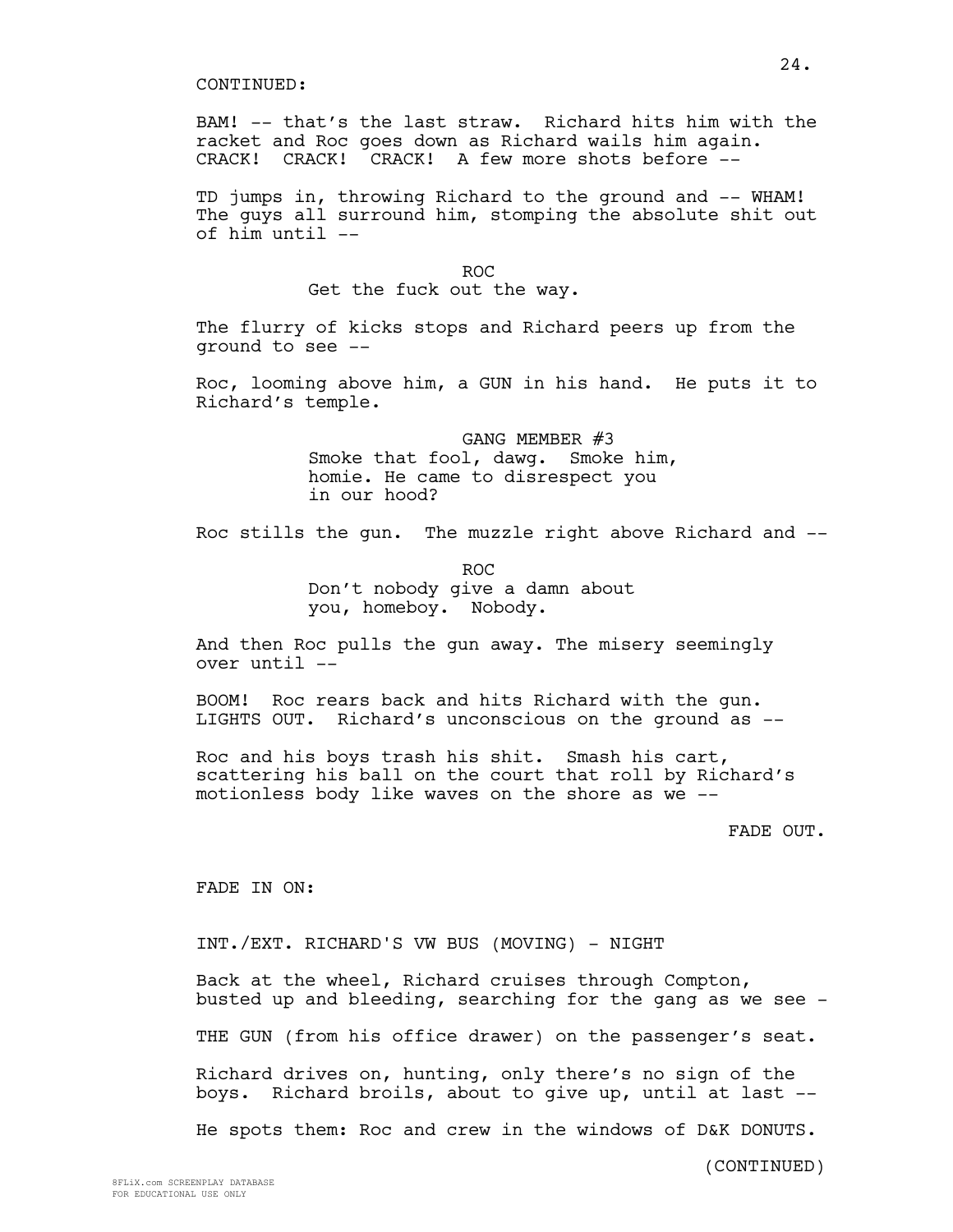Richard puts on the brakes. Pulls into an alley and gets out of his car, walking back toward the shop to see --

EXT. D&K DONUTS - NIGHT

Roc and his crew exit the shop.

Richard waits across the street behind a car, gun in his hand  $as$   $--$ 

Roc has a last word with TD, before splitting up with the rest of his crew. The other guys heading off toward the parking lot, while Roc heads off alone in the other direction.

Richard seizes his moment. With the gun in his hand, he starts crossing the street when suddenly --

PTPTPTPTP! A MACHINE GUN suddenly erupts, exploding like fireworks, SHATTERING THE DONUT SHOP WINDOW.

Richard jolts back in horror only he hasn't fired. It is a DRIVE-BY tearing past, AK firing out the window, the CAR tearing past him and driving off down the street.

IN THE MAIN PARKING LOT, Roc's boys hear the shots and come running, discovering their friend's body.

> **TD** Call an ambulance! Call an ambulance. Fuck!

They search around for the shooters as --

Richard, frozen there on street, considers the violence he was very nearly the cause of. Backing away into the shadows, getting back in his van and finally driving away, considerably shaken as --

INT. WILLIAMS' HOME (COMPTON) - NIGHT

The house is dark and all is quiet when Richard creeps in, very shaken. He heads to the sink to try, wetting a towel for his wounds when --

Oracene enters, awakened and worried, seeing the blood on his head. She takes over immediately, grabbing the towel.

> ORACENE Give me this. Give me this.

Richard says nothing, but his emotion is naked as she tends to his wound. After a beat --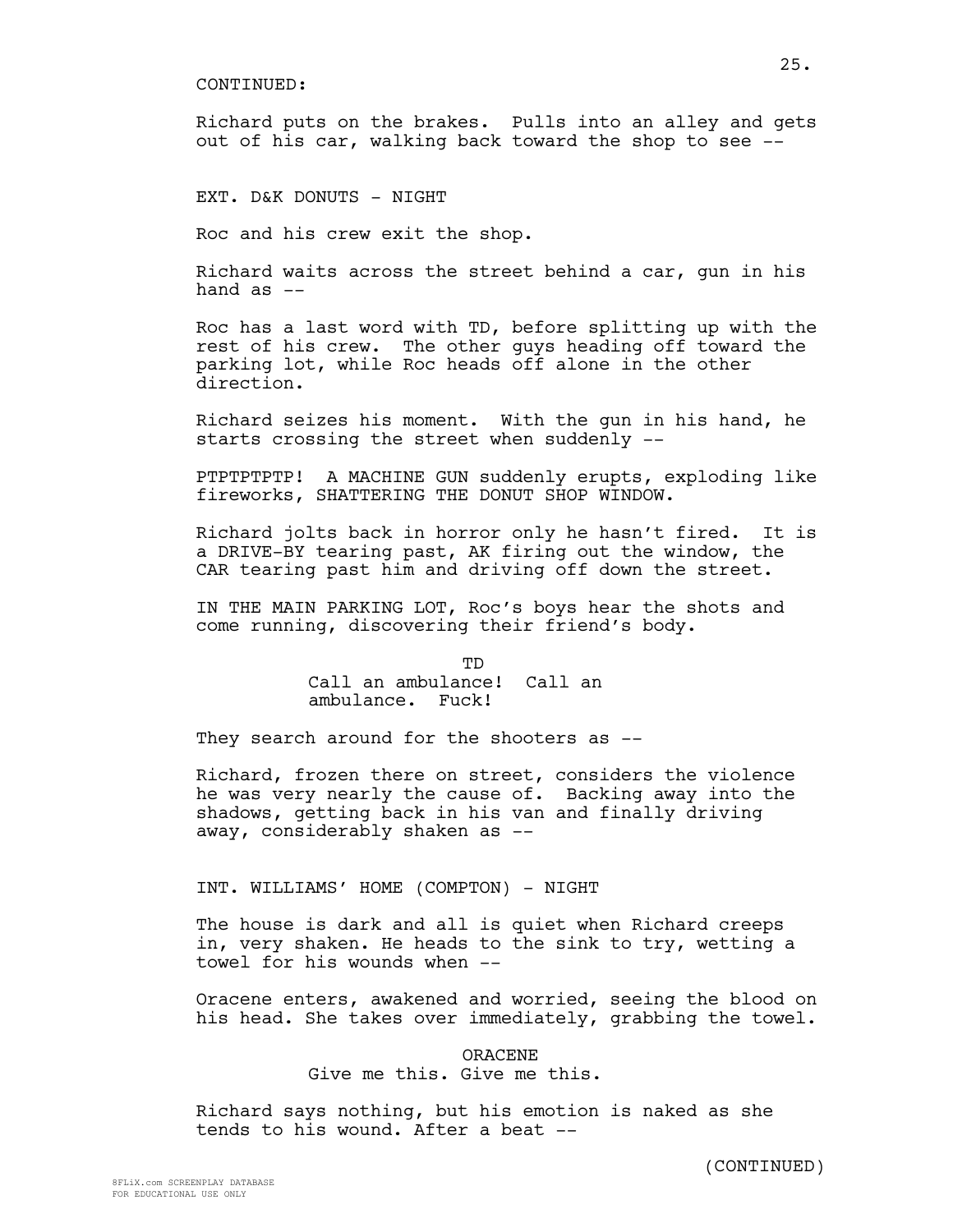ORACENE How many fingers am I holding up?

RICHARD How you get all nine of those fingers on one hand?

### ORACENE

You funny.

### RICHARD

I'm gonna go take a shower.

Oracene watches him go, living to fight another day and --

INT./EXT. RICHARD'S VW BUS (BEVERLY HILLS) - DAY

Dressed in their best tennis whites, Venus and Serena look out the windows, confused where they are, as Richard drives, determined.

> VENUS Where we practicing today, Daddy?

SERENA Yeah, where we practicing today?

RICHARD We going some place special today.

SERENA These houses are huge.

**VENUS** That one looks like a castle!

They are passing through: Beverly Hills.

RICHARD You all like these houses?

SERENA Yes! That one looks like the White House.

RICHARD Which one is your favorite?

They point at houses at the windows.

**VENUS** 

I like that one.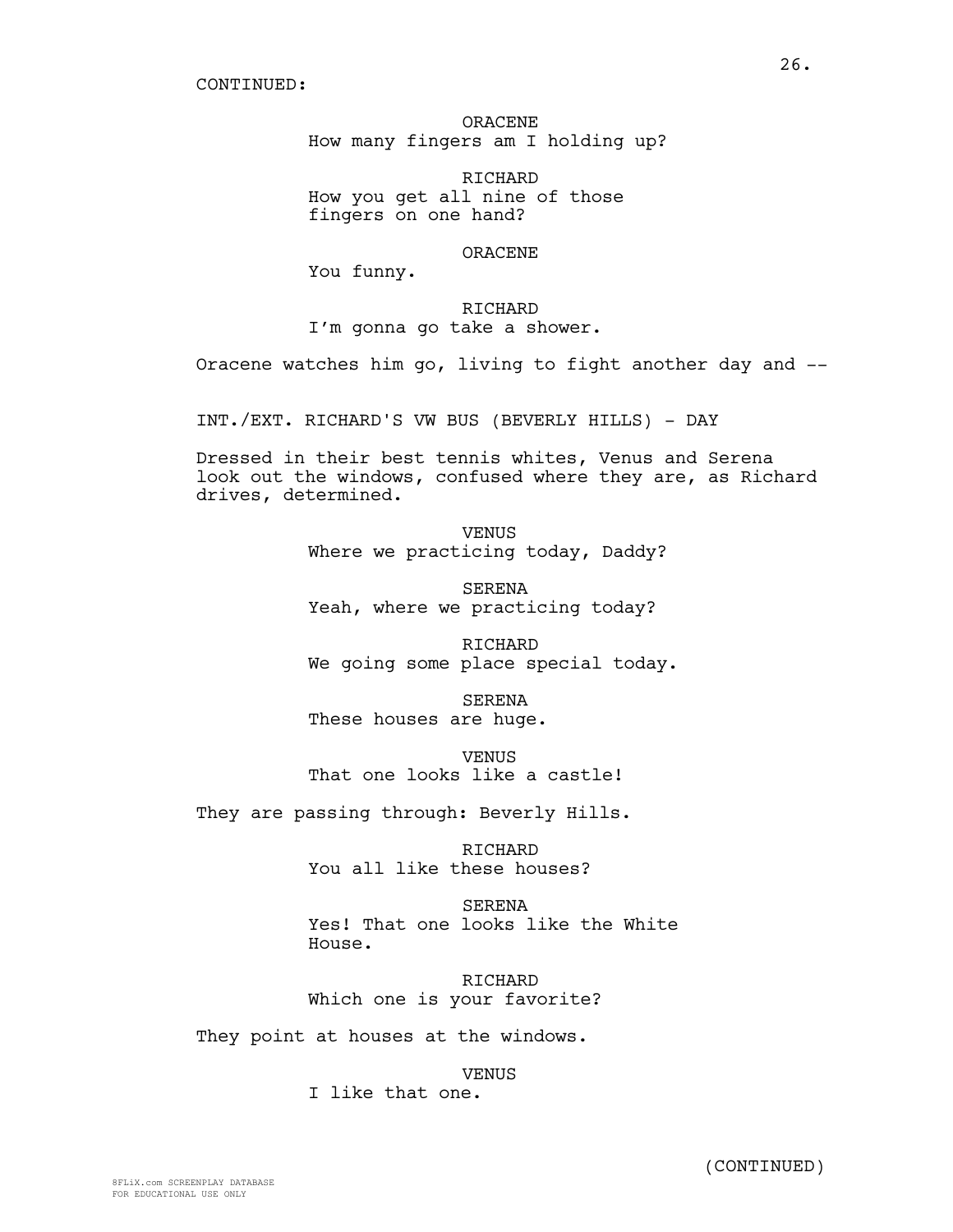### SERENA

If that was my house, I would put a pool in the front and a slide on the roof.

## RICHARD

You'd put your pool in the front?

#### SERENA

And have a huge pool party. Everybody's going to want to hang out at my house.

### RICHARD

Oh, you just gonna be the crazy lady on your block?

### SERENA

I'm going to be the coolest person on the block.

### VENUS

That one has a tennis court!

### RICHARD

Well that's the one then. That's the one. You're gonna have any of these houses that you want. Beverly Hills. Hollywood Hills. Any of these hills, 'cause you got a plan and you gon' stick to it. When I was a little boy, my mom used to say: Son, the most strongest, most powerful, the most dangerous creature on this whole earth is a woman who know how to think. Ain't nothing she can't do. Y'all know how to think?

SERENA AND VENUS

Yes, Daddy.

RICHARD Now these people we about to go see, you gonna show 'em how dangerous you are?

SERENA AND VENUS Yes, Daddy.

RICHARD Let me see your dangerous face. That's your dangerous face?

Venus roars. Richard laughs.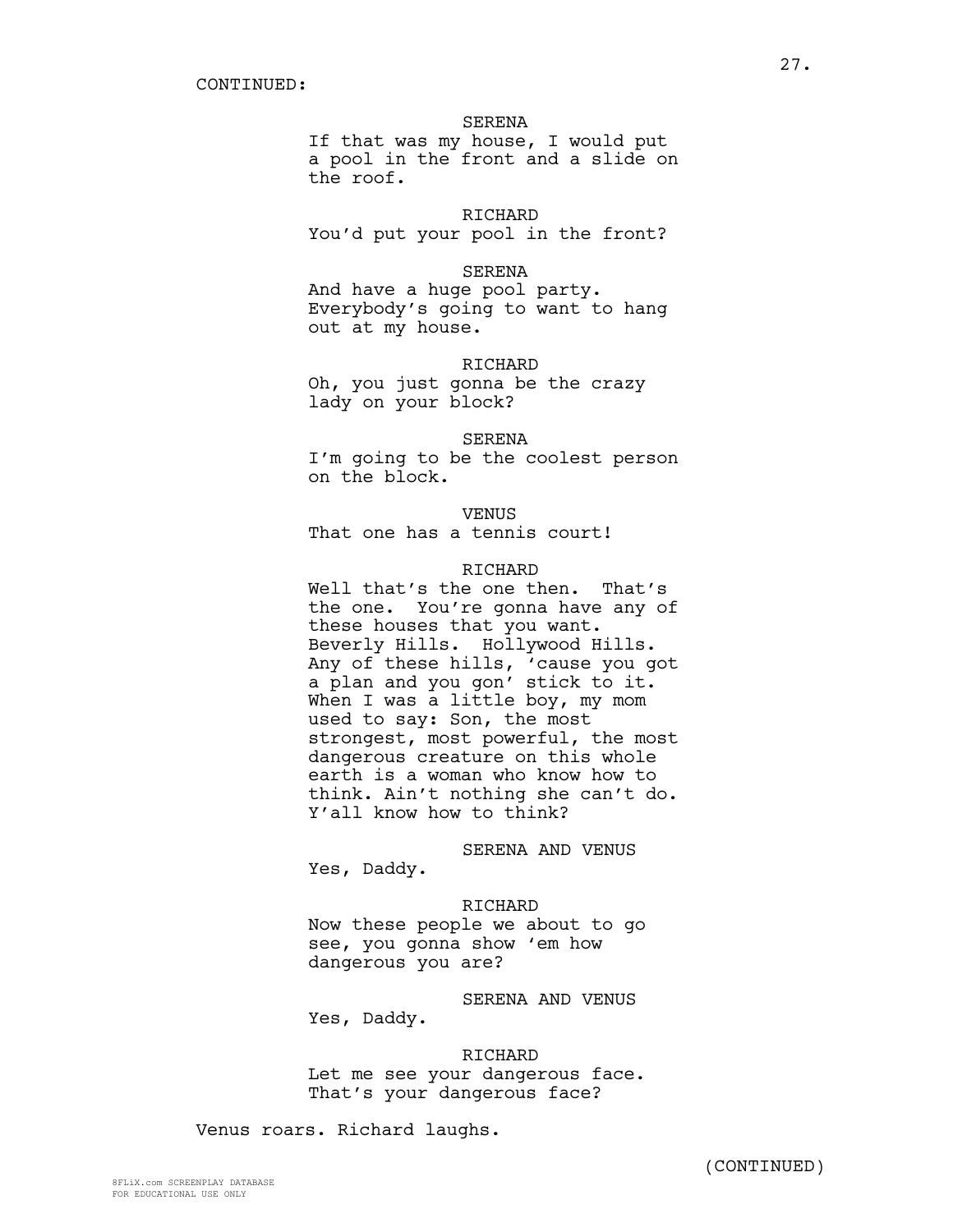CONTINUED: (2)

# RICHARD

# Ok. Don't do that but --

They all laugh, spilling over with determination and --

EXT. AGOURA SPRINGS HOTEL - DAY

OFF Richard's van as it rolls through the gates and --

EXT. AGOURA SPRINGS HOTEL - DAY

Amped with nerves, Richard and the girls cross through the club, catching a couple strange looks from guests.

> RICHARD That's a nice shirt.

SERENA (in English accent) Top of the morning to ya.

She and Venus crack up laughing, moving on without slowing, finally approaching the tennis courts to find:

TWO MEN sweating in a heated practice, crushing the ball with absolute fury. The Williamses slow in recognition.

> **RICHARD** You see who that is?

**VENUS** That's John McEnroe.

RICHARD

And who's that?

SERENA

That's Pete Sampras.

And it is. JOHN McENROE, getting all he can handle from a tall, hirsute TEEN with a serve like a Howitzer. PETE SAMPRAS.

**RICHARD** 

One day, they gonna be braggin' about the time they met the two of you.

The girls smile, steeling themselves as Pete blasts an ace down the T, leaving Mac whiffing and pissed.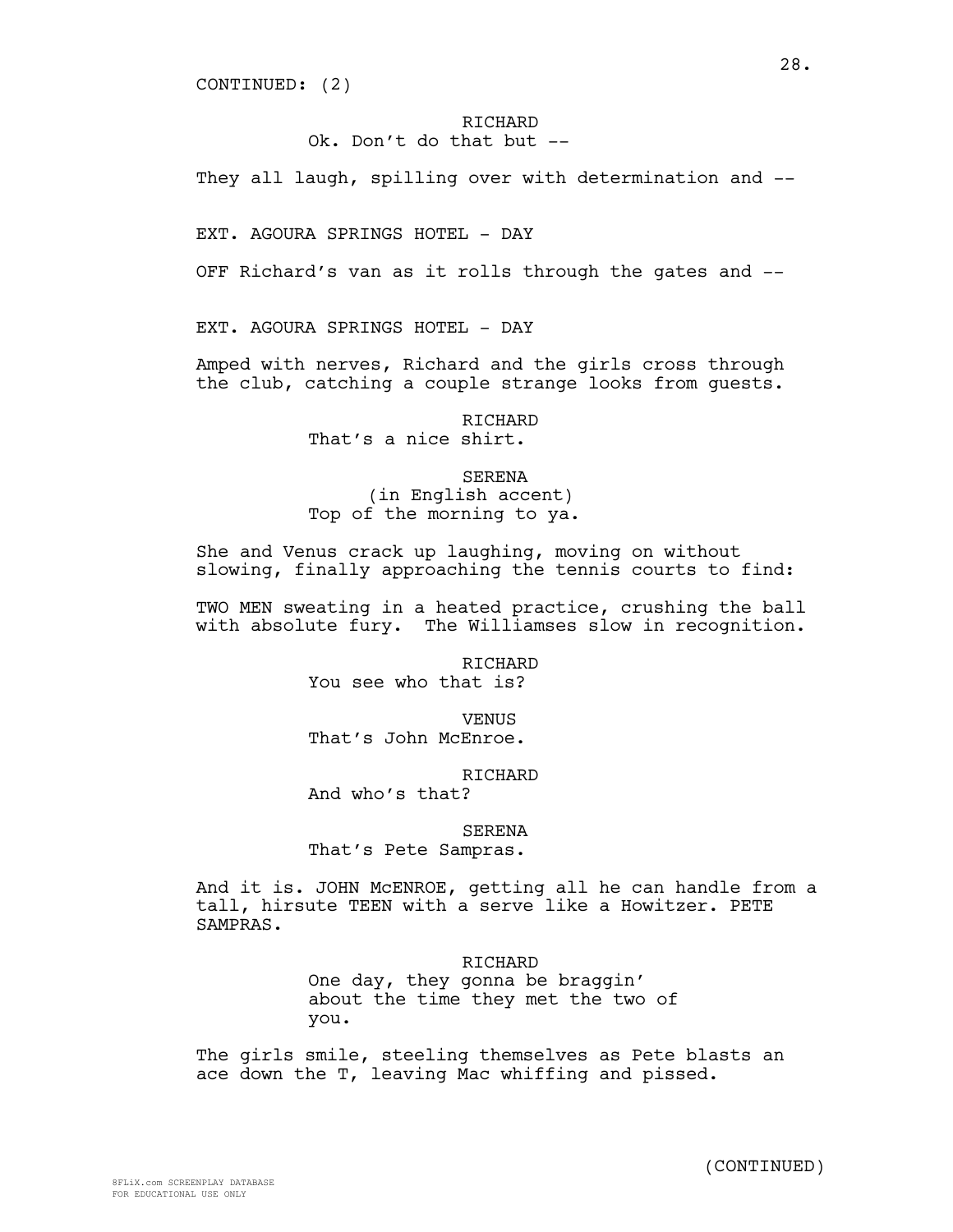Their coach, PAUL COHEN (50's), watches close by. Imagine Elliott Gould if he had thighs like cannons and a forehand that could put you on your ass.

PAUL

What are you doing?

# MCENROE

What!

PAUL I told ya he's a smoker. Get off your frickin' heels.

### MCENROE

Screw you!

Mac storms off court, bringing practice to a pause.

PAUL

Why are you guessing early? Read the toss.

MCENROE It looked like it was going outside.

### PAUL

No, it didn't.

RICHARD

Excuse me. Mr. Cohen?

Richard approaches with his girls out of nowhere. Everyone stops.

RICHARD

Richard Williams. We spoke on the phone.

PAUL. Yeah. Yeah. The brochure. I remember.

RICHARD Yeah, I brought you another one, 'case you didn't get it the first time and --

PAUL No. I got it. What can I do for you?

Paul looks at the girls. They smile. Very cute.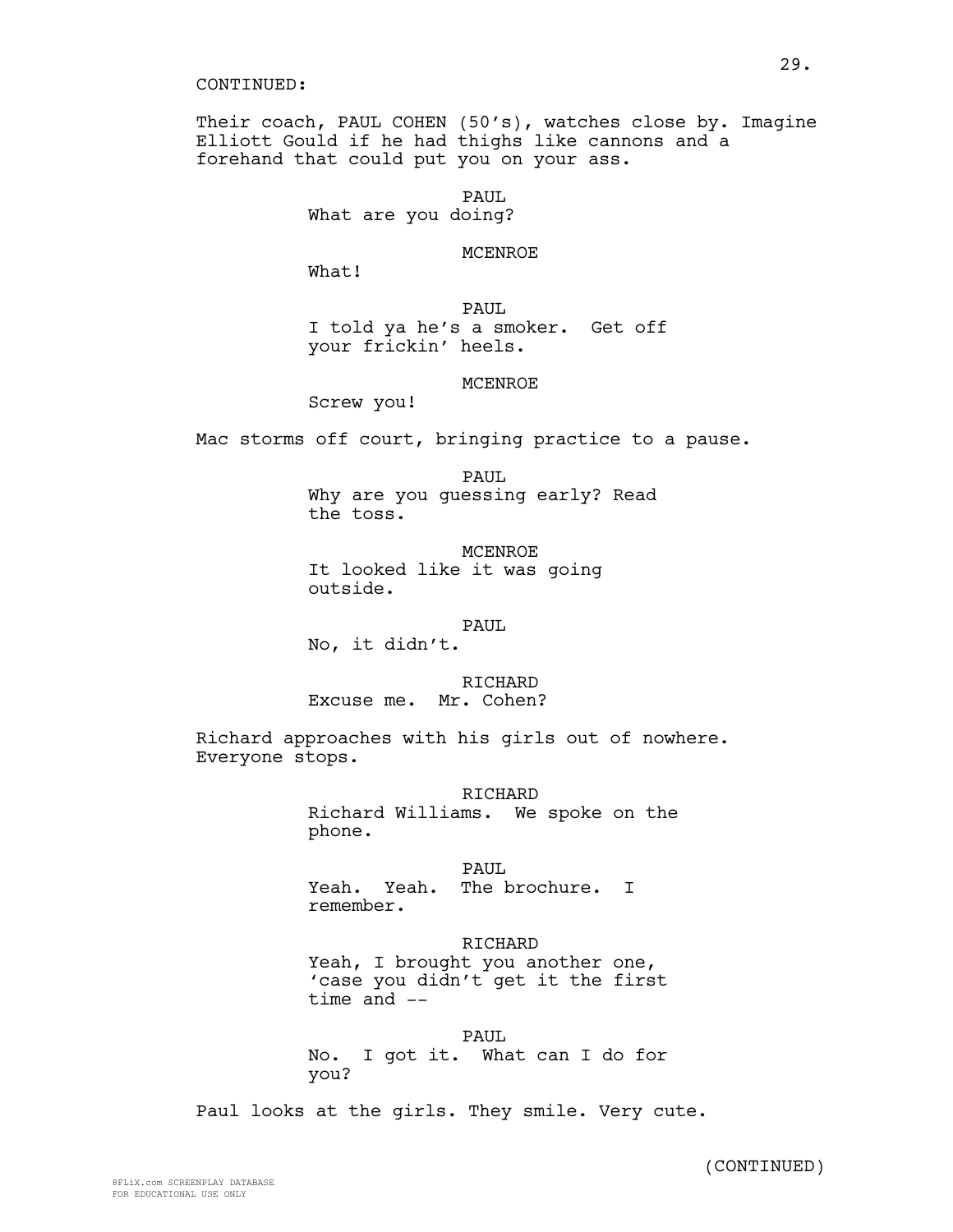I figured you was busy so that's why we came to you. Anyway I still got these two great tennis players and we still looking for a coach.

#### PAUL.

Look. Mr. Wilson, I'm sorry but --

### RICHARD

It's Williams. This my daughter, this Venus. This my other daughter, Serena.

#### PAUL

Nice to meet you all. I'm sorry,  $but --$ 

#### RICHARD

I won't take but a minute for you to watch them hit a few balls.

PAUL.

I'm sorry, I'm not taking any juniors right now and we're in the middle of a very serious practice.

#### RICHARD

I don't mean to interrupt. Pete,  $Mac$   $--$ 

(to the pros) We don't mean to interrupt. Tough break at Wimbledon, by the way. I seen what happened to you. You're gonna win it again, just keep your head up.

McEnroe, walks off incensed. Paul considers the family.

PAUL

Mr. Williams, this is not a good time.

#### RICHARD

Mac is gone, the way Pete whooping up on him, he may never come back. Pete, you don't mind if he watch them hit a few balls, do you?

#### PETE

It's ok with me.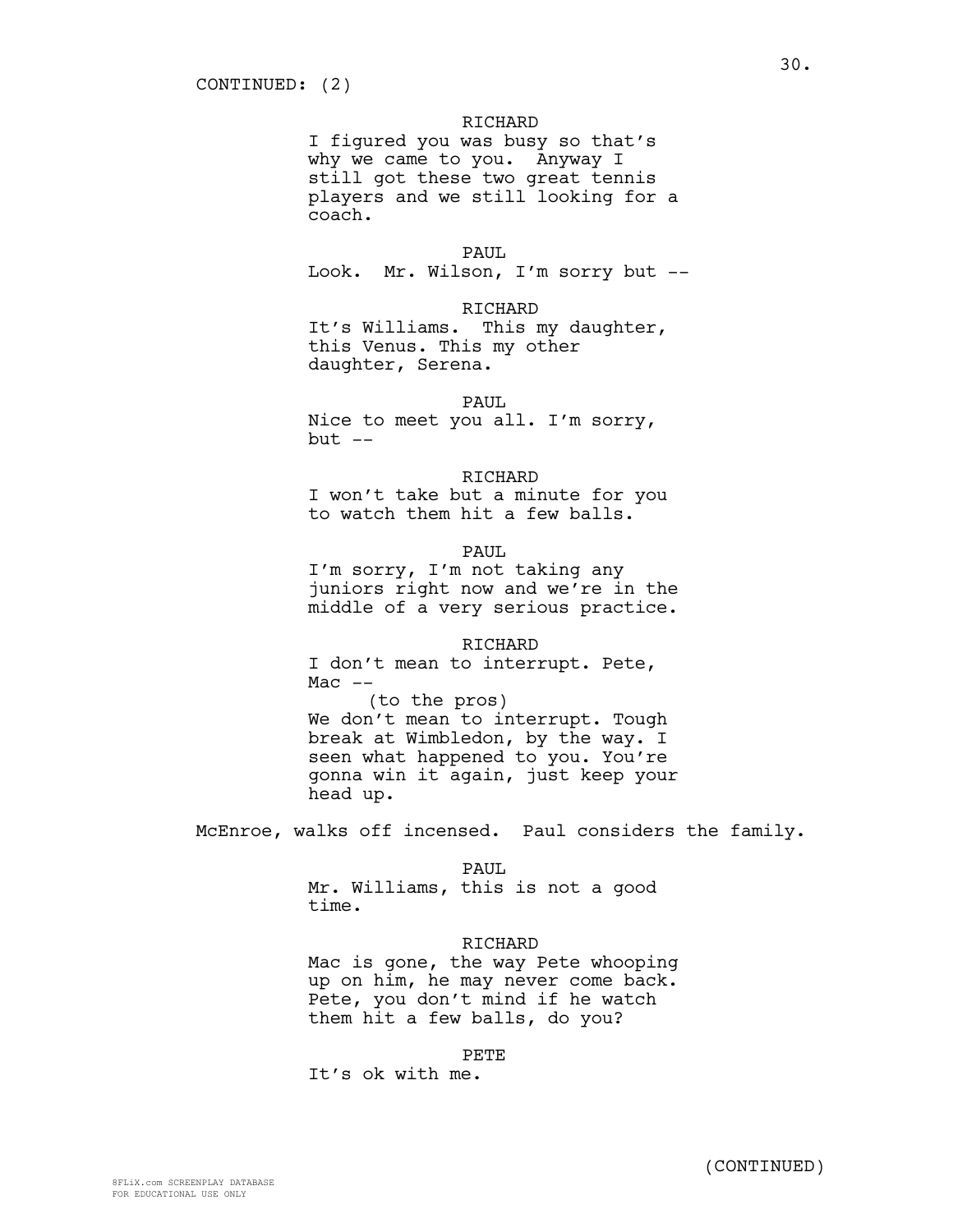See. Mac is gone. Pete's ok. We ready. You're the only person got a problem with this. Come on, watch em hit a few balls.

Paul, no way out --

PAUL

You girls are pretty good, huh?

VENUS AND SERENA

Yes, sir.

RICHARD Oh, they're better than good.

PAUL Alright. A few balls.

RICHARD Alright, a few balls. Show him this magic.

As the girls take the court, Richard hands Pete a brochure.

> RICHARD Have a look at that, I'm gonna have them sign it for you later.

Pete flips through it as Paul sets up with the girls.

PAUL So tell me your names again?

**VENUS** 

I'm Venus.

## SERENA

I'm Serena.

PAUL Venus and Serena, I'm Paul.

Richard calls out from the sidelines.

RICHARD You not Paul, you Mister Cohen.

PAUL

Mr. Cohen, alright. Serena, why don't you start at forehand. Venus, backhand. We'll hit some down the line, alright?

(CONTINUED)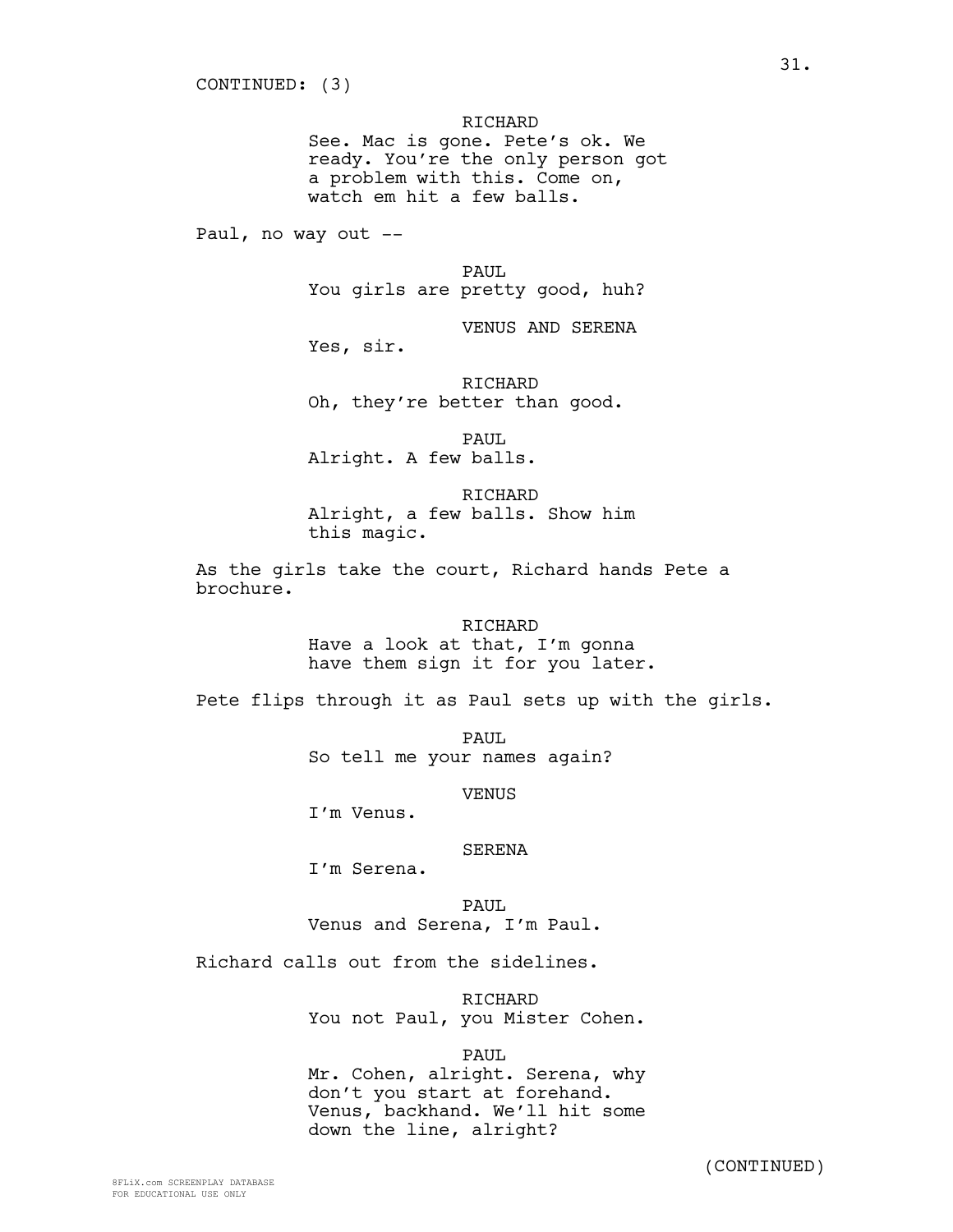That's good Paul, that's how I usually start with them too. That's real smart.

PAUL.

(unbelievable) Good. Alright, ready?

Paul begins a standard drill. Both girls on the baseline. Serena on the deuce court. Venus on the ad, hitting backhands.

Paul feeds from a basket as we've seen Richard do. Forehand, Serena. Backhand to Venus. Again and again. They both hit the ball well, but Paul betrays no reaction. Simply picks up the intensity and pace.

He feeds them further out wide, forcing them into the alleys. Serena hustles all out, chasing down every ball.

> PAUL All right. Really nice. Great job. (then, to Serena) Why don't you go grab some water. I wanna hit with your sister. Venus, you wanna try something a little different? Start in the middle, okay?

Serena steps off (reluctantly) as Venus steps to the T.

PAUL

I want you to get every ball. I'm not gonna say where it's going. But don't stop until we're done.

Paul now begins to feed a much more intense drill, moving Venus side-to-side from forehand to backhand. He hits a drop shot, then a lob, moving her all over the court and -

Venus just runs her ass off, ripping some great shots but missing some others. She's balletic and ferocious and her intensity's clear but --

It's still not clear what Paul thinks. Richard doesn't know, either, watching nervously when --

The drill finally comes to an end as Paul feeds a ball into the alley which Venus flies to retrieve, sliding into a split that leaves all the men wincing.

Her shot bounces long, but the effort's incredible. The hopper finally empty, Venus bends over, exhausted.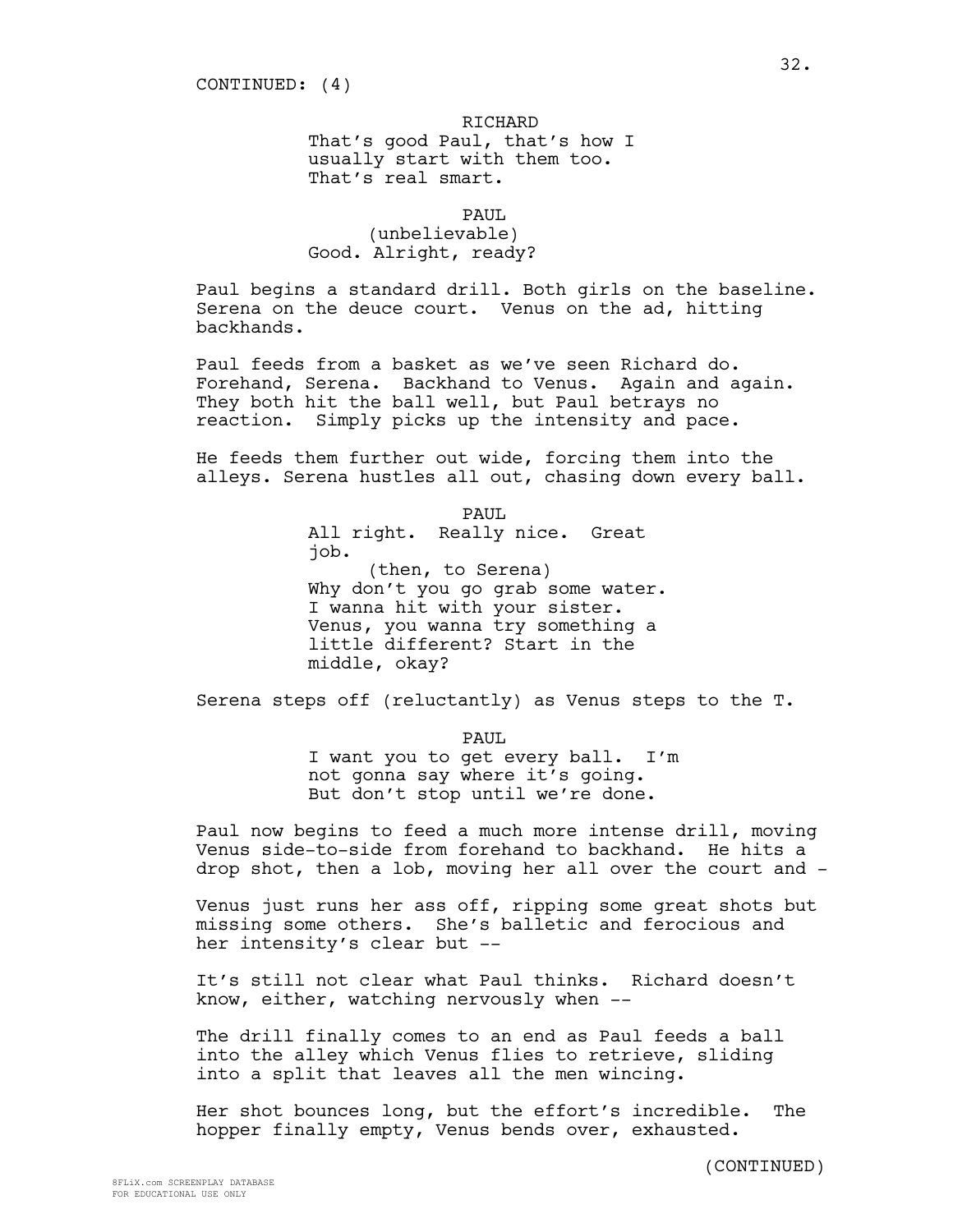CONTINUED: (5)

Everyone stands there in silence. Richard. Serena. Even Sampras and Mac until Paul finally speaks --

> PAUL. Girls, come here and talk to me a second?

> > **RICHARD**

Hustle, Hustle!

The girls jog to the net, no idea of his reaction.

PAUL.

Let me ask you both something. What do you want out of this? I know what he wants, but what about you?

The girls look at each other. It's Venus who speaks up.

VENUS I'm going to win Wimbledon. As many times as anyone's won it.

PAUL You think you can do it?

VENUS

I know I can.

PAUL And what about you? Who on the tour do you want to play like?

SERENA Well, I'd like other people to want to play like me.

PAUL

(laughs) I bet they will. Go pick 'em up.

The girls run off to collect the balls as Mac and Pete start to return to the court.

> PAUL. You taught 'em all this?

RICHARD Yeah, me and my wife, Brandi, we both athletes so... what do you think?

Paul considers. A mask. Leaving Richard just hanging and -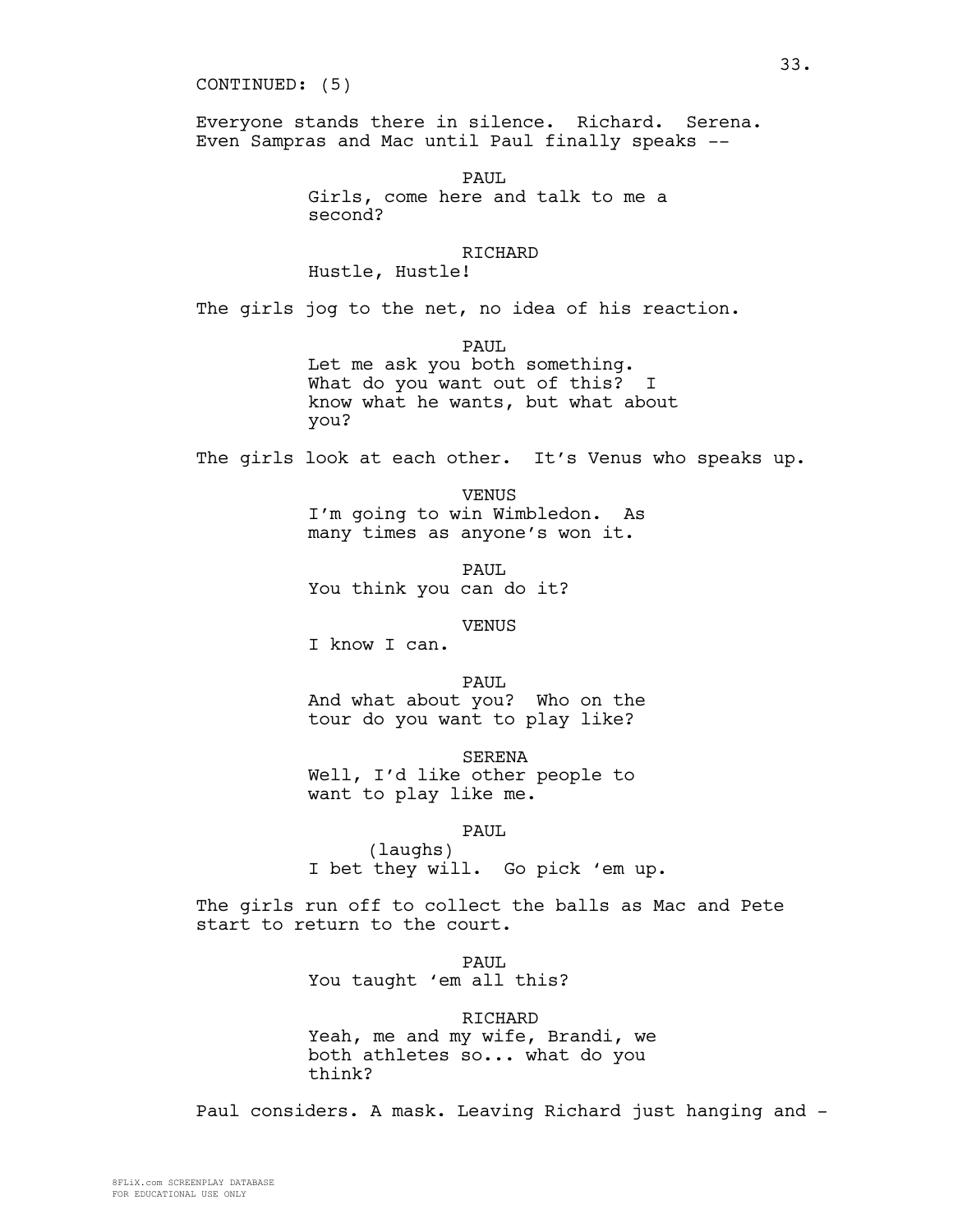INT. WILLIAMS' HOUSE (COMPTON) - DAY (A FEW HOURS LATER)

Oracene is sewing and Lynn's doing homework when Richard and the girls arrive, holding their cards, the mood very low. Oracene, prepared for the worst and then --

#### VENUS

We got a coach.

The room explodes in celebration. The girls huddle off with their sisters. Oracene hugging Richard.

ORACENE

Pete Sampras' coach? So he's going to do it for free.

**RICHARD** 

Well -- he said he can't do two for free. He's only gonna teach Venus.

That hits like a brick. They look back to see Serena, celebrating with her sister, reliving the scene --

> SERENA You all shoulda seen Venus. Pete Sampras was there. I don't think he could beat her at all.

Oracene understands.

ORACENE Did you tell Serena?

**RICHARD** (shakes his head) You want to?

She does not, watching Serena, unaware of the blow coming, dancing around with her sisters singing --

> ALL THE GIRLS We gotta coach! We gotta coach!

Oracene watches her. It's bittersweet because --

EXT. WILLIAMS' HOME (COMPTON) - MORNING

A few mornings later, Serena, now aware, watches sadly as Richard and Venus load their tennis gear into the van.

> SERENA It's not fair. I wanna go with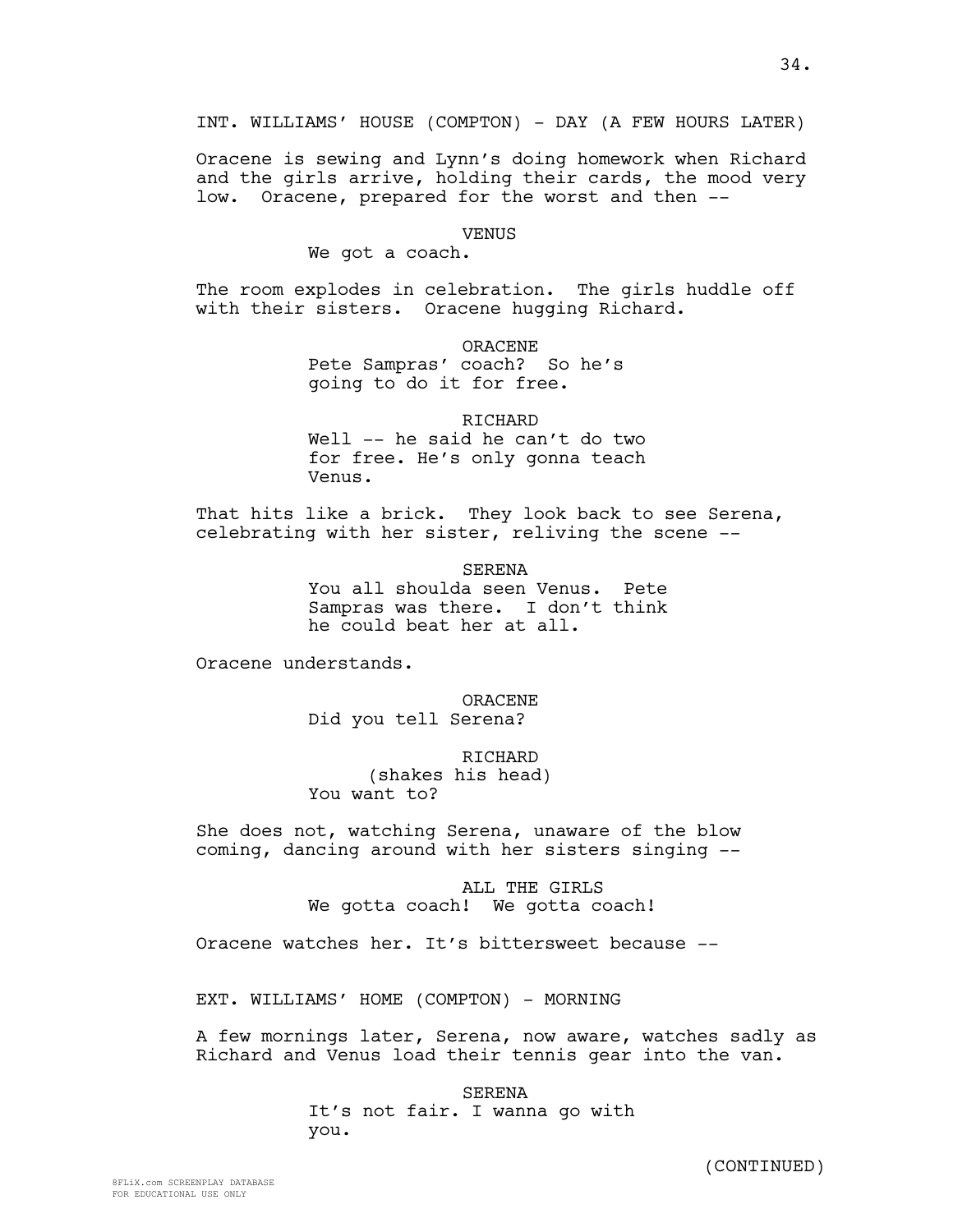### VENUS

I know. I want you to, too. Meeka, Daddy said he's gonna record everything and then we can watch it together. He has a plan, OK?

#### SERENA

(under her breath) Yeah, for you.

The girls hug on the steps when Richard comes over.

RICHARD

Ok, Meeka. Your mom ready. Y'all gon' to practice today.

SERENA

I can't practice on her court. She always hits slices.

### RICHARD

That ain't nothing but a few minor adjustments. You got to stay prepared for whatever is unpredictable. Ok, now give your Daddy a kiss. Don't put no mean on my face. C'mon Venus, let's go.

Serena kisses his cheek and then watches sadly as he and Venus pull off in the bus and --

INT. WILLIAMS' HOME (COMPTON) - MOMENTS LATER

Serena enters to find Oracene with a crate of balls, dressed for practice, ready to leave.

> ORACENE I know you're feeling left out, but you're not left out. You got something great too.

### SERENA

What?

ORACENE Me. Come on, we got work to do.

# SERENA

Right now?

ORACENE Yeah, right now. I didn't raise no poop butts. We got work to do.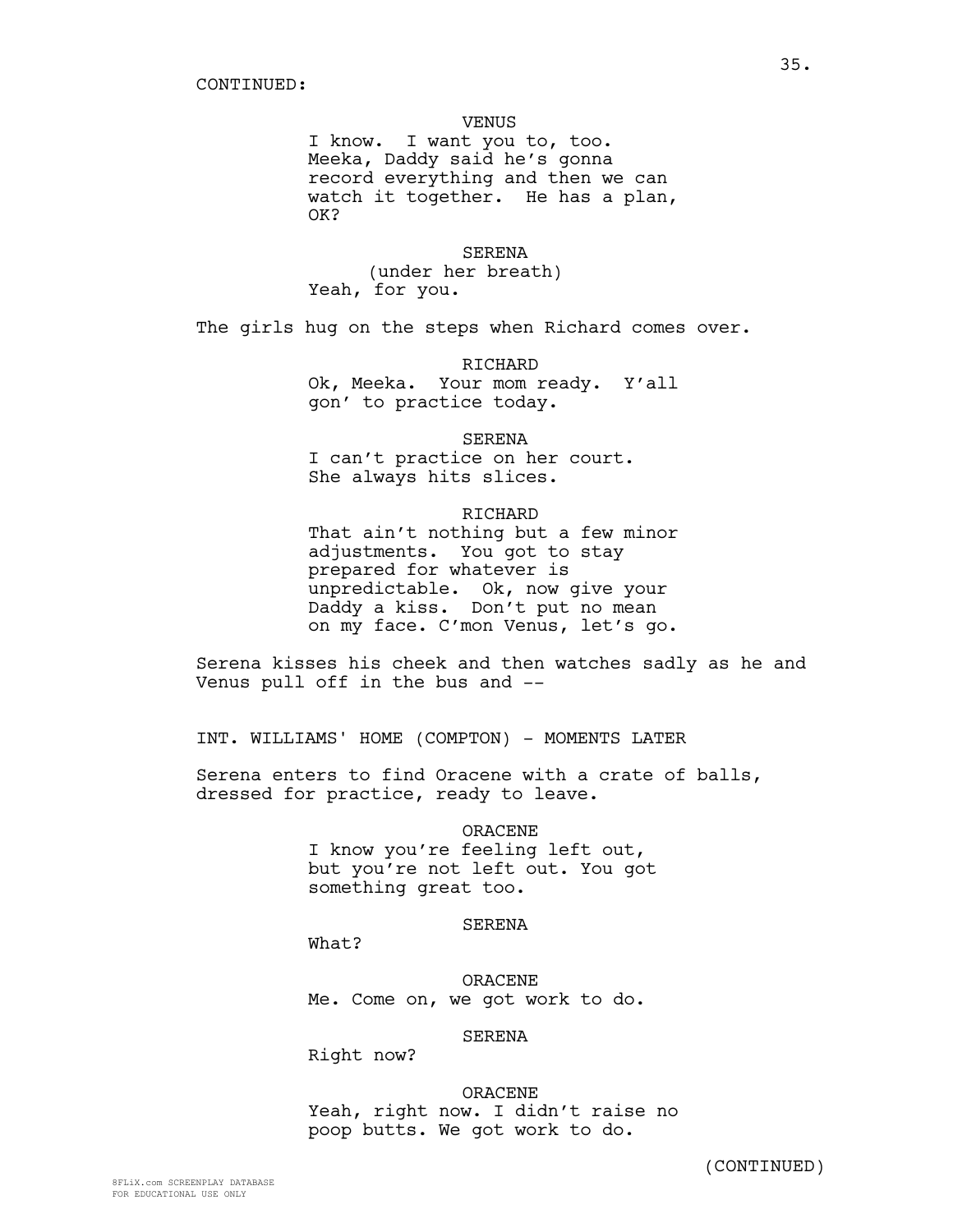Off Serena, a little lifted as --

EXT. AGOURA SPRINGS HOTEL - TENNIS COURT - DAY

SCREECH! SCREECH! SCREEH! The SQUEAKING OF SNEAKERS echoes across the court where --

Paul leads Venus through a grueling sprint work out. Suicides and sweet sixteens.

PAUL

What you're going through is the Paul Cohen First Strike Strategic Tennis System. It's gonna make you a killer. You're going to learn to think of this tennis court as a chess board, with 228 shots. You will learn to perfect them all.

Venus sees why. She's gasping for air.

PAUL. Go, go, go! Did I say stop? Center.

Venus looks to her father who sets up his CAMCORDER on the sidelines. A new situation for them both. He nods his support and she takes off sprinting again and --

EXT. EAST COMPTON PARK - TENNIS COURTS - DAY

Serena's running ball-less drills on the court with her racket in hand while Oracene shouts out encouragement.

> ORACENE Fast! Side to side. I need you to be faster, Serena. I want to see you explode. Ok, that's great. Go again.

Serena runs harder as --

EXT. AGOURA SPRINGS HOTEL - TENNIS COURT - DAY

Richard watches from the sidelines as Paul hits crosscourt with Venus in a difficult drill.

PAUL.

Come on. 50 in a row. You miss, start again. Back to the middle each time.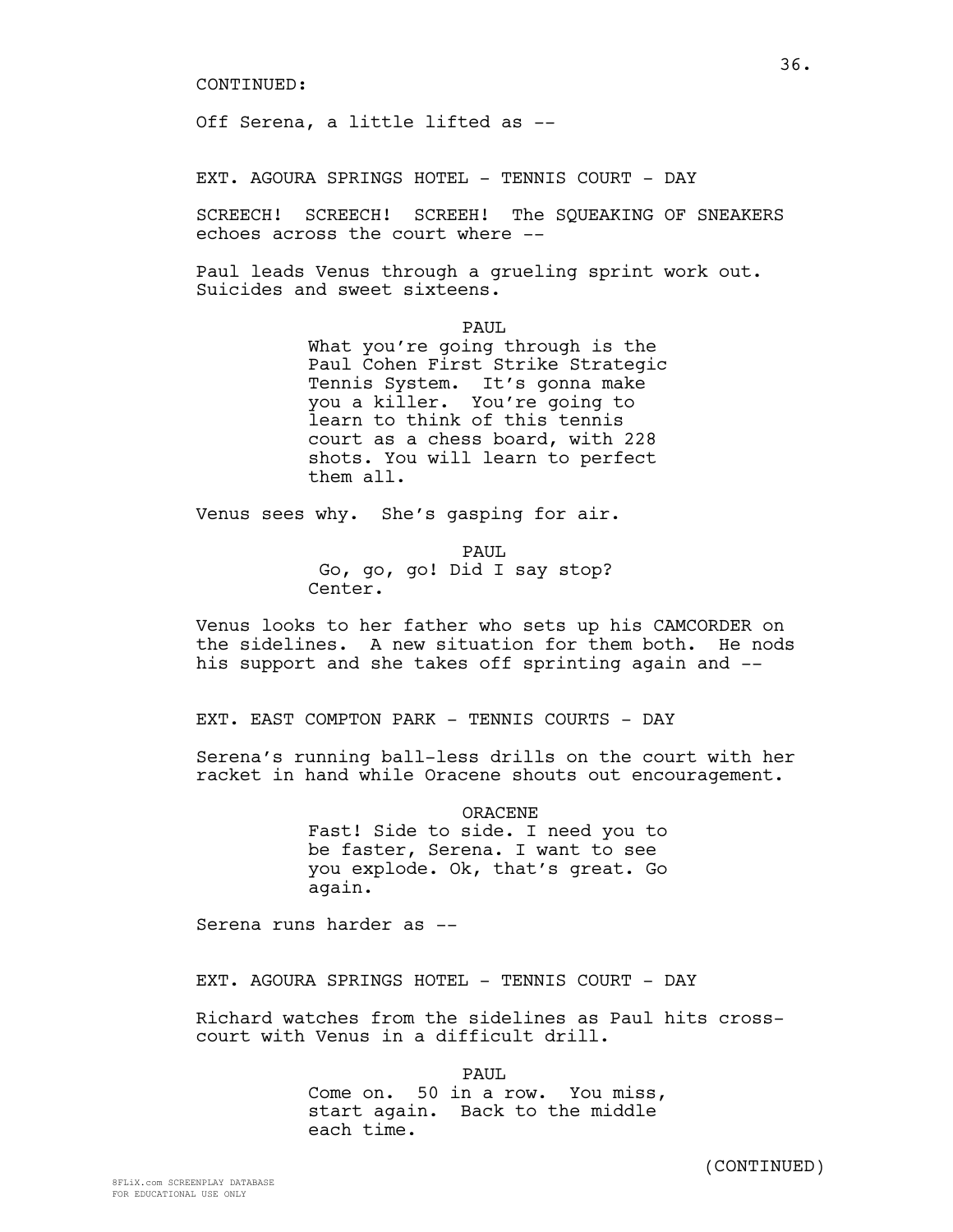Richard can't help but interject, mouthing to Venus.

RICHARD Remember, keep your stance open.

PAUL

Please, Richard.

Venus nods to her father. Paul bites his tongue, until Venus hits an error.

PAUL

Oh! Blame your Dad.

Richard catches Paul's look and --

EXT. EAST COMPTON PARK - TENNIS COURTS - DAY

Serena practices on her serve toss at the baseline. Oracene encourages through a couple miss-throws until --

> ORACENE (Serena nails it) That's it... Better!

And Serena hi-fives her mom as --

EXT. AGOURA SPRINGS HOTEL - TENNIS COURT - DAY

Richard's on the sidelines, filming on the camcorder as Venus works with Paul, smashing serves at cone targets. Again, Richard can't help it.

> RICHARD Lemme see a little more pronation on that wrist, right at the end.

Paul's right in her ear, trying to tune out her father. Venus's head on a swivel, caught between the two men.

> PAUL You just focus right here. You wanna be the best? You can do it. You're a killing machine. You're a goddamn attack dog, so bite!

RICHARD Talk a little louder, Paul. I can't hear you.

PAUL That wasn't for you, Richard.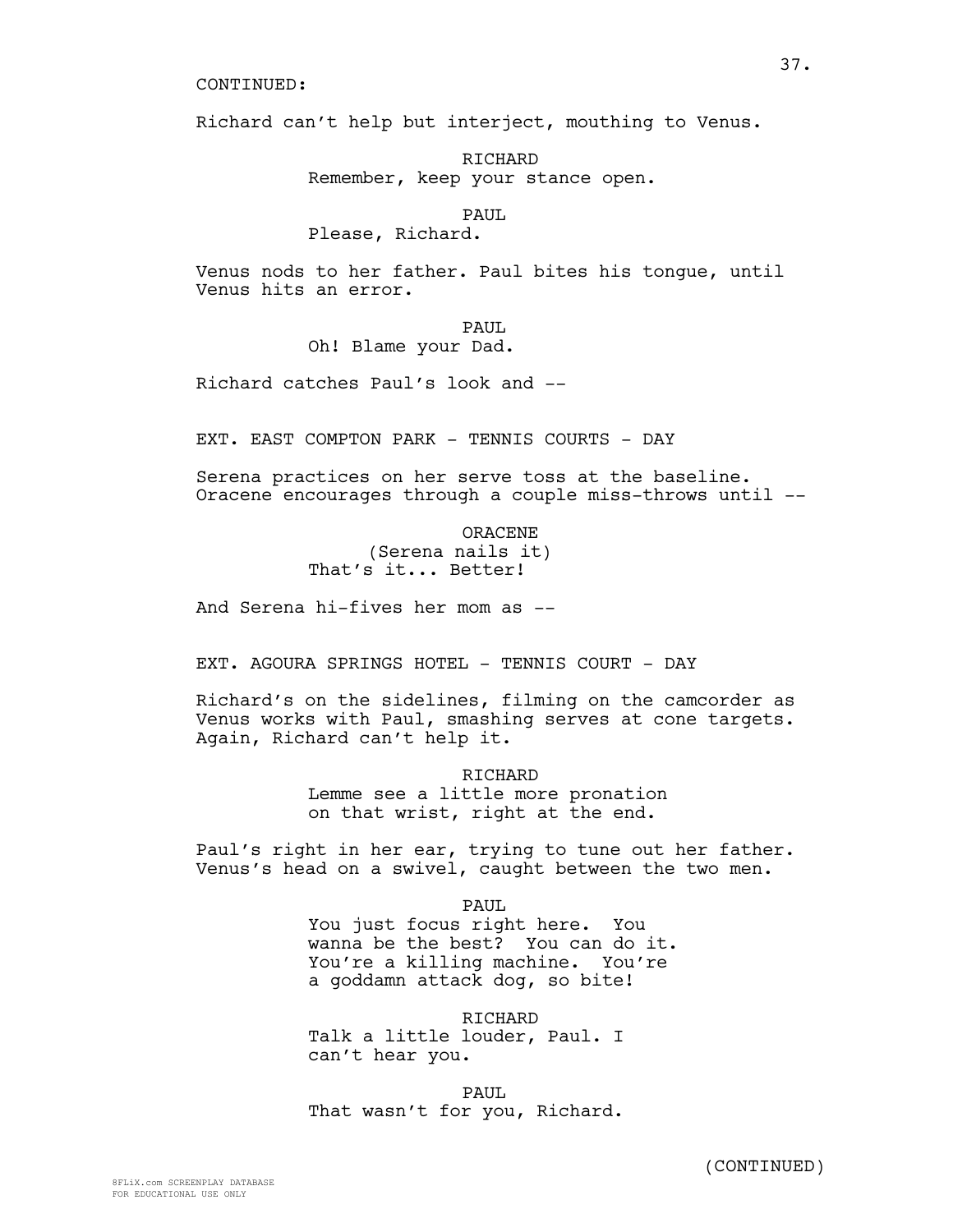# RICHARD I'm trying to record though, Paul.

PAUL. You can interview me later.

Venus obliterates a serve. Richard watches as it scorches the line --

> RICHARD That's what the pronation gets you. Right there.

Paul holds his tongue once again as --

EXT. EAST COMPTON PARK - TENNIS COURTS - DAY

Oracene coaches Serena through another tough work out, pumping her all the way and --

EXT. AGOURA SPRINGS HOTEL - TENNIS COURT - DAY

Paul feeds Venus at the baseline. Forehand down the line. Sprint back to the T. Forehand down the line. Sprint back to the T. Again and again and again, as Paul feeds balls and stays on her to move, until --

Richard can't stay silent. He steps right on the court and pauses Paul's practice.

## RICHARD

Hold on, Junior. Paul, one second. You just got a little closed up that time. You're doing real good, you just gotta keep that stance open. Plant that right foot and  $--$ 

PAUL. What are you doing? Richard. What are you doing?

RICHARD Talkin' to my daughter, something wrong with that?

Again -- Venus' heads on a swivel.

PAUL

No. Nothing wrong with that, but you want me to fix her stance and I can't do that if you keep telling her to hit open.

38.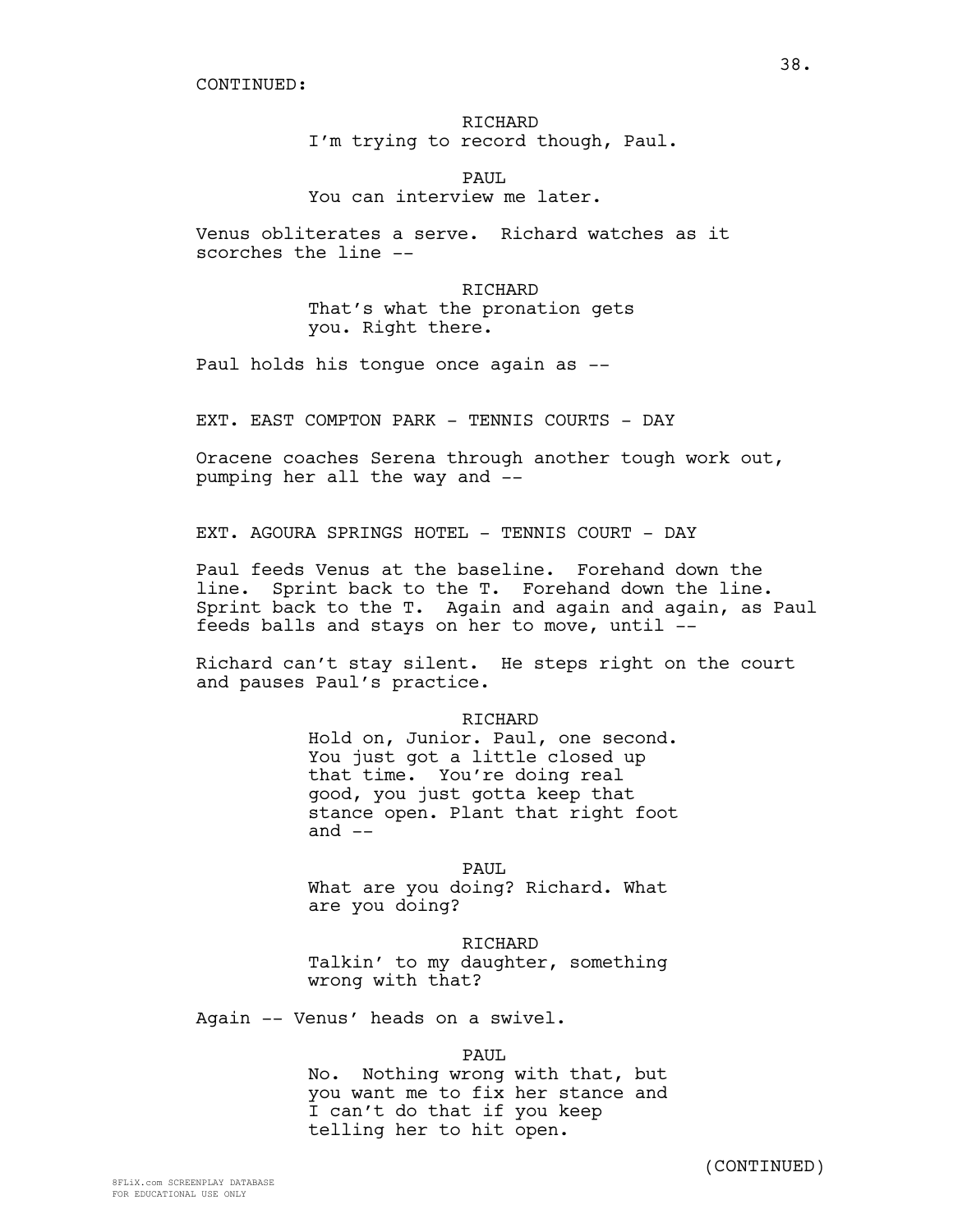#### RICHARD

-- well there's no reason to fix something that's not broke. You been hollerin' at the girl all day long to get back to the middle, get back to the middle. That's all I hear you doing, but I hear you instructing her to close her stance. How she supposed to get back to the middle with her stance all closed up? Ok, if she stay open, she can plant that foot, more power, more speed and --

## PAUL

No! That's not how you get power. You want power in your stroke, you square your shoulders. You close your stance, hold your head right at contact and blast through it. You do not hit open stance, ok. Could we please get back to it?

Paul's walking back to the basket --

# RICHARD

Just keep your mind open, just in case you not the smartest person in the whole world.

#### PAUL.

Richard, it would be really helpful if we could actually hit a few, cause I got about 18 minutes left and I'd like to finish this practice.

## RICHARD

It just don't make no sense what you saying, Paul. If she keep her stance, closed, feet all jumbled  $up$   $--$ 

#### PAUL

Richard, Richard. I'll get my lesson from you when we're done, but right now I'd like to focus on Venus.

# RICHARD

I keep forgetting you know everything.

PAUL. Seventeen minutes now!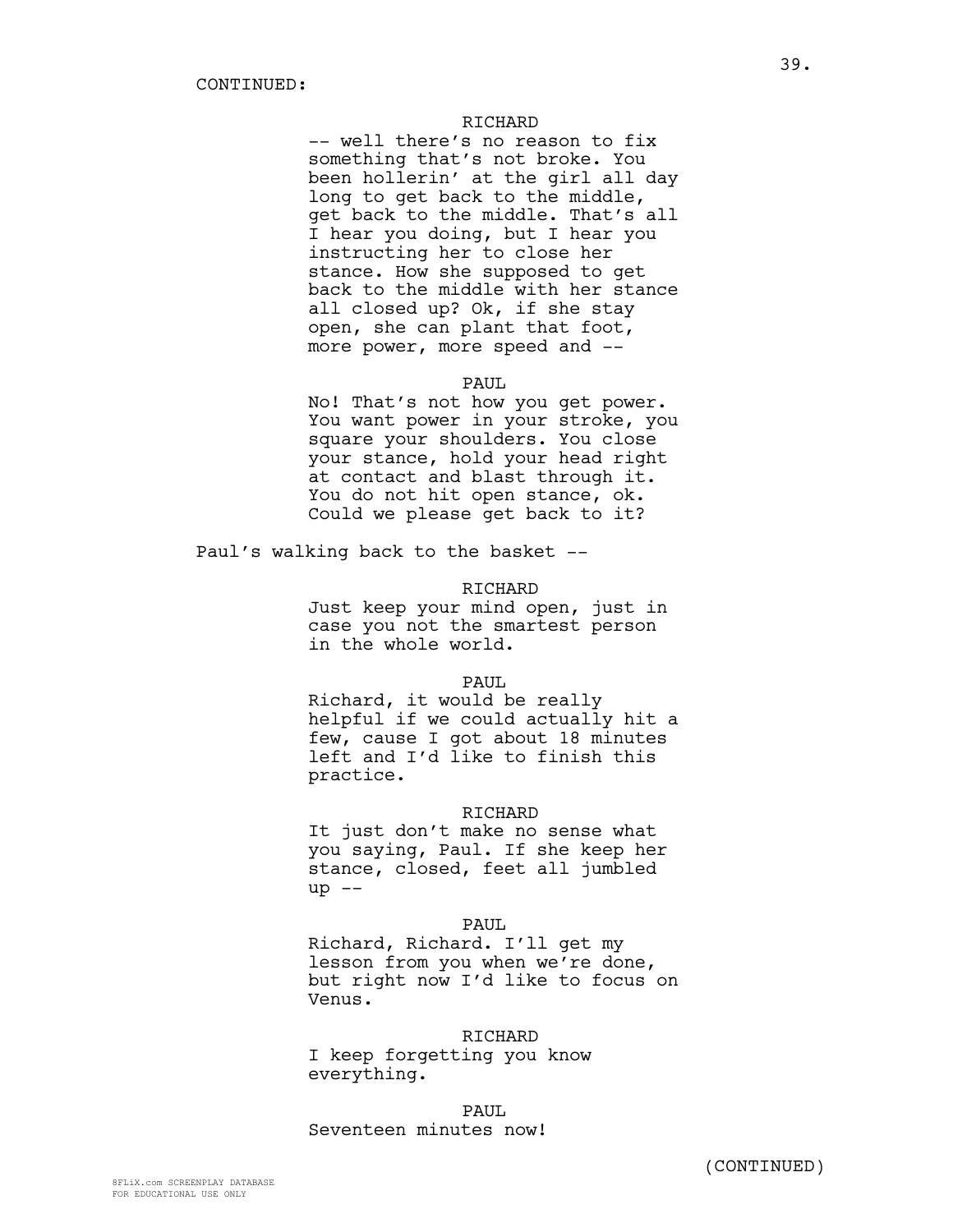CONTINUED: (2)

Paul shakes his head, resuming the drill with Venus.

# PAUL

# That's it.

Paul shakes his head in disbelief. These men could do this forever, both trying to get the last word. Venus watches in silence, waiting to continue and --

EXT. AGOURA SPRINGS HOTEL - PATIO - (WEEKS LATER)

Paul presses play on a VCR as --

Venus and Richard finish up their lunch. Grilled cheeses. Oranges. Coke. Fanta. Turning their attention to the screen where:

A TENNIS MATCH PLAYS: THE 1990 FRENCH OPEN. A brownhaired, 14-year-old American girl pulverizes the ball, blowing MARY JOE FERNANDEZ right off the court.

VENUS

# Dang. That's Capriati?

PAUL.

She's a freakin' killer. Won the Junior Orange Bowl in Miami. U.S. 18 and under -- she was twelve. Just went pro last year. That's her coach, Rick Macci. He's in Florida. Not as dumb as the rest.

On screen, RICK MACCI watches. Rick's 35, with a mustache and a bowl cut and the demeanor of a Labrador retriever.

# PAUL

She's the youngest pro ever to get ranked in the top ten and guess what she just did. She just beat Steffi Graf. How you think she learned how to do that? Juniors. That's where the fight is, that's where you face adversity, competition. That's also where *you get noticed by agents who can help pay for your training and introduce you to sponsors --* (then; to Richard) Capriati signed a two-milliondollar contract with Diadora before she played a single pro match.

(MORE)

40.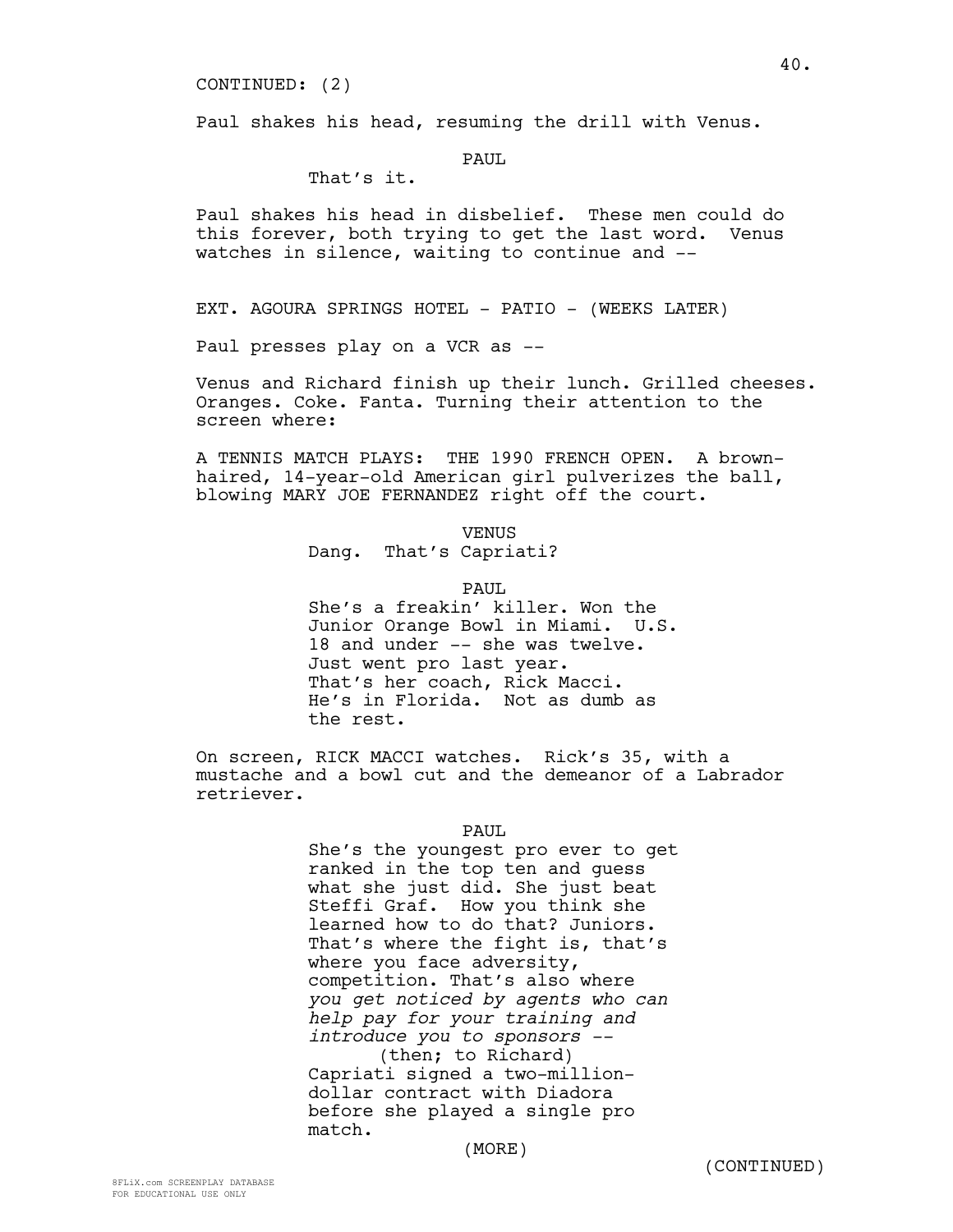How you think that happened? Juniors. (a long beat) So what do you guys say, you wanna play Juniors? PAUL (CONT'D)

Richard looks at Venus, who's giddy --

RICHARD I think I could add that to the plan --

EXT. CARBON MESA HIGH SCHOOL - DAY

A BANNER sways in the sky, announcing the:

"WESTWOOD JUNIOR TENNIS OPEN & CHALLENGER"

It hangs in an L.A. HIGH SCHOOL PARKING LOT where --

RICH WHITE TENNIS PARENTS escort little PRODIGIES toward the courts where a TOURNAMENT is underway. A few of them gawking in curiosity as they pass --

The growling VW BUS parking beside the luxury sedans, where Venus steps out, dressed in her best tennis outfit, flush with excitement to play her first match.

Richard and the ENTIRE WILLIAMS CLAN pile out after and take in the scene. They've arrived. But --

EXT. CARBON MESA HIGH SCHOOL - JUNIOR TOURNAMENT - DAY

-- as they walk through the tournament courts --

All eyes are on them, the only black faces here. WHITE TENNIS PARENTS and their TENNIS KIDS can't help staring.

Richard turns to his family, smiling.

RICHARD It's ok. They just not used to good-looking people like us.

ORACENE You don't worry about them. Let them worry about you, Venus.

RICHARD This is you right here.

Venus says goodbye to her sisters, then Richard escorts her to the gates of the court. Just before she heads in --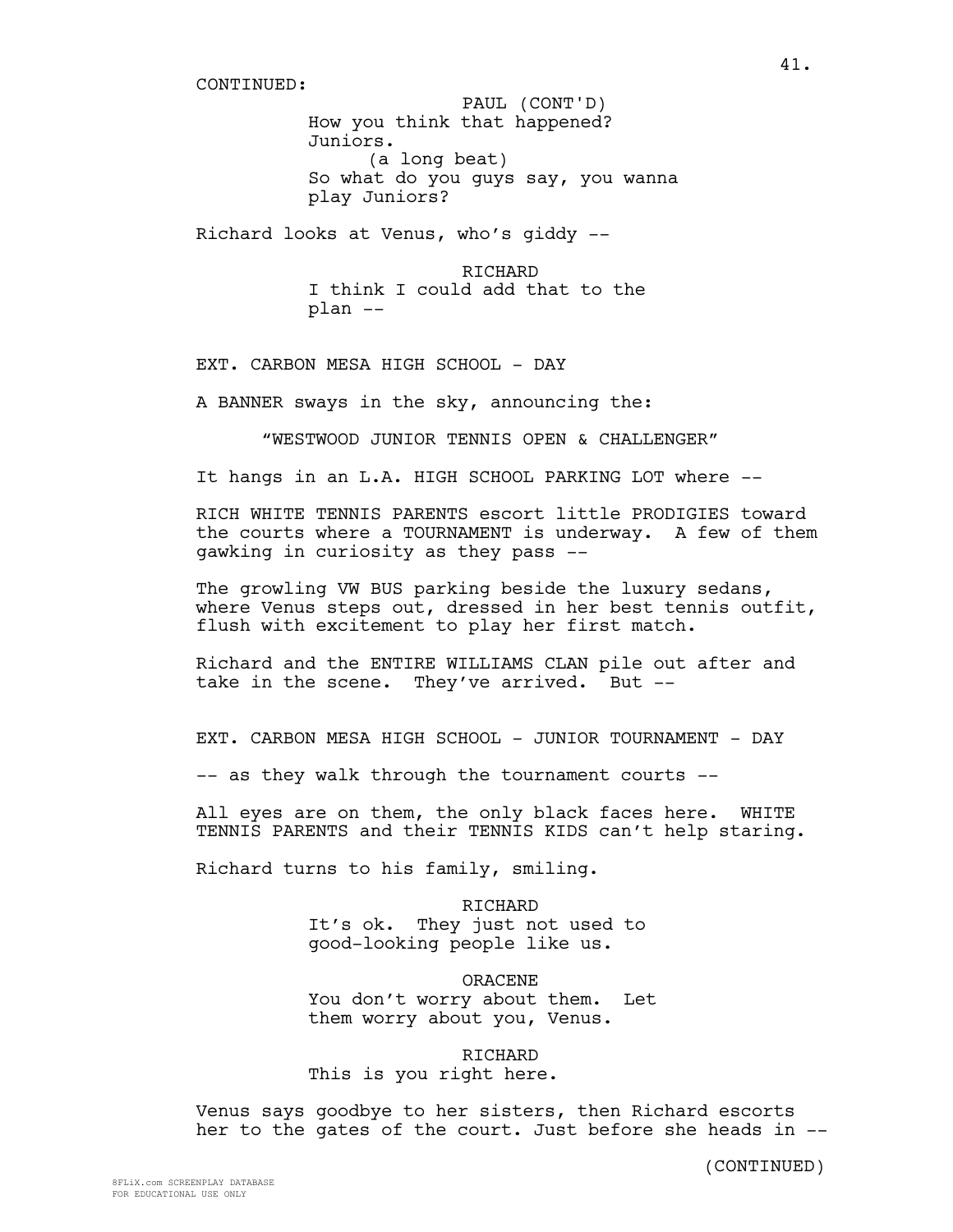## RICHARD

You just focus on that ball. You are Venus Williams. You gonna win Wimbledon. These girls ain't gon' never want to see your name in their draw.

# **VENUS**

OK Daddy.

RICHARD You just go on out there and have fun.

**VENUS** I know. I got this. I love you.

RICHARD

I love you.

EXT. CARBON MESA HIGH SCHOOL - TENNIS COURT - TOURNAMENT -CONTINUOUS ACTION

THE CAMERA leads Venus onto the court, as her Dad watches her go. Venus's opponent, STACEY, a TALL TEN-YEAR-OLD BLONDE in high-end TENNIS GEAR, unpacks a racket from her pricey tennis bag that holds six others.

Venus pays no mind, unpacking her beat-up racket and joining Stacey at the net where a LINE JUDGE beckons with a new can of BALLS.

> LINE JUDGE Best of 3 sets. Tie-breaks at 6 all. I'm covering three courts, so keep your own score and call your own lines. Good luck.

The Judge departs, leaving Venus and Stacey at the net.

STACEY Okay. Up or down?

VENUS Up, I guess. Thanks.

Stacey spins the racket.

# STACEY

Down. You can serve.

She hands Venus the balls and heads to her side of the net, trying to play head games. Venus hardly notices.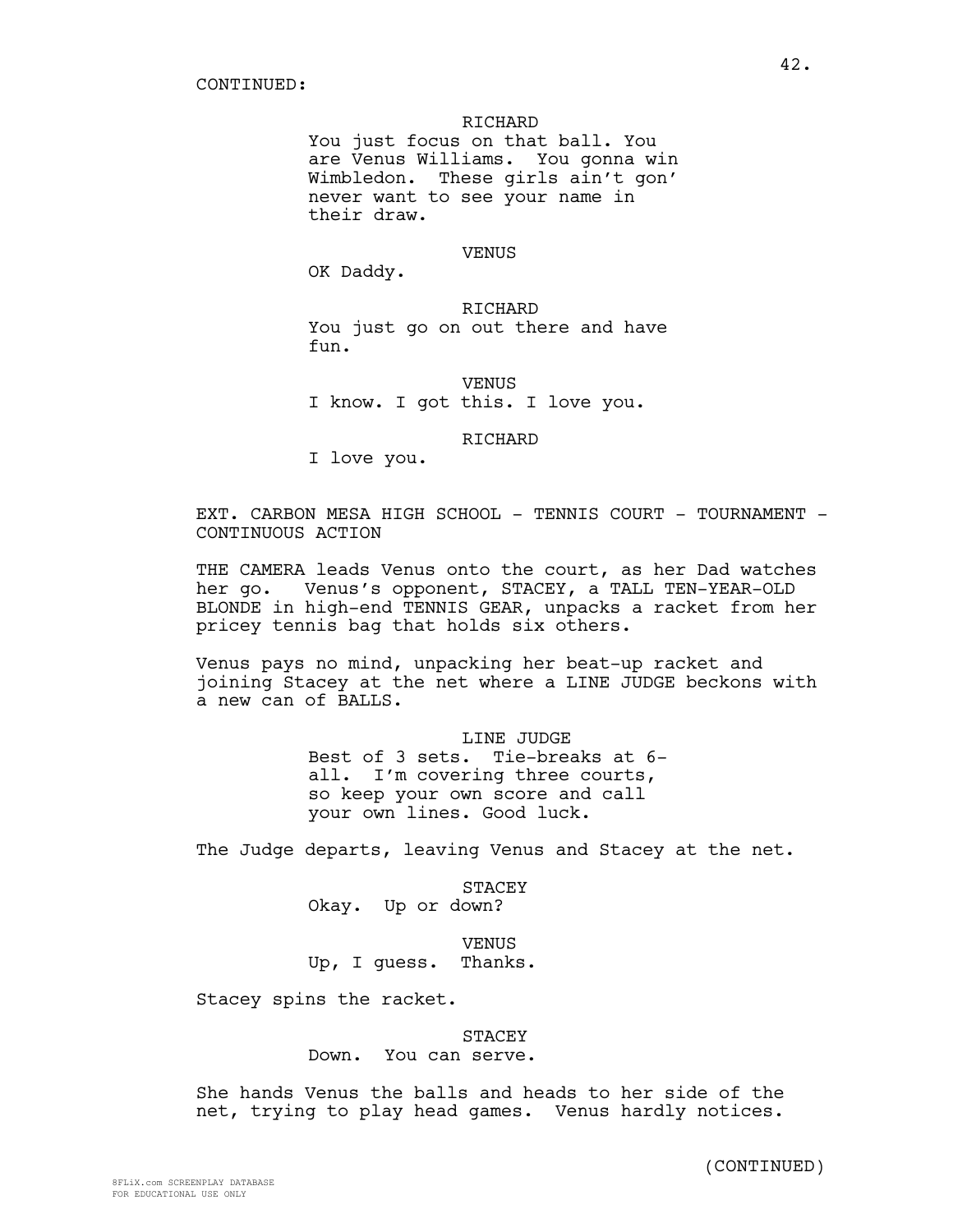She passes her family's seats as she begins to warm-up and  $--$ 

We land on Richard. A ball of nerves pacing beside the stands. Oracene sees. Knows her husband. And her daughter.

> ORACENE She knows who she is. We've done our job. She'll be fine.

Richard tries to relax as --

ON THE COURT, the match is starting. Venus prepares to serve. She stands on the baseline, bouncing the ball when -- the moment suddenly hits her.

The deafening noise of the MATCHES on the neighboring courts. The intimidating eyes of white parents. It's a lot to block out, so --

When she hits her first serve, it goes right in the net.

TREVOR She's nervous. Take a step up.

Richard glares at Stacey's Dad, TREVOR, a COUNTRY CLUB A-HOLE, goading from the stands. Oracene puts a hand on her husband. Don't. Richard restrains. For now.

# RICHARD Have fun out there, Venus Williams. That's all that counts.

Venus listens. Regroups. Remembers her training but --

Richard can't take his own advice. Too nervous to watch, he turns his back to the court, anxiously listening when -

Venus crushes the ball with a clinical BOOM! that can only be --

AN ACE! Not a safe second serve, but a rocket that hits the line, flying past Stacey's backhand so fast, she does not even swing.

Stacey is stunned. So is her father.

He looks over at the Williamses cheering to see --

Richard, meeting his eyes with a little helpful advice.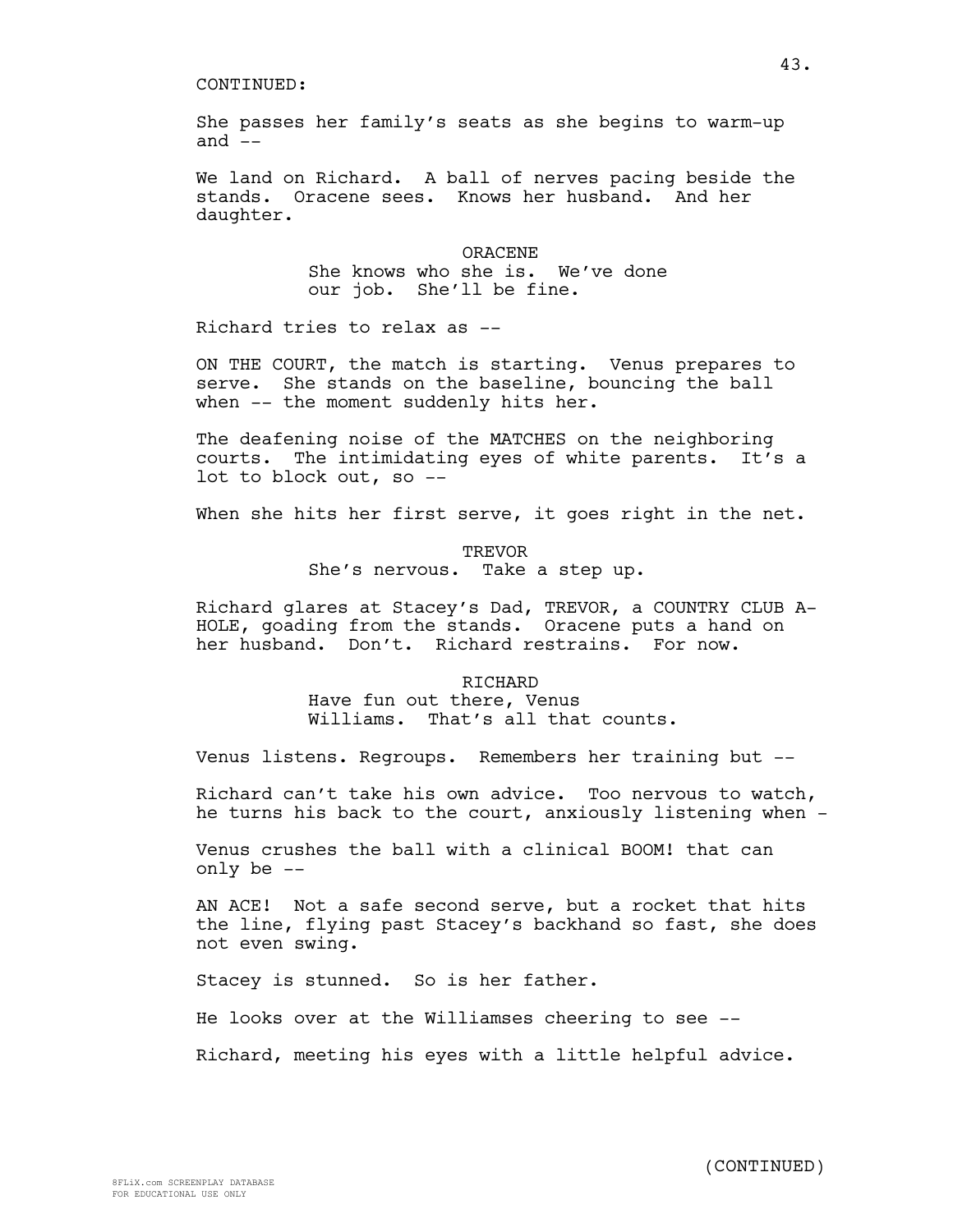CONTINUED: (2)

RICHARD

Maybe she oughta take a few more steps up. Just get some place safe.

This time, Stacey's father says nothing, shrinking away as Richard turns to the court, smiling proudly at Venus.

This moment is monumental. A star has arrived.

Full of confidence and poise, Venus steps back up to the line to serve to Stacey again. She tosses the ball and off the smack of her racket we --

MATCH CUT TO:

CARBON MESA - ANOTHER MATCH - SAME DAY (BEGIN A MONTAGE)

-- where Venus's serve rockets into the box against another opponent, GIRL 2, who manages to push a limp return into the middle of the court where --

Venus puts it away easily with a deep forehand into the corner which GIRL 2, running hard, still can't reach.

> GIRL 2 You are so frickin' stupid!

She smacks her head. Richard cops her frustration while watching apart from his family. (This now is his custom to escape his nerves.)

CARBON MESA - NEXT DAY - NEXT MATCH

- Venus (in a new outfit) sprints to her left, ripping a backhand down the line to her next opponent, GIRL 3, who -

Hits a soft, short return. Venus sprints to the net, reaches it easily, and slaps a forehand cross-court that wrong-foots GIRL 3 who has guessed the wrong way.

The Williams' family clap in the stands (which are still sparsely occupied) while GIRL 3'S FATHER hurls his WATER BOTTLE across the court.

GIRL 3

You're so bad!

Richard clocks this uneasily as --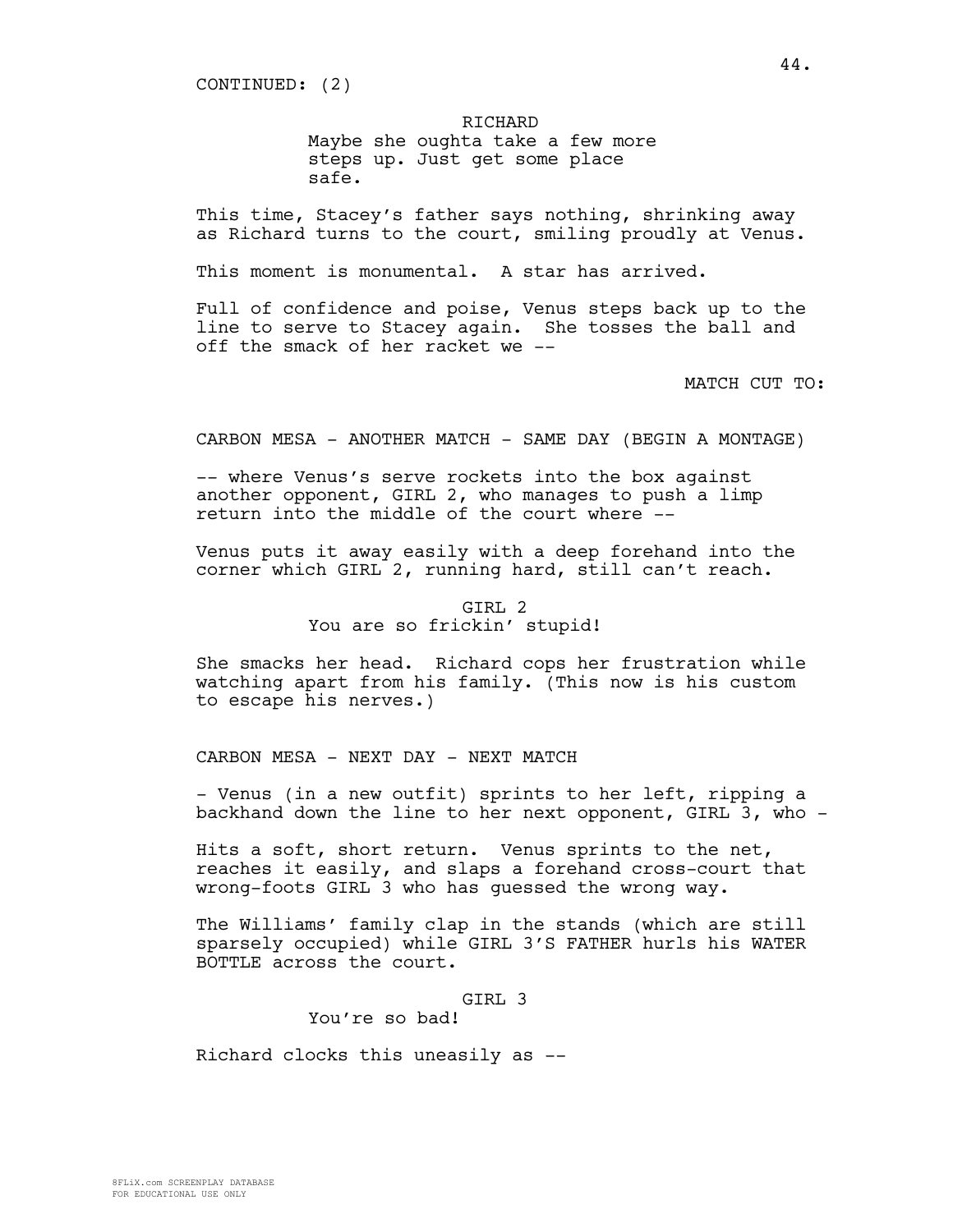CARBON MESA - SAME DAY - OUTSIDE THE COURT

A frustrated MOTHER speaks intensely with her DAUGHTER (8) who looks about to break down.

MOM

I am talking to you. Do you even want to be out there right now? Do you? Because the way that you just played, it's hard to believe that you do.

The girls holds back her tears and --

TENNIS VENUE #2 - NEXT DAY - END OF NEXT MATCH

Venus (another outfit) is presented a GOLD 1st PLACE TROPHY as GIRL 6 holds up a smaller, silver, clearly 2ND PLACE TROPHY.

A HANDFUL OF SPECTATORS (Paul included) clap in the stands as Venus is embraced by her family but Richard watches uncomfortably as --

GIRL 6 walks off the court with HER DAD, who is still coaching, still expressing his disappointment and --

TENNIS VENUE #3 - THREE WEEKS LATER

Venus is at another TROPHY CEREMONY, receiving another (slightly bigger) GOLD TROPHY in front of a SLIGHTLY BIGGER AUDIENCE while --

Richard watches GIRL 7 storm off the court without her 2nd PLACE TROPHY which her FATHER grabs for her as --

Richard snaps another photo, but he's clearly unsettled.

TENNIS VENUE #5

-- where THE BALL sizzles across the net, hitting the baseline, and bouncing off the outstretched frame of GIRL 8's racket who can't quite get there as we see:

We're in ANOTHER JUNIOR TOURNAMENT a few weekends later. Word is out now about Venus and 15 or 20 NON-FAMILY SPECTATORS have come out to watch as --

Girl 8 stares at the line where the ball clearly hit only her FATHER, watching behind the fence near her, yells --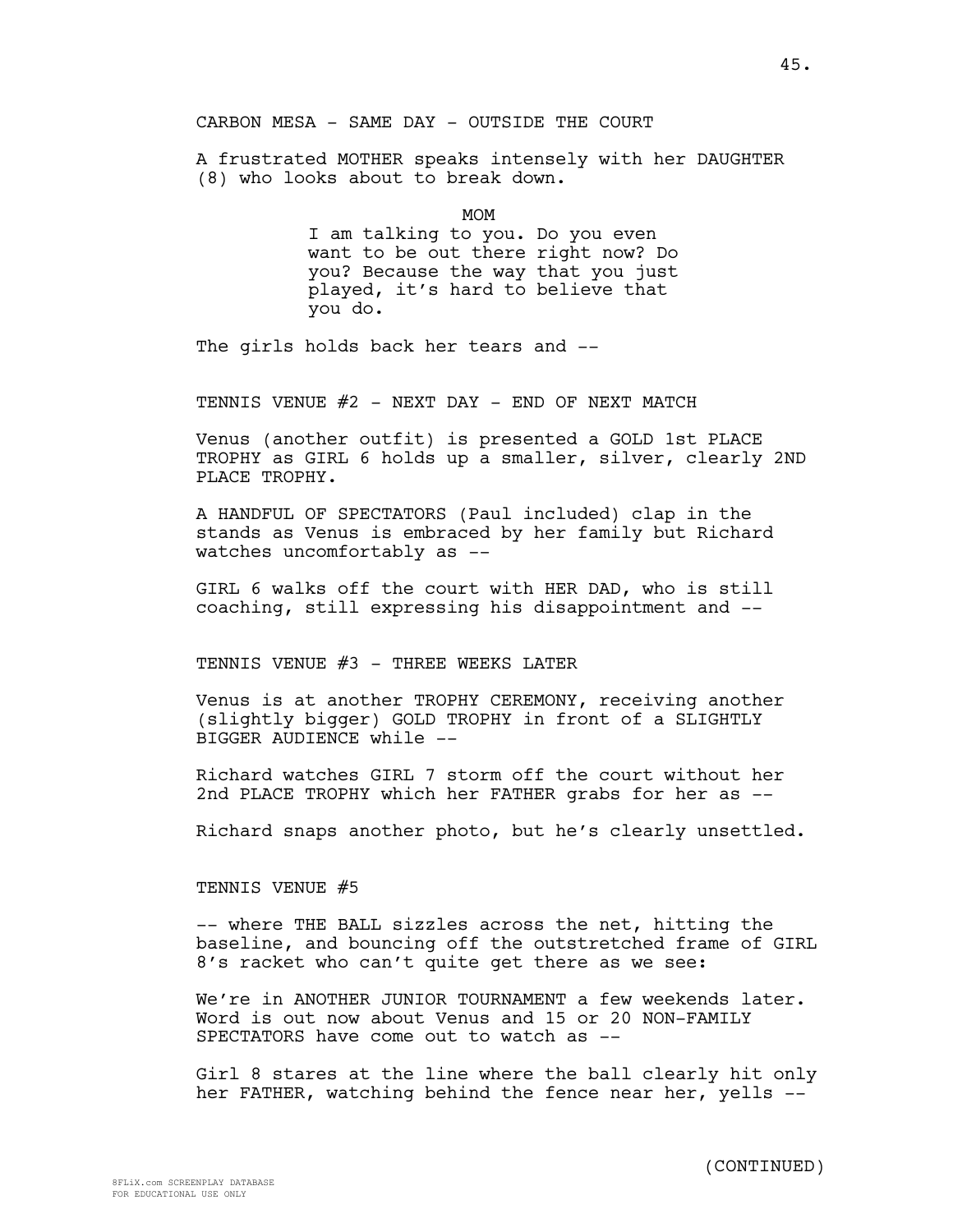GIRL 8'S FATHER It was out, Kelly. Call it!

Sheepish, but obedient, Girl 8 raises her finger, indicating it's out.

Richard and Venus share a look. He nods for her to play on and she takes her spot in the DEUCE court, waiting for Girl 8 to serve.

RICHARD

That's OK, Junior. Just do what you do.

ORACENE

She's cheating.

RICHARD That's alright. Just watch this one.

# GIRL 8

 $30 - 40$ .

Venus waits as -- BOOM! -- Girl 8 ropes a serve hard out wide but Venus gets easily to it (open stance) and rips a forehand deep, aggressive forehand up the line --

Girl 8 just gets to it, slapping a backhand slice floating short over the net that --

Venus, charging, takes out of the air, smacking a forehand winner that bounces a foot inside the line and --

Smacks the fence right in front of Girl 8's cheating father.

As the Williams girls cheer, Richard watches as Venus and Girl 8 shake hands at the net, aware her father is upset.

> RICHARD You can smile, that was good. A little adversity.

From somewhere in the crowd, Richard hears --

WOMEN IN THE CROWD (O.S.) There's no way that girl's 12.

Richard looks back to see a WASPY WOMAN staring straight at him with contempt and --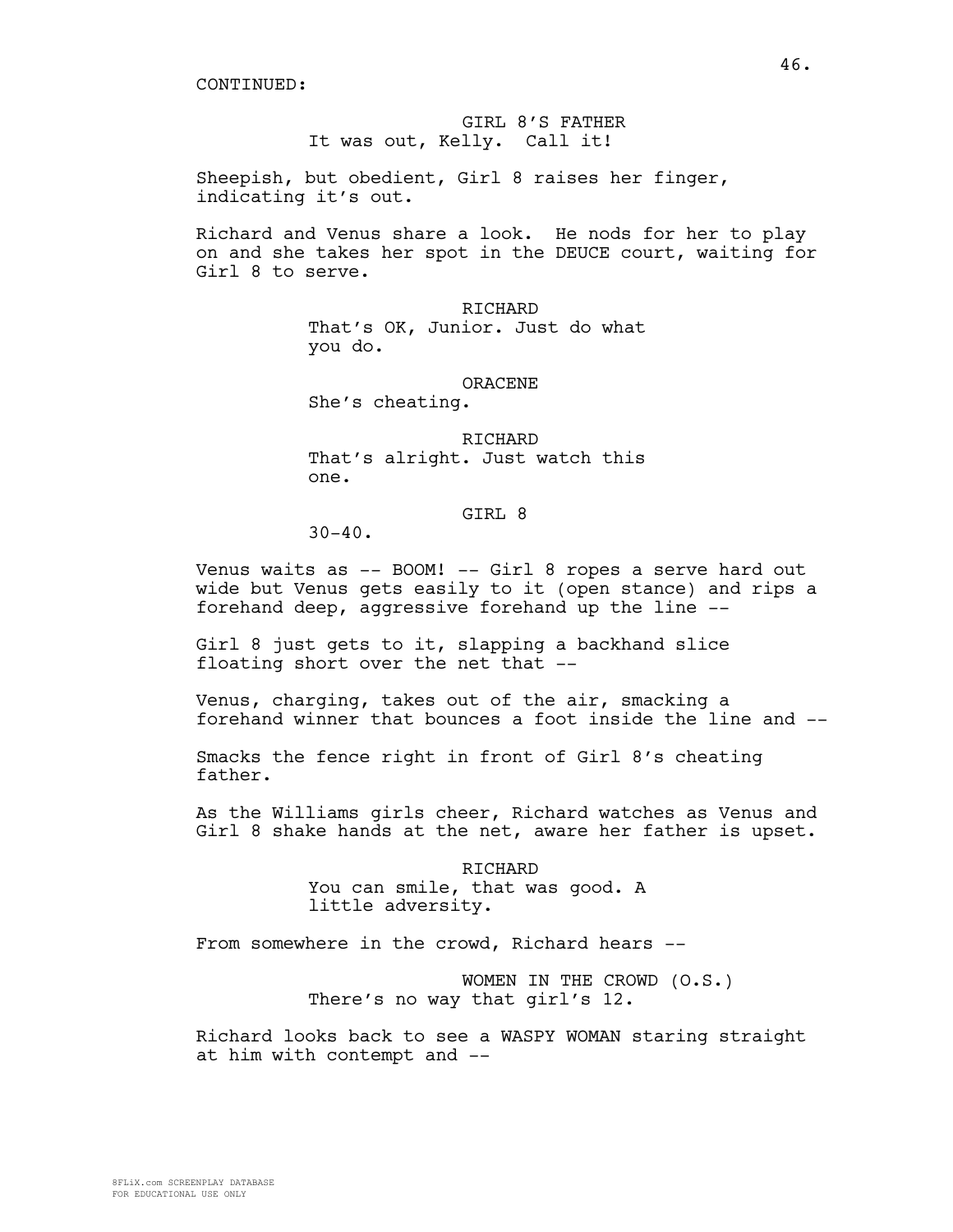TENNIS VENUE  $#5$  -- ANOTHER MATCH - THE NEXT DAY

Another opponent, GIRL 9 races to the net to reach Venus' drop-shot, getting there just in time, only to dump it into the net.

She fumes, tossing her racket in frustration into the net. Richard and Venus take it all in and --

TENNIS VENUE #5 -- SAME DAY - ANOTHER MATCH (THE FINALS)

GIRL 10 serves to the AD COURT where Venus returns a deep forehand down the line that hits right on the baseline and  $--$ 

Girl 10 gets there late, shanking a forehand too hard that skies into the air.

Venus watches it sail like an Aaron Judge homer over her head, whacking the fence way behind her as --

The Williams family erupts in the CROWDED STANDS. Venus runs to the net, perfunctorily shaking her hand, neither girl meeting eyes.

Richard watches Venus celebrating with Oracene and her sisters as --

GIRL 10 sits down on her bench alone, burring her face in a towel, probably choking on sobs.

Richard is saddened, but Venus is unaware, hugging her mother, realizing Serena's not there.

> VENUS Where's Meeka? She ok?

LYNN She's fine. She's just bored. Said she knew you would win.

Venus chuckles at that as --

TENNIS VENUE #5 -- OUTSIDE THE COURTS - JUST LATER

BOOM! BOOM! BOOM! We find Serena hitting balls against a practice wall by herself when she notices her family exiting Venus' court in celebration. Venus holds her trophy up to Serena.

> SERENA Told you that girl was a pusher.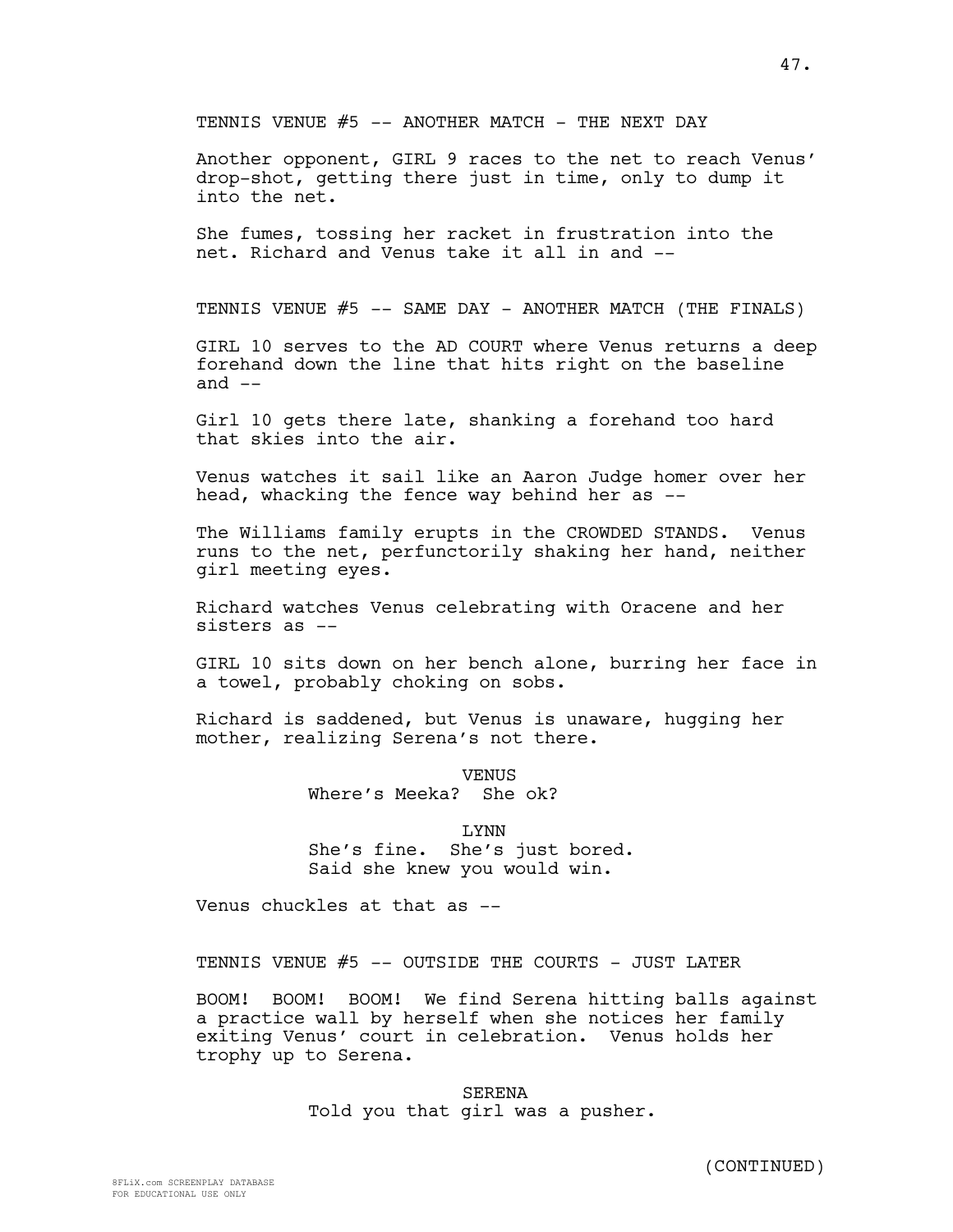SERENA That's why she got moded!

That triggers a laugh. They immediately break into --

VENUS AND SERENA "You're moded / corroded / your booty got exploded!"

Venus laughs as Serena runs off to join them. Richard watching, not pleased and --

EXT. PALOS VERDES COUNTRY CLUB (VENUE  $#6$ ) - DAY

The premiere junior tennis event in the state. The SC JUNIOR SECTIONAL 12 and UNDER CHAMPIONSHIPS.

THE CHAMPIONSHIP MATCH AT THE PALOS VERDES COUNTRY CLUB. Bigger court. Better competition. Bigger crowds. 75 PEOPLE have come out to watch --

Venus, locked in an endless baseline rally with a TOWERING BLONDE (Jamie) who looks like she's 17. The best player she's faced.

Jamie hits the corners well, running Venus back and forth until Jamie drills a backhand down the line which --

Venus stretches to reach, hitting a short cross-court forehand that makes Jamie's mouth water.

Three feet inside the line, Jamie steps into it, tee-ing up a rocket and rips a cleanly struck forehand that should be a down the liner winner only --

The ball clips the tape -- pops up in the air -- and drops the ground on Venus' side of the net. A fortunate fluke that still should be Jamie's point but --

Venus is an athletic marvel who has trained for this moment and -- already sprinting across the baseline towards the ball's intended path --

Venus jams on the breaks, stops on a dime, and flies to the net, getting her strings under the dying ball just an inch off the ground and --

-- carves a wicked cross-court slice backhand just out of Jamie's sprinting reach. It's a masterful play.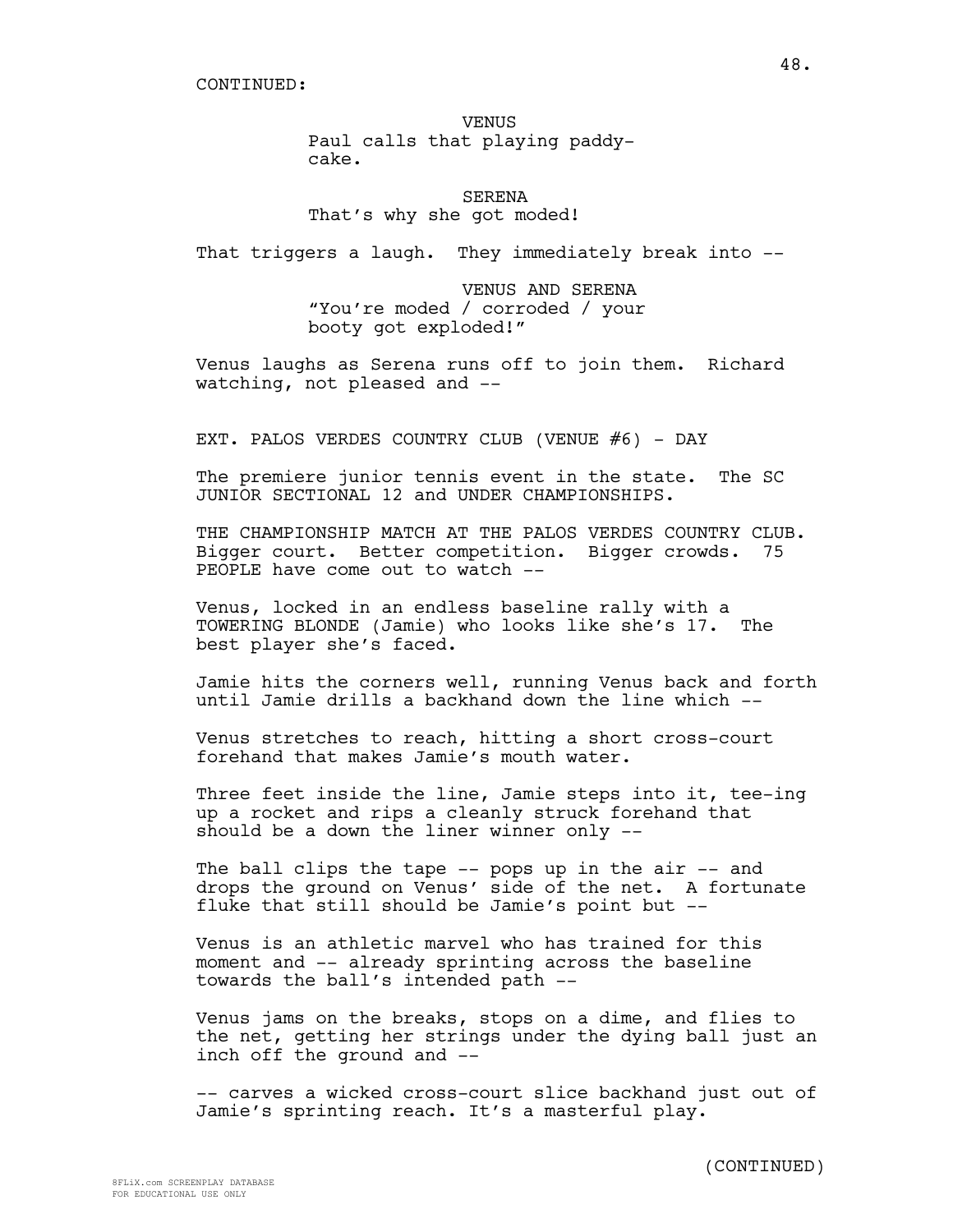The CROWD can't believe it. Jamie can't either but, unlike other girl's Venus has vanquished, Jamie does not explode or complain. She raises her racket to Venus, tapping it with her hand in a gesture of praise.

Richard is surprised by her composure and grace and --

As Venus and Jamie shake hands at the net, accepting their FIRST (Venus) and SECOND PLACE TROPHIES --

Richard takes a photo of the whole family with Jamie, both girls holding their trophies.

VENUS

Nice meeting you!

# RICHARD You did real good. You should be very proud of yourself.

Richard watches his family celebrate excitedly while Jamie, head held high, walks off stoically with her parents and her runner-up trophy.

A moment of quiet dignity that effects Richard deeply.

END MONTAGE

INT. RICHARD'S VW BUS - DAY

Richard drives home, still uneasy. His family is piled in the back, passing around the trophy, giddy for Venus.

> SERENA The first place Junior Tennis tournament is presented to...

The girls drumroll in back.

## SERENA

Venus Williams!

The girls laugh and cheer for Venus from the back seat. Oracene smiles on. Richard does not.

> SERENA Were you nervous at all, V?

ISHA Why's she nervous? That last girl looked like she was 18 and Venus still whooped her anyway.

Most of the family laughs, but Richard's reaching a boil.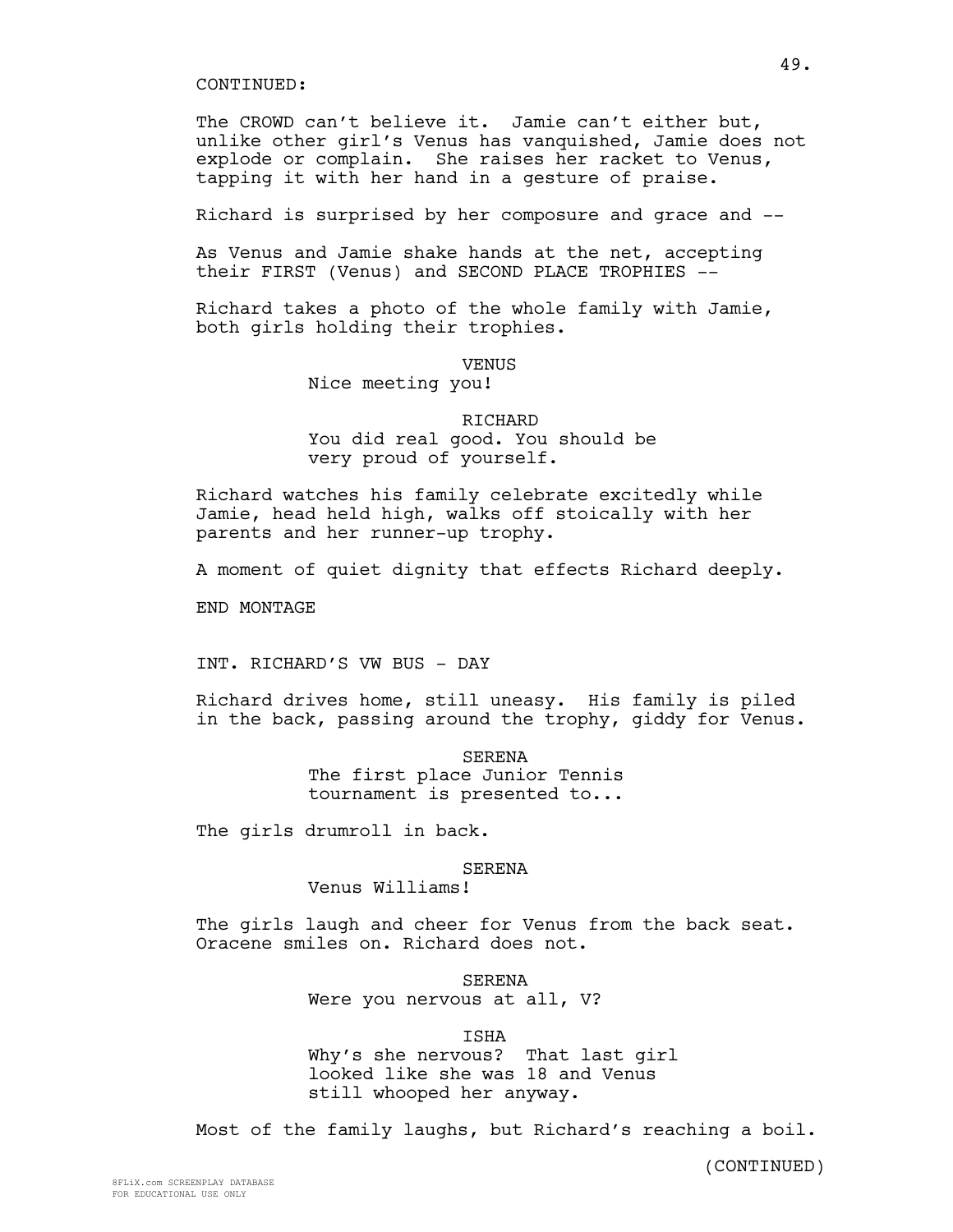RICHARD Ok, that's enough of that back there. No more tennis talk, and stop all that bragging.

Oracene cuts him a look.

LYNN Daddy, we're not bragging.

RICHARD Oh, you're not? Whatchu doing?

LYNN It's just the truth, here's the proof!

RICHARD Alright now, I done said what I'm saying, now stop all the bragging.

ORACENE Richard, they're not bragging. They're having fun.

RICHARD I'm listening to them. I know what bragging sounds like.

ORACENE She's just happy.

# RICHARD

Junior won. That girl lost. Everyone did their best. I don't wanna hear no more about it.

ISHA

(can't help herself) If that was that girl's best, she needs to practice some more.

That gets a few laughs but not one from Richard, who spots a BODEGA ahead, pulls into the lot. Steaming.

INT./EXT. RICHARD'S VW BUS/BODEGA - PARKING LOT - CONTINUOUS ACTION

> RICHARD All right, big shots. Here's five bucks. Go practice getting me something to drink. Give the money to Tunde.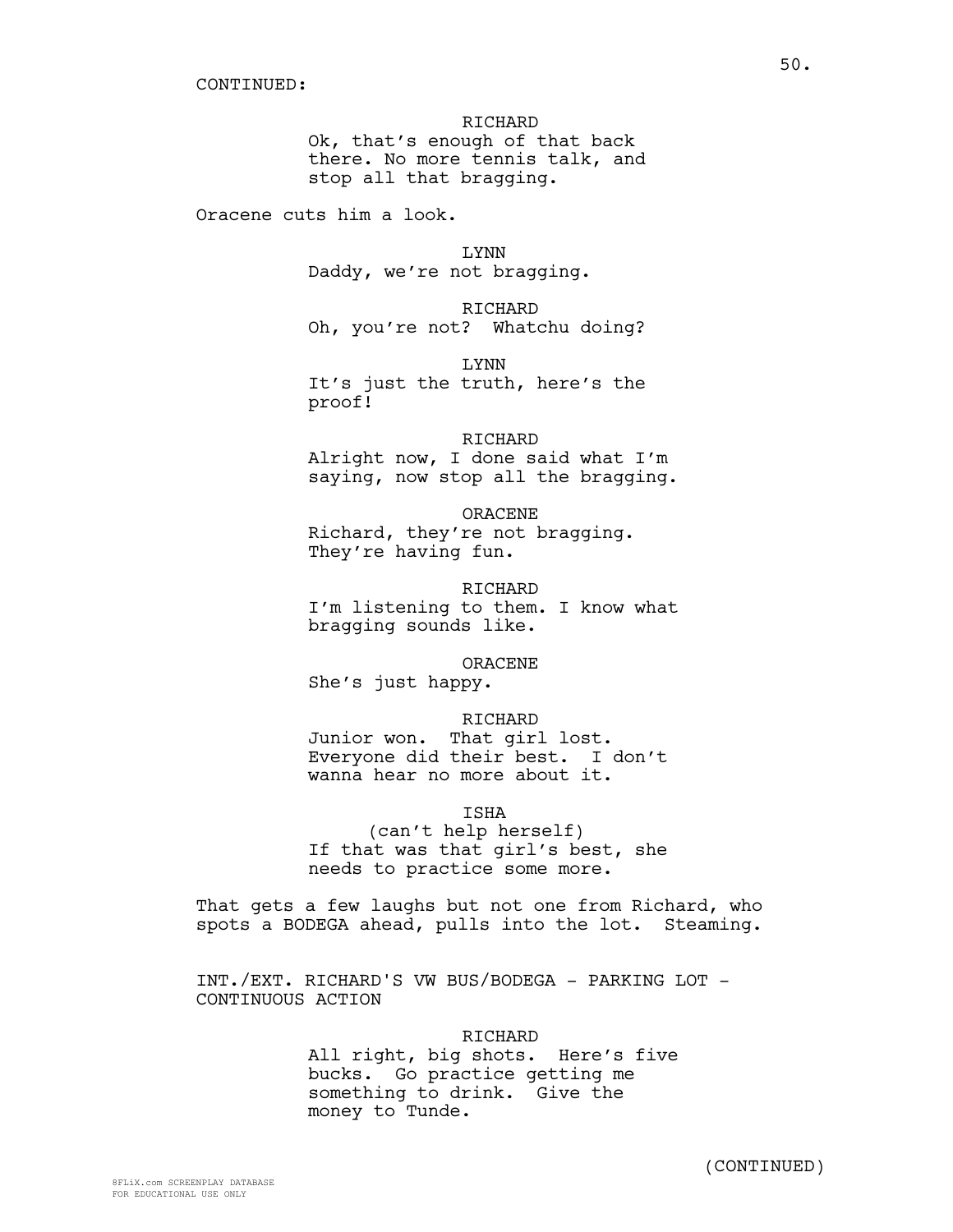The girls take the money, step out of the van, and run off toward the store, unaware that --

As soon as they're out of the car, Richard throws the van back in gear and drives off down the street.

> ORACENE Richard! Where are you going?

RICHARD They wanna brag, let 'em brag how they walked three miles home.

ORACENE Richard, you can't leave those girls like that.

#### RICHARD

I done told them I didn't wanna hear nothing about no tennis...

# ORACENE

Richard. RICHARD! Stop it! You can't leave them back there like that, leaving them in the streets. You can't do that.

Finally, he does, and he slams on the brakes. Silence.

**RICHARD** 

Listen to me.

#### ORACENE

I'm listening. You go back and get my girls.

# **RICHARD**

When these matches are done, I don't want to hear nothing about tennis. They can talk about dinosaurs or space or Kingdom Hall, but tennis is over for now.

# ORACENE

Space!? Why is it that you have to ruin everybody else's day. You go get my girls!

#### RICHARD

They coming now, they comin'. They right down the street.

The girls finally return, catching up with the car.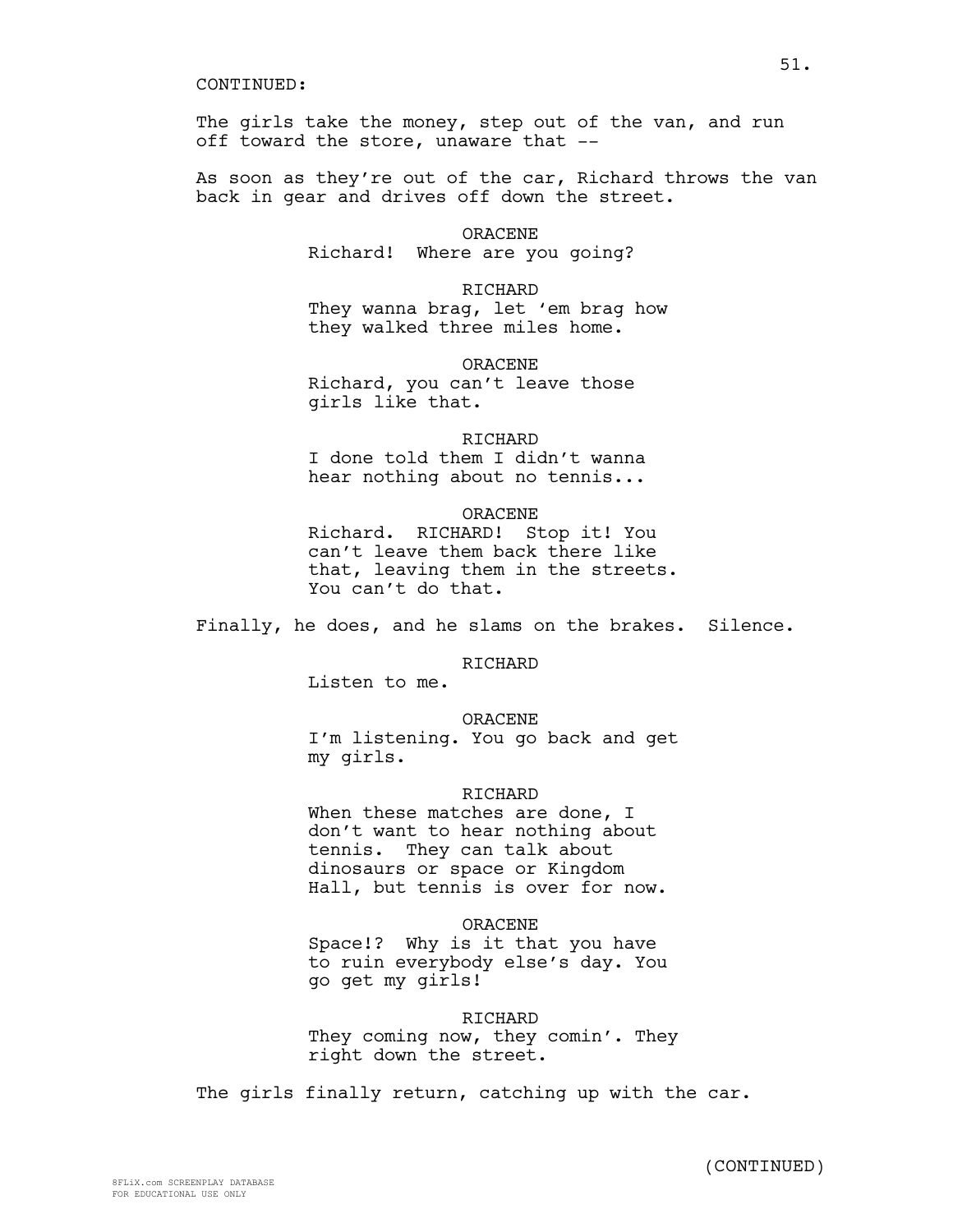# VENUS

Where were you going? I thought you were leaving us.

RICHARD Yeah I was. Thank your mother. She made me come back. Who got my change?

The girls pile in, eyes rolling, afraid of what's coming.

INT. WILLIAMS' HOME (COMPTON) - AFTERNOON

A few minutes later, the girls are sitting glumly on the couch as Richard stands by the TV.

RICHARD

Family meeting. We gon' watch something. We going to watch. We gon' learn.

ISHA

Is it 'The Cosby Show'?

RICHARD

No. Bill Cosby done made his money. We don't need to watch his show. You need to be worrying about how you gon' to make your money.

Richard puts in a VHS and hits play. The girls, a little nervous what's coming -- until the titles come up. Disney. *CINDERELLA.*

# ORACENE

Cinderella?

The girls are relieved. Oracene, bewildered. But they all cozy up together to watch. Off Richard's face --

SAME SCENE - LATER

The movie ends. The girls clap. Richard hits pause.

RICHARD Ok, what'd you learn? Tunde?

ISHA

To be polite.

RICHARD Ok. That's good. Lynn?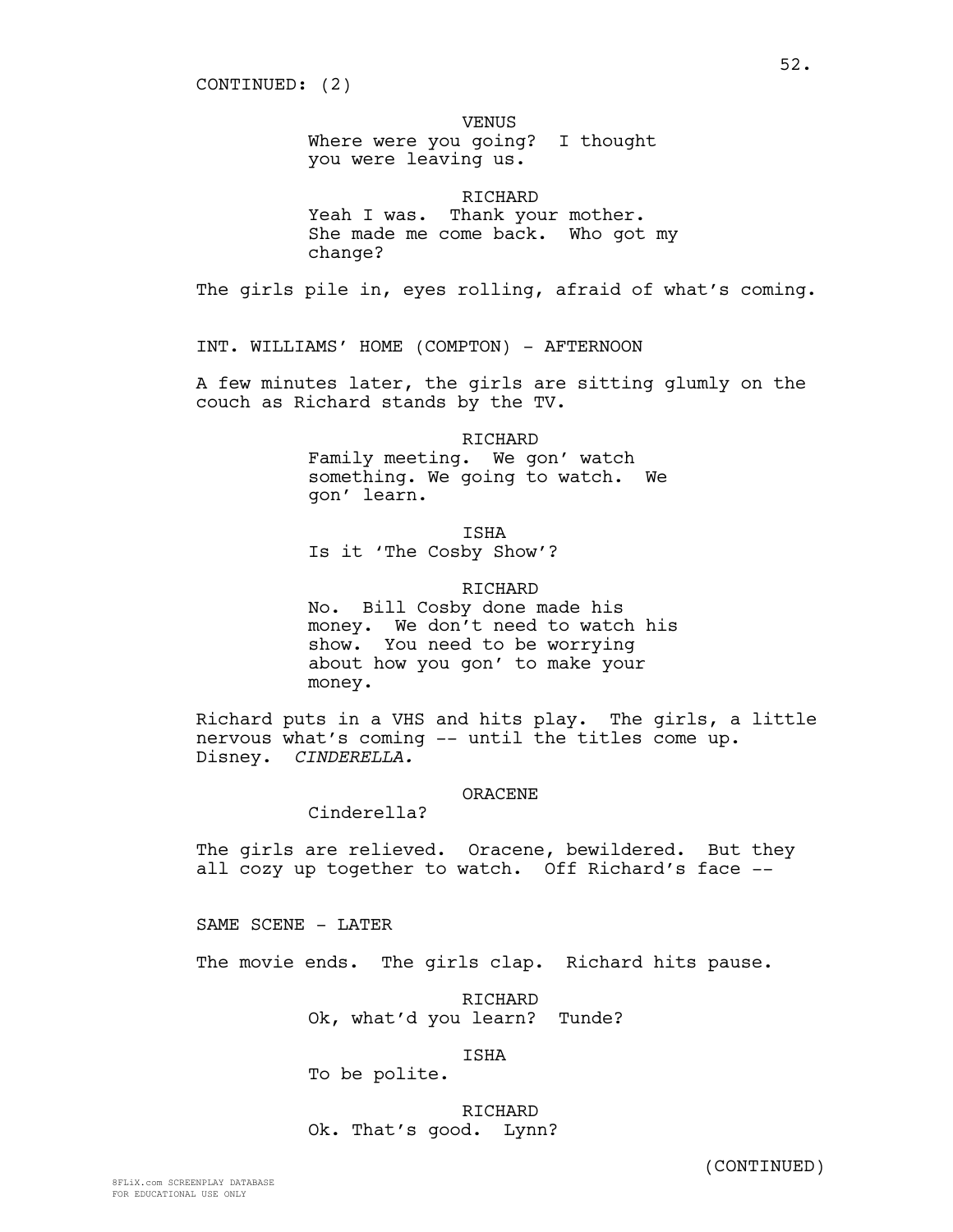LYNN

To be brave.

RICHARD Brave? Explain how you mean?

LYNN (can't help herself) Well, you gotta be brave to take a ride in a pumpkin.

The girls laugh. But Richard points to the bedroom.

RICHARD

Ok. Got to your room. (when Lynn resists) No, 'cause you're foolin' with me and I'm not foolin' so go.

Lynn hurries out off... probably just what she wanted.

RICHARD

Okay. Junior.

VENUS Never stop dreaming, I guess.

RICHARD That's good. Come on, Meek.

SERENA Remember your shoes?

RICHARD OK, that's good, but everyone's wrong so we going to watch the film again.

ORACENE

No, Richard. No.

RICHARD Lynn, come on out here. We watching this film again, 'cause wasn't none of you listening.

The family all protest and Richard finally relents.

RICHARD

Okay. Point is -- she was humble. No matter how them people treated her, she stayed calm. She kept her heart clean. She was humble. (beat)

(MORE)

(CONTINUED)

53.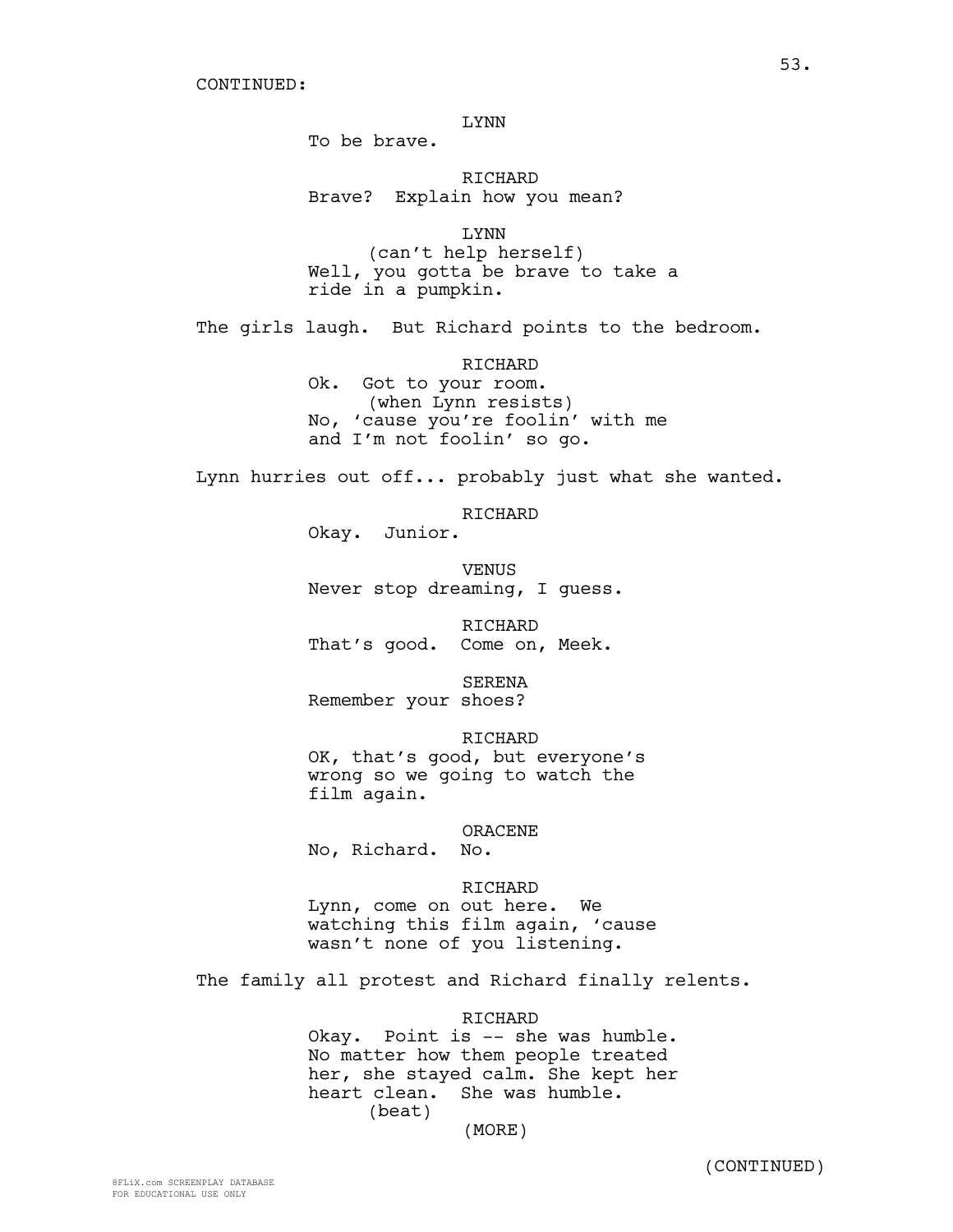Now we going to go out here and we're going to play these matches and we gon' compete, but we gon' to stay humble less we not gon' to do it. (then, satisfied) Y'all go ahead with yourself. CONTINUED: (2) RICHARD (CONT'D)

The girls head off. Richard sits down next to Oracene.

ORACENE Feel good about yourself?

RICHARD I think they got the point --

ORACENE Never drive off on my kids again. Ever.

RICHARD Oh, that's where you still at?

ORACENE

Yes it is.

And she gets up and walks out, leaving Richard alone as --

THE SOUND OF POURING RAIN BEGINS THUNDERING OVER --

EXT. EAST COMPTON PARK - TENNIS COURTS - NIGHT

Where Venus and Serena practice with Richard in the rain. They're soaked. The court's slippery but just like Richard's hoped, they're having a blast. It looks fun.

RICHARD

Now these ball is wet and they heavy so you can't let them hit the ground cause they not gon' bounce. If they hit the ground, they gon' skid. That means take it right out the air. Take it right out of the air.

Richard feeds them and the half-volley in the rain.

RICHARD

There you go. I like that. Don't let it bounce. Boom! There it is. That's the shot right there gon' to make me call the police.

Venus and Serena laugh, playing into the night and --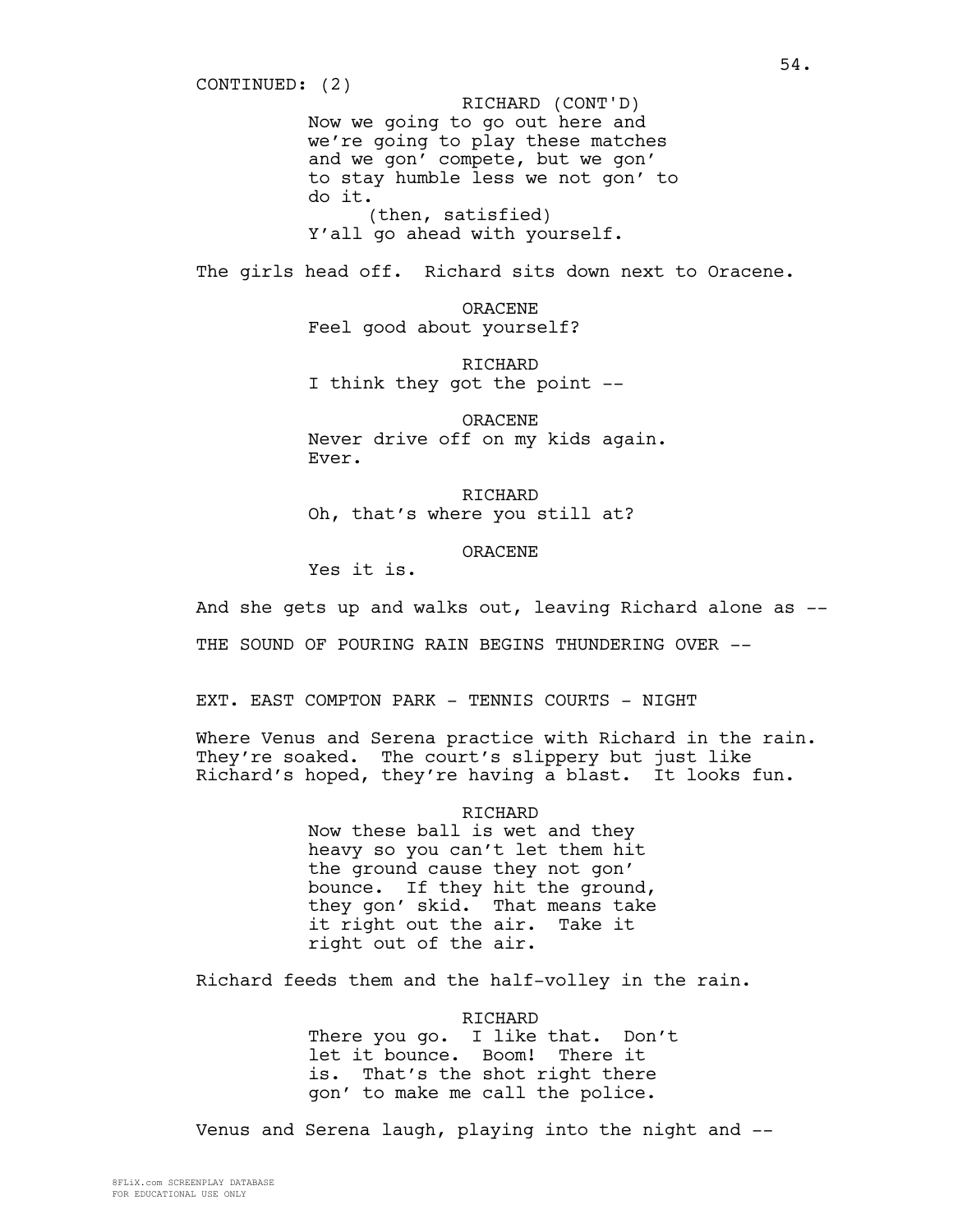EXT. EAST COMPTON PARK - A SHORT WHILE LATER

Practice is done. So is the rain. Richard leads his daughters back toward the van. All sopping wet.

> RICHARD Well, at least don't nobody have to take no bath tonight.

Just then, TD and two other gangsters pull up the van in their black lowrider. Everyone freezes. Richard places himself in between the men and his daughters, readying for a fight, but TD looks at Venus --

> mD I see what you all doing out there. Keep bringing those trophies home to Compton.

Off Richard and the girls surprise --

EXT. WILLIAMS' HOME (COMPTON) - NIGHT

The VAN arrives home. Still wet, the family heads inside when Richard sees a SHERIFF'S VEHICLE parked in his spot.

**VENUS** Why are the police here? I don't know. RICHARD

His dander up, Richard heads for his door and --

INT. WILLIAMS' HOME (COMPTON) - THAT MOMENT

-- they enter the house to find --

2 DEPUTY SHERIFFS and A SOCIAL WORKER going through their kitchen. Searching the refrigerator while Oracene waits in the living room, ready to snap.

> RICHARD What's goin' on? Everybody OK?

#### ORACENE

They got a call, said there was trouble in the house and we were being rough with the girls and they needed to look.

RICHARD Gotta call from who?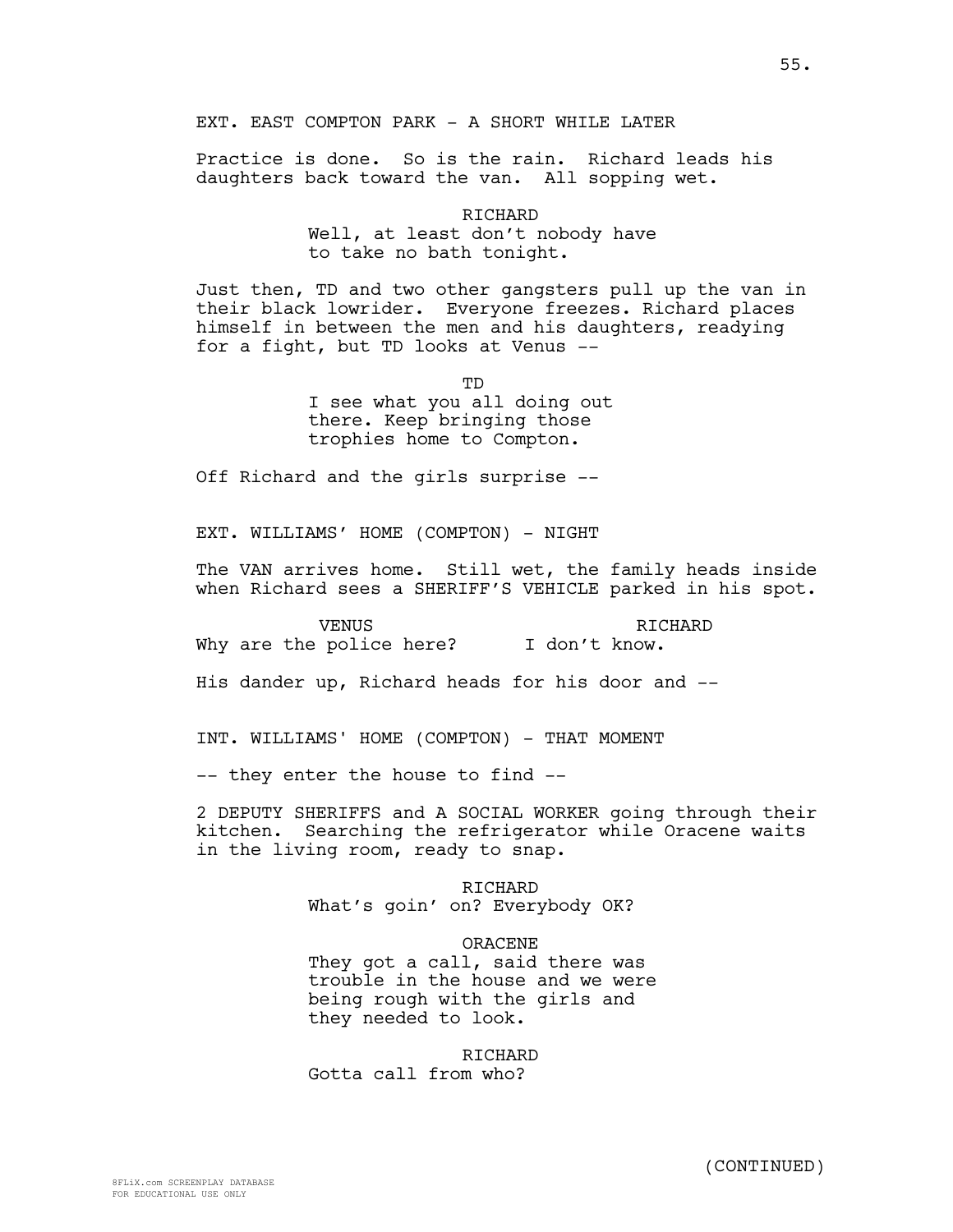# ORACENE

(they both know; but) Not at liberty to say.

# RICHARD

Oh, OK. You all need to look around? You can check in the cupboards. Maybe you can check under the beds. Make sure there's no monsters.

SOCIAL WORKER A little wet for practice, don't you think? Don't they have school work to do?

# ORACENE

They do their homework. Tunde's first in her class. Isha and Lynn are too.

# RICHARD

Girls, spell civilization.

ALL THE SISTERS C-I-V-I-L-I-Z-A-T-I-O-N

# SOCIAL WORKER

Mr. Williams? This isn't really necessary.

## RICHARD

You wanna check on the kids? Let's check on the kids. We got future doctors and lawyers, plus a couple tennis stars in this house. Now, I understand you got to do your job, even if some crazy-ass neighbor do call talking foolishness, and I don't even mind you saying we hard on these kids, you know why? 'cause we are. That's our job. To keep them off these street. You wanna arrest us for that, fine. But what you not gon' never do is come knock on this door to say you blew our daughters' damn brains out 'cause they been hanging with hoodlums and doing drugs and things. That's what you not never gon' say in this house. You wanna arrest us for that? That's fine. You need to be arresting the parents at them tennis matches. (MORE)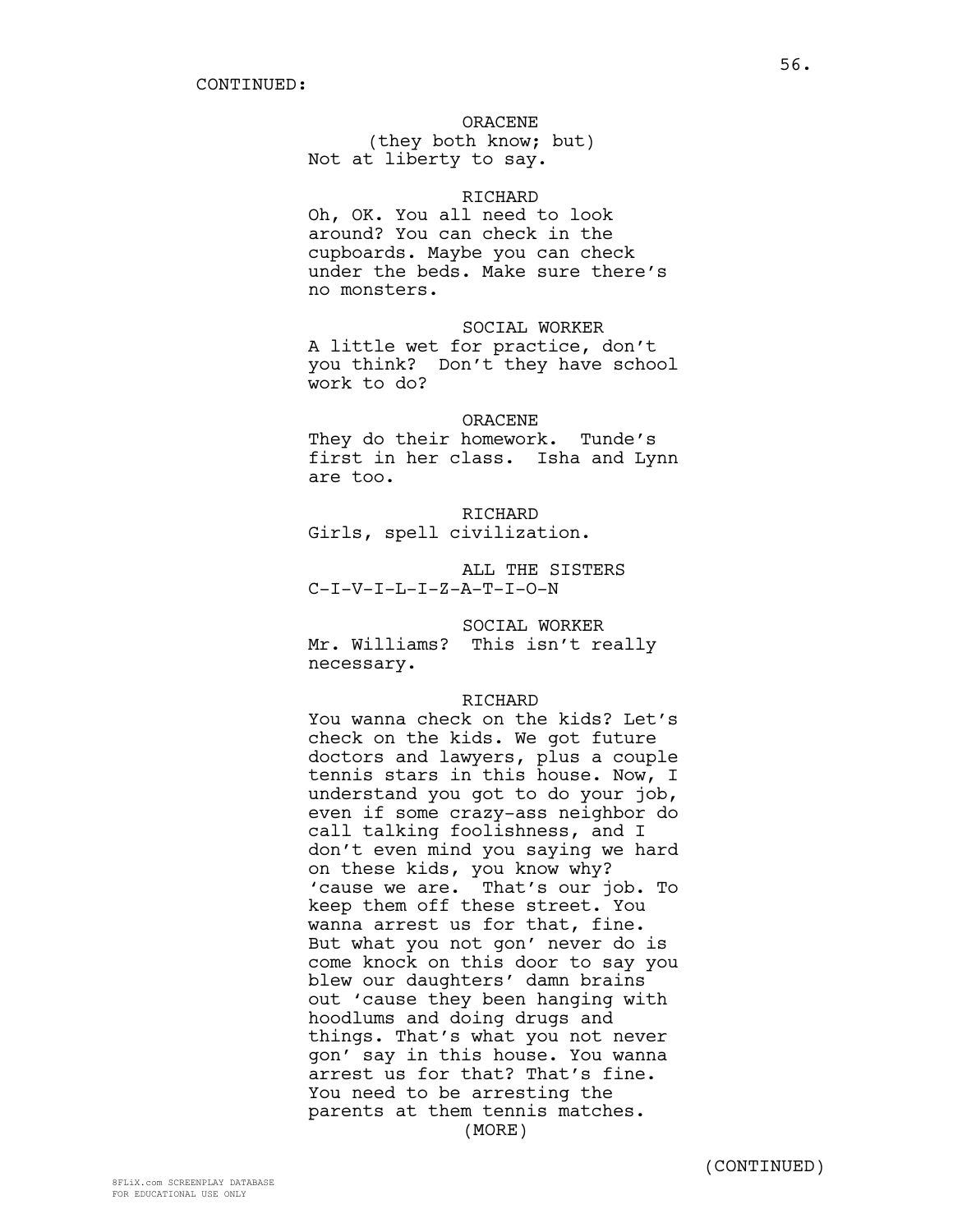CONTINUED: (2)

That's who need to be gettin' arrested. RICHARD (CONT'D)

OFF the officers, realizing they got a bad lead --

EXT. WILLIAMS' HOME (COMPTON) - NIGHT

A short time later, Richard and Oracene are united on their porch watching the Sheriffs pull away revealing Ms. Strickland, watching from her lawn, then disappearing inside. Oracene's already heading that way.

> RICHARD Hey, where you going?

> > ORACENE

I'll be back.

And Oracene marches across the street and knocks on her door. Ms. Strickland reluctantly opens up.

#### ORACENE

Hey Betty.

MS. STRICKLAND

Oracene.

ORACENE I've never been over here before. That's a shame.

MS. STRICKLAND

It is.

ORACENE

I know you know how hard it is raising a daughter. I have five of them. Five. Don't make me come back over here again.

With that, Oracene strides back home and enters his house. Richard closing the door behind her and --

EXT. CALIFORNIA UNIVERSITY - JUNIOR TENNIS OPEN - DAY

Another tournament. The family's checking in with Venus at the REGISTRAR. Serena is milling about behind them.

> TOURNAMENT OFFICIAL (REGISTRAR) All right, Venus. You're running a little late, it's about to start. So you're on Court Three. Good luck out there.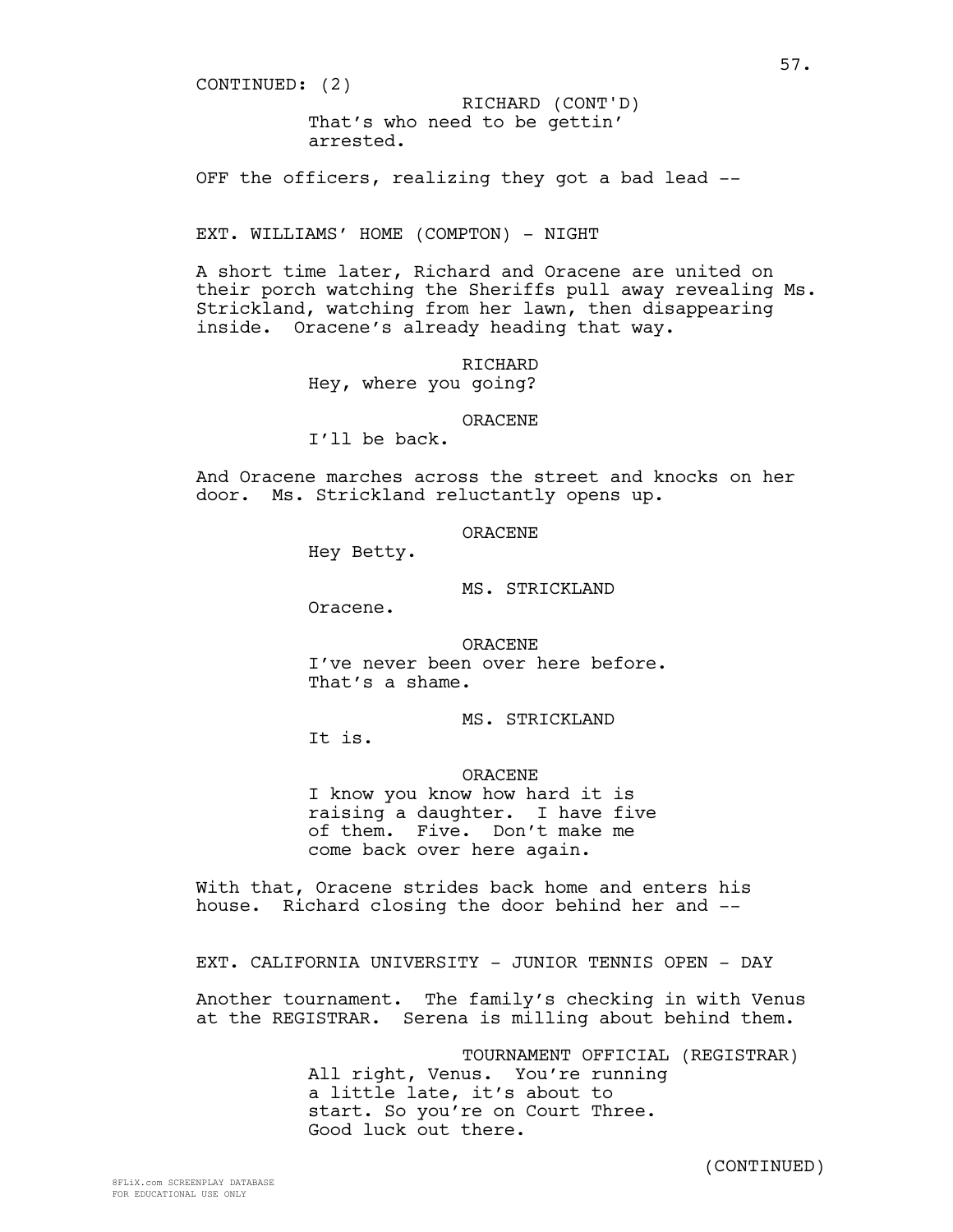## VENUS

Thank you.

RICHARD C'mon, c'mon. Can't be the only black peoples here *and* be late.

The family heads to her court. Serena lingers behind and as soon as they're gone, she approaches the sign-in table. The OFFICIAL looks up.

> SERENA Serena Williams. Ten and under. I'm signing in, too.

The OFFICIAL looks at her curiously.

TOURNAMENT OFFICIAL Let me just find your form.

EXT. CALIFORNIA U. - JUNIOR OPEN - TENNIS COURT - LATER

ON COURT: Venus is mid-match, trouncing a GIRL. She drills a winner, putting her opponent out of her misery.

Richard claps in the stands.

RICHARD Great shot, Venus Williams. Great decision.

Another FATHER approaches Richard.

FATHER Daughter looks good out there.

RICHARD Yeah, thank you. She a little tight today.

FATHER No, I mean your little one. Looks like a champ, too. (off Richard's confusion) You coulda warned us, man. I didn't know you had two.

EXT. CALIFORNIA U. - JUNIOR OPEN - COURT 2 - MOMENTS LATER

Richard hurries through the grounds to another COURT where a small crowd has begun to gather.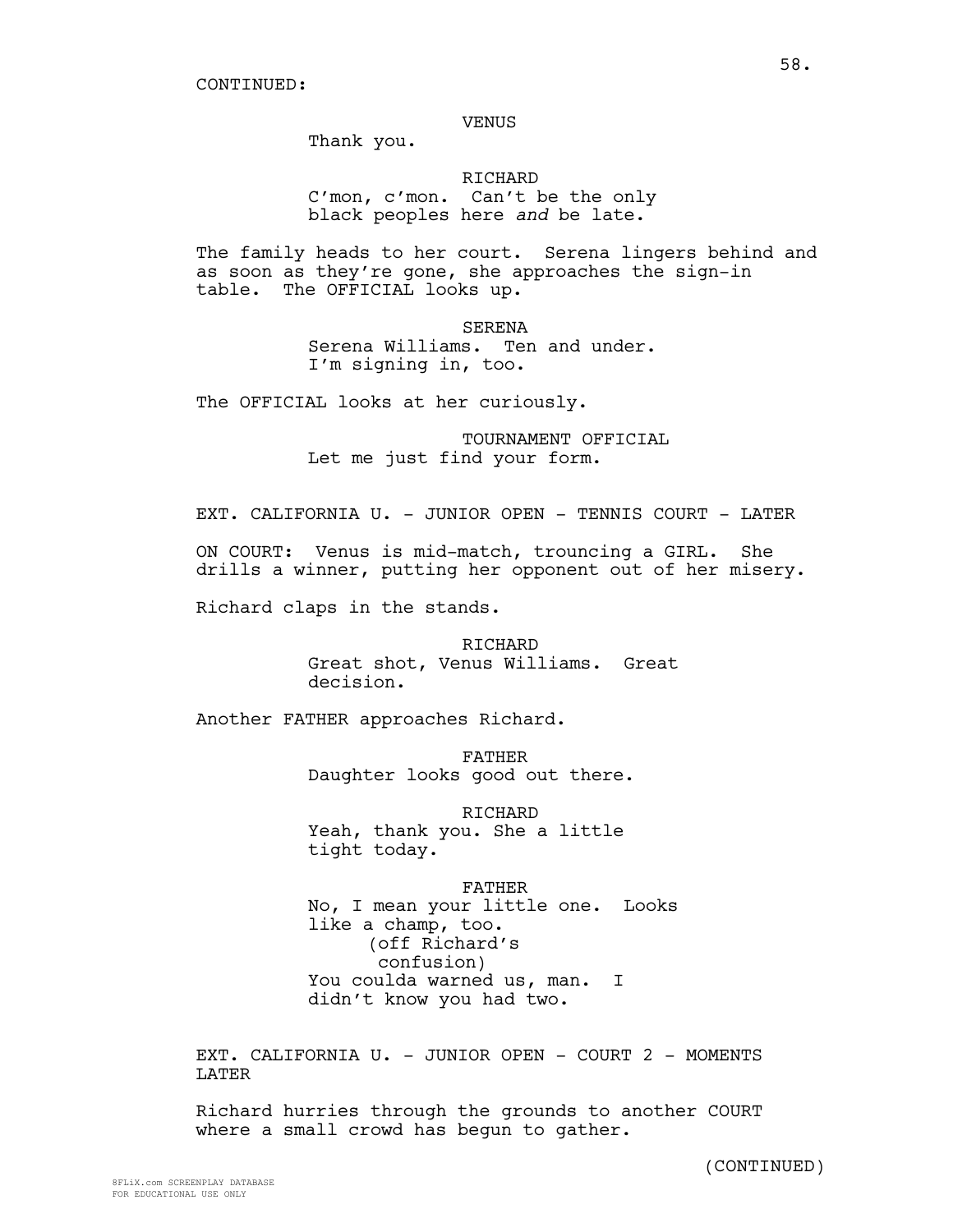He can't see it yet, but the POP coming off the balls doesn't sound normal. Not at this age. It's FEROCIOUS. He arrives as the crowd APPLAUDS to see:

Serena, playing a match. Richard's first instinct at being disobeyed is to physically pull her off the court but Oracene, arriving there, too, stops him.

#### ORACENE

# May as well let her finish.

Richard's slowed for a moment as -- he watches Serena race around the court, finally let off the leash.

She's in a cross-court rally. Four cross-court backhands until BANG! Serena rips the fifth up the line. Winner.

#### SERENA

C'mon!

Serena smiles. There's magic even Richard can't deny but -

When Serena spots her father in the crowd -- the music stops. The magic over. Believing she's in trouble, Serena starts off the court when --

# RICHARD

What you doin'? (as Serena pauses) You done started now, you might as well finish. Go on, just make sure you have fun. That's all we here to do.

Surprised, Serena smiles, hustling back to the court.

ORACENE

Serena Williams!

Richard turns as Oracene catches up to him.

RICHARD Did you know about this?

#### ORACENE

No.

Serena tosses the ball and off the CRACK of her serve --

EXT. CALIFORNIA UNIVERSITY - JUNIOR TENNIS OPEN - LATER

Venus and family celebrate with ICE CREAM by the courts. Serena, holding a small SILVER TROPHY of her own, eyes Venus' towering GOLD TROPHY enviously. Venus sees.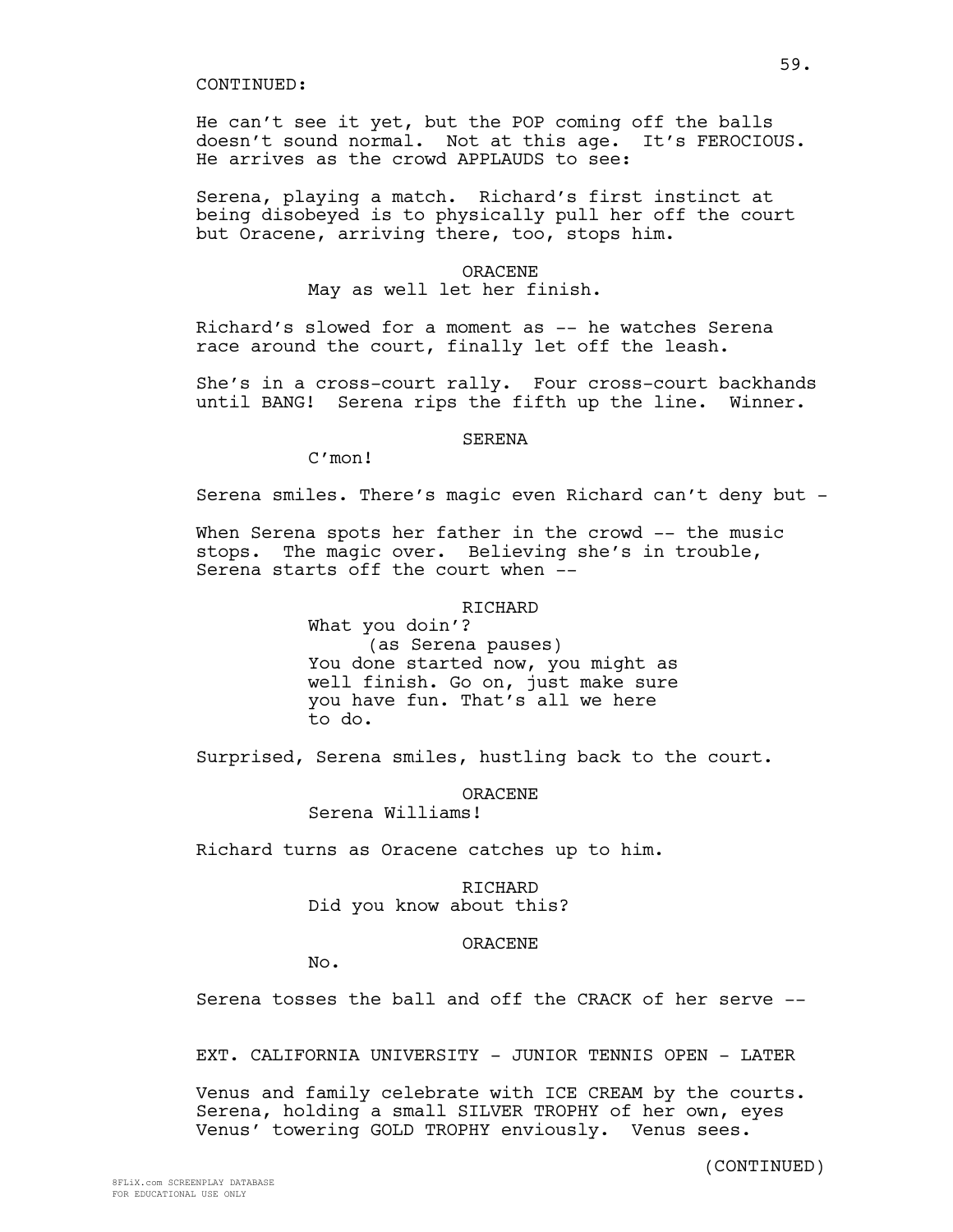# VENUS You want it? We can swap. I like

silver better, anyway.

# SERENA

Good. I like gold.

Serena beams, swapping the trophies before her sister can change her mind. Venus is all smiles as --

INT. WILLIAMS' HOUSE (COMPTON) - EVENING

Several weeks later. Venus is at the table with a copy of *The New York Times*, reading from the article aloud. The headline reads:

"TENNIS; STATUS: UNDEFEATED. FUTURE: ROSY. AGE: 10."

VENUS

(reading) 'At a time when tennis prodigies seem to be surfacing every week, the latest hot prospect is Californian Venus Williams. (as everyone cheers) Last weekend, Williams captured her 17th singles title in less than a year by winning the age-12 or-under Southern California Junior Sectional Championships.'

TUNDE

Listen to this, y'all.

The whole family is here, each with their own copy of the paper, marveling over the article.

TUNDE

'Her game had everything. She was fast, she had a spin serve, she ran to the net -- boy, did she wax me.' That's Dorothy Cheney.

ISHA

Dang, Venus. You're famous.

SERENA

(reading in a huff) This doesn't even mention me once.

Serena scowls in disbelief as we look over to Oracene and Richard, distracted by a NEWS STORY ON TV.

60.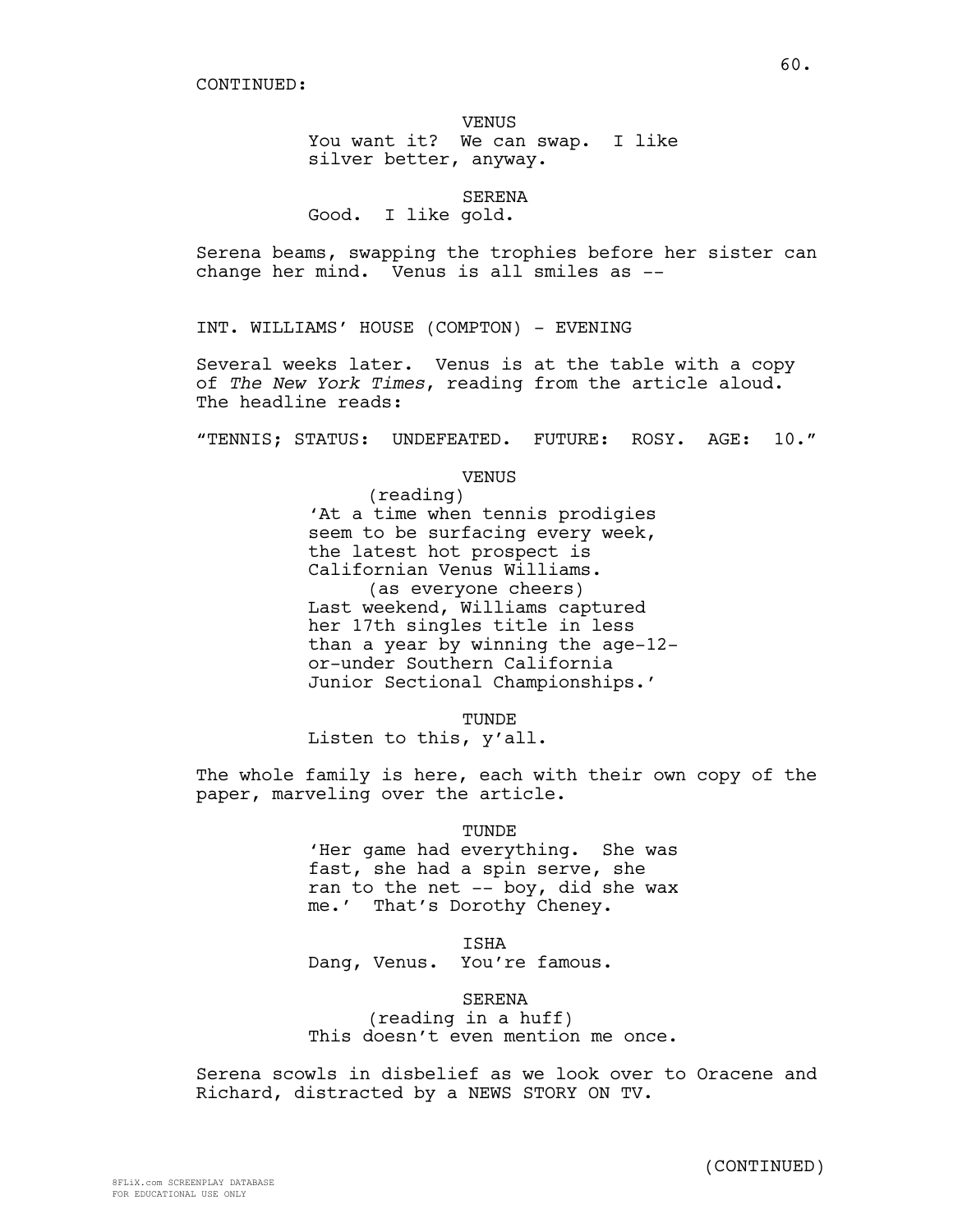NEWS REPORTER (V.O.) ...the investigation into Police brutality in Los Angeles. CNN's Robert Vito has the story but first, this word of caution. Some of you might be disturbed by the violent nature of the pictures contained in this piece.

The footage is of course: THE BEATING OF RODNEY KING.

NEWS REPORTER (V.O.) It appears to be a group of Los Angeles police officers beating the suspect with nightsticks and kicking him as other officers look on. George Holiday who works for a drain company and taped this...

The parents watch this, disturbed, when the PHONE RINGS.

SERENA

I'll get it.

She stomps off to the KITCHEN. Oracene turns to Richard.

ORACENE Least they got them on tape for once.

SERENA

(answering the phone) Samson Security Service. (listens; then calls out to her dad) Daddy, phone's for you. Guy's an agent. Says he wants to talk about representation --

Off Richard, eyes fixed on the television. Very wary as --

NANCY REAGAN (V.O.) (pre-lap) This slogan -- 'Just say no.' That wasn't something we just sat down and dreamed up, that came about by accident.

EXT. RIVIERA COUNTRY CLUB - DAY

A "JUST SAY NO TO DRUGS" CHARITY TENNIS EVENT is underway in the posh Pacific Palisades tennis club.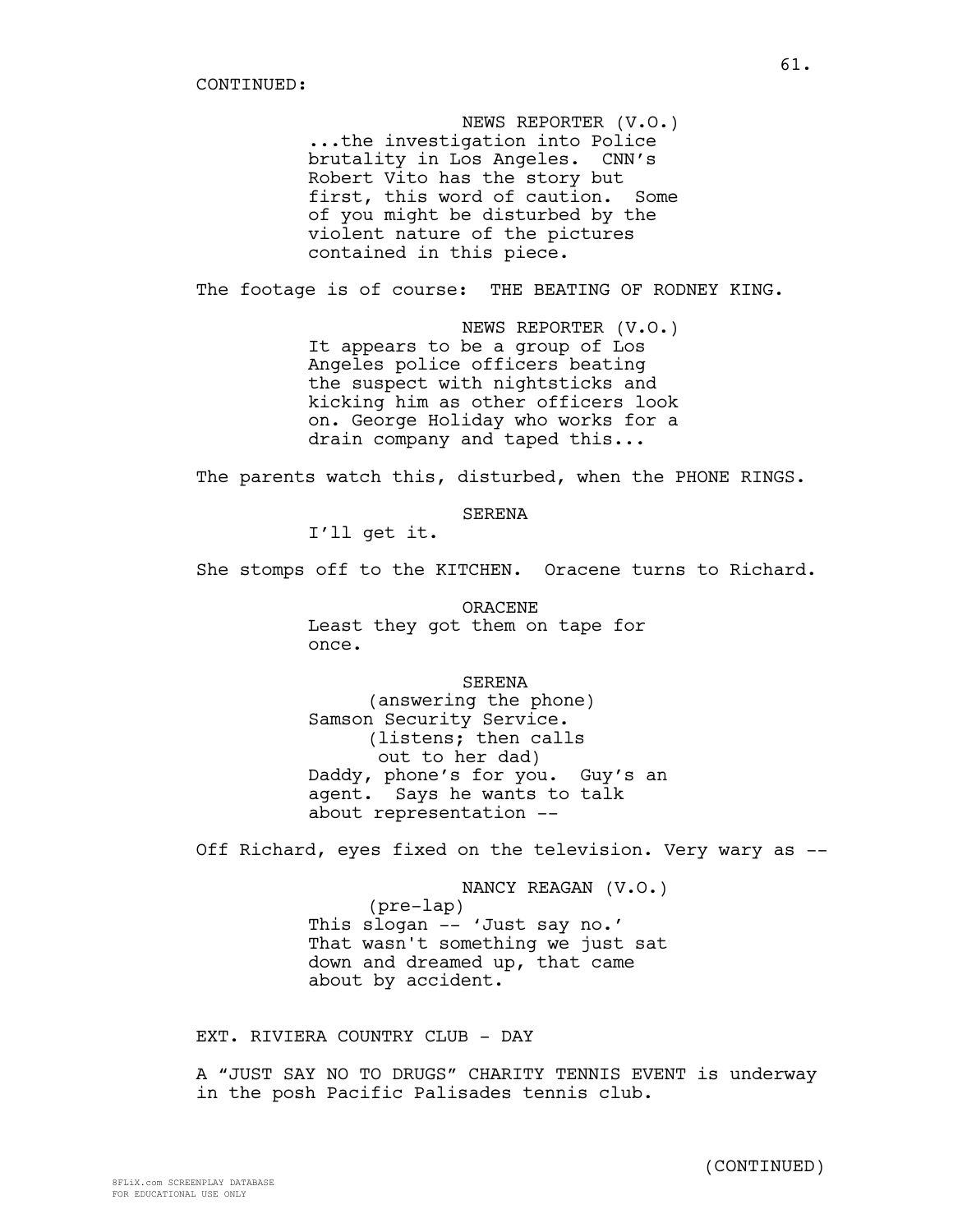ON THE TENNIS COURT, NANCY REAGAN is surrounded by a group of INNER-CITY KIDS who have been bused in for the event -- well really, for the photo-op. Venus and Serena among them.

> NANCY REAGAN I was at a clinic in Oakland when a young girl asked me, 'But what do we do when our friends pressure us to do drugs?' And, without thinking, I said, 'Just say no!'

The crowd claps. PHOTOGRAPHERS snaps pictures. And we --

LAND ON RICHARD, watching the exploitation incredulously from the TRELLIS in a crowd of very, self-satisfied BLUE BLOODS. He's at the ball, but he's the entertainment.

Paul stands at his side, with a different perspective.

PAUL It's pretty remarkable, Richard. Your girls are standing with the First Lady of the United States. You did that.

Off Richard, quite skeptical and --

EXT. RIVIERA COUNTRY CLUB - DAY (LATER)

Richard sits under the trellis trying to watch Venus and Serena play an exhibition against TWO NOTABLE PROS when -

Paul arrives with TWO SMARMY, SUITED HUCKSTERS.

PAUL.

There's the man. Richard, this is George MacArthur and Laird Stabler.

## RICHARD

George. Laird.

LAIRD, a blue-blood agent, sticks out his hand. Richard shakes, clocking GEORGE, a sixty-year-old man, who looks and dresses like a Kennedy.

> LAIRD George is the head of the agency right there.

RICHARD We got the big boss. I can tell by the cigar.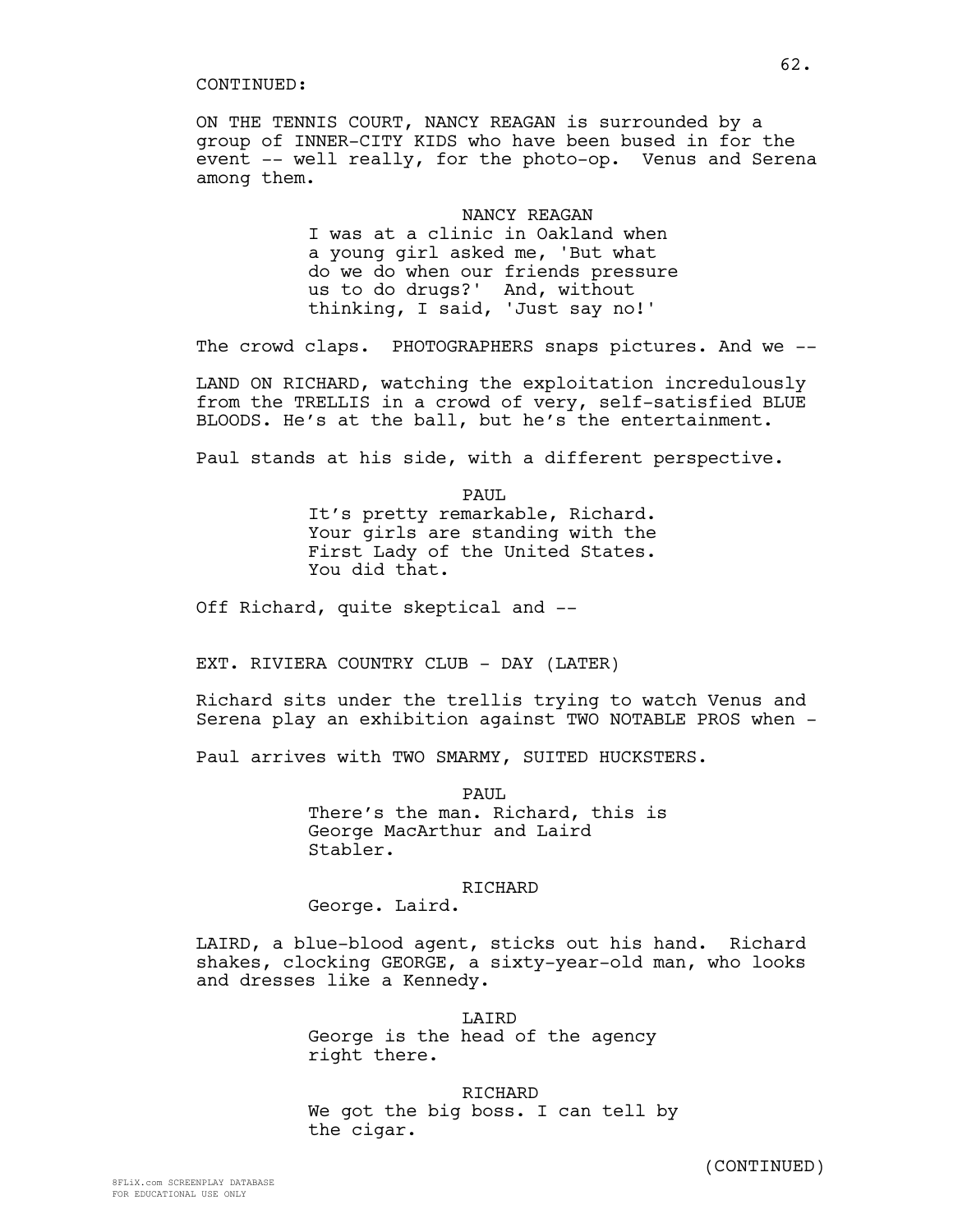LAIRD Heck of a girl you got there. Just incredible. Love to help you take her to the next level.

A waitress approaches as they all sit.

WAITRESS Can I get you anything?

GEORGE

Usual.

GEORGE Thanks for coming, Richard. What do you think of the club?

RICHARD

Yeah, it's real great. We appreciate everyone taking off their hoods before we came in. (enjoys watching them freeze; then) I'm kidding. We've been here a couple times.

They exchange a look -- this guys is nuts. Nevertheless --

LAIRD

Well, Richard, first of all, we just wanna congratulate you on the great job you've done so far. I mean, honestly, it's incredible.

**RICHARD** 

It's incredible?

AT THE COURT, CROWDS APPLAUD as the MATCH wraps up.

#### GEORGE

I'm sure you know, but Laird here is the best. He discovered Capriati when she was 10. Mary Pierce, too. And we believe Venus can be bigger than both.

## RICHARD

I'm sorry. You said two times already that it's incredible. Why is what we did so incredible?

Laird is confused.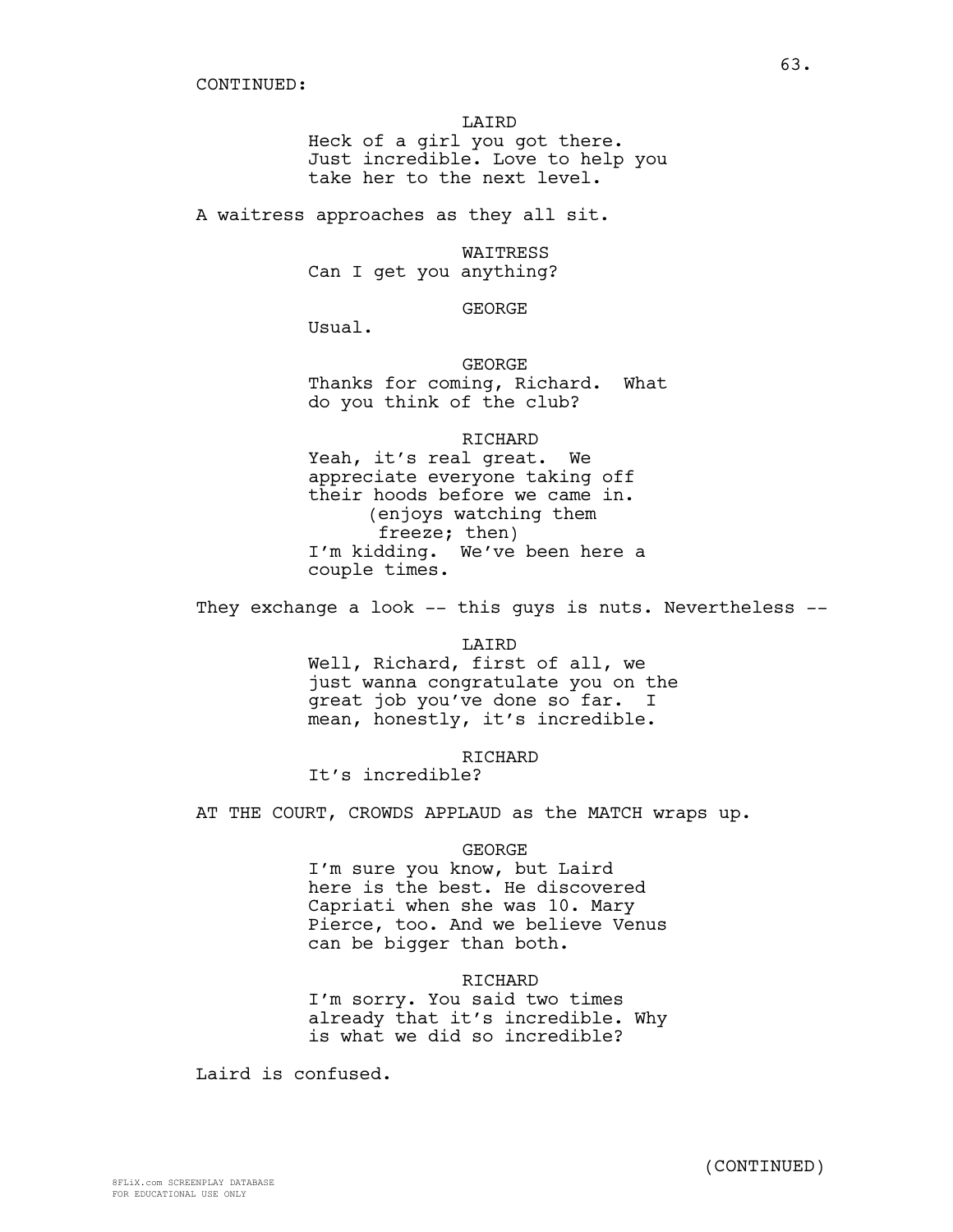# LAIRD

I just mean with your resources and experiences --

Paul jumps in trying to salvage this.

## PAUL

Richard, I think he's just saying that you've done an incredible job with the girls --

#### RICHARD

Hold on. Hold on, Paul. That is a full grown adult man. He don't need you to say what he said. If you were going to say what he said, you coulda said it back at the house. We coulda saved everybody the trouble of coming to this meeting. Now I done asked this man a simplified question. He overemphasizing how incredible it is what we did. I see all these white kids around here and he ain't saying how incredible that is. Let him answer the question.

#### PAUL

Ok, that's why we're here. We're here to ask questions.

#### RICHARD

Why is it so incredible what we did?

# LAIRD

I'm sorry, -- I certainly did not mean any offense, Mr. Williams. I'm very sorry. I just meant with your background --

# RICHARD

My background? Of course what you mean is our race. (Laird is silent) That's ok. We get it. Little black girl in an all-white sport, that's why we picked tennis. Little ghetto Cinderella. Ghetto-rella.

This is going sideways fast. George steps in to save it.

GEORGE Well, Richard, that's exactly what we're talking about. (MORE)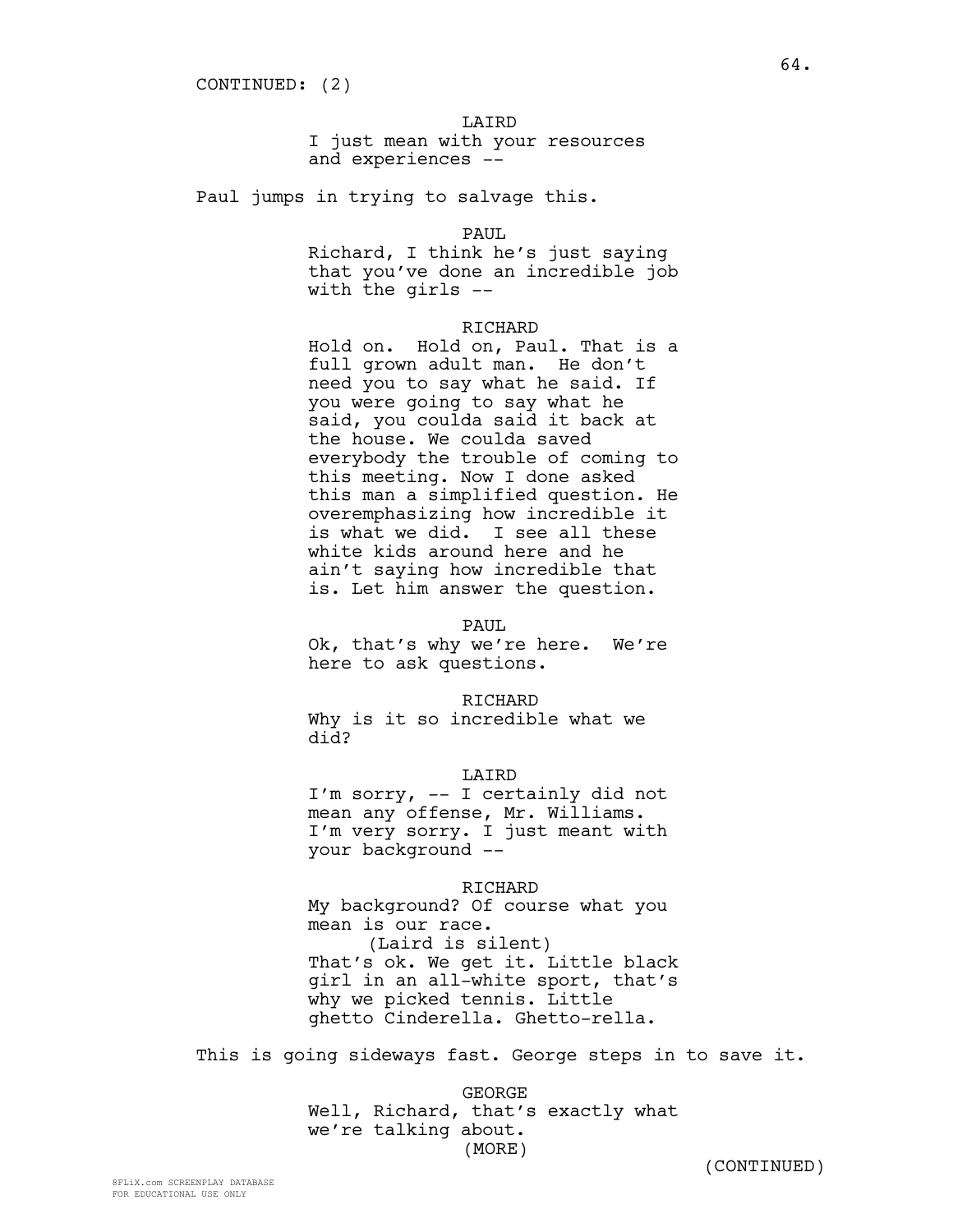We think Venus could be inspirational to a whole group of people who, frankly, as an industry, we have not done enough to reach. Venus could open a lot of doors and we'd like to help her do it. GEORGE (CONT'D)

# RICHARD

(baiting them) So, what are you offering?

LAIRD

Whatever you need. Shoes. Coaches. Rackets --

# RICHARD

Rackets? They offering rackets? We wouldn't even be sitting here if you hadn't seen what they'd done with their rackets.

LAIRD

Yes. Fair enough.

RICHARD C'mon. You sure you're the best?

LAIRD I don't know, he said it.

GEORGE Richard, can I be frank?

RICHARD

You can be whoever the hell you want.

# GEORGE

What Venus needs now is more court time. The right training and tournaments and exposure. That's a hundred grand a year easy, but that's what our agency does. You sign with us, and we'll help you carry that burden. Let us take it from here. Let us make this a sure thing. You don't want to risk all that, do you Richard?

Beat. Richard farts. Everyone's frozen.

RICHARD I think I'm gonna go get in the pool. We'll talk later.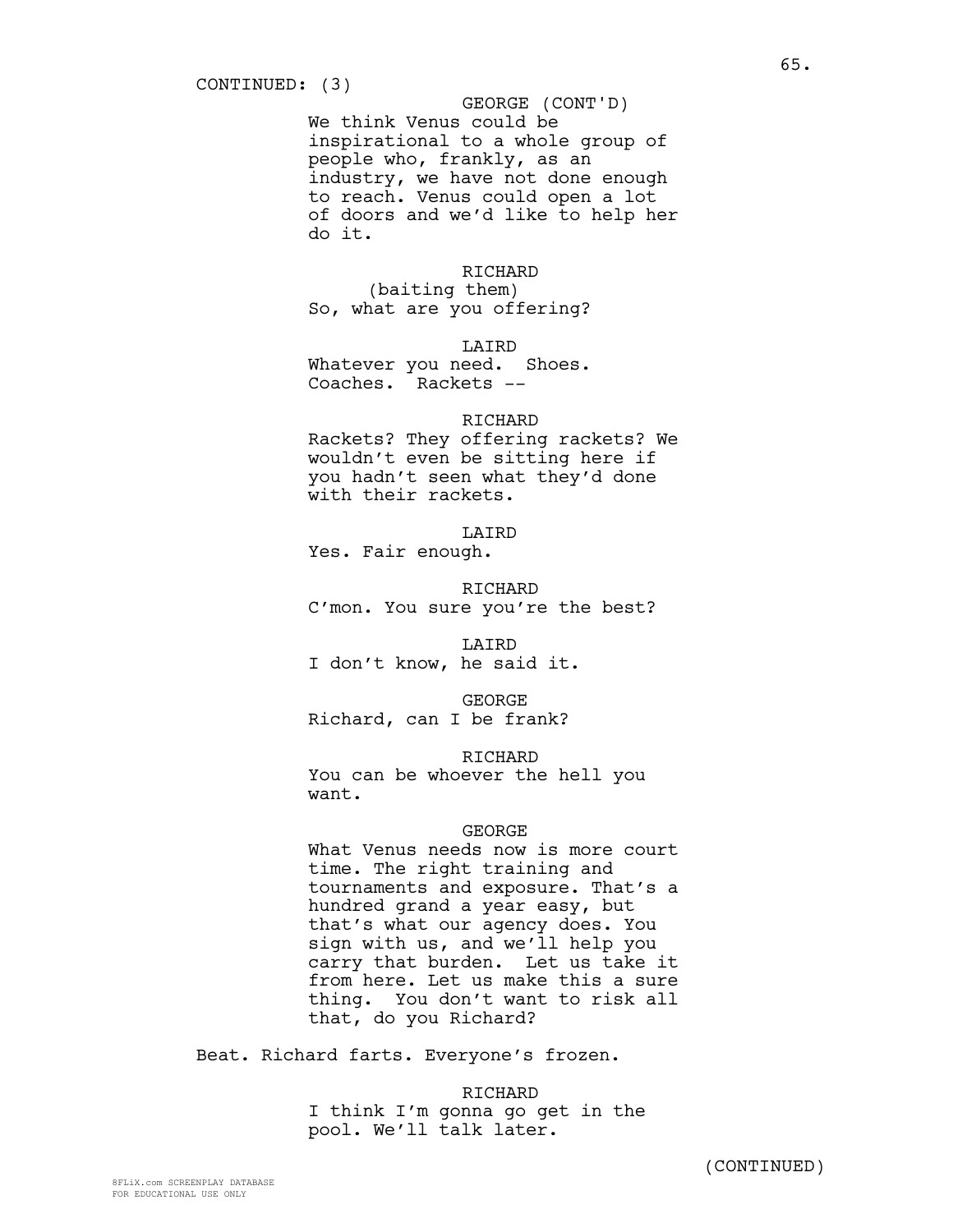CONTINUED: (4)

And Richard gets up and exits, leaving Paul on his own.

LAIRD Lovely to meet you.

# GEORGE What the hell was that?

EXT. RIVIERA COUNTRY CLUB - POOLSIDE - DAY

Still quite hot, Richard searches the club for his girls. Finally, he spots them:

BY THE POOL where we see a decadent spread of hamburgers and French fries.

Wrapped in a t-shirt and towel, Venus and Serena eat with a few WASPY GIRLS from the club. They're having the time of their lives.

Richard arrives with a head full of steam.

RICHARD What you all doing?

VENUS Hey, Daddy! You hungry?

SERENA You want something to eat?

RICHARD Where's the food I packed for you?

SERENA Don't worry. It's all on our tab.

RICHARD

It's on your tab?

The girls laugh. Richard does not.

ANOTHER GIRL It's no big deal, Mr. Williams. All the food here's for free.

# RICHARD

Nothing's for free. Somebody's payin' for it. Put it down. Don't you bite that cookie one more time. Get up. Let's go.

Embarrassed, the girls comply, leaving their friends and following their father, who's caused quite a scene, and --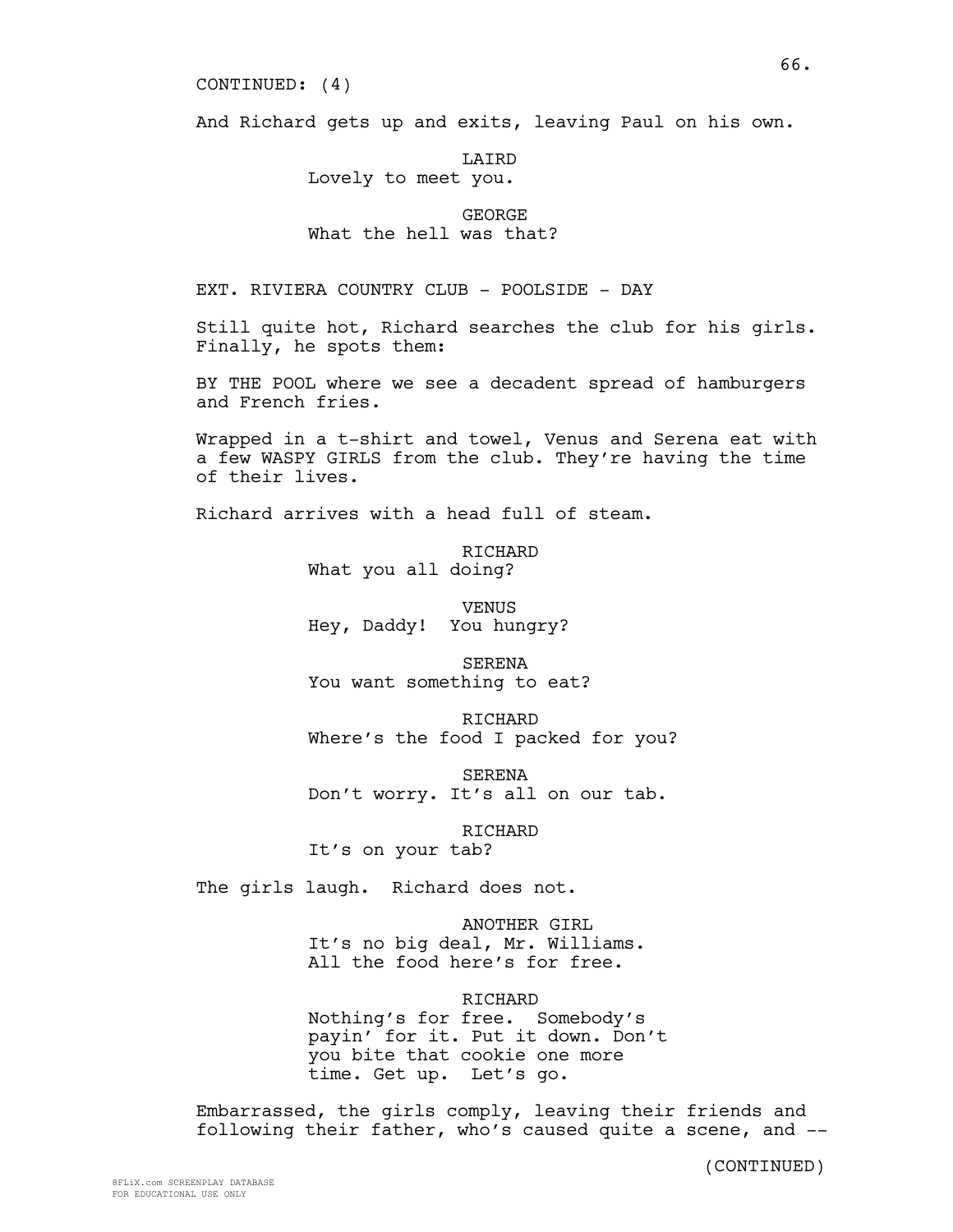They follow Richard through the event toward the exit, hurrying to keep up, confused by what's happening, as Richard keeps steaming --

## SERENA

Daddy what's wrong?

# RICHARD

... Sittin' at the country club with your legs crossed, eatin' a burger on a tab, like you're Queen of Sheba. Never take anything from anybody for free. Everything in this place got hooks in it.

EXT. WILLIAMS' HOUSE (COMPTON) - LATE AFTERNOON (SAME DAY)

The girls are playing tag in the backyard. Serena's wearing Richard's RED UNDERWEAR pulled up over her pants, chasing after her sisters --

> VENUS No! Don't touch us, panty man!

They run off screaming through the yard passing Richard and Oracene, who greet a very frustrated Paul.

> PAUL. What are we doing here, Richard? The hell was that back there?

RICHARD We not gonna do any of this.

PAUL. Not doing any of what?

RICHARD

We not signing with these agents. We not playing no juniors. We ain't going to do none of it.

This is a bomb. And it's news to Oracene too, but she hides her surprise, and her anger, for now.

#### PAUL

Have you lost your mind? Venus is 63-0, you pull her out of Juniors now, you're going to ruin her. Those girls need to play matches or they're going to die on the vine.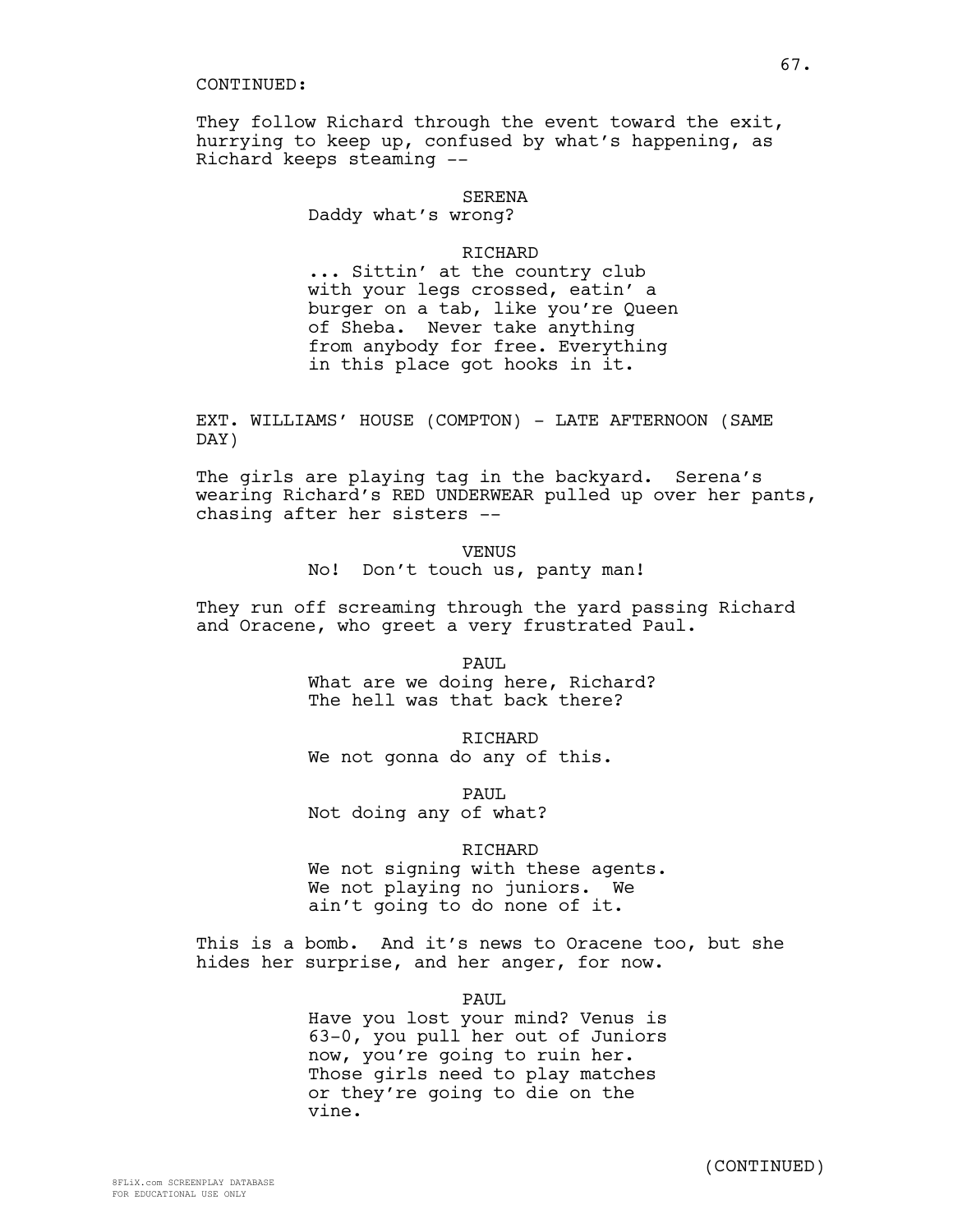# RICHARD

Look, I've heard all the risks, but the Junior circuit's worse than the ghetto. Kids cracking up. Burning out. Their parents oughta be shot.

PAUL.

What are you talking about? Your daughters are fine.

#### RICHARD

Yes, they fine now, but we sign with these agents, you heard 'em - they gon' to race them up the ladder. Nationals. Internationals -- they don't need all that pressure. They'll play matches when they're pro but right now, they need to be kids.

PAUL

There won't be any pros! And even if there were, you don't sign with an agent, how are you going to afford all their training till then!?

RICHARD Let me worry about that.

PAUL

(to Oracene) Did you know about this?

Oracene holds her tongue and from a distance, we can see Venus who, like Oracene, hears the news for the first time. She's not pleased.

## PAUL

Richard, don't do this. Every American player who's ever done anything got good following this path. Mac. Traci. Agassi. Pete. This window you've got is so small and it will close, I know you don't wanna believe me --

#### RICHARD

Yeah, I hear everybody talking about this window, but peoples like us, we get shot goin' through those.

(MORE)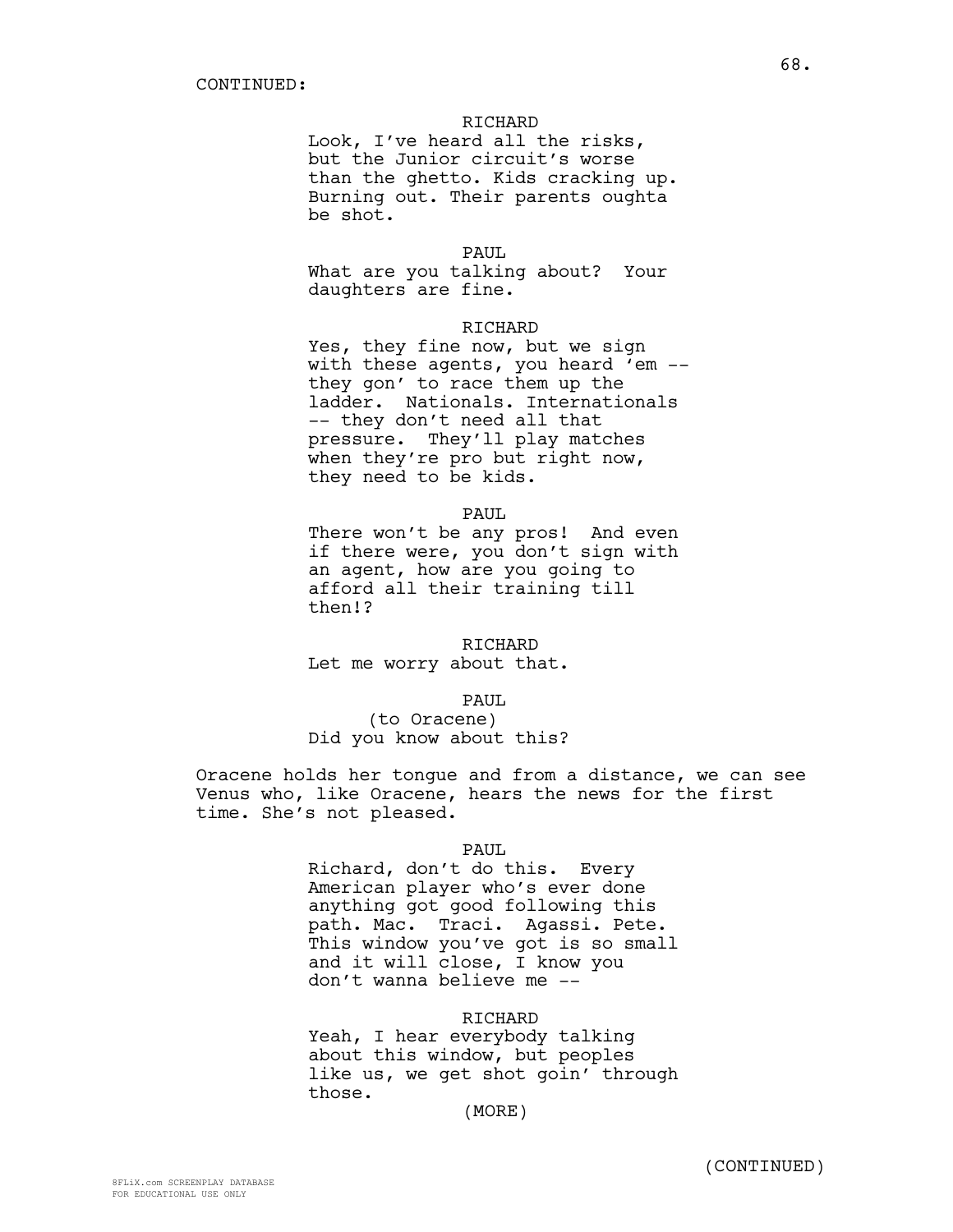So I'm thinking we just gonna pause right here and then when the time is right, we just gonna walk right through the front door. RICHARD (CONT'D)

Paul laughs. Can't really argue with that but --

PAUL.

I don't understand. You have no frickin' clue. You are pissed off because some guy insulted you today so now you wanna walk away. You are the most stubborn person I ever met in my life. And I coach McEnroe!

## RICHARD

We appreciate everything, Paul, but this part of our relationship is done. And we will no longer require your services any more.

Venus, listening nearby, can't believe what she hears.

PAUL Richard -- no good coach'll take them for free if they're not playing juniors.

RICHARD You did, remember. And I think you a pretty good coach.

Paul laughs, resigned. Nothing to do now but leave.

PAUL I just pray you don't screw this up.

RICHARD We appreciate your prayers Paul.

That's it. The end of an era. Paul exits, saying goodbye to Venus on the way out.

> PAUL. See you at Wimbledon, kid.

He gives her a high five, leaving Venus with her sisters, considerably shaken as --

We stay on Richard and Oracene, who is understandably upset. Aware of Venus's pain. To Richard --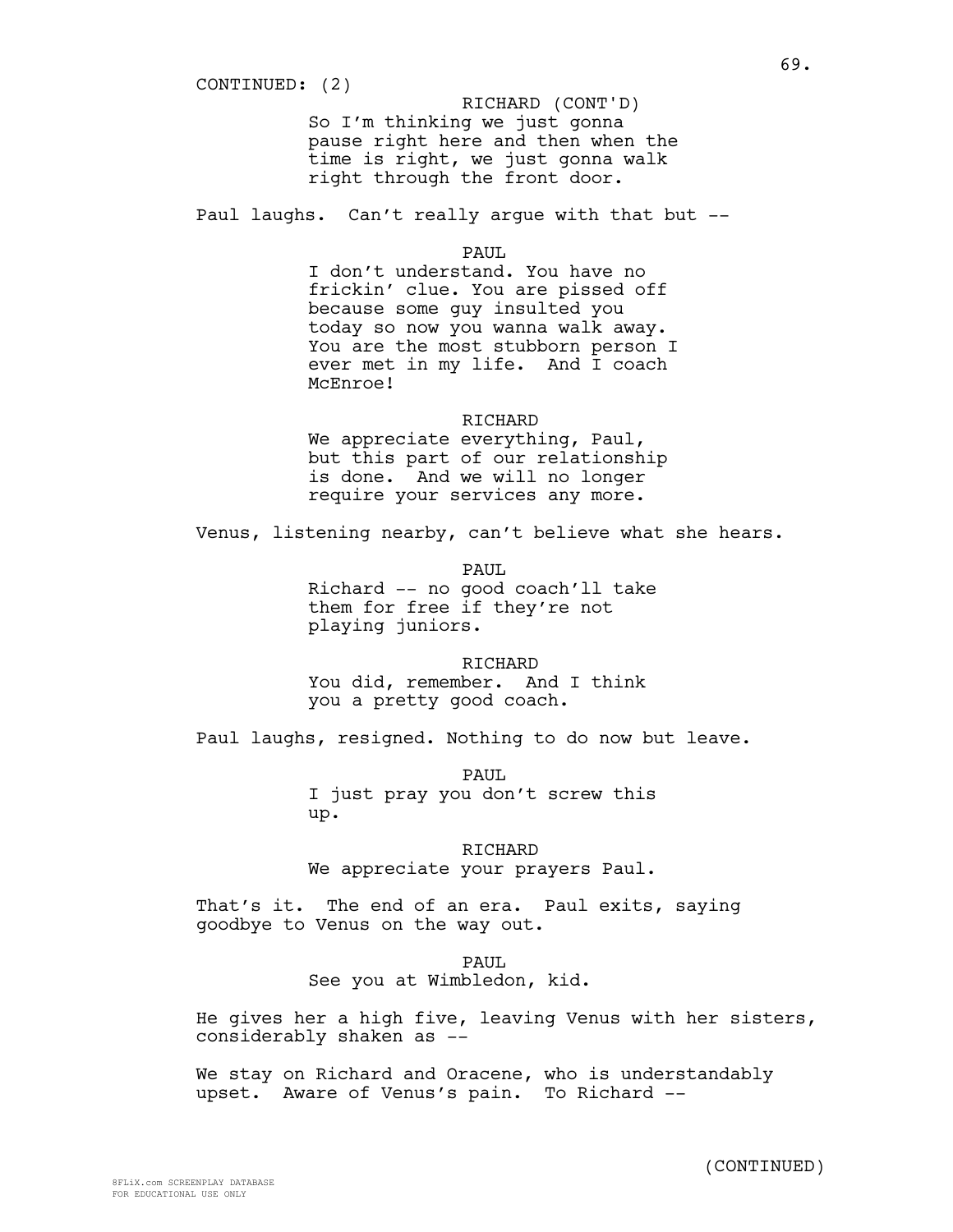# ORACENE

Are we a team?

RICHARD Are we a team? We're a family.

ORACENE

So we're a team? And you don't think that was a decision you should have discussed with me? Discussed with Venus?

For once, Richard has nothing to say.

ORACENE

Richard, my faith dictates that I stand by your side, but don't mistake my silence for agreement. You do that again and I will not stay quiet. Don't make me look like a fool.

RICHARD Who made a fool out of you?

ORACENE You. You made a fool out of me.

And Oracene walks, leaving Richard alone as we cut to --

EXT. RICK MACCI TENNIS ACADEMY - NIGHT (ESTABLISHING)

A teeming, athletic paradise in the Haines City, Florida where a raucous, nighttime tennis practice is underway.

On side by side courts (#9 & #10), EIGHT TEENAGE PLAYERS play a fast paced game called 2-on-2. It's over seen by:

RICK MACCI, the boyish, bowl-cut tennis coach, whooping it up on the court like a kid!

> MACCI Sherwin-Williams, baby! Paint those lines!

When one PLAYER dinks a weak shot --

MACCI That's too soft. That's a marshmallow. You know what happens to those, right? They get roasted.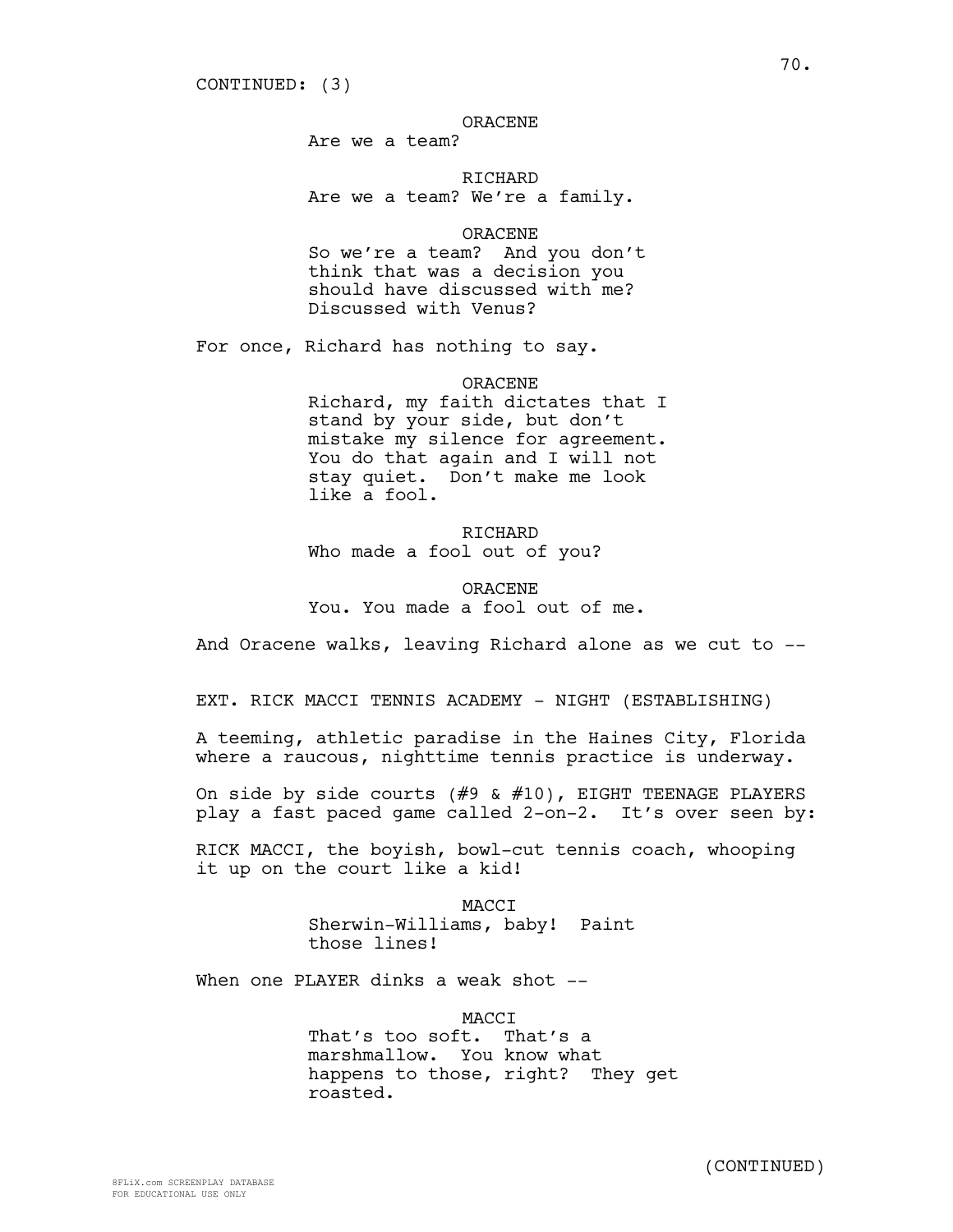The guy is a character. His commentary's interrupted when BARRY, his assistant, calls out from THE PATIO BY THE CLUBHOUSE overlooking the courts.

# BARRY

(hand over the receiver) Rick! Rick. This guy Richard Williams keeps calling. It's like 10 times in a row. Told me to tell you it's urgent.

MACCI

What's so urgent -- his backhand? Who the heck is this guy?

BARRY

Some father in California. Says he's got two daughters, they're the best in the state.

MACCI Lemme guess, the next Jennifer Capriatti's? His girls are so great, how come I've never heard of them?

BARRY

They're from Compton.

#### MACCI

Compton?

OFF Macci, surprised. His interest suddenly piqued and -

EXT. RICK MACCI TENNIS ACADEMY - PATIO - NIGHT

Rick arrives at the PATIO where PLAYERS and COACHES chat and eat snacks. He passes a TEENAGER eating cheese fries.

RICK

You eating that? You put crap like that in your mouth, your game's gonna go South. Hey, Barry what line is it?

Macci now at the bar picks up the phone. His eyes still on the courts where his players practice as --

MACCI

Hi, this is Rick Macci.

Off Rick on the phone, attention immediately grabbed and--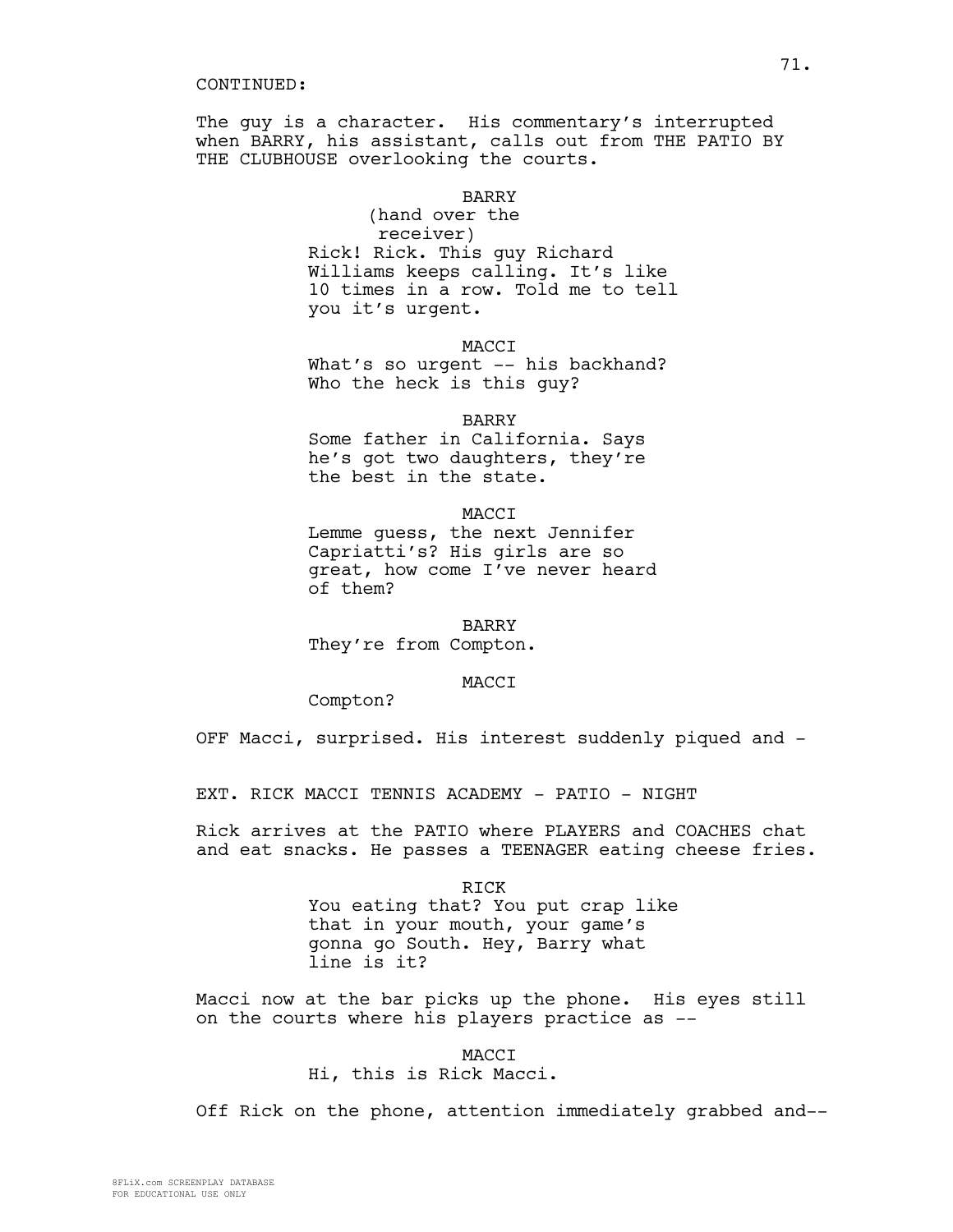EXT. WILLIAMS' HOUSE (COMPTON) - DAY

Lynn reads outside in the yard, yelling excitedly when a TAXI appears on their street.

> LYNN He's here! He's here!

She runs to the house where Richard leads the whole family out onto the porch to greet their guest.

> RICHARD Ok, ok. Everybody come here and get in position.

They align themselves at the door as Richard greets --

RICHARD Mr. Macci. Welcome, welcome.

Rick Macci stepping out of the cab, tennis bag in hand.

MACCI

Hello everybody.

Richard shakes his hand and introduces him to the family.

RICHARD Richard Williams. This is my wife. This is Brandi.

MACCI

It's an honor.

ORACENE

Glad to see you.

# RICHARD

This is all of our kids. This our family. This is Venus, Serena, Tunde, Lynn, Isha. Thanks for coming. We know you've come a long way, so don't want to waste your time. Wanna get over to the club?

MACCI Let's get it started.

Venus and Serena head off to the bus.

ORACENE Be good. Be great.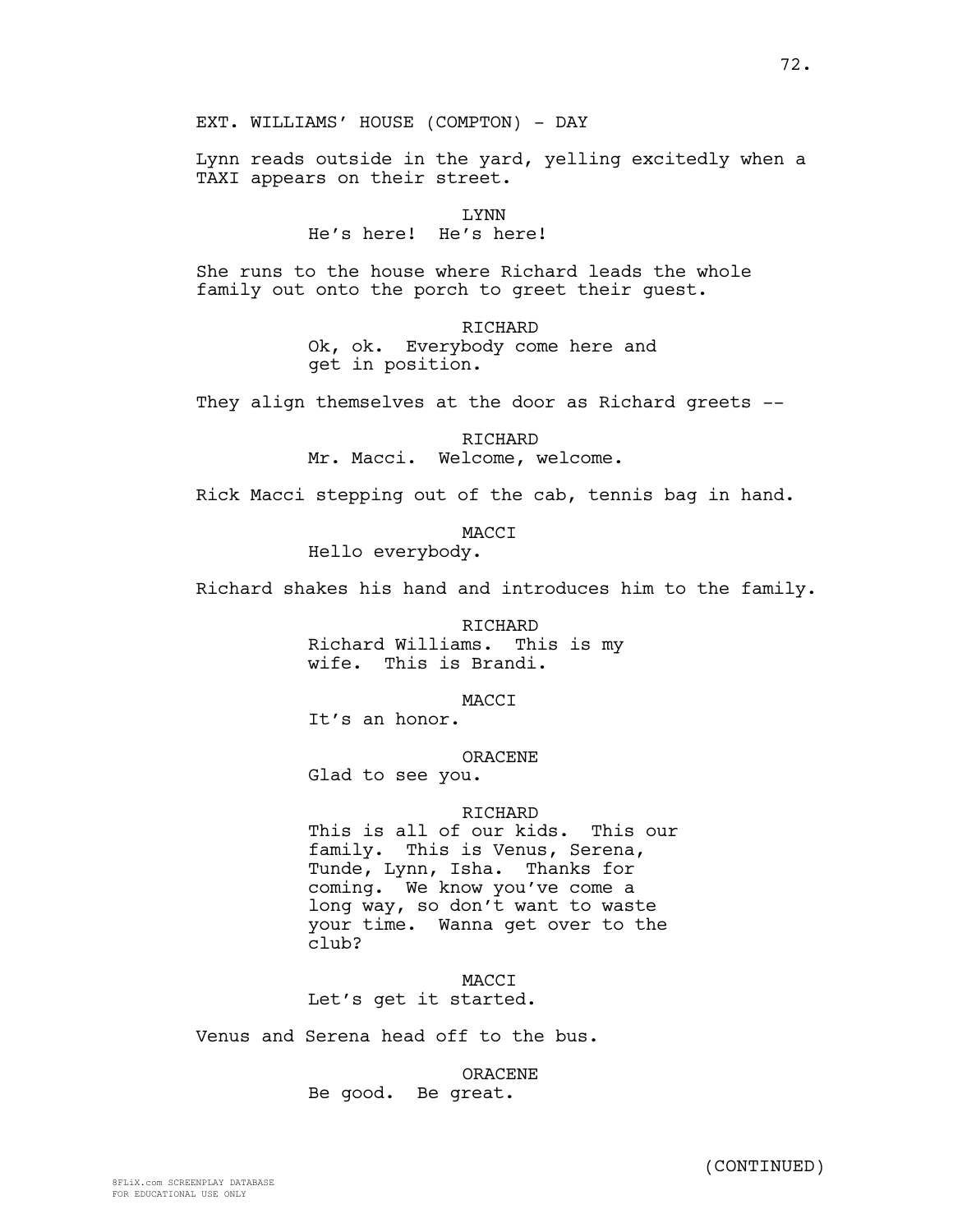A little shell-shocked, Macci follows them to the van and sits shotgun next to Richard, looking back at the girls.

> MACCI So uh, tell me one more time. Which one of you is uh --

RICHARD Big one Venus. Little one Serena.

MACCI Ok. I think I can handle that.

Macci tries to put on his seatbelt as Richard pulls out. It doesn't work.

> RICHARD Oh don't worry about. Don't need that. (honks the horn) We got Rick Macci in Compton!

Macci, starting to realize, he's in for a hell of a ride.

EXT. EAST COMPTON PARK - DAY

Parked at the courts, Richard starts to unload the van.

**MACCT** Close her down, Richard?

RICHARD Yeah, you can close it up.

Macci lends a hand, following Richard onto the court when the gang members roll up in their car, like security.

> TD Hey hey hey! Slow down haircut. Hell you think you're going?

Macci turns.

MACCI Just uh, came to play some tennis.

TD Hey Richard -- this Jimmy Connorslooking cracker with you?

RICHARD Uh yeah yeah, white boy's with us.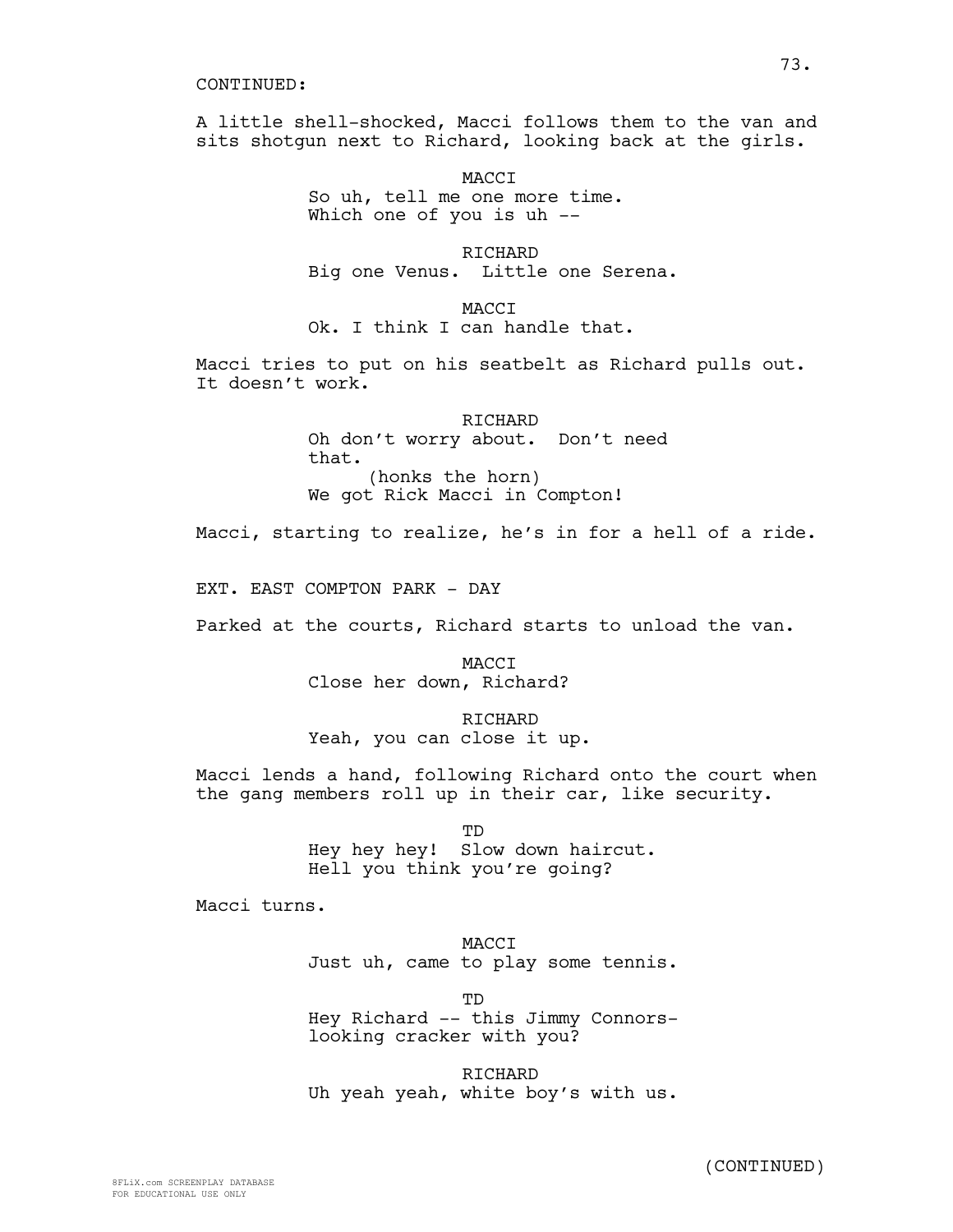Ok, he's cool.

# RICHARD Yeah, he just white.

The gang steps aside, allowing Macci to pass.

RICHARD See. Promised you wouldn't get shot, Rick.

# **MACCT** Appreciate it. This is it, huh?

RICHARD This is it. Compton Country club.

Macci's just wide-eyed as the girls take the ratty courts, throwing footballs, tossing rackets, while Richard sets up his camera.

The scene is surreal but Macci's full of excitement, here on a quest. A prospector on the hunt and...

A FEW MOMENTS LATER

Macci drills with the girls and once they start to hit, Rick knows he's struck gold.

#### MACCI

Forehand. Get there, good! Backhand. Hey! There you go, excellent. Come on youngster, let's see what you got. Put some mustard on that hotdog. Go get it. Forehand. Backhand. Move! Fast feet. Good recovery! Good, good, again! Hey, I like it! Find the slot, rip the shot!

He's a goofball and they like him immediately. Richard watches, stepping behind the lens of his camcorder.

#### RICHARD

(to the his camera) This is Rick Macci. Macci rhymes with crazy.

## MACCI

Hey! Where'd you get that power from? I'm sorry, was it something I said. I think it's the stash. I think she doesn't like a guy with a stash.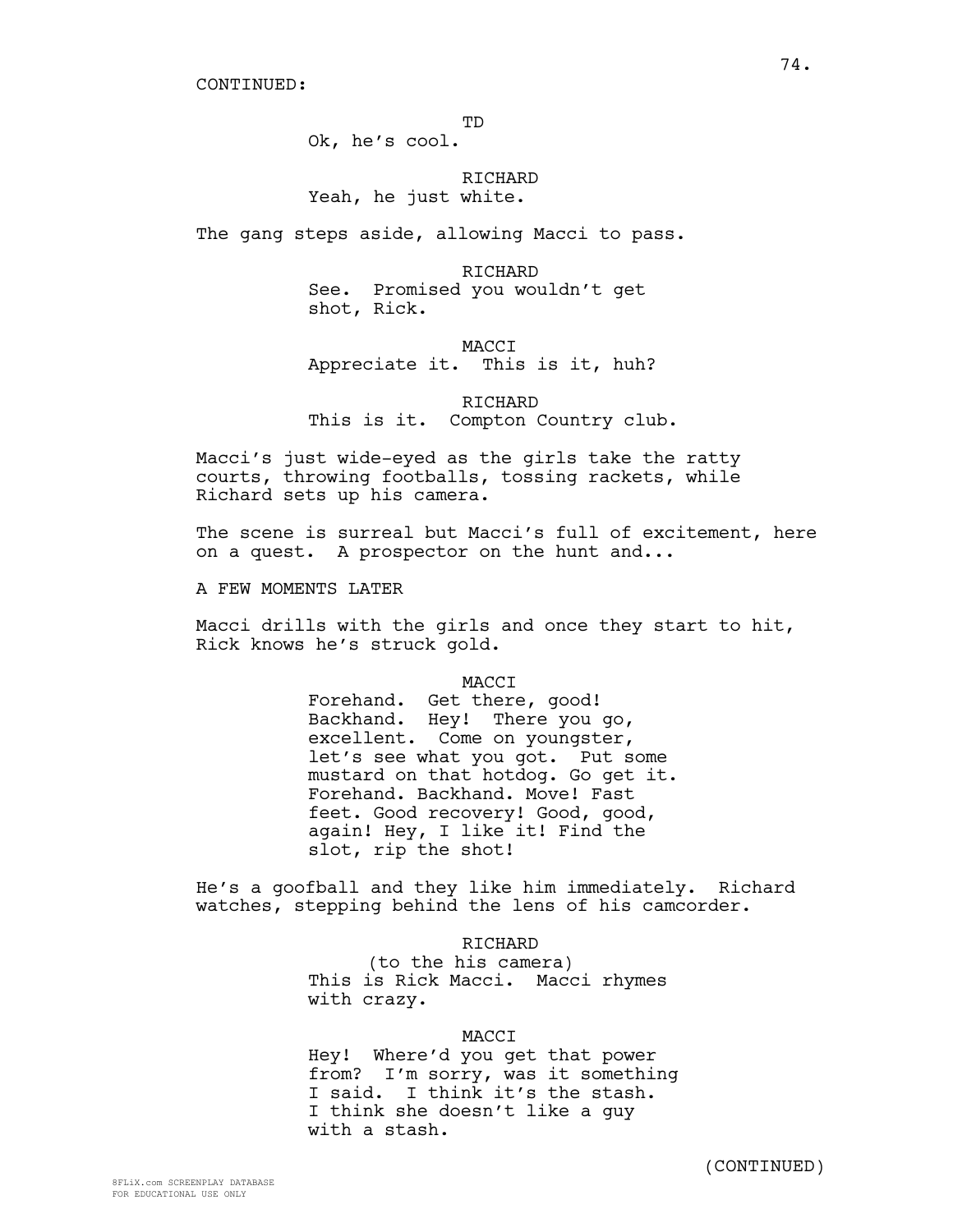CONTINUED: (2)

The drill comes to an end with an overhead, Venus slams. Macci's just gobsmacked. He meets the girls at the net.

MACCI

Oh! I like it. Excellent work. Hey, I love what you're doing. Excellent job. Put it right there. Do you guys have fun?

VENUS AND SERENA

Yeah.

They high-five him at the net.

MACCI

I tell ya, that father of yours, he's done a heck of a job so this was a lot of fun for me too so, thank you girls. Thank you.

The girls go off to get water. Macci returns to Richard.

MACCI

Richard. I'm impressed. They're terrific. I think you might just have the next Michael Jordan on your hands.

RICHARD Oh no, brother man. I gots me the next two.

Macci laughs, shaking Richard's hand.

**MACCT** 

I like the way you think.

INT. WILLIAMS' HOUSE (COMPTON) - DAY

Rick's sitting in the living room facing the entire Williams family. Oracene and her five girls. Richard sits in the center, a lion with his cubs.

Macci presents them with a PAPER. His offer.

MACCI

That's my standard agreement. Same one I made with Jennifer. Instruction. Housing. Food. Education. You won't pay for a thing. Tickets to Disney World, which is right down the road. But mostly my personal time, which I promise is what you'll get. (MORE)

(CONTINUED)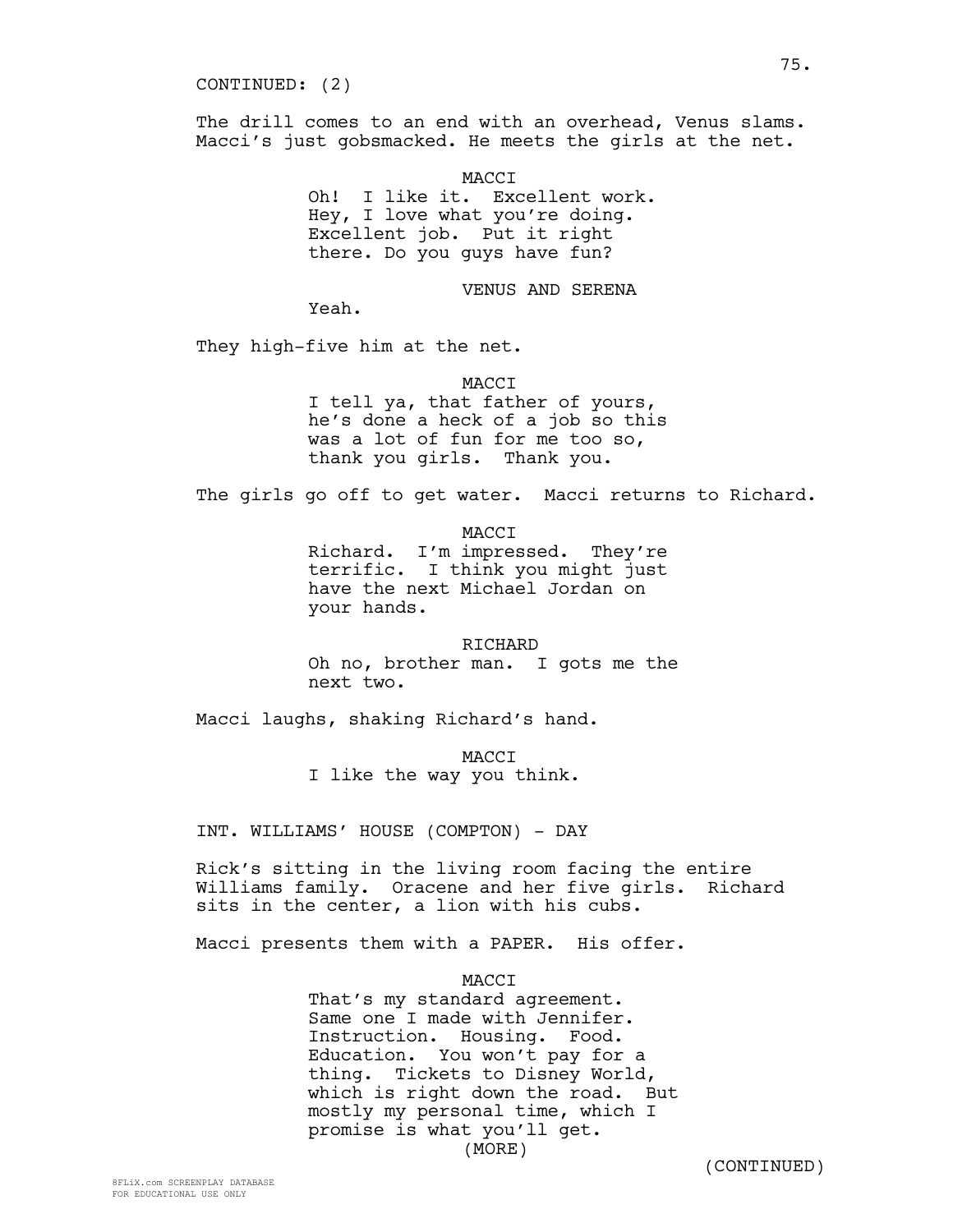# MACCI (CONT'D)

When you train at Rick Macci, you train with Rick.

ORACENE

Sounds expensive. What's in it for you?

**MACCT** 

My fee is 15% of their future earnings. If you make nothing, I make nothing. But I can tell you one thing, we're not gonna make nothing.

Macci's excited. Everyone's impressed. Except Richard.

# RICHARD

Whatchu know about Nick Bollettieri? He's a real famous tennis coach.

# MACCI

Sure.

RICHARD The boy keep calling. Can't get him off the phone.

#### MACCI

Nick? Well -- Nick's a good coach. He's had a lot of success. But you go to Bradenton to train with Nick, you won't get Nick, you'll get whatever hitting coach he's got available. You'll get a factory. You train with me, I'm your coach.

### RICHARD

Lotta people say Nick's the best.

#### MACCI

I'd ask Andre Agassi what he'd say about that? Lotta people say he's not the happiest guy in the world. Doesn't love it on the court. I think these girls, I think they gotta love it. Kids gotta drive this thing whether it's Rick, Nick, Tom, Dick, or Harry. If it's their dream to be a champ, there's a chance. If it's yours, mine, then -- crash and burn. (MORE)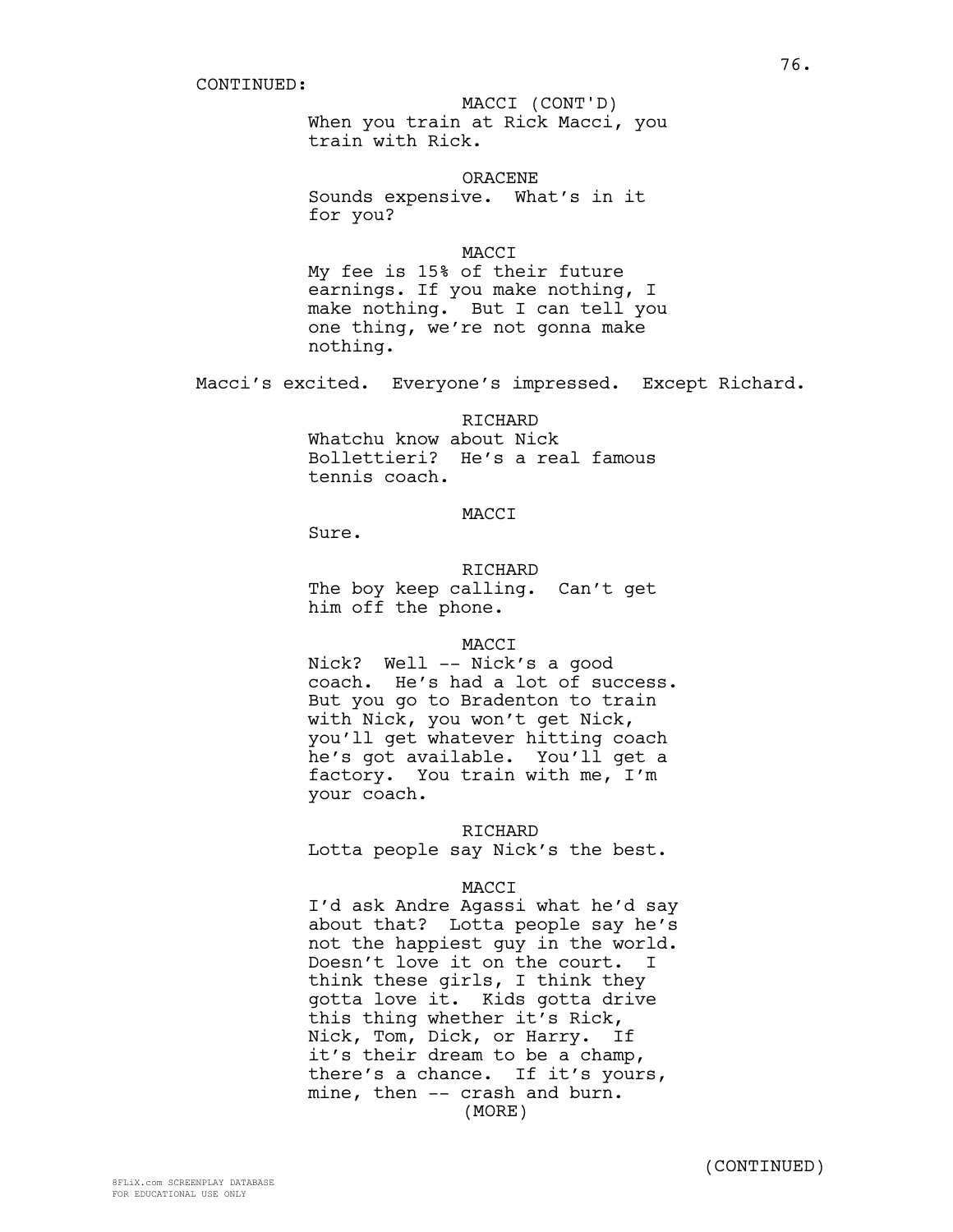CONTINUED: (2)

It's not gonna happen but, hey - if you wanna go with Nick then uh that's your prerogative. MACCI (CONT'D)

RICHARD No, we want to go with you.

MACCI

Oh, thank heavens.

RICHARD We just wanted to hear you say what you had said.

MACCI

Well done.

Macci sighs with relief as --

RICHARD

Tunde.

-- Tunde hands Macci a paper of their own.

RICHARD Now, that's *our* standard agreement. You take these girls, you take us all. The whole family.

MACCI You all want to come to Florida?

ORACENE Not Tunde. She just graduated, Valedictorian so, her life is here.

This is emotional for all of them.

MACCI

Congratulations.

# TUNDE

Thank you.

#### RICHARD

Yeah, but all that other stuff that's in that contract, we need that. We need a house. The best schools. A job for me on your staff. A --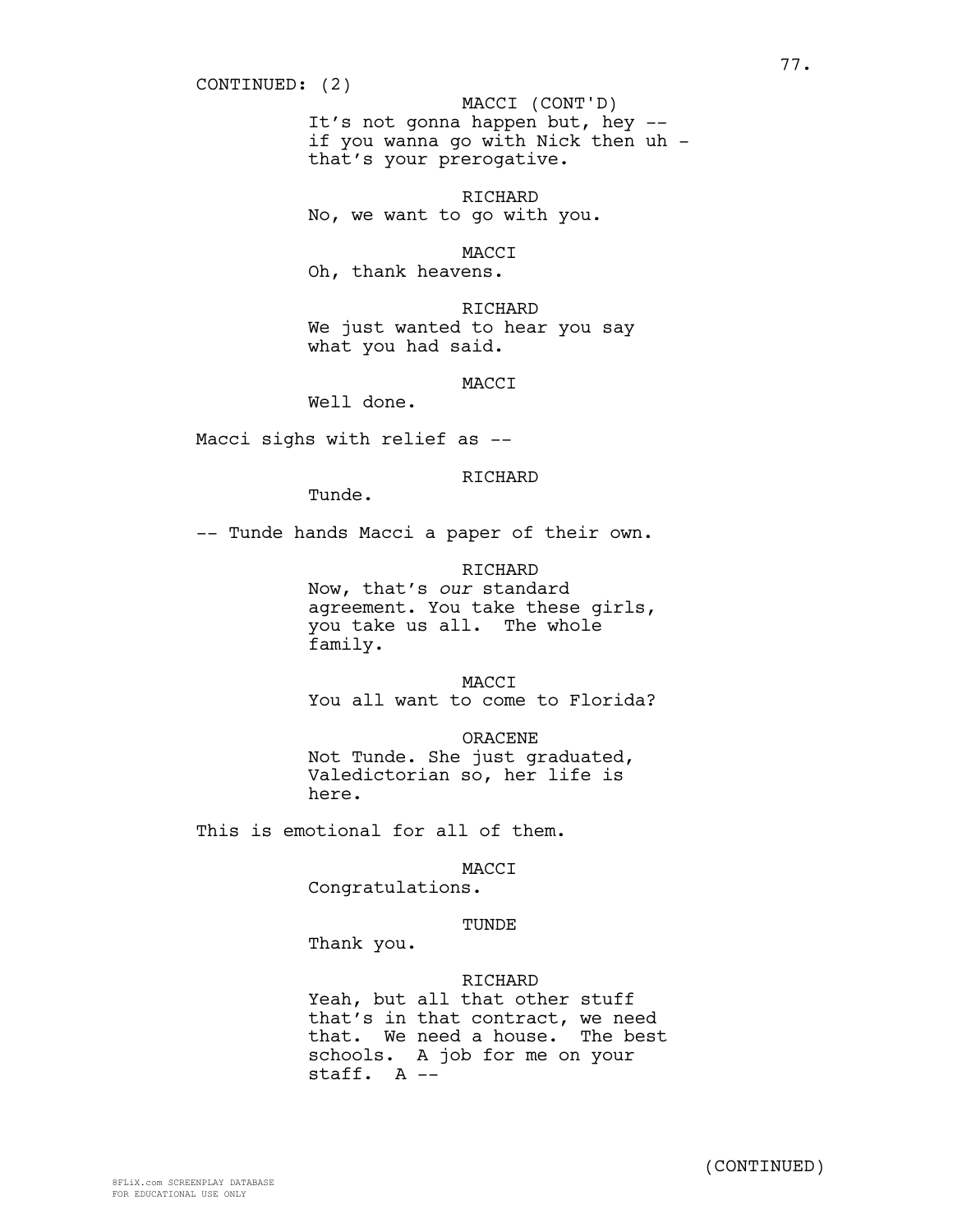## MACCI

(reading) Says here, a mobile home?

RICHARD Yeah. Got to get there, don't we? You believe in these kids or what?

#### **MACCT**

You bet I do.

RICHARD Ok. Then why we still sitting here. We're supposed to be in Florida.

## MACCI

Let's go to Florida.

Here goes nothing. Off the shake of their hands --

EXT. DESERT (ARIZONA) - DAY

A RIBBON OF HIGHWAY cuts through the Arizona desert as a brand-new MOTOR HOME speeds down the road. At the wheel:

MONTAGE - I./E. MOTOR HOME - VARIOUS SHOTS - DAY/NIGHT

Richard Williams drives, moving his family cross-country.

They see the sunrise beyond the GRAND CANYON.

They see it set over the NEW MEXICO DESERT.

Richard drives through the night, crooning "THE GAMBLER*" by Kenny Rogers* to Oracene while Isha, Lynn, and Serena sleep. But Venus, focused as always, watches the country pass by out her windows until finally --

The family all cheer passing on a sign on the road that reads: "WELCOME TO FLORIDA - THE SUNSHINE STATE" and we --

EXT. WEST PALM BEACH, FLORIDA (ESTABLISHING)

SOAR OVER West Palm Beach, ARRIVING AT --

EXT. RICK MACCI TENNIS ACADEMY (ESTABLISHING)

The BRAND-NEW MOTOR HOME pulls through the gates of Rick's Florida academy and --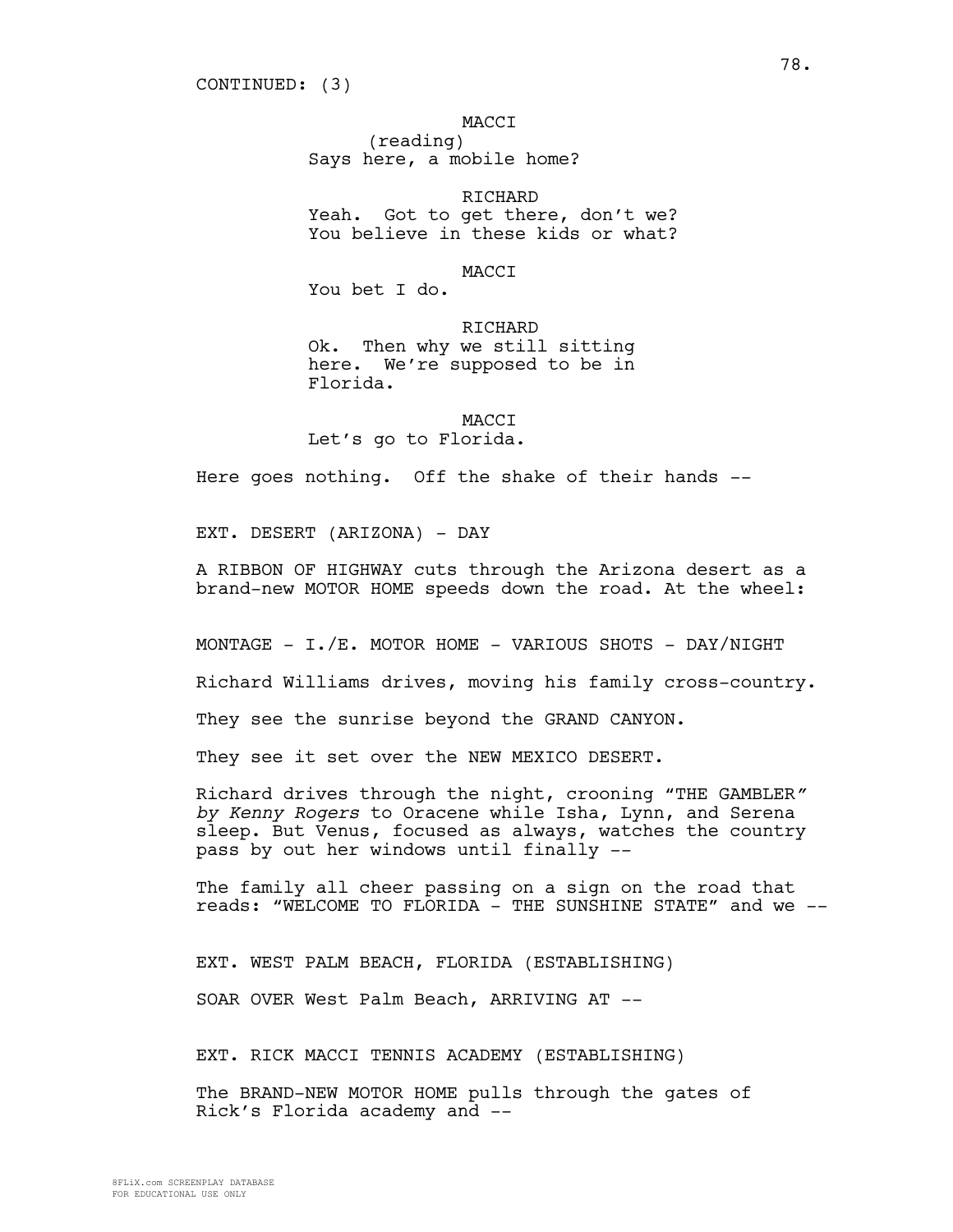EXT. RICK MACCI ACADEMY - VARIOUS SHOTS - DAY

Moving at his quick, puppy-dog clip, Macci greets the Williams' family warmly -

> **MACCT** There they are. Wow, look at that. Hello everybody. Welcome to the Sunshine State. Gosh it's great to see you guys. How was the trip?

# VENUS AND SERENA

Long!

But everyone's just staring, mouths agape, at the club.

MACCI

(re: a golf cart) Richard, you see that blue bad boy there? I call it the comet. I like to ride it around, makes me feel like I own the place, which is crazy, 'cause I do.

OFF their excitement, Rick leads The Family (everyone except Tunde) through his impressive facilities, passing PLAYERS and COACHES on the way, CHATTING everyone up as they pass:

COURTS #7 AND #8 where YOUNG STUD MEN and WOMEN drill in the heat. FOUR PLAYERS to a COURT. PROS feeding from shopping carts.

The pace is grueling and it looks like a boot camp. The boys practice shirtless as JOCK ROCK SONGS blare.

**MACCT** 

That's Tommy Ho over there. Won the U.S. JUNIOR NATIONALS at 15. He's a top 50 pro. Over there's Eric Taino and John Roddick. Both top 5 in the country for their age group. Now Johnny's got a little brother named Andy who's a savage. He breathes fire. He's good, but wait til I get my hands on him.

The Williamses look on in awe, arriving now at --

COURTS  $#9$  AND  $#10$ 

Where a fitness session's underway. Sweat-dripping PLAYERS run through ladders, doing sprints, jumping rope.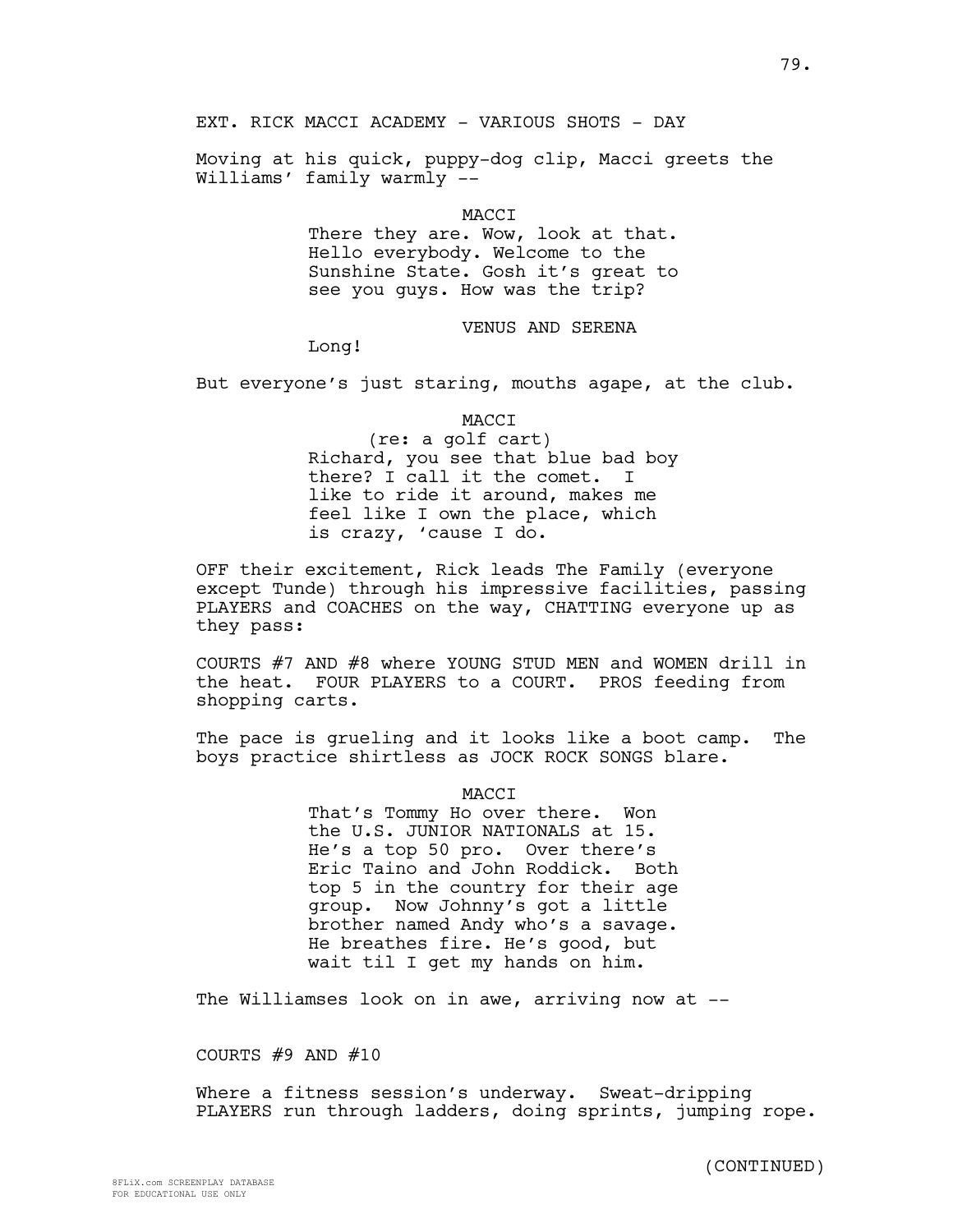MACCI This is it right here. You hear that sound? That sound is effort. I love effort. That's my happy place. Very impressed, the family moves on to -- EXT. THE PATIO AREA - MACCI'S ACADEMY - MOMENTS LATER Snacks. Food. Drinks. You name it, it's here. MACCI This is where we eat. Best french fries in Florida. Now look, this place will always be open and available to you guys. You help yourselves to whatever you want. LYNN Good, cause I'm hungry. ISHA (running after her) For real? We just ate. ORACENE Quite a place you have here Rick. MACCI It just got a lot better today. Oracene, Lynn and Isha head towards the food but -- Venus and Serena can't think about food. They've got tennis on the brain. Macci sees. **MACCT** Come on, let me show you something. Macci leads them to the edge of the patio, now

overlooking his kingdom, where they see --

COURTS  $#14$  AND  $#15$ 

Which are currently empty. From the patio, Macci turns to admire them as to his left, Richard sees some... LESS IMPRESSIVE PLAYERS drilling on COURTS #9 and #10.

> RICHARD Whatchu got over there? Chum?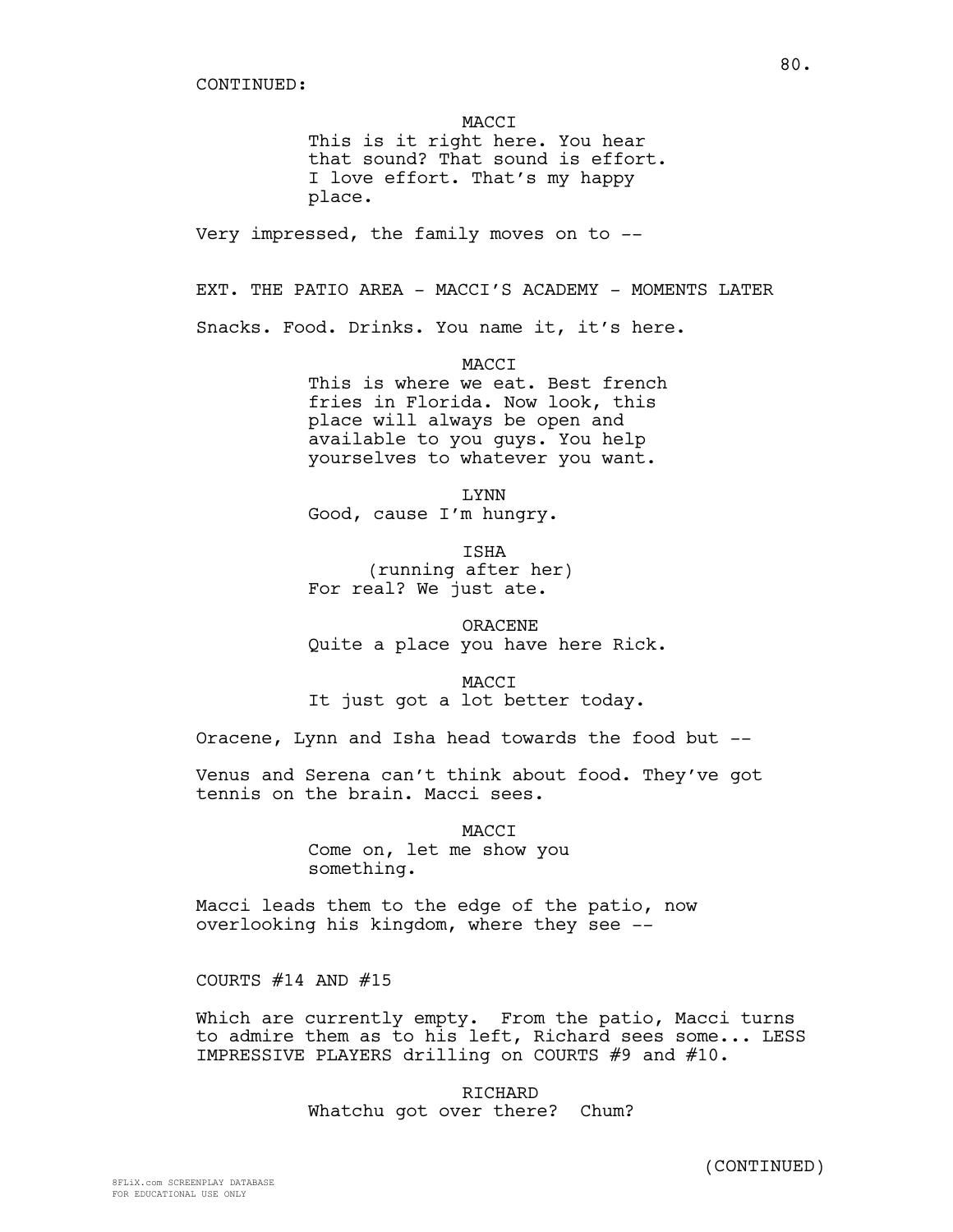MACCI

Good eye. You know how it works. You need a few cheeseburgers to pay for the sirloin. You sell enough sirloin, you get to the filet mignon.

(pointing to courts  $#14$  and  $#15)$ 

This is Mecca. Where you will be living and breathing. Every day. You and me. And the best pros we got. This is where we hit the horn and pop the corn. And when we pop it, we pop with extra butter, right?

They have no idea what this means, but it's all incredibly exciting as finally --

MACCI

Now, I got a little surprise for ya. This won't happen every day, but since she's here, I thought you might like to hit.

Macci turns to the left where on CENTER COURT, a 15-YEAR-OLD GIRL takes a water break from her practice. She's on court with a HITTING PARTNER and a COACH.

**MACCT** 

Jennifer!

Venus and Serena recognize her immediately. #6 in the World, JENNIFER CAPRIATI. They greet her by the court.

> CAPRIATI Hey, I hear you guys can play. Wanna hit?

Venus and Serena look at Richard, smiles bursting.

VENUS AND SERENA

Yeah! Can we?

RICHARD Have fun. Just go easy on her.

MACCI

Have fun girls.

The girls join Jennifer on CENTER COURT and begin to play doubles. We STAY WITH Richard and Macci watching nearby.

> RICHARD This is really special.

> > (CONTINUED)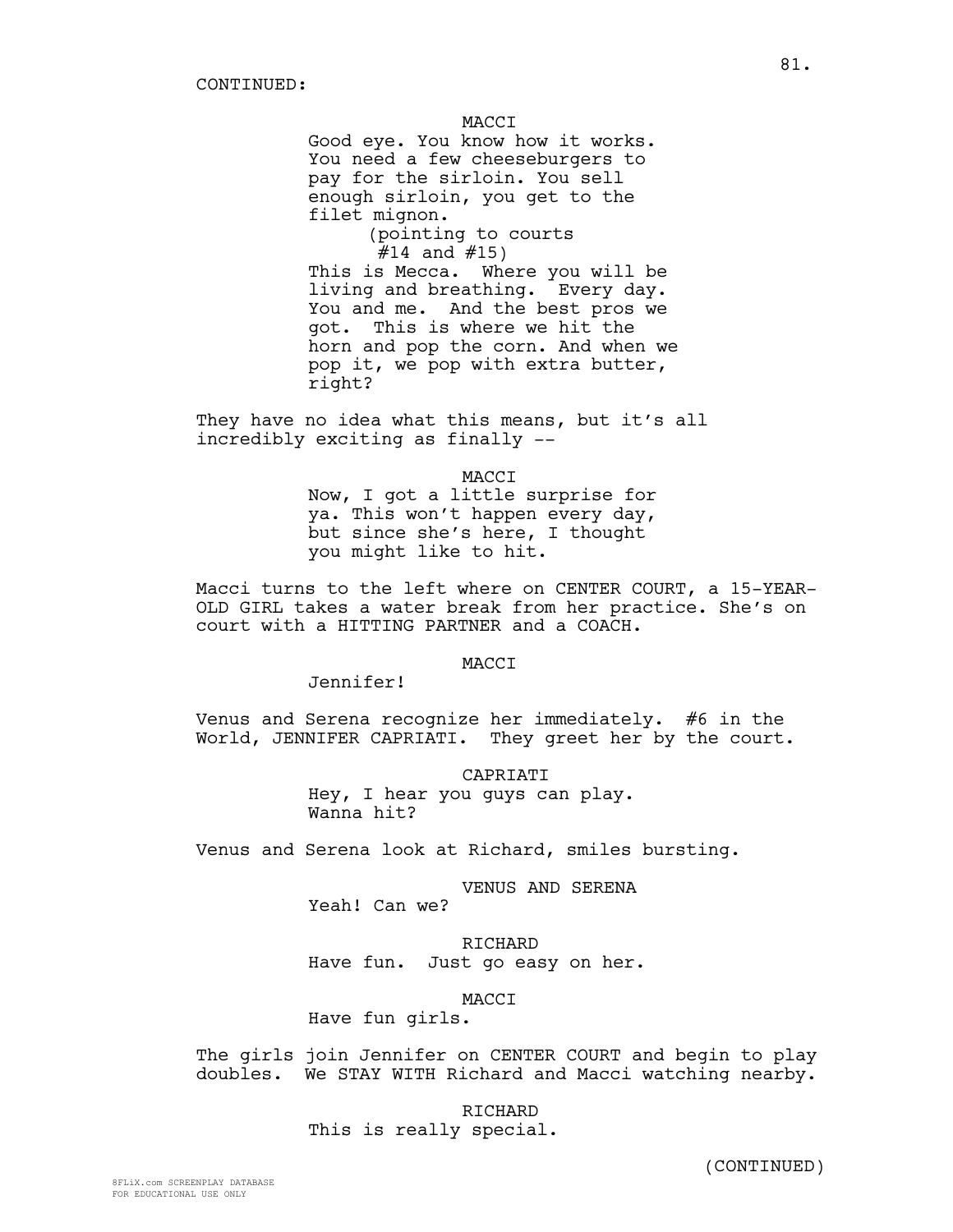# MACCI

This is special for her too. I told her all about the girls and she wanted to meet Venus and Serena.

RICHARD You know how to throw a party.

MACCI

Well it's good you guys are here.

Rick and Richard watch over the court and Jennifer and her partner and the girls warm up.

# MACCI

That's the model right there. We follow Jennifer's path. We start with the Easter Bowl, then the Orange Bowl, just how Jennifer did it. They're good tournaments.

# RICHARD

(interrupting) I'm thinkin' we not gonna play the Easter Bowl.

# MACCI

You got another tournament in mind?

#### RICHARD

No. I meant to tell you. We not playing no more Juniors. They'll play matches again when they turn pro.

Macci laughs.

# MACCI

When's that?

RICHARD When I say they're ready. We not rushing this, Rick. Everything's going good. We not gonna start rushing now.

Macci realizes Richard's serious. Not laughing anymore.

MACCI What are they gonna do, play Ping-Pong?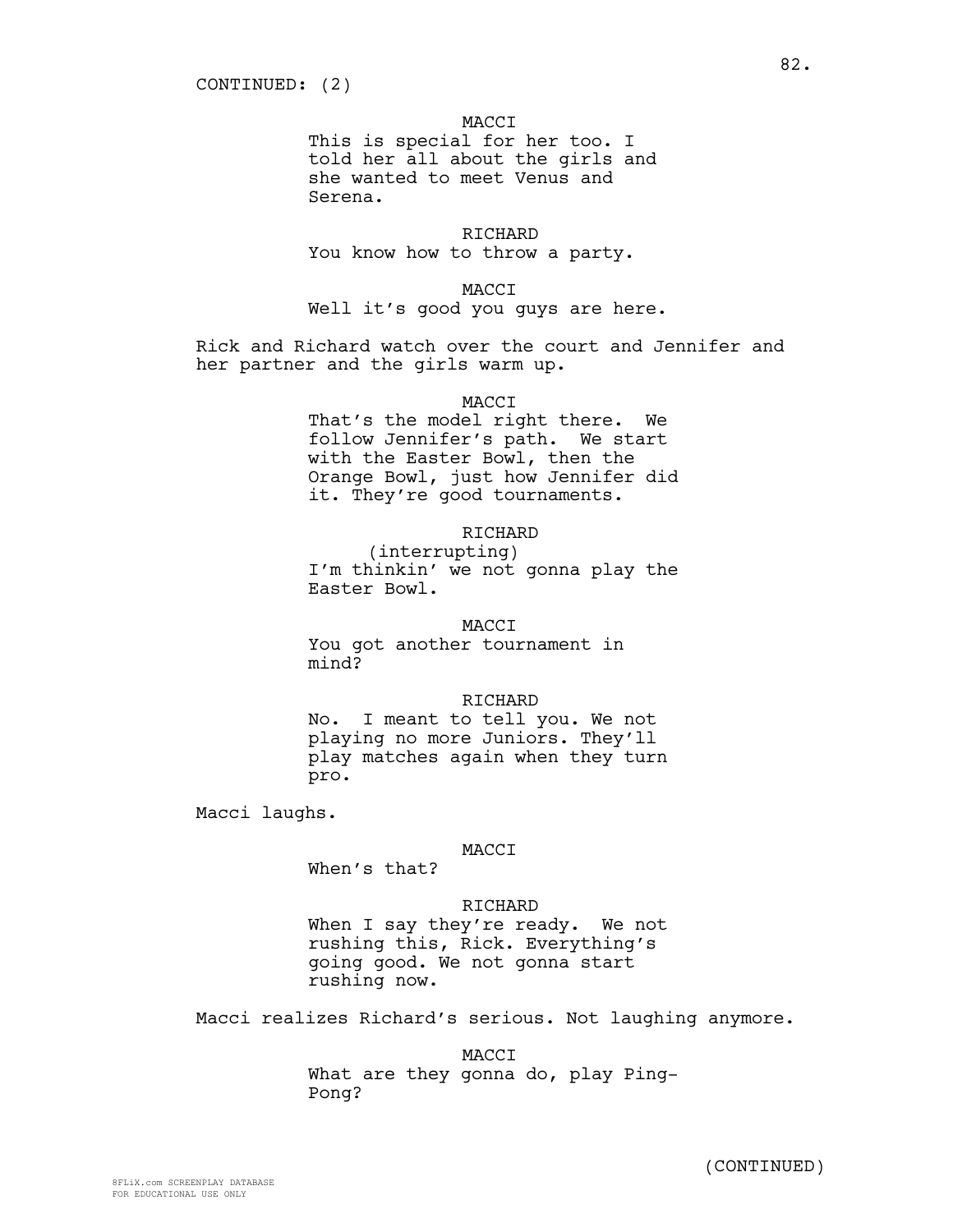# RICHARD

Practice with you. Go to school. Go to the Hall. And be kids.

# MACCI

That is not how it works. I can't do that. I can't mold her like that. No player -- not one -- has ever gone pro without playing Juniors. It's impossible.

#### RICHARD

Not for you. You're Rick Macci. That's why we're here. Nothing is impossible for Rick Macci. But if you can't do it, we can go talk to Nick --

Macci is furious, realizing he's been played. Venus, distracted from her match, watches the argument, wary.

# MACCI

(livid) You might have mentioned all this in Compton.

## RICHARD

I might have, I guess. But then you might not have made the greatest decision of your life.

For Richard, the conversation's over. Starts to head off.

RICHARD

This is great, Rick. Oh, and I need 'em hitting open-stance strokes. That's the most important. We gon' make this go boom, like you said!

#### MACCI

I said Bang.

# RICHARD

Bang, Boom, we gonna make it make some noise. I gotta get the family. They need to see this. I'm gonna grab a burger you want something? (as he goes) Don't be scared Rick. I wrote the plan.

Richard leaves Macci in the wake of that bomb. Only day one and he's already behind the 8 ball, watching --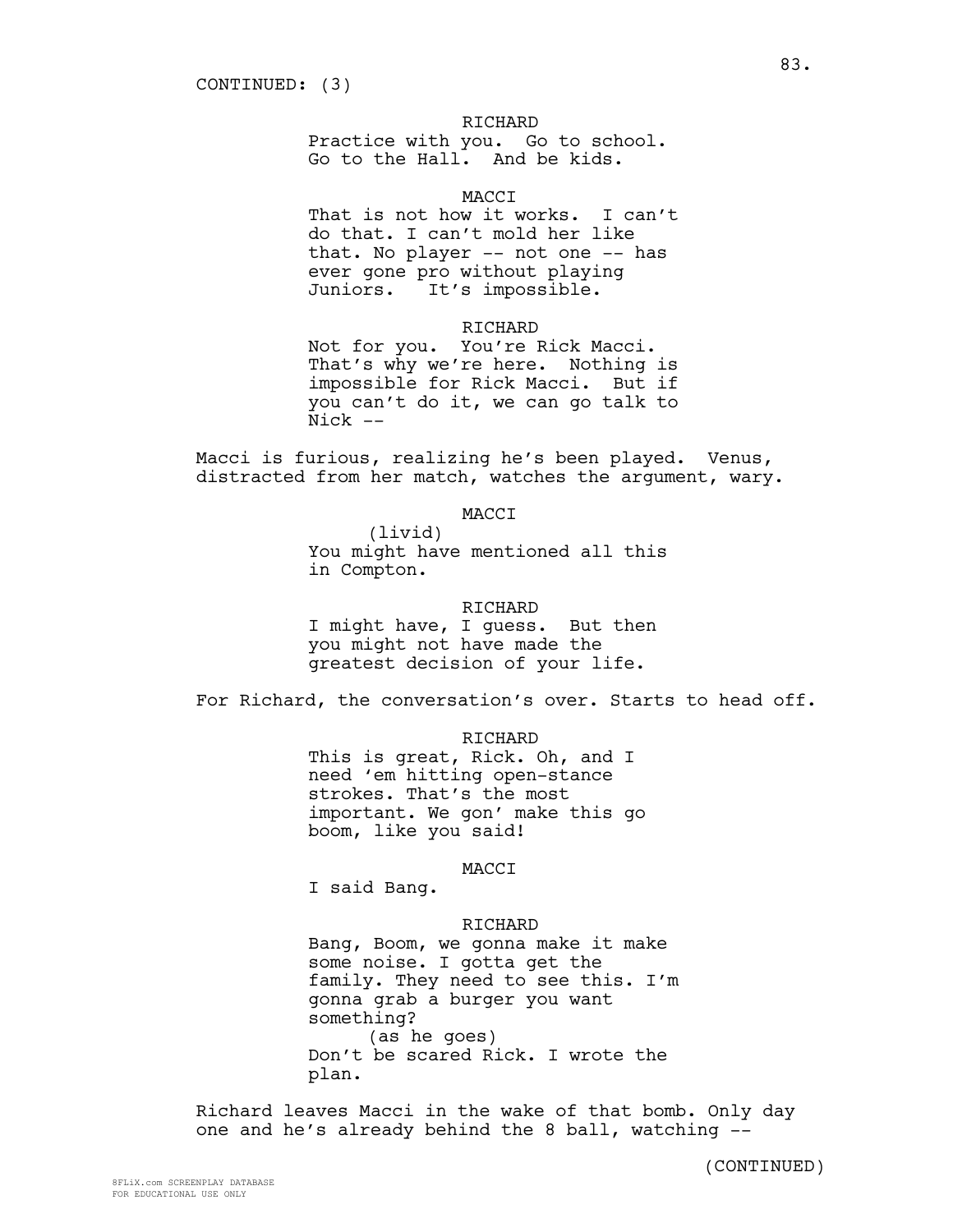CONTINUED: (4)

Venus, for this last moment -- still a kid, tossing the ball for a serve and  $we --$ 

MATCH CUT TO:

EXT. RICK MACCI TENNIS ACADEMY - COURTS  $#14$  AND  $#15$  -(THREE YEARS LATER)

BOOM! A strong, 14-YEAR-OLD GIRL smashes the serve out of the air as we reveal --

It's Venus, pulverizing the ball like a pro. In the three years that have past, she's grown a foot and is now muscled and lean. She has a mouth full of BRACES and new BRAIDS in her hair.

Serena's here too, serving on the next court. She's 13 and strong. Sporting BRACES as well. They are powerful athletes, not little kids anymore.

Macci stands at their side, rocking a new 90's style, while PROS return the girls' serve.

> MACCI Come on! Use your legs. Get low. You need to explode into the court. Bang!

She crushes another serve. Another ace.

MACCI There you go! Holy smokes. What'd you hit that with? A bazooka? There's no one on the tour, gonna wanna get in front of that. Let's go again. (to his assistant) Hey Barry! This time, rifle one at her. I wanna Penn 1 tattoo on her forehead (to Venus) That's one way to get sponsored.

Venus laughs, then crushes the serve, crashing the net, taking a LOW VOLLEY out of the air, continuing to close as the PRO feeds a HIGH HARD VOLLEY right at her head, that Venus, with excellent footwork, puts away.

> MACCI Alright. Come here. That wasn't a good practice. Know why?

**VENUS** Cause it was excellent?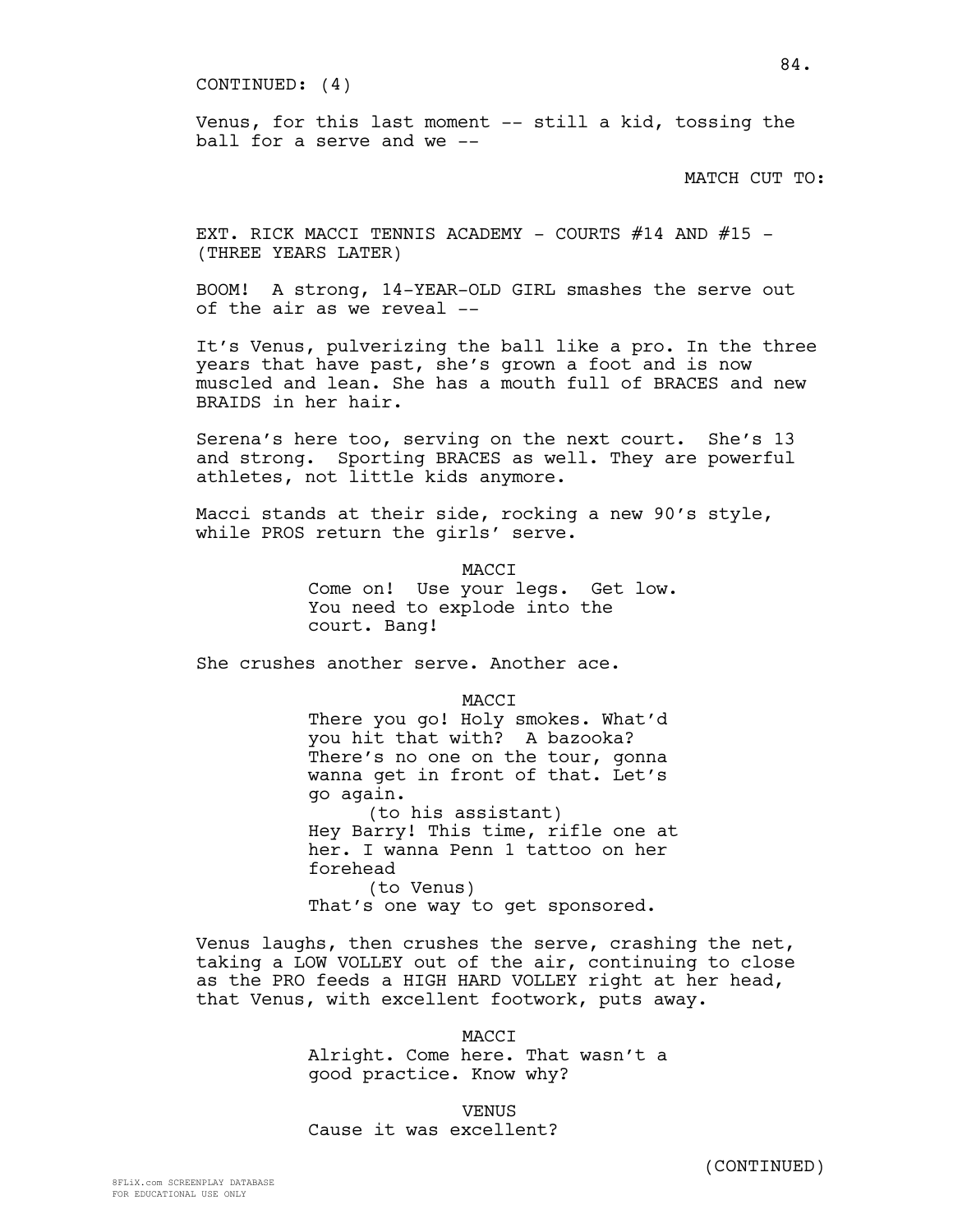## MACCI

Exactly.

Macci gives her a high-five. It turns into a hug. In the time that has passed, these two have grown close. Macci then notices --

> **MACCT** Who's your old man got booked for today?

Richard (3 YEARS OLDER AS WELL and LOOKING WELL KEPT) riding outside the courts in his very own GOLF CART with a suited, JEREMY SCHAAP-like reporter while a CAMERAMAN films them.

ON THE BALCONY OUTSIDE THE CLUBHOUSE, Macci can see a CAMERA CREW setting up for a sit down interview.

> VENUS ESPN, maybe, I think. I'm getting interviewed next.

**MACCT** Think there's enough film in that camera for both of you?

OFF Richard, enjoying the spotlight as we hear --

ESPN REPORTER (PRE-LAP) You've faced a lot of criticism in the last three years since you pulled your daughters out of Junior Tournament tennis...

THE PATHWAY BETWEEN CENTER COURT AND COURT 14 - LATER

Richard is now walking with the reporter and cameraman.

#### ESPN REPORTER

You've been called controversial, overbearing, a self promoting distraction. How do you respond to all that?

### RICHARD

Peoples can think what they want but I know that when somebody come to me and tell me how good my daughter is, that she should be playing matches, the only reason they see good is 'cause they see money that could go in their pocket.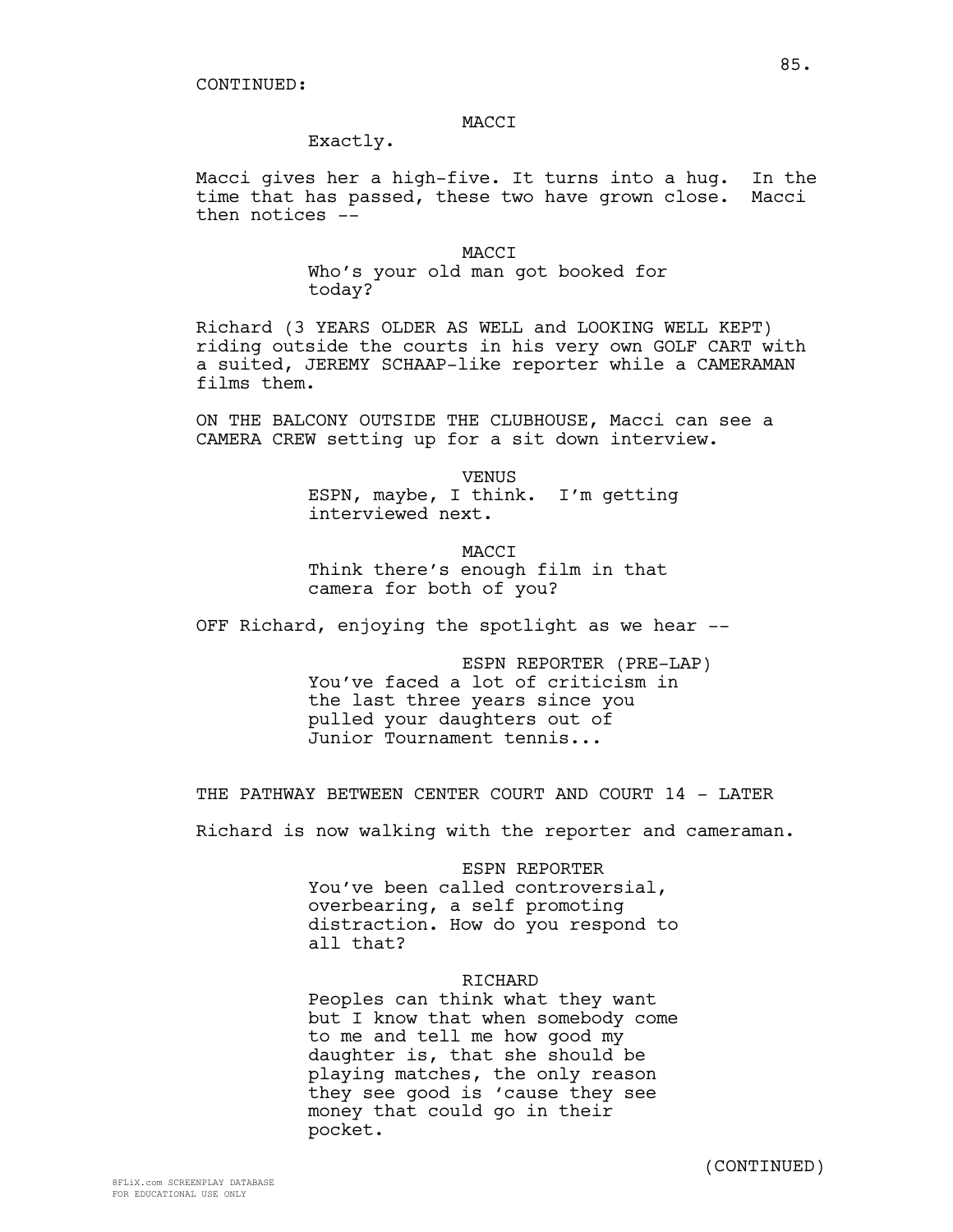## ESPN REPORTER

But you've certainly said a lot of provocative things. You've said tennis parents should be shot. You said you're brokering a deal to purchase Rockefeller Center...

#### RICHARD

Truth is I've got so many businesses now, I hardly think about tennis.

# ESPN REPORTER

And you're not concerned all that is holding them back? Most top prospects their age, like Martina Hingis for example, are about to turn pro, but your daughters haven't played a match since 1991.

# RICHARD

No, we been pushing them forward. Venus' speaking four languages. Most of 'em fluently, almost. How many languages you speak? (off his stunned silence)

Exactly. Not even good at this one. Look, I've been broke all my life, and Venus doesn't want to be poor, but nobody going to push our daughter into anything.

(Richard "breaks" from the interview) What'd you think of that last one? Maybe we should try that again. I liked your other take best.

The Reporter, dumbfounded. They arrive outside Court 14 where Venus practices with Macci. Richard yells out.

> RICHARD Junior. You got an interview. C'mon, Let's go.

ON COURTS  $#14$  AND  $#15$  - SAME

Venus hears, puts away a last serve. Starts packing up.

MACCI

Are you kidding? Come on! We got another two hours! You walk out right now, your sister's taking this court!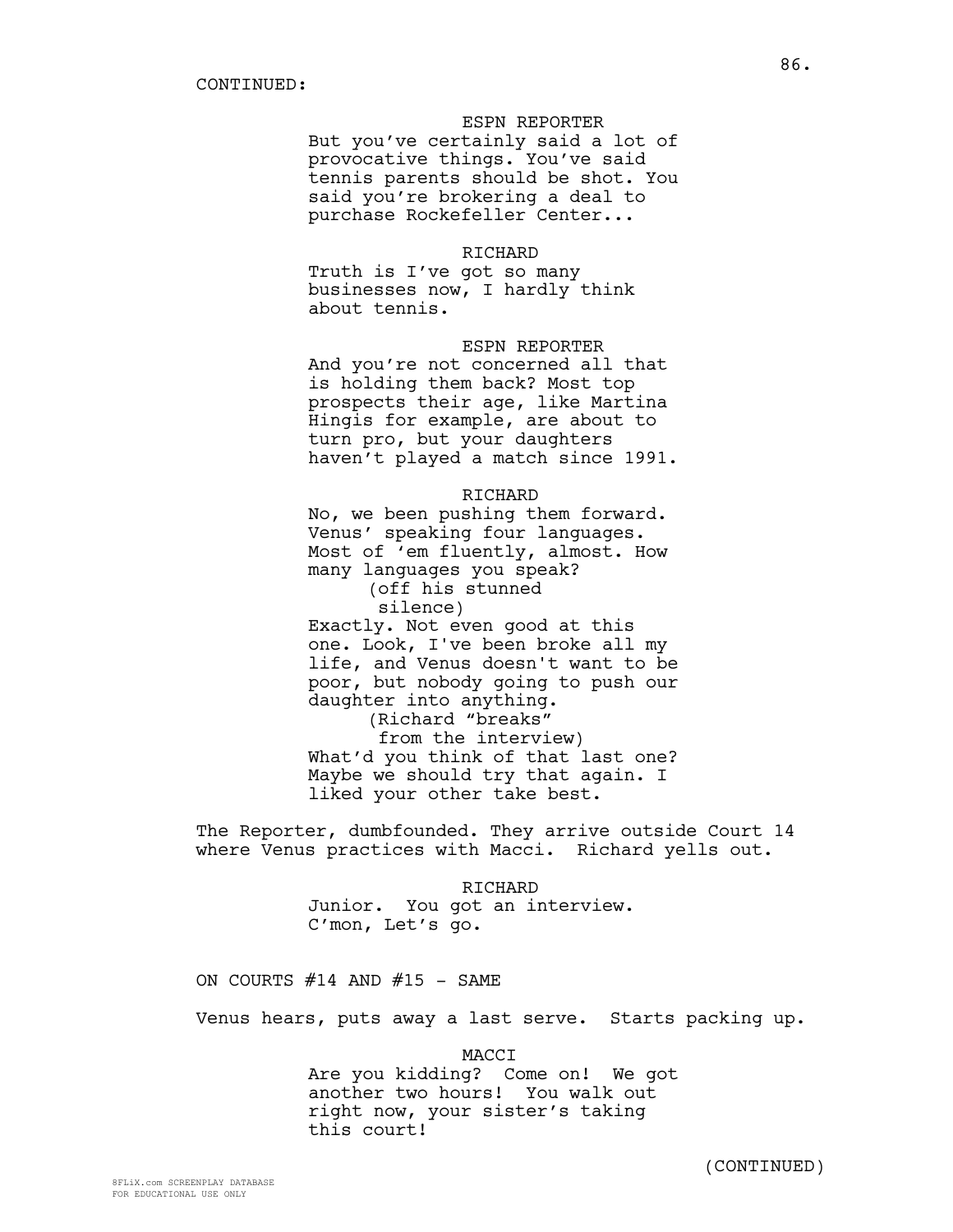#### CONTINUED:

Venus just shrugs, knowing it's not really her call and keeps packing up as Rick looks to Richard, displeased.

> RICHARD Sorry, Rick. Showtime.

MACCI It's always showtime, isn't it Richard?

Macci just throws up his hands and --

**MACCT** 

Hey Meek. Let's go, I know someone wants to be here.

ON THE CLUBHOUSE BALCONY, OVERLOOKING COURTS - LATER

Venus now sits calm and collected with the Reporter for a sit down, ON CAMERA interview. Richard watches behind the monitors.

> ESPN REPORTER Do you want to turn pro?

> > VENUS

Yes.

# ESPN REPORTER A lot of people are excited to see how you'd do against players like Seles. Do you think you can beat her?

**VENUS** I know I can beat her.

ESPN REPORTER You know you can beat her? Very confident.

Venus smiles.

VENUS I'm very confident.

ESPN REPORTER You say it so easily. Why?

VENUS Because I believe it.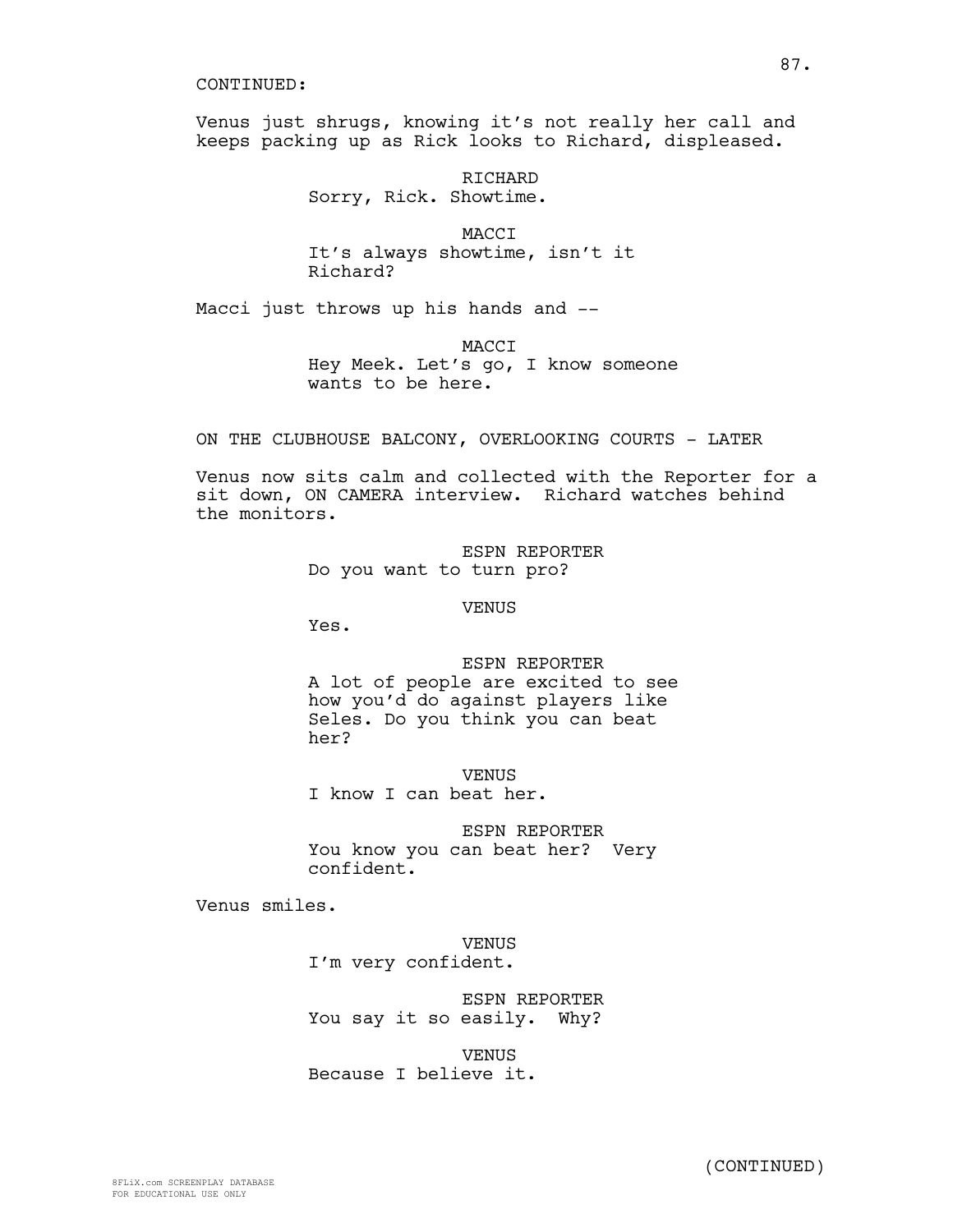ESPN REPORTER But you haven't played a match it almost 3 years.

RICHARD Alright! Hold it right there, if you don't mind. And let me tell you why.

And suddenly Richard steps out from behind the equipment and gets straight in the Reporter's face and his frame.

> ESPN REPORTER Richard, we're doing an interview--

RICHARD What she has said -- she said it with so much confidence the first time, but you keep going on and on.

ESPN REPORTER But we can't keep interrupting. If you want to try and finish --

That is not going to happen. Richard towers above him.

## RICHARD

You've got to understand that you're dealing with an image of a 14-year-old child. And this child going to be playing when your old ass and me gonna be in the grave. When she has said something, we done told you what's happening. You're dealing with a little black kid. And let her be a kid. She done answered it with a lot of confidence. Leave that alone!

The Reporter is silent. His trousers probably wet. Richard is frothing but --

We END ON Venus, who's attention has drifted off toward --

CENTER COURT below her where Venus can see there's a buzz in the air. ALL THE OTHER COACHES AND KIDS at the academy have surrounded CENTER COURT. A MATCH UNDERWAY.

Off Venus, intrigued --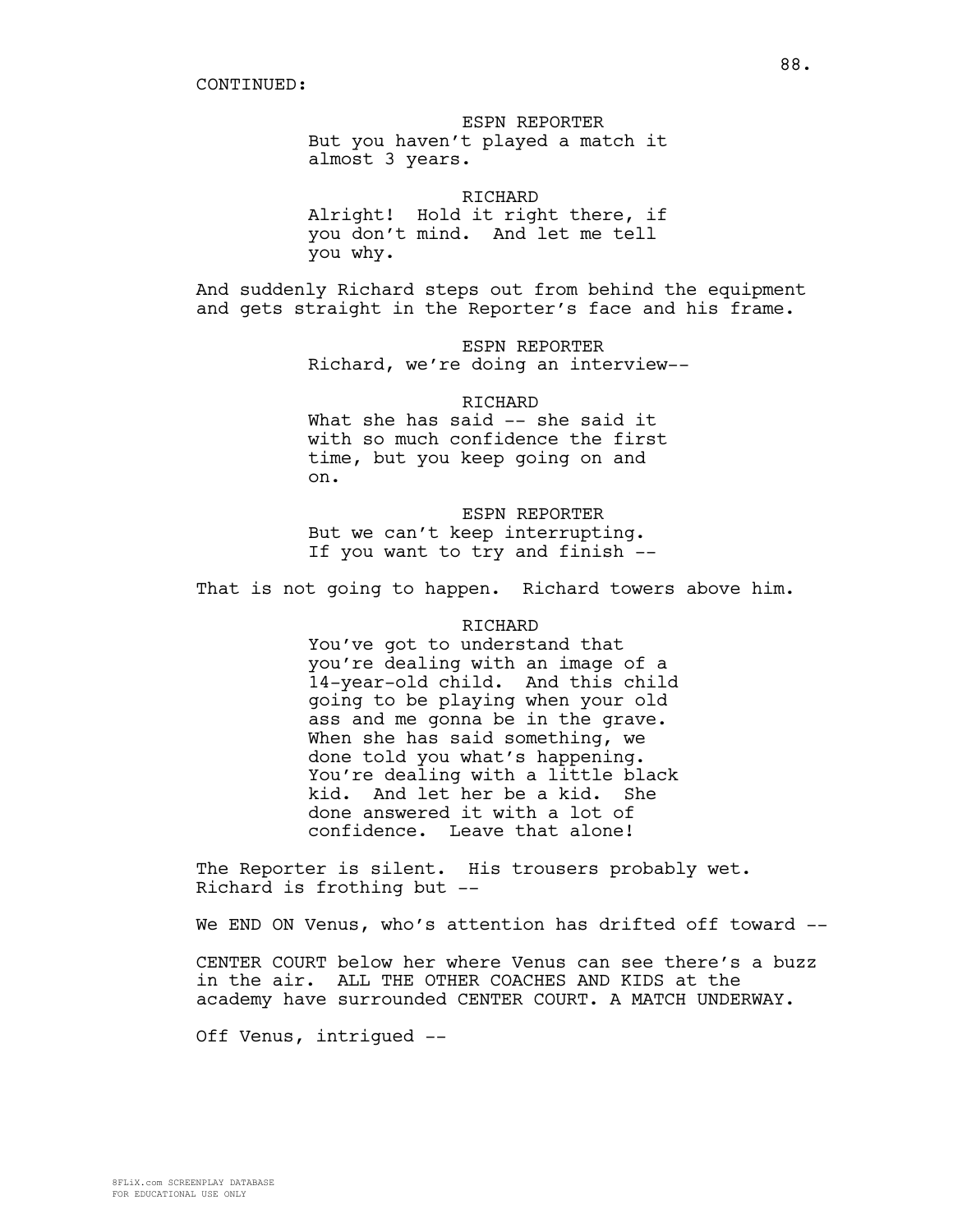EXT. RICK MACCI TENNIS ACADEMY - COURTS 14 AND 15 - A FEW MOMENTS LATER

Her interview over, Venus returns to the court where Serena is SPARRING with Macci, holding a punching bag.

> MACCI Keep moving those feet or I'm gonna pop you.

Pow! Serena sneaks in a blow when Macci's attention is turned by Venus' return.

MACCI

How'd it go up there, Shakespeare? You think you got the part?

Venus is not in the mood. She looks to Center Court.

VENUS

What's going on over there?

MACCI

Big Junior Tournament's coming up. Continental Cup. Kournikova came in town to practice.

That gets her attention. From a distance, she now sees 14-year-old ANNA KOURNIKOVA, tennis' Lolita, preening around Center Court. Venus brims with envy.

> VENUS She's going pro next month in Russia at a Fed Cup event. Hingis announced, too.

**MACCT** You wanna go to Russia? The food stinks there. It's freezing.

Venus rolls her eyes.

VENUS I'm serious. I wanna play.

**MACCT** Hey, you're preaching to the choir.

VENUS You think I'm ready right?

MACCI

I know you're ready.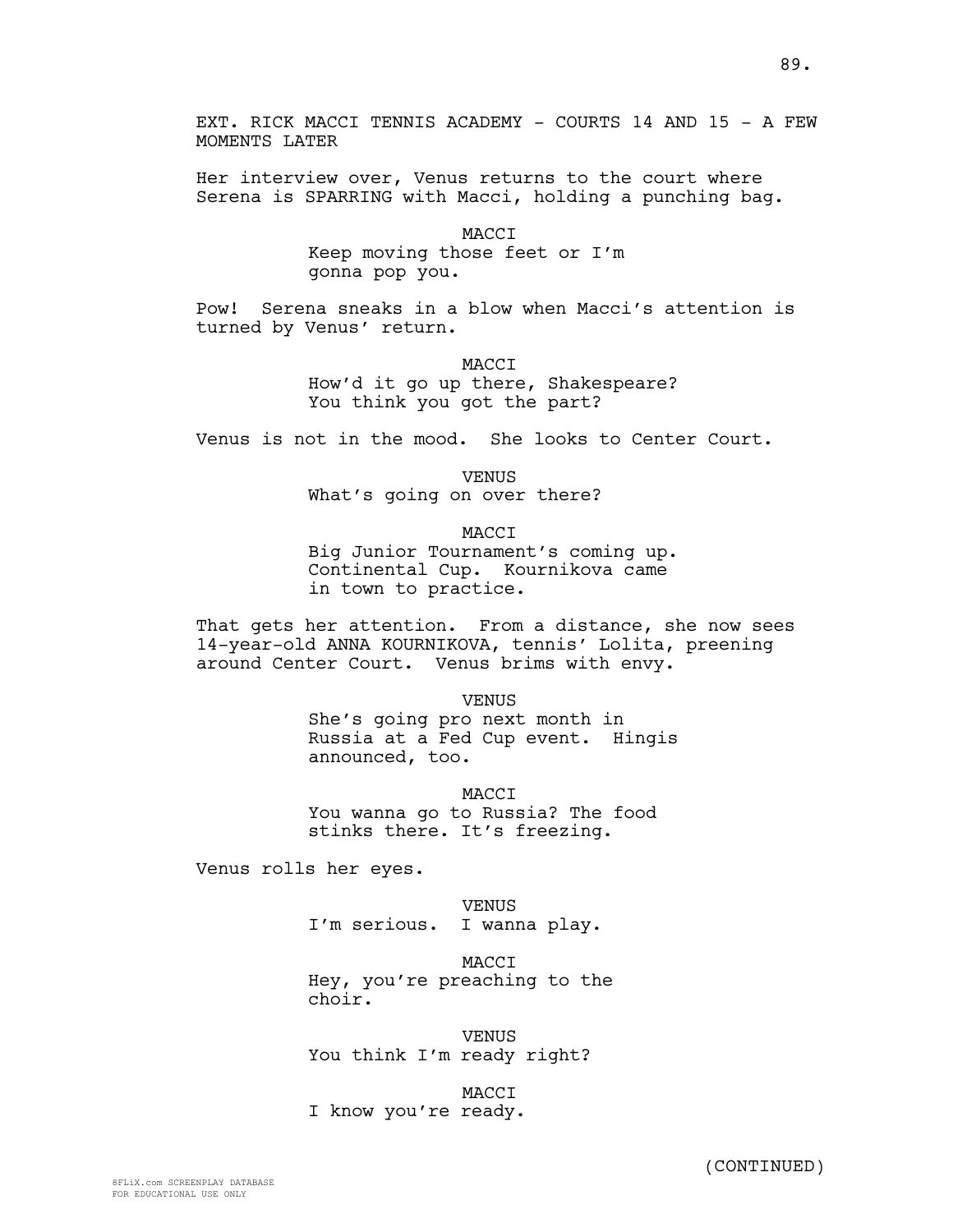VENUS OK. Will you talk to my Dad? Please.

MACCI What? You're trying to throw me to the wolves, huh?

VENUS Rick, just talk to him. Please. (Rick hems and haws) Is that a yes?

MACCI It's that face, I can't...

VENUS

So yes?

MACCI Yes. Yes. Alright.

Venus hugs him happily.

MACCI All right. All right. Let's just hope he doesn't actually kill the messenger.

EXT. RICK MACCI ACADEMY - PATH NEAR COURT 7 - ANOTHER DAY

Richard leads Venus, Serena, and a DOZEN YOUNG INNER-CITY KIDS through Macci's grounds toward the court.

Macci watches from afar as Richard speaks to a NEWSPAPER REPORTER who is trailing along, taking notes.

> RICHARD -- And that's why we not rushing. With no education, as good as they are, they won't keep their money. They'll be broke by 18 and have 50 more years to live like a fool. We not doing that.

The reporter is speechless as Macci approaches.

MACCI What's going on everybody?

**RICHARD** There's Rick Macci. Rick owns everything you see.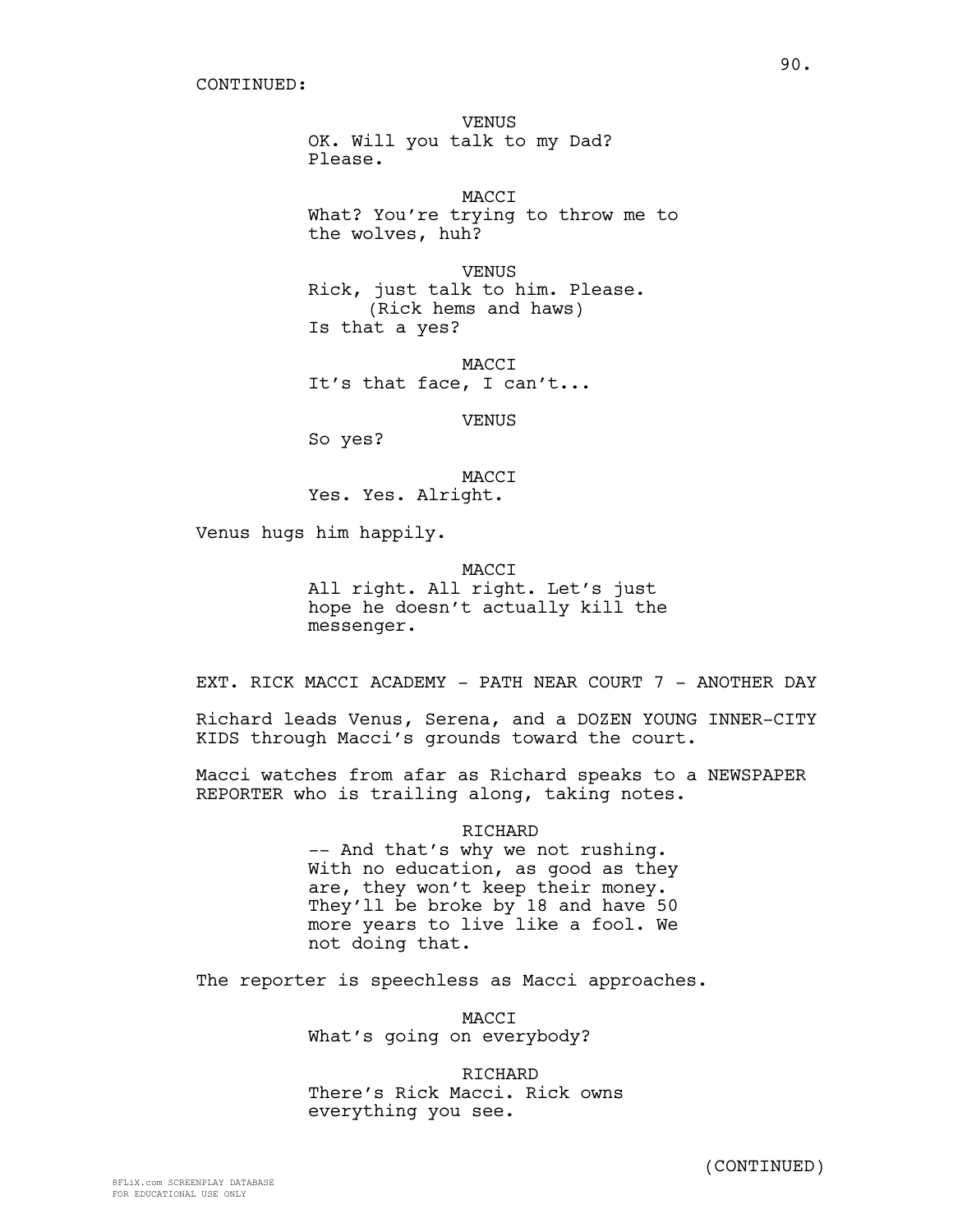## MACCI

True... Richard, do you think I could bend your ear for a minute?

Richard slows. To his daughters --

RICHARD Go ahead and get started. I'll be right there in a minute.

They do as they're told, leading the kids onto COURT 7 where they begin setting up for the clinic. Once Macci has Richard alone --

# **MACCT**

There's a tournament in Oakland in October. Bank of the West Classic. I talked to the director. They'll give Venus a wildcard if we committed now, and my friend Patrick, he's from Nike, he's gonna be there and he's available for a sit down.

#### RICHARD

I don't like that Rick. Don't talk to peoples behind my back.

#### MACCI

Richard, she's fourteen. Hingis just turned pro. Kournikova's going soon. I don't understand why we would give them a head start. Jennifer'd already been on a friggin' Wheaties box by now and Venus is twice as good as Jennifer ever was.

# RICHARD

You mean, Jennifer who just dropped off the tour?

#### MACCI

She didn't drop off. She's taking a break. A vacation.

#### RICHARD

I hear she's burnt out.

### MACCI

Richard, Jennifer's fine. But we're not talking about her. We're talking about Venus. Let's get this show on the road. She's ready. I can see it in her eyes. (MORE)

(CONTINUED)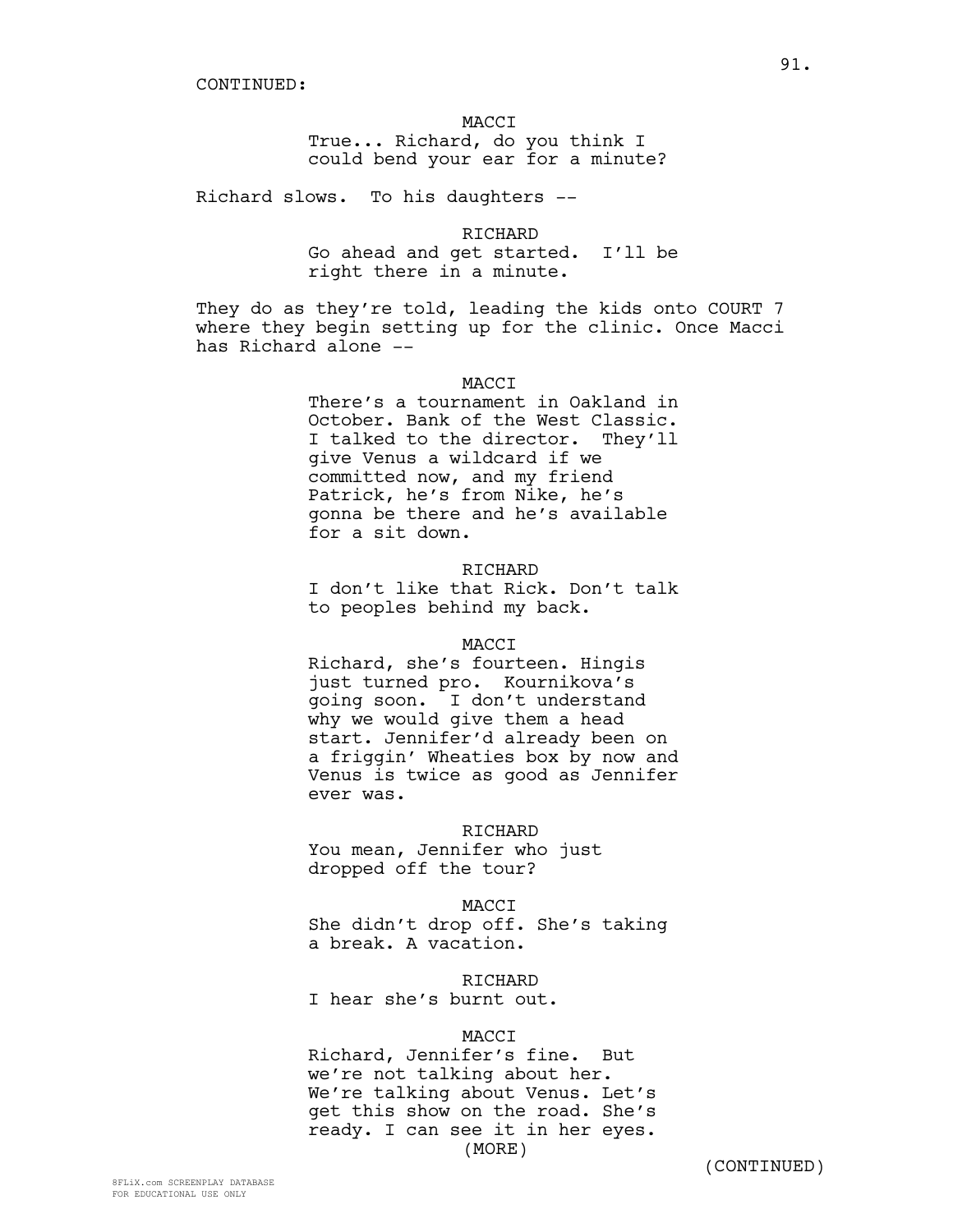She's hungry. She's got the fire. C'mon Richard, what do you say? MACCI (CONT'D)

**RICHARD** Did she send you up here to talk to me?

**MACCT** 

It's not just my idea.

RICHARD

Rick, I don't say this to you too often. You are not wrong. But that's all you getting from me today. Ok? Let me think about it.

MACCI

I'll take it. Thank you for your time, Richard.

For once, it appears Richard might be listening but --

EXT. RICK MACCI TENNIS ACADEMY - CAFE - EVENING

A couple nights later, Richard sits at the cafe counter with a burger when --

> RICHARD My wife thinks I got a girlfriend down here I come eat your burgers so much. She don't know I'm cheating on her cooking.

A BREAKING NEWS REPORT COMES ON THE TV at the cafe. ON SCREEN: Outside THE GABLES INN. A \$50-a-night, fleabag motel in Southern Florida.

> NEWS BROADCASTER (PRE-LAP) Jennifer Capriati now faces her most serious court battle. The 18 year-old was arrested this weekend at a Florida motel and charged with possession of marijuana. Two of her companions faced other charges relating to cocaine and heroin. It was the second arrest for the troubled tennis star in only six months.

Capriati's infamous MUG SHOT fills the screen. A troubled 18-year-old kid, screaming for help.

Richard views it, disturbed, watching his girls play on the court beneath him and --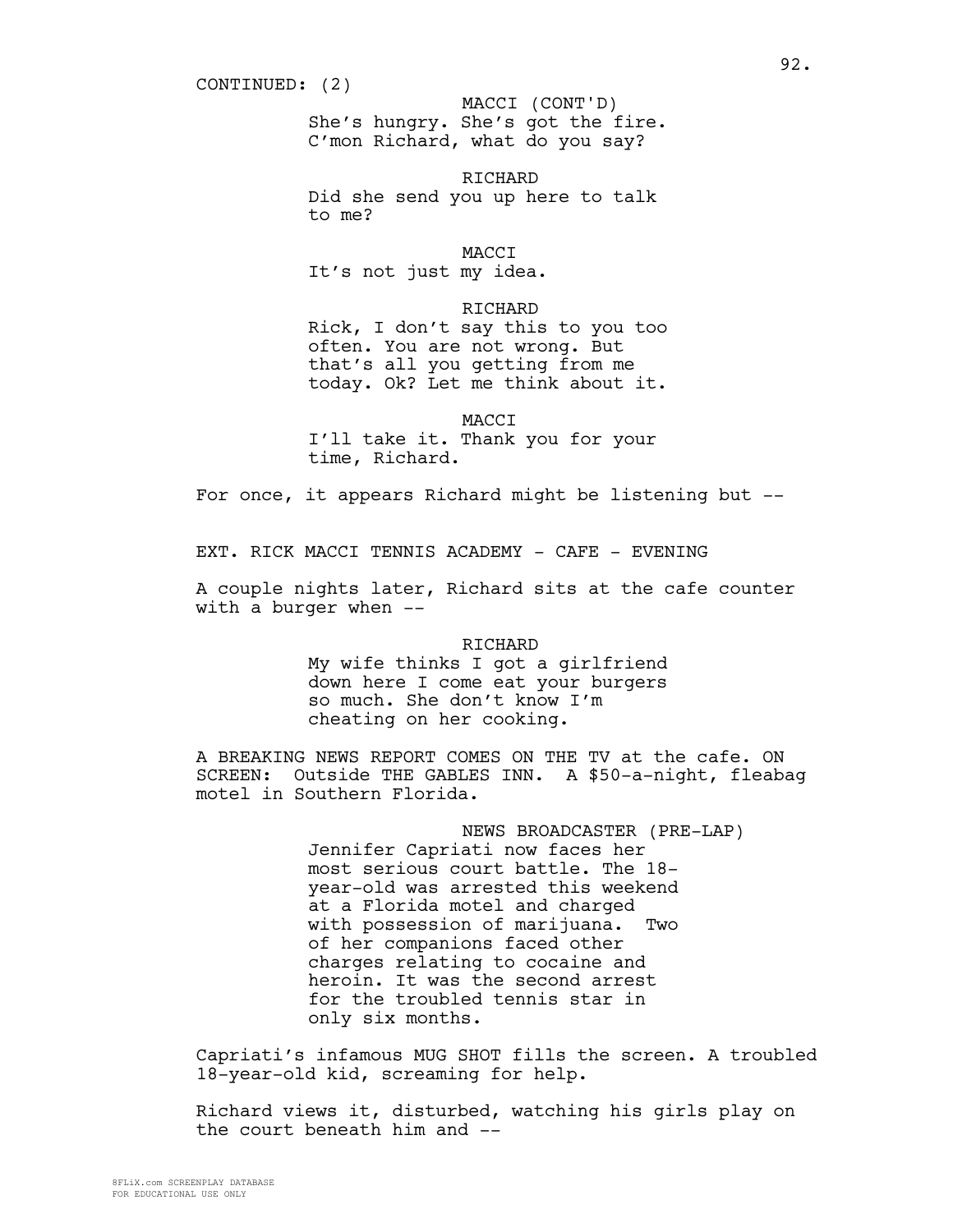EXT. RICK MACCI TENNIS ACADEMY - COURTS 14 AND 15 - DAY

Arriving for practice, Macci walks on the court to find Barry and another assistant serving balls to each other.

MACCI

Let's go! What do ya say, what do ya say, it's time to get sharp for L.A. Little steps, big results. Where is everybody? (as nobody speaks up) Somebody know something? What's going on?

## **BARRY**

(reluctantly) Disney World. Richard said practice was canceled for today.

Macci shakes his head in disbelief, hitting a ball out of frustration that soars off to the moon and then --

EXT. WILLIAMS' HOUSE (FLORIDA) - DAY

Macci leans against the hood of his NISSAN 300Z, parked outside, waiting as Richard's MINIVAN pulls up the drive.

Richard, Oracene, Venus, Serena, Lynn, and Isha get out of the car. The girls wear MICKEY MOUSE EARS.

MACCI

Everyone have fun?

SERENA

I rode on Space Mountain.

MACCI Space Mountain? That's great. Richard, a minute.

ORACENE

Come on, girls. You've got homework.

Oracene leads the girls away, leaving Richard with Rick. Aware a decision is looming, Venus lingers to eavesdrop.

MACCI

We had a practice scheduled. Tournament's just a few weeks away. So we gotta practice.

Venus and Oracene listen in.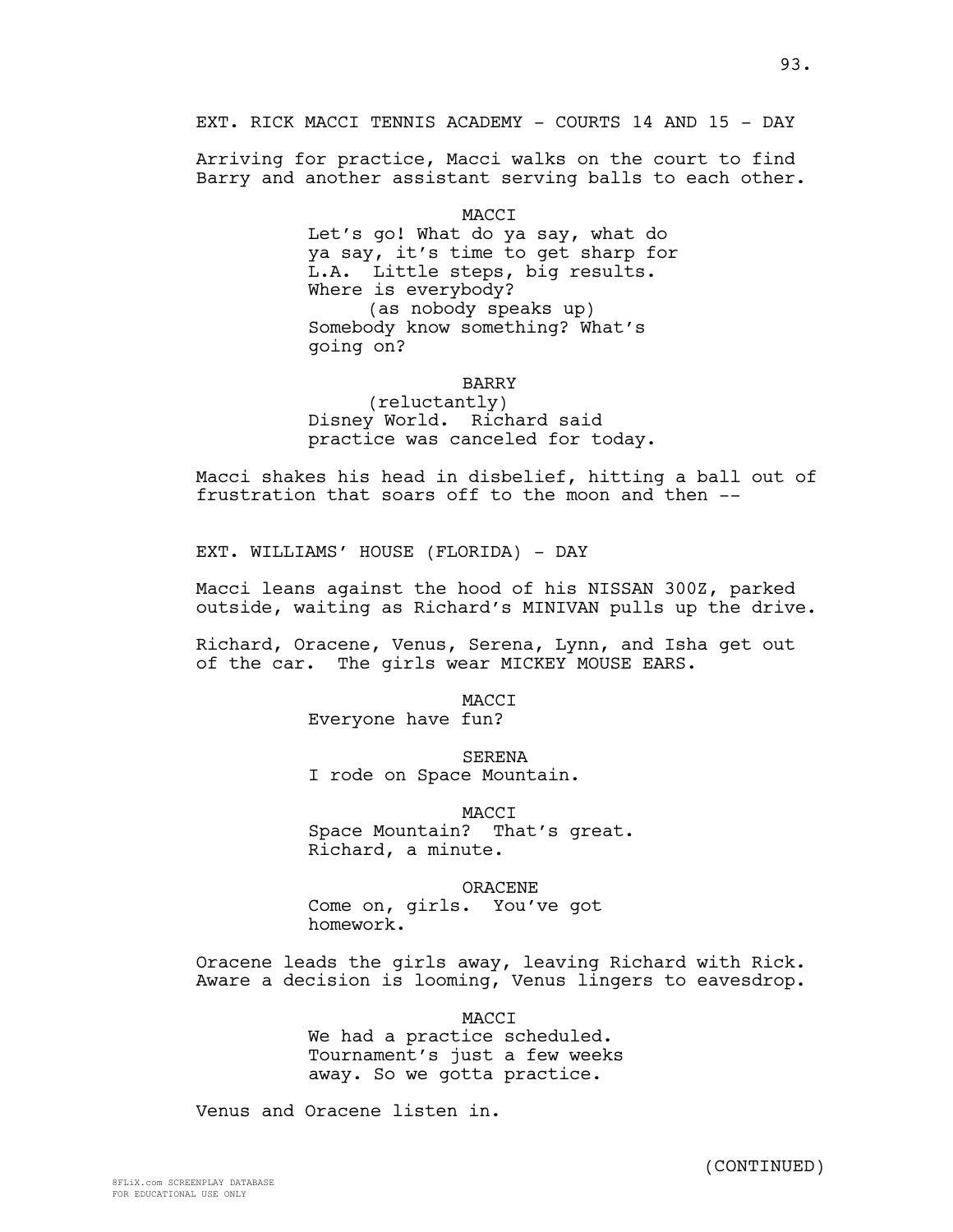## RICHARD

Yeah. I decided we not playing that tournament.

VENUS Daddy, what? Why, what happened?

RICHARD It's ok Junior. I'm not letting

him burn you out like he did with Capriati.

**MACCT** I'm sorry. Like I did with what?

# RICHARD

You were her coach, right? That's all you been saying. Look at Jennifer. Look at Jennifer. Well, we looking. She on TV. Shoplifting. Arrested. Venus is not gonna be cracked out in some alley 'cause she got pushed there by you.

Venus, not wanting her father to see her cry, heads off toward the house. Oracene follows her in.

Richard clocks their exit as he continues with Macci.

MACCI You proud of yourself, now? You just broke her heart. (about to leave it at that, but then) I'll tell you what, man. You got a better curve ball than Greg Maddux.

### RICHARD

Nothing personal, Rick. Just gotta keep 'em off balance.

MACCI

Not your teammates, you don't. I'm pretty tired of these games.

# RICHARD

What games?

Macci shoots him a look -- are you serious?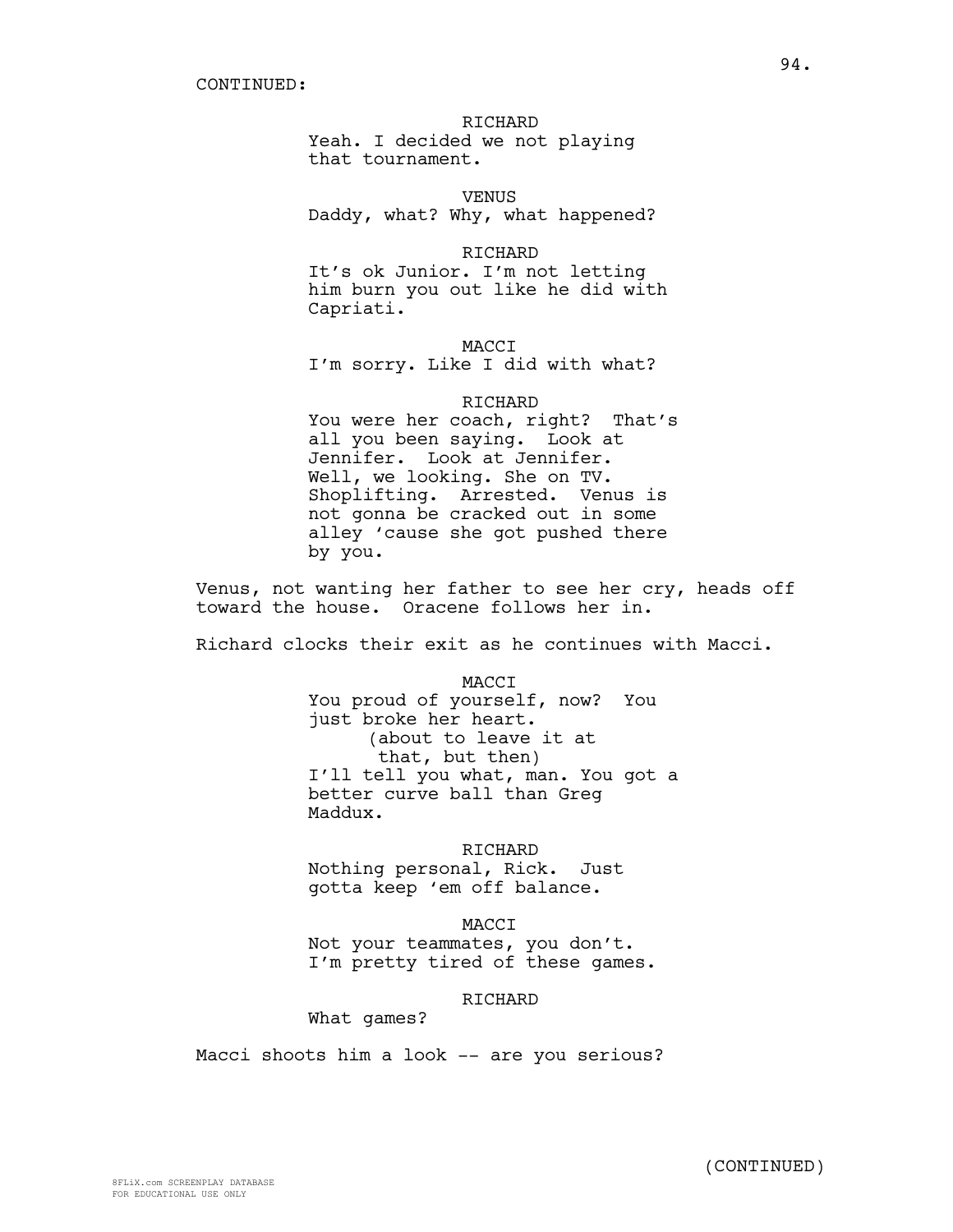# MACCI

You showed up here, first thing you did, you pull 'em out of Juniors. Now you pull them out of practice for music lessons or homework or church or --

## **RICHARD**

They gotta get A's if they want to play tennis. That's the rules.

MACCI

-- or you pull 'em out to train with other coaches behind my back.

RICHARD

They needed work on their volleys.

MACCI

I'M WORKING ON THEIR VOLLEYS! I'm their goddamn coach!

### RICHARD

I'm roundin' out their game, Rick. They're not gonna get there doing drills that every Junior in America is doin'. I'm just lookin' out for my kids.

Macci just shakes his head. Unbelievable.

## MACCI

You're looking out for yourself. All I hear from you is pressure, pressure, pressure. Know what I see, every day, on TV? 'The Richard Williams Show.' A million dollars. Number one. The greatest ever. You don't think that adds pressure?

#### RICHARD

It's confidence.

#### MACCI

It's bullshit. And it's about you. You wanna jerk my chain, jerk it. But do not do it to those girls.

#### RICHARD

With all due respect, Rick, you're a very good coach. You're like a member of our family. But you workin' for us. (MORE)

(CONTINUED)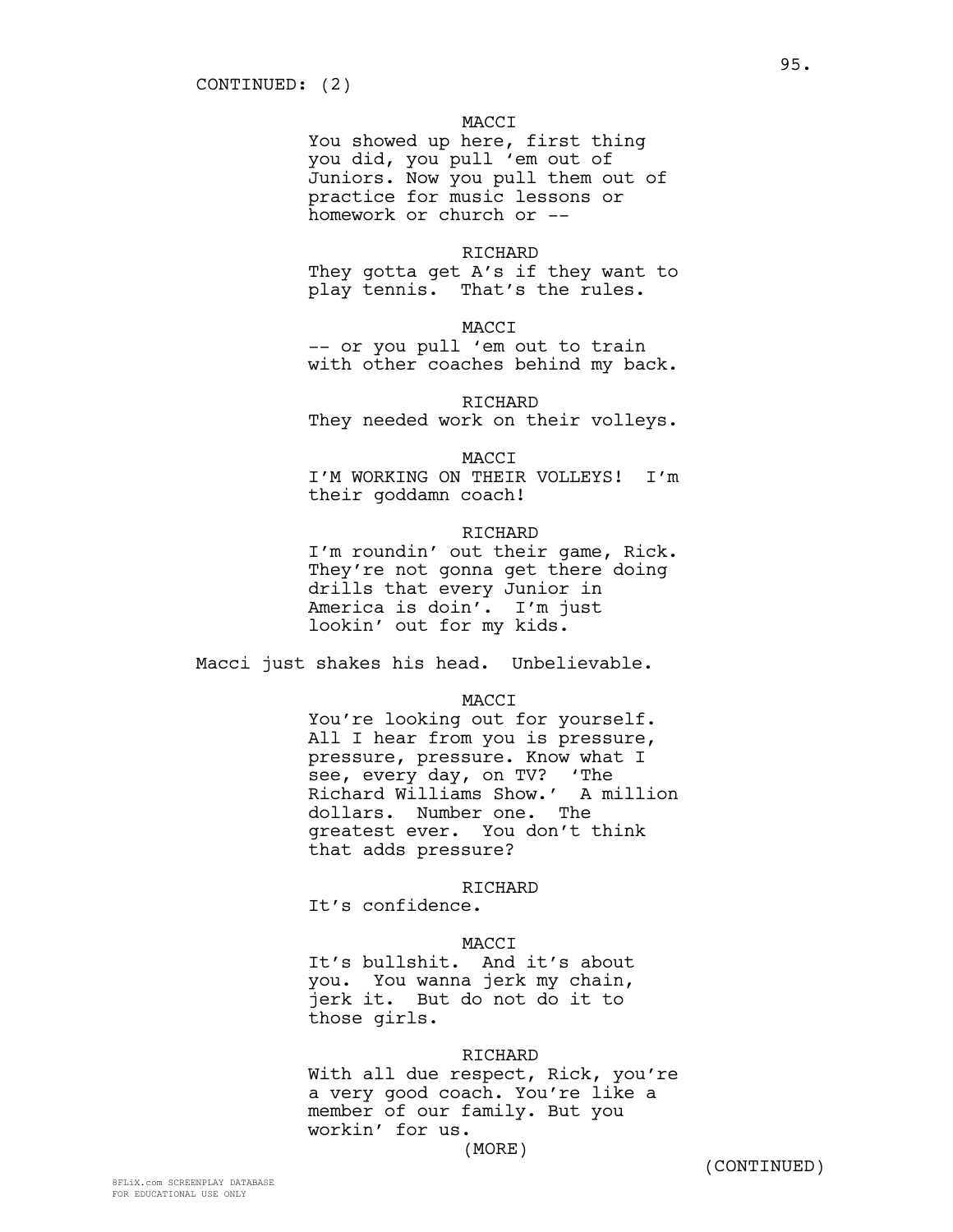I wrote *the plan* and I said she's not playin'. I'm calling the shots. I'm sorry if you don't like that. Macci heads away broiling, yelling -- MACCI CONTINUED: (3) RICHARD (CONT'D)

Screw your frickin' plan. You don't know what you're doing. (beat) Nice house, by the way. Remind me who pays for that?

**RICHARD** Don't do that. You're better than that.

Macci gets in his car, SLAMS the door, and peels out, leaving Richard in the shadow of his home.

INT. WILLIAMS' HOME (FLORIDA) - MOMENTS LATER

Richard enters. He walks towards to living room already having put the conversation behind him.

Oracene clocks him. Angry. More so when Venus walks out the door with her tennis bag and Richard pays no mind.

ORACENE

You going after her?

# RICHARD

Let me sit here a minute. She'll be fine.

# ORACENE

No, she won't! You need to fix this.

Richard gets up and starts to walk to the kitchen.

RICHARD I put this whole thing together and now everybody thinks they know better than me.

Oracene follows him in.

ORACENE Oh. You think you did this by yourself?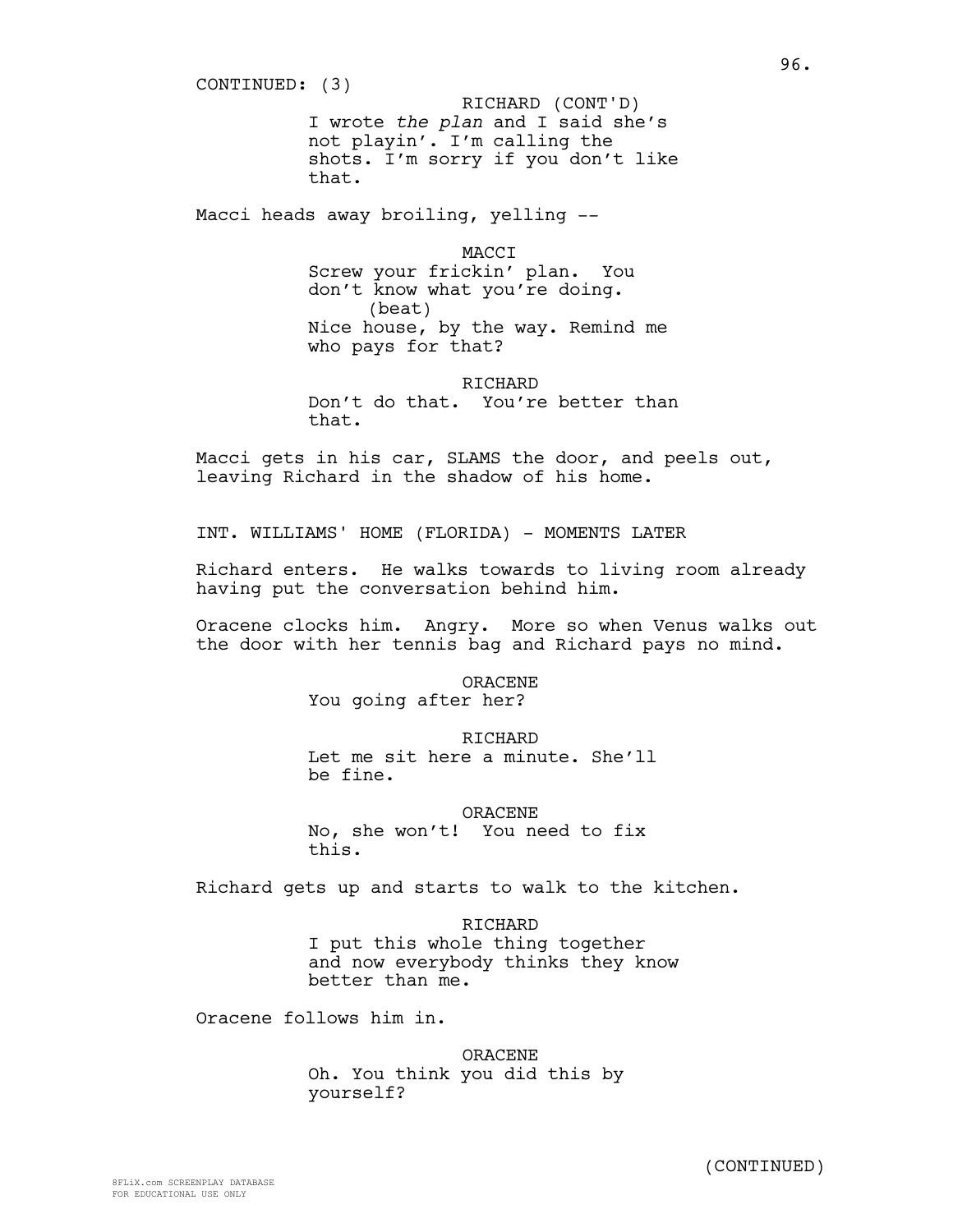# RICHARD

From the moment we met, on that bus stop. You didn't even tell me your real name. You thought I was just another dumb nigga. Just like them white boys. You never believed in none of this.

# ORACENE

When did I not believe? When?! You're not the only dreamer in this family. There would be no dream if it wasn't for me. I carried those girls, inside me and on my back. And I carried you too. I worked two shifts putting food on our table. That open stance stroke -- you got that from me! I fixed Serena's serve when you kept messing it up!

#### RICHARD

When you what?

#### ORACENE

Yeah. That's right. I fixed that toss you messed up. I've been here dreaming and believing the whole time, just like you. You just don't want to see me.

## RICHARD

Whatchu want? A thank-you?

# ORACENE

That's all right Richard. I don't need your thank you. Unlike you, I don't need the world to tell me I'm great.

At that, Richard starts to walk off.

# ORACENE

That's right. Go ahead. Walk away. You are good at that. That's what you do, right? When things get hard, you just quit. Like you did with your cement business and your cleaning company. And all your other kids.

RICHARD Oh, you got something you need to get off your chest? (MORE)

(CONTINUED)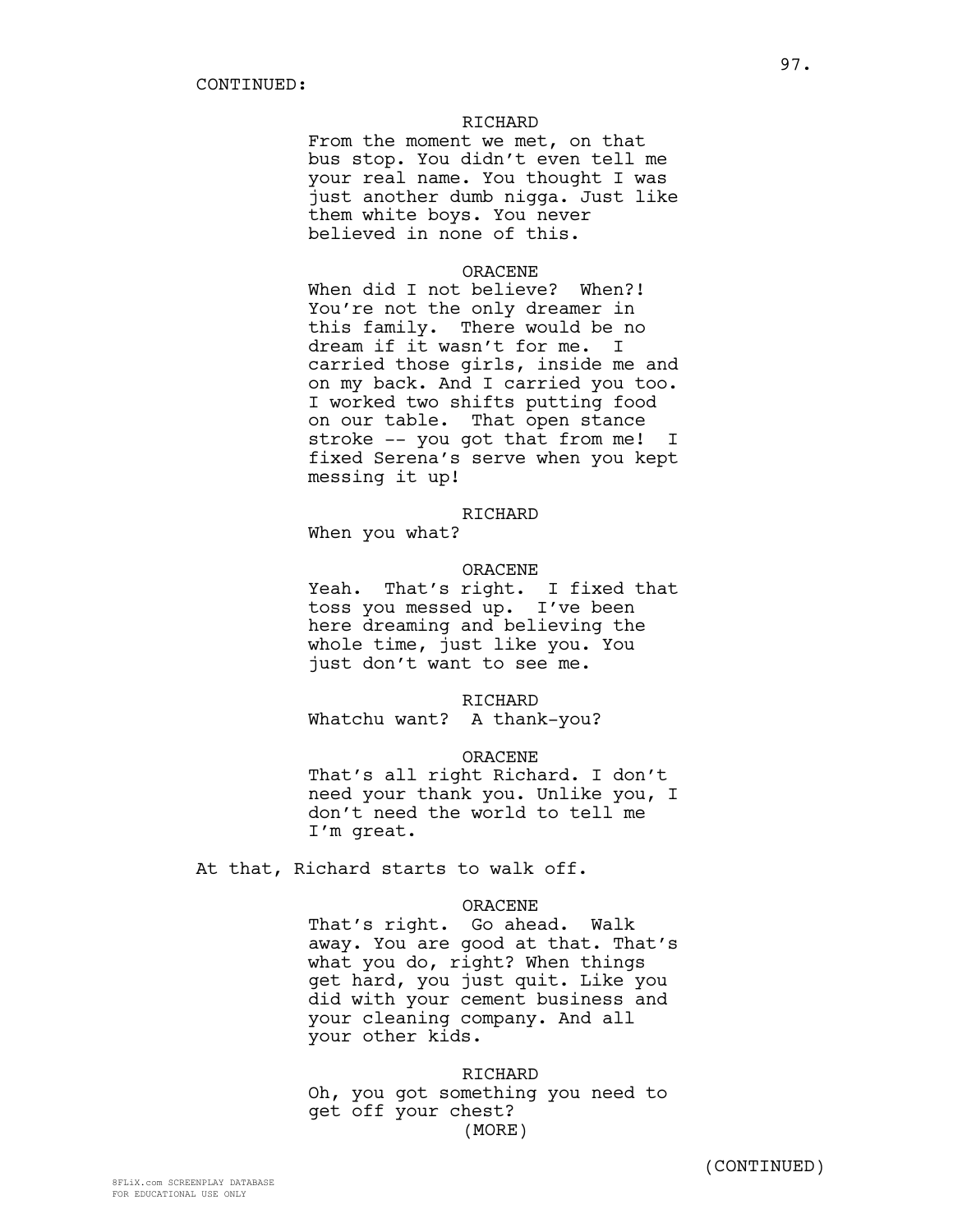## RICHARD (CONT'D)

Well don't let God stop you. Say what you wanna say.

# ORACENE

I just said it! You don't think I remember your son showing up in his red Nissan truck and knock on our door, and all you had to say was, 'Look, it's my son. He found me' -- or when your other kids came after. See, another woman would have left, but I stayed 'cause I don't quit. You're the one who leaves.

# RICHARD

Go ahead then.

ORACENE

I'm gonna stay right here until the job is done.

RICHARD

Don't do me no favors.

ORACENE

Richard, you think I'm staying here because of you?

(beat) I'm staying her because of my girls. I'm staying here cause I answer to something higher than you. If was staying here because of you, I would have been gone a long time ago.

### **RICHARD**

Look where you live! Look at this house! Look at that pool! Where would you be if it wasn't for me? In some apartment with three kids with their daddy gone.

#### ORACENE

That's your ego and bragging. You're just scared you will fail. Scared that the world will look at you and see another dumb nigga. (beat) And you think they might be right!

Richard finally quiets and Oracene knows she's hit him close to the bone. She takes a moment. Comes to him.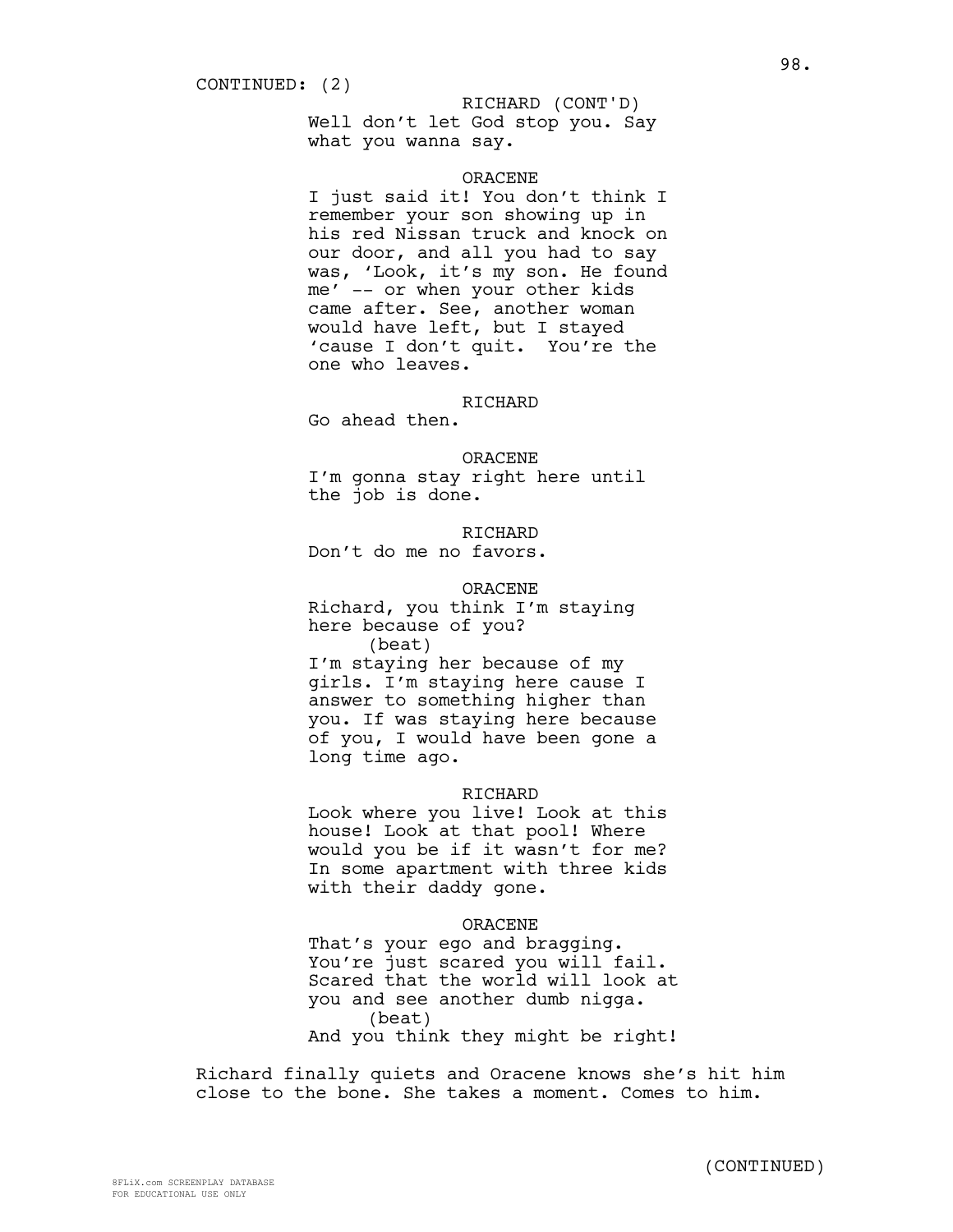### ORACENE

I have never thought that about you. Richard, you've done your job. And I've done mine too but this is Venus's life and you have to let her decide. 'Cause if you don't do that, she's going to be the one who leaves you.

OFF Richard, laid low. Oracene standing by his side.

EXT. RICK MACCI TENNIS ACADEMY - TENNIS COURTS - NIGHT

POP! POP! POP! Venus is alone on the court, hammering forehands against the ball machine. Letting out her frustration in a fury -- Boom! Boom! Boom! Boom! - until she sees:

Richard, approaching the court.

# RICHARD You hit them balls any harder, you

gon' break 'em in half.

Aware what he's doing, Venus doesn't engage. Just continues to hit. Trying her teenager best to ignore him. But, he won't let her do it. Instead --

Richard picks up a racket and steps on the court. He turns off the ball machine and, just like old times, begins to feed her from the basket.

Venus is pissed. She draws her hand across her face (like Richard does in his moments of stress) and takes her place on the baseline, bristling with frustration.

Richard feeds her a ball and Venus -- BOOM! -- blows it past him on the court. It's a challenge. Richard feeds her another and -- BANG! -- Venus fires it back him so fast he has to duck out of the way.

Richard's starting to realize. He feeds again and again and each time that he does --

Venus hits the shit out of the ball with more fury and grace then he's ever seen in his life and it's clear she's not still just a kid on that court back in Compton.

By the time Richard stops, Venus' eyes spill with tears.

RICHARD What? You think you should play?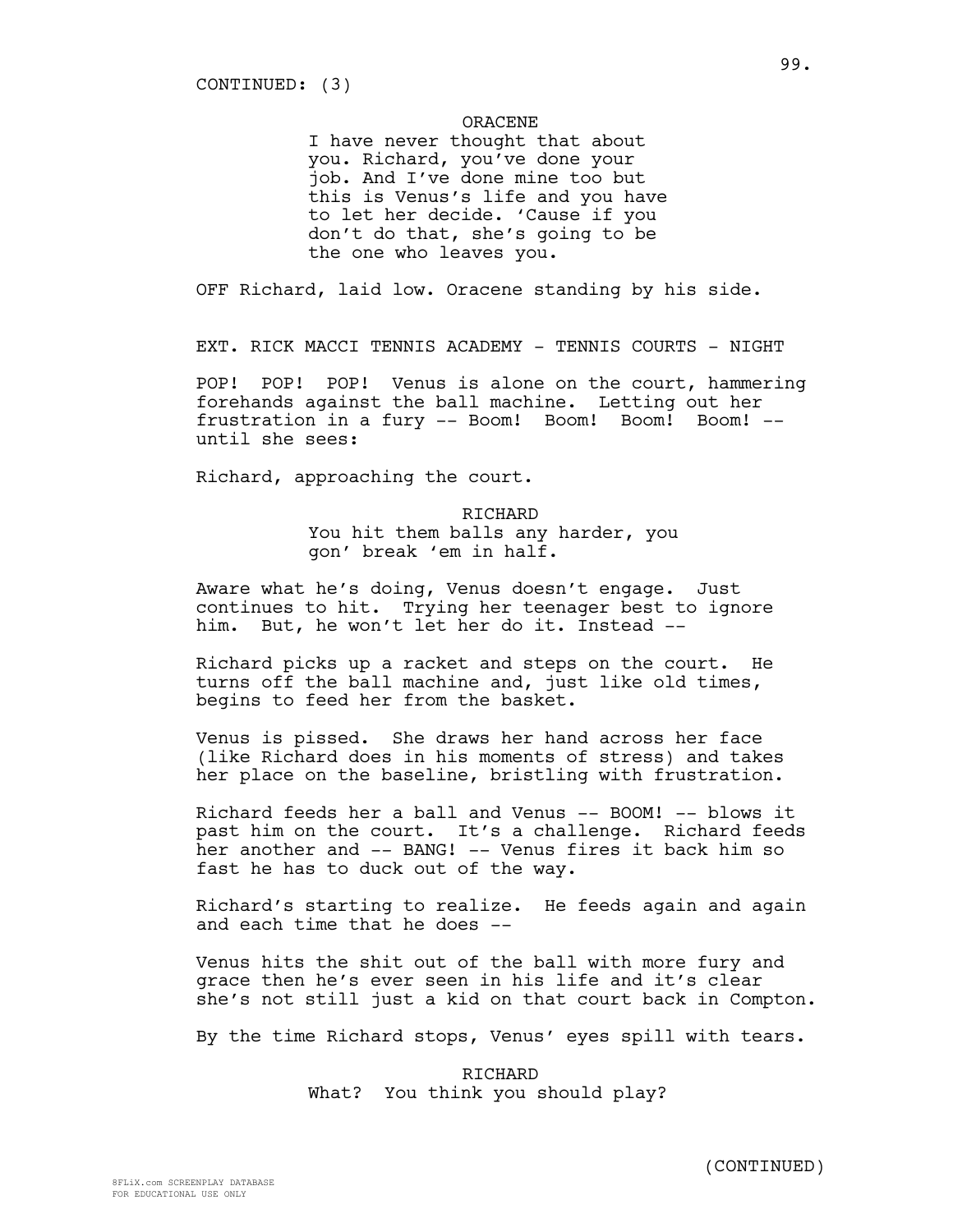VENUS

I don't know why you won't let me. 'Less you think I'm not ready.

Richard waves her forward and they stand like opponents, on opposite sides of the net.

#### RICHARD

When I was a little boy, I grew up in Shreveport. One day my father took me to town. He gave me this money to pay this white man for something. Back in them days, black folks wasn't allowed to touch white peoples. So I went to give the man this money and I accidentally touched his hand and he start beating on me. He knocked me down. His friends come over, they all start stomping on me, beating on me. And I look up and see my father in the crowd, and he took off running. Left me there with these grown men beating on me.

(as Venus listens) Now, I haven't been no great daddy. But I've never done nothing buy try and protect you. This next step you 'bout to take, it would be hard for anybody. But for you, you not just gon' be representing you. You gon' be representing every little black girl on earth. And you gonna be the first one going through that gate, and I just never wanted you to look up and see your daddy running away.

Richard smiles a little. Venus takes a long beat.

VENUS

Daddy, you always said I'd be number one in the world. Let's go show all these people I can handle what's coming. I will not let you down.

RICHARD Junior, how the hell could you?

Richard and Venus embrace, beaming with excitement as --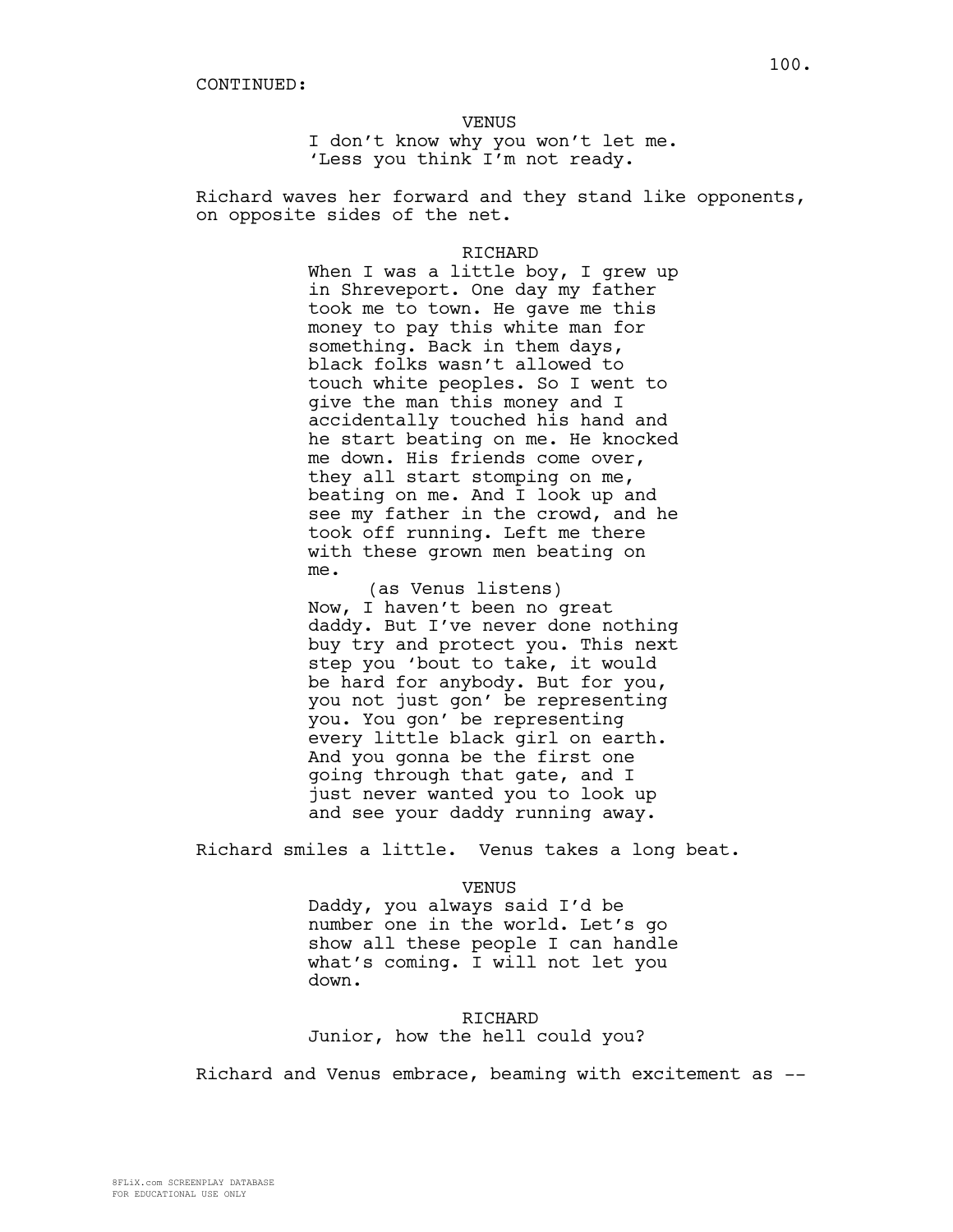EXT. BANK OF THE WEST TOURNAMENT - DAY (VARIOUS SHOTS)

A drone shot pushes in on the bustling grounds of a PROFESSIONAL TENNIS TOURNAMENT as we hear --

> ESPN REPORTER (V.O.) Welcome to Oakland, California, for the Bank of the West Classic, where tomorrow, world number one and reigning US Open champion, Arantxa Sanchez Vicario, will face a tough draw of challengers all hoping to take home the \$400,000 purse.

An ESPN REPORTER broadcasts as we see --

- TICKETED FANS entering the event through the turnstiles, making their way excitedly into --

- The massive event. PACKED PRACTICE COURTS where PRO PLAYERS warm up. THEIR COACHES looking on. PRESS covering the event. FANS watching, getting AUTOGRAPHS as --

INT. TUNNELS -- OAKLAND COLOSSEUM - DAY (VARIOUS SHOTS)

A Madonna-esque, BLEACHED-HAIRED WTA OFFICIAL - (ANNE -CEO WTA TOUR) - leads Venus and her entire family through the backstage tunnels of the ARENA as the report continues --

> ESPN REPORTER (V.O.) Among them, 14-year-old Venus Williams, who takes the court in her first ever professional match.

On their walk, they pass -- ARANTXA SANCHEZ VICARIO, the Spanish superstar and #1 seed, speaking to a TOURNAMENT OFFICIAL, who treats her like a queen as --

> ESPN REPORTER (V.O.) In fact, it will be the first match Williams has played at any level in over three years since her father made the controversial decision to pull her out of junior tournament tennis, which is the normal conduit to Tennis Superstardom.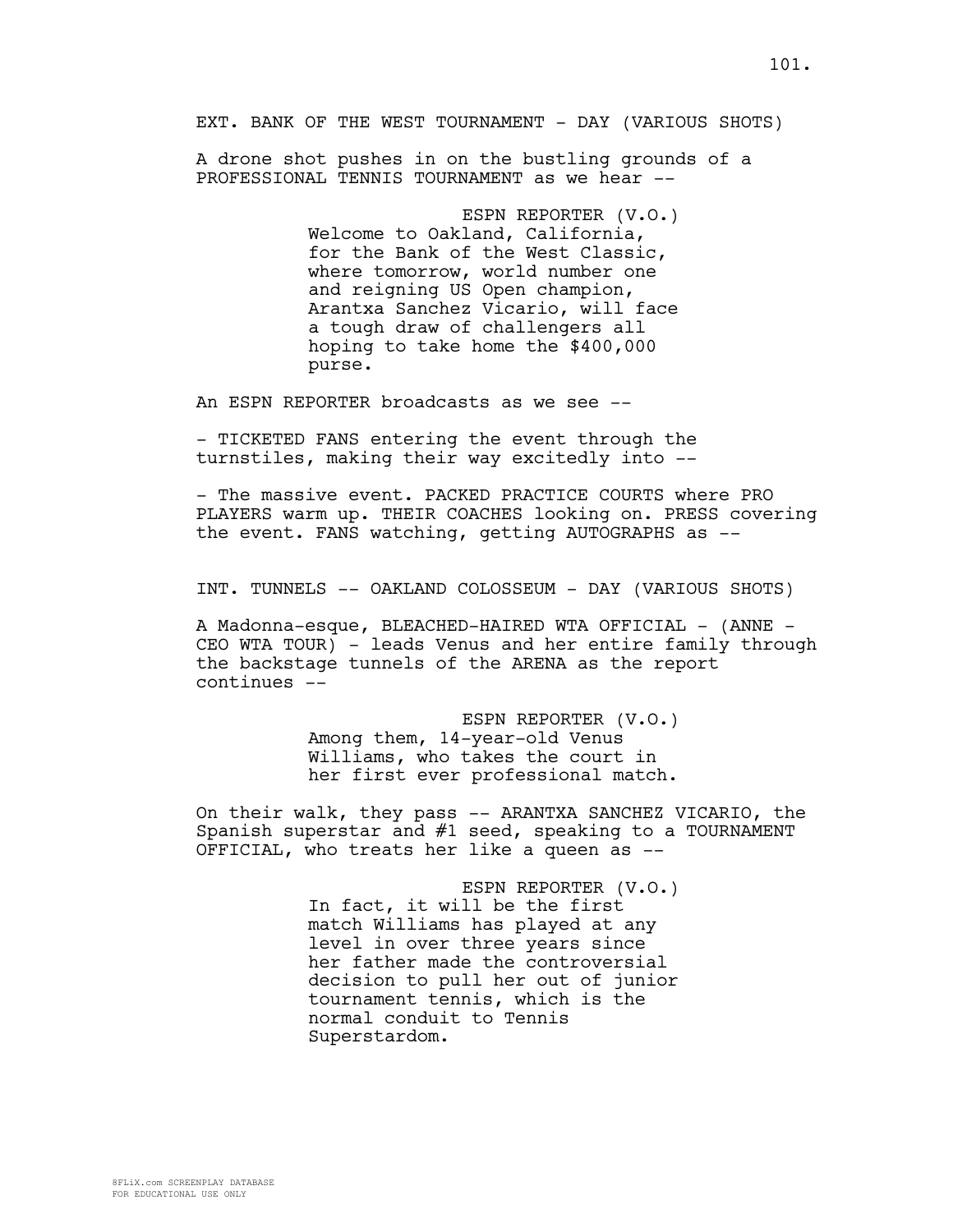Venus makes her way through a locker room filled with A DOZEN OTHER VERY ADULT, INTERNATIONAL PLAYERS and TOURNAMENT OFFICIALS waiting for their matches to begin, speaking ALL DIFFERENT LANGUAGES. The record scratches when they see --

The teenager, looking a lot like a kid. Venus pans over their skeptical faces and --

EXT. PRACTICE COURTS - DAY (VARIOUS SHOTS)

The scrutiny and attention continues as Venus (wearing a RAIDERS HAT) practices on the courts with Macci while PRESS and FANS watch intently.

> ESPN REPORTER (V.O.) And many questions remain about how this talented youngster will now fare under the pressure and spotlight of the professional tour against veteran players after so long away from competition. A worry even her outspoken father cannot hide.

Among the onlookers, land on Richard, coaching from the sidelines as we cut to:

EXT. PRACTICE COURTS - OAKLAND ARENA - DAY

Richard, interviewed ON CAMERA by the ESPN REPORTER.

**RICHARD** 

You've been working for this day for nine long, hard years and you be saying, well, we gonna get there. We gonna get there and, finally, you get there like today and you find out -- WOW! -- we don't belongs here. We belongs someplace else. We belong back in the ghetto!

Slowly, we back to reveal --

INT. MARRIOTT HOTEL (OAKLAND) - WILLIAMS' SUITE - NIGHT

We are viewing the NEWS REPORT on a TV inside a hotel suite where Richard and Macci watch the segment wrap up.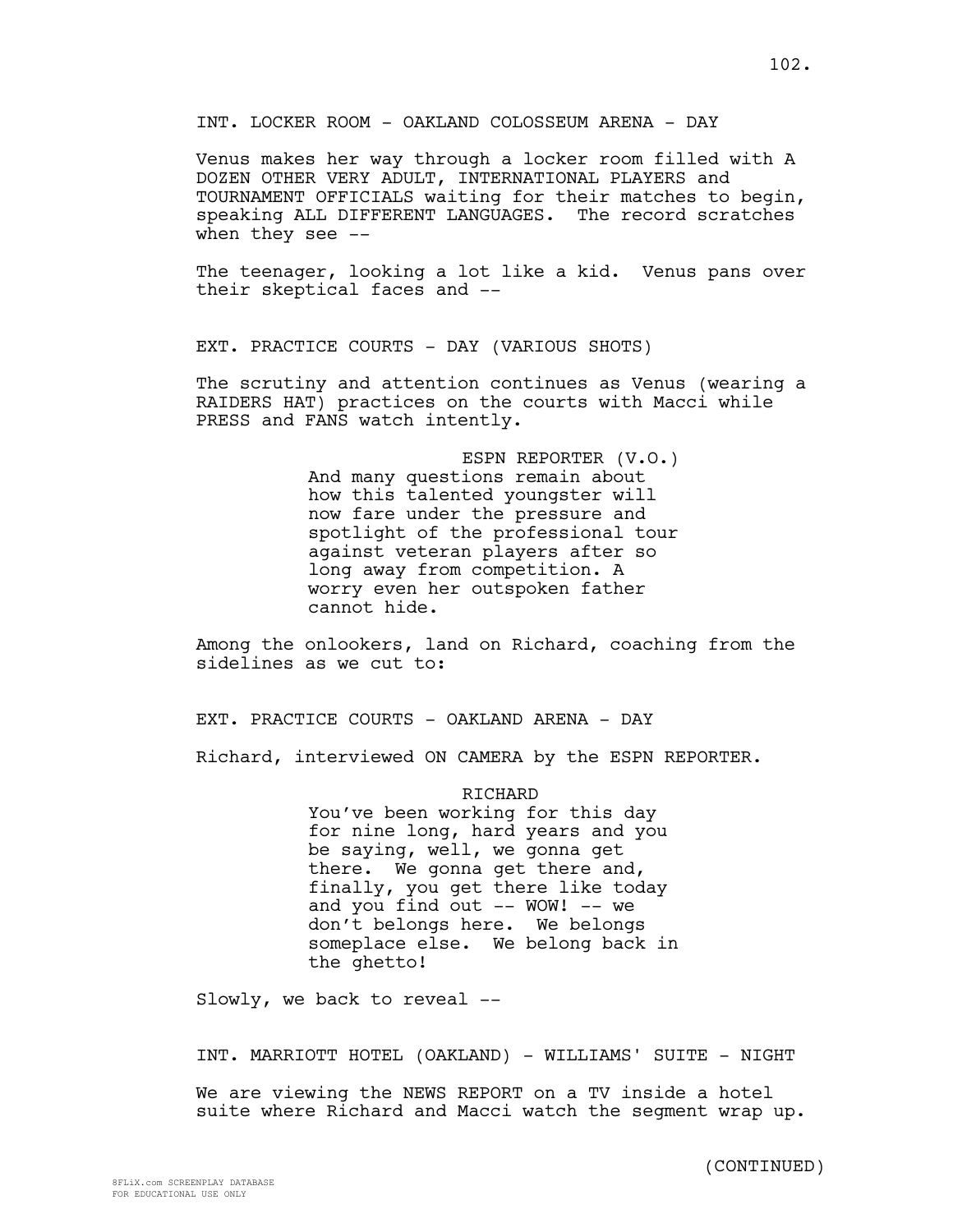ESPN REPORTER (V.O.) A genius? A huckster? Tomorrow, we'll finally see. Is his dream only hype, or is his daughter, in fact, what the tennis world has been waiting for?

MACCI

You light a heck of a fire man. (flicking off the TV) Last year this tournament gave out 24 media credentials. This year, 200. They should hire you to promote it.

His self-satisfaction is paused by a KNOCK on the door. Everyone jumps to action.

> MACCI We should get Venus, right? It's go time guys. Look alive.

RICHARD The Nike man's here. Get in your positions.

Macci opens the door to reveal PATRICK, A NIKE REP.

MACCI

Good to see you, my man. (then - introducing) Richard Williams --

Patrick and Richard shake hands as he introduces the family.

#### RICHARD

This is my wife Oracene. (then Venus) You know who that is. That's who you brought the briefcase for.

# PATRICK

(taking a seat) I'm sure it's been a long trip and you've got a big day tomorrow so I am not going to take up too much of your time. I hope it's clear how highly we regard your daughter. We'd love to take her off the table right now.

Patrick presents them with AN OFFER.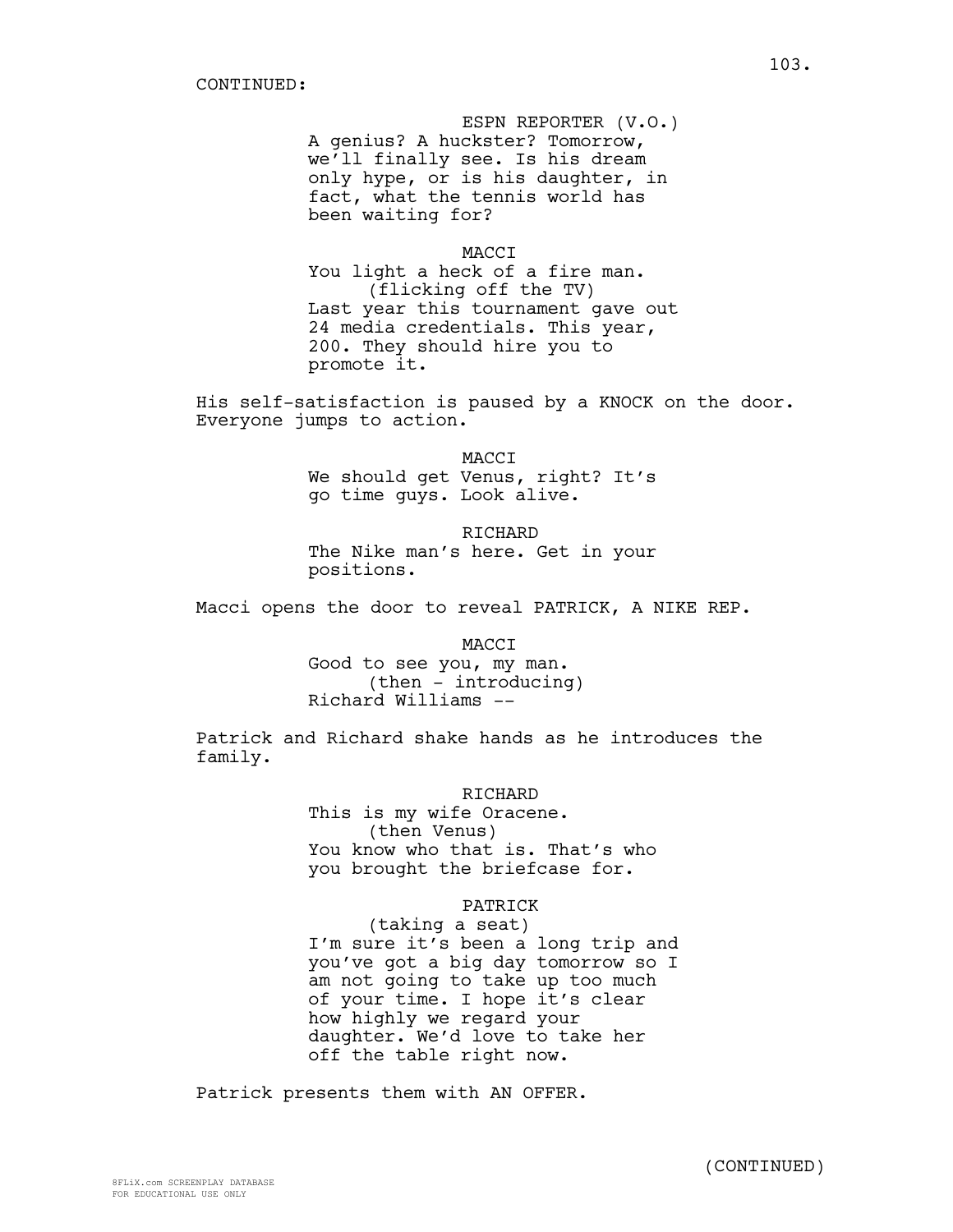## PATRICK

That's THREE MILLION DOLLARS. A signature line, a signature shoe. We'll build our women's brand around Venus and make her a marquee player. How does that sound?

Patrick looks for an answer from Richard, who for once, confers with Oracene. They're in silent agreement and --

> RICHARD I don't know why you're looking at me. She's the one you're pitching.

He's pointing to Venus. Pat's wrong-footed, recalibrates.

#### PATRICK

What do you think, Venus? That's a generous deal. That's one million more than Capriati got before she went pro, plus a real commitment to invest in the charity and outreach programs you and your family support. We believe you are going to have a tremendous career and we'd like to help you start building it today.

Sounds great. Venus is silent. Patrick thinks he's got her. But Venus and her family aren't jumping. A long beat. Macci turns to the rep.

MACCI

Maybe give us a minute.

### PATRICK

Of course. Think it over. But just so we're clear. That deal's for tonight only. It's off the table once you step on the court tomorrow.

MACCI Understood. We'll get back to you.

Macci shows Patrick out, leaving the family alone. Oracene's disapproval is clear.

> RICHARD Just fix your face until the man leaves.

ORACENE What does he mean by that?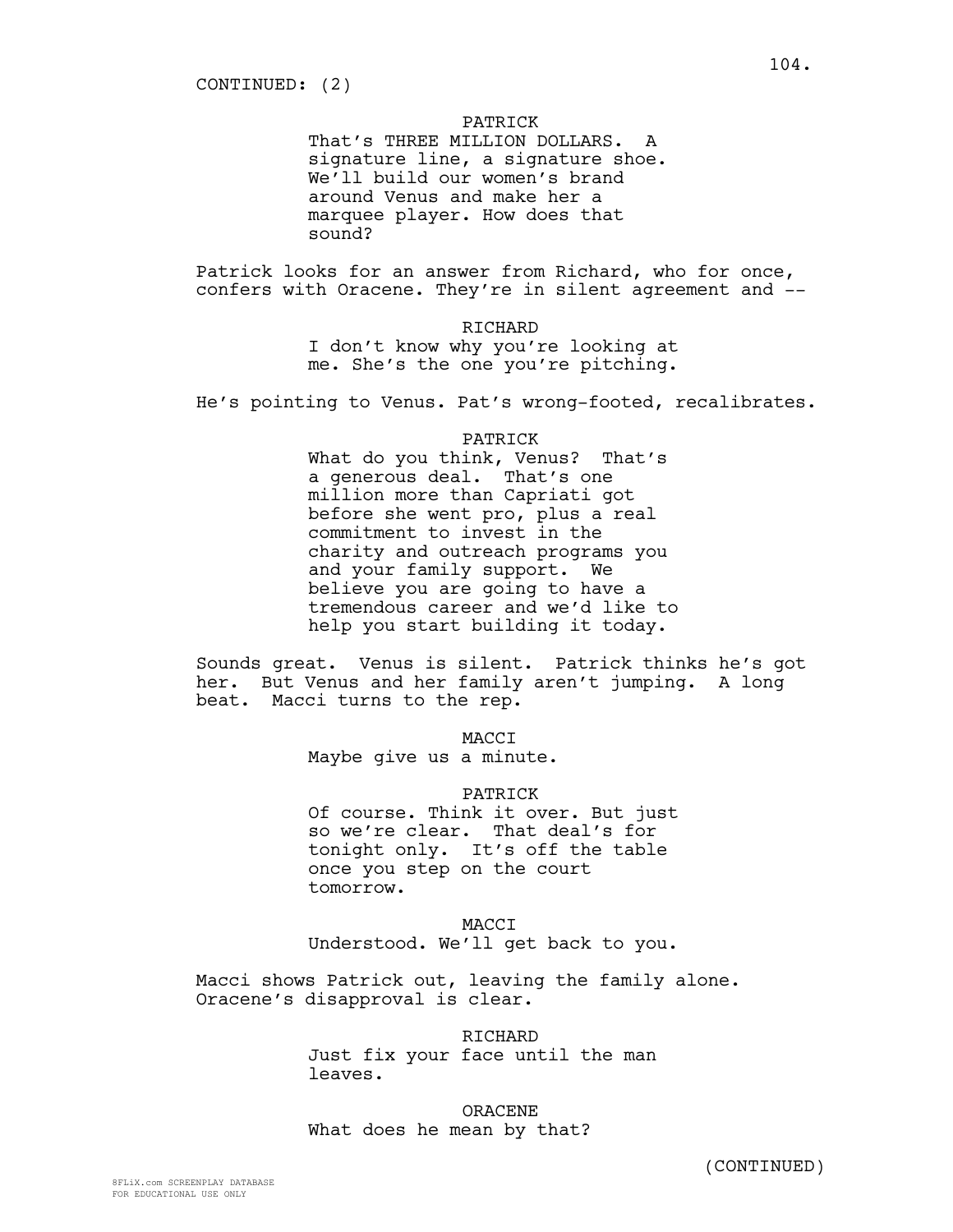#### CONTINUED: (3)

Once Patrick has gone, Macci returns hoping for answers.

MACCI What is going on?

# ORACENE What did he mean by 'one night

only'?

RICHARD Oh, he's just trying to scare us.

MACCI

That's right, he's trying to scare us and guess what? I'm scared. I'm frickin' terrified! That's three million dollars! What's the problem?

#### RICHARD

They haven't even seen her play yet.

### **MACCT**

They don't need to! You did it. I thought you were nuts, all the talking and the interviews and the nonsense, but you were right. She's a star. We won. That's check mate. Why is everyone so glum?

For once, Richard's silent. Macci does not understand.

MACCI Oracene, help me out here.

ORACENE You need to be talking to Venus.

Rick turns back to Venus.

MACCI What are we doing here, V?

VENUS

I just wanna go out and prove what I can do. I know it's a good offer  $but --$ 

**MACCT** Good? It's unbelievable. This is money that changes your lives.

Macci turns to Richard, who, for the first time, is wavering, unsure what to do -- but Venus is not.

(CONTINUED)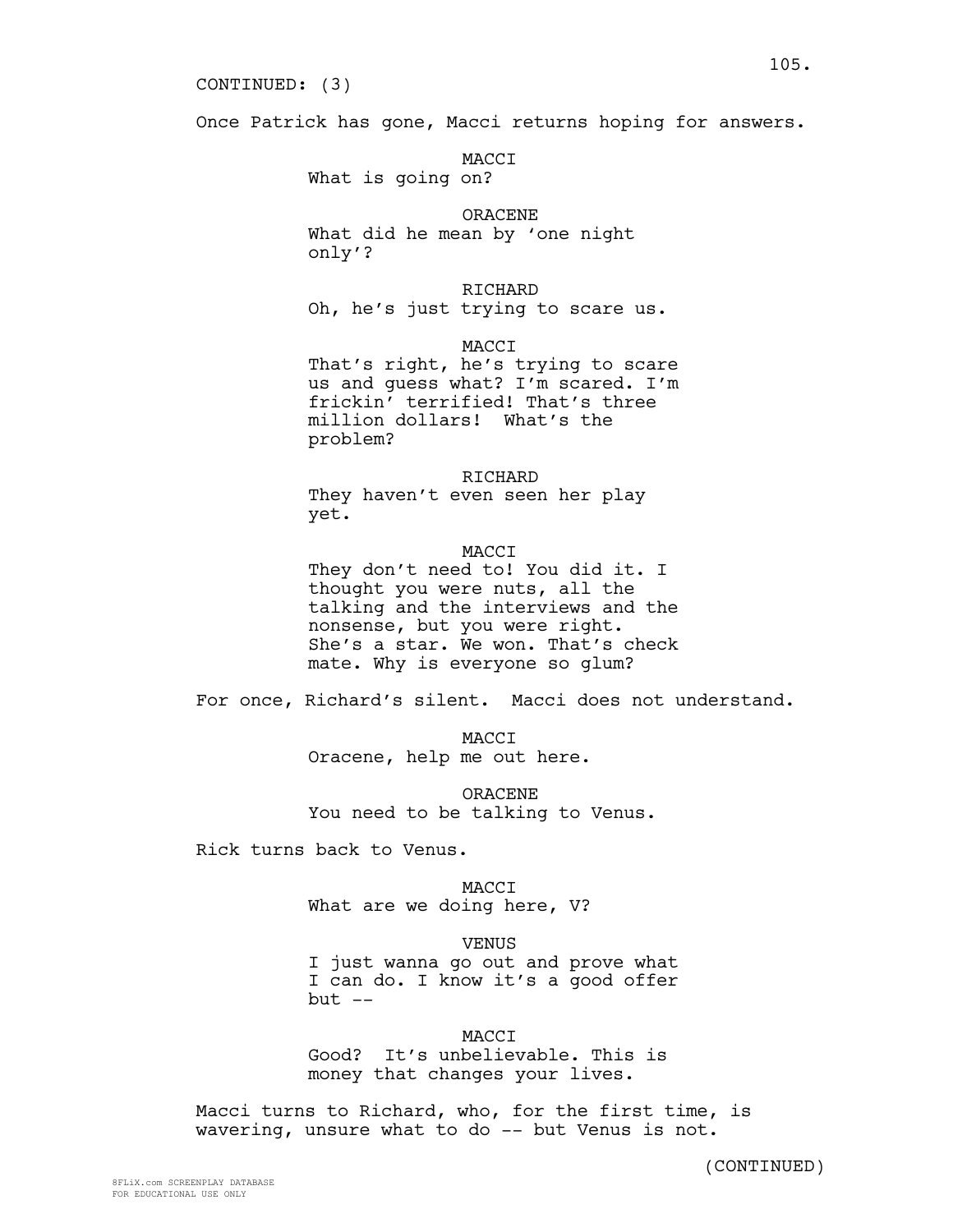She looks to her father, saying: "Come on. I got this." So Richard follows her lead, summoning bravado and --

### RICHARD

You're asking this girl to take all the hard work she don' did for ten years and take the first damn offer that comes through the door? That's not right and you know it. She wants a chance to compete.

MACCI

We haven't even seen the draw. We don't know who she's playing!

RICHARD

She don't care about that. (to Venus) Venus Williams, do you care who you play?

# VENUS

No, Daddy.

RICHARD Venus Williams, you gonna beat whoever it is?

#### VENUS

Yes, Daddy.

RICHARD Venus Williams, do you wanna take this deal?

#### VENUS

No.

### RICHARD

(to the others) Well, that's it. She ain't signing. Let's get something to eat. Rick, you hungry?

Rick's incredulous.

### MACCI

No.

RICHARD Come on Rick. You got to pay for this food.

Richard's up to his feet, trying to round up the troops when  $--$ 

(CONTINUED)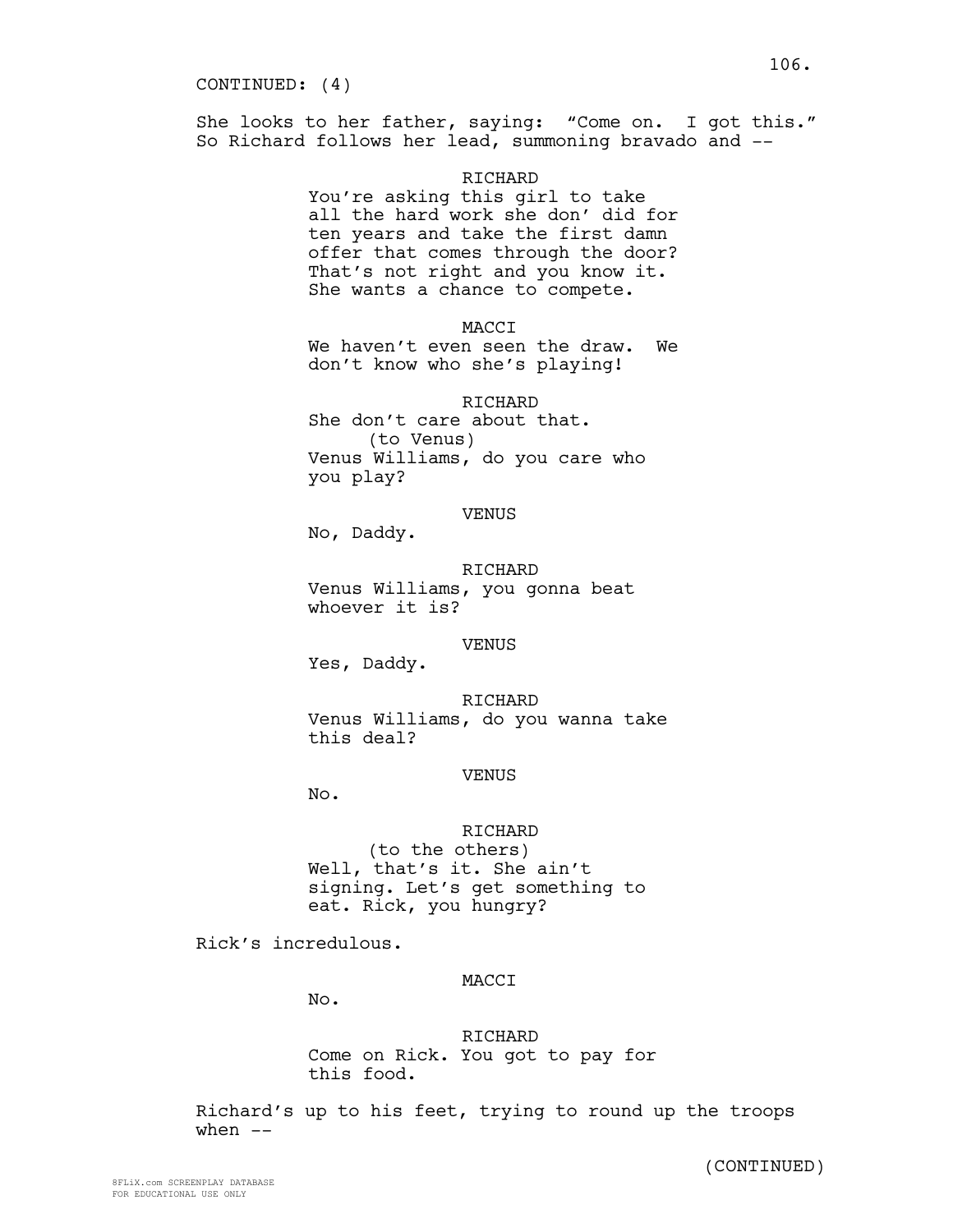CONTINUED: (5)

#### TUNDE

Hey y'all.

Tunde steps through the door and the family all hug her. A joyous reunion only --

We stay on Macci, still licking his wounds and --

EXT. SATELLITE COURT - OAKLAND COLOSSEUM ARENA - SAME

Finally, it's game day and we're right into the match.

On a SATELLITE COURT packed with SPECTATORS - Serena, Lynn, Isha, Tunde, Oracene, and Macci among them --

Venus is battling #52 in the world and former NCAA Champ, SHAUN STAFFORD, and it's not going well.

In point after point, Stafford displays a veteran's poise, controlling the match with ease.

After an easy put away at the net --

CHAIR UMPIRE Game, Stafford. Stafford leads two games to love.

BEHIND THE FENCE AT THE BACK OF THE COURT

Richard stands away from his family, back turned to the court, only listening to the sounds as --

EXT. SATELLITE COURT - OAKLAND COLOSSEUM ARENA - DAY

Venus steadies her breath in the flash of the cameras, tosses the ball, and BOOM! -- she cracks her first serve. LONG. She sets up again -- WHACK! Into the net. Double fault.

### CHAIR UMPIRE

Love 15.

HER TEAM REACTS, just nerves. THE CROWD (Patrick from Nike among them) REACTS: Oh, no.

RICHARD paces nervously with his toothpick --

RICHARD (to himself) Come on, Junior. You got this. 107.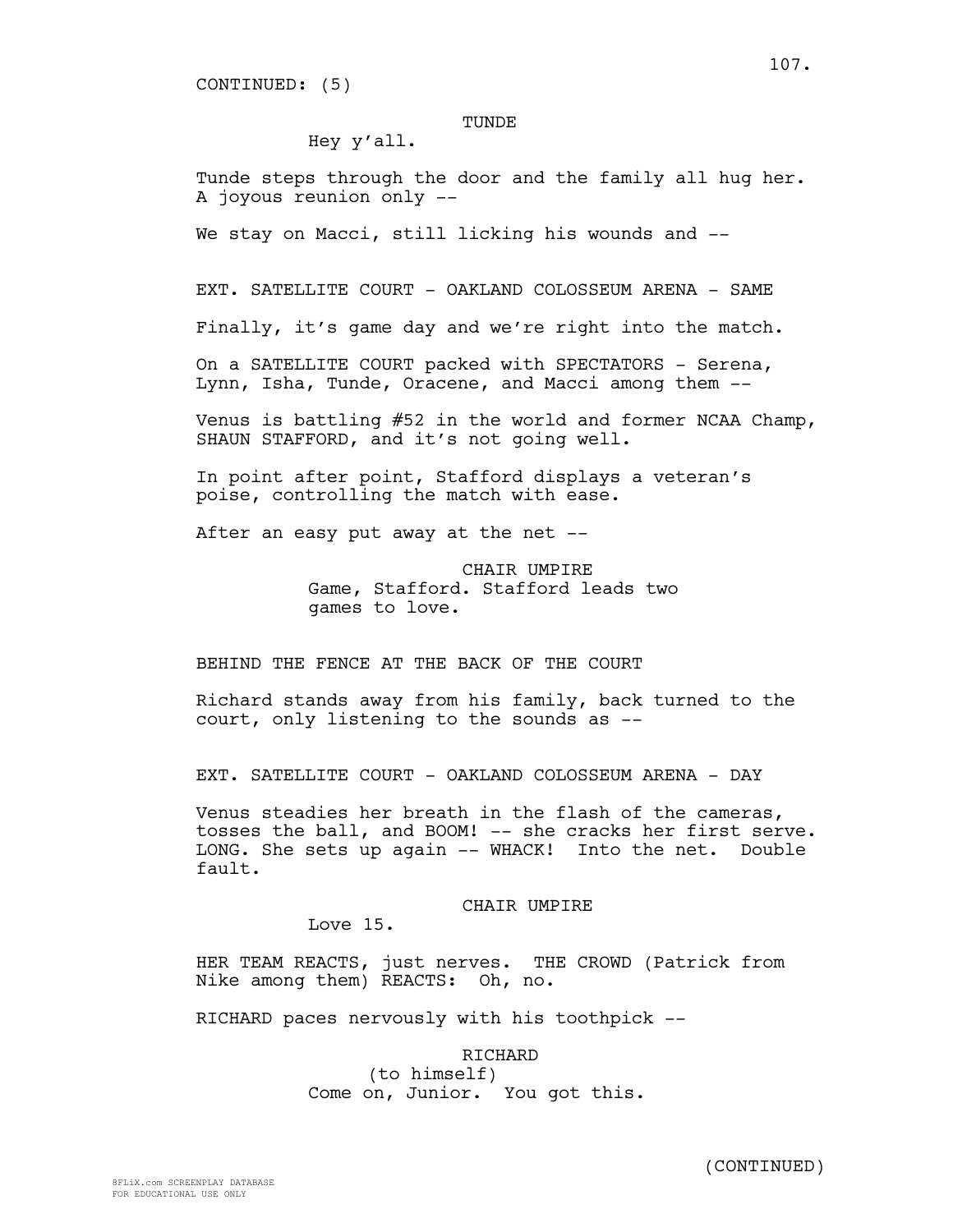A little cautious now, Venus hits a safe serve. A short rally ensues, but Venus hits a short ball that Stafford steps into and puts away for a winner.

# CHAIR UMPIRE

Love 30.

VENUS LOOKS TO HER TEAM. They shout encouragement.

## ORACENE

Come on, Venus! Just breathe.

Now Venus gets in her first serve but after a short rally, she misses a ball into the net.

## CHAIR UMPIRE

Love 40.

BESIDE THE FENCE, Richard tries to will her himself but -

Facing three break points, Venus hits another safe serve leading to a baseline rally that finally ends when --

Stafford hits a well disguised drop shot that paralyzes Venus.

# CHAIR UMPIRE

Game, Stafford. Stafford leads, three games to love.

Venus can hear the crowds murmur as she goes to the changeover. She looks to her FAMILY. Serena's urging her on. Her FATHER'S seat empty. Macci, nerves bare as --

# PATRICK

(arriving) She's looking a little tight out there, but she's gonna loosen up. I'm gonna check out another match, but I'll talk to you later. OK?

Macci and the family watch as Patrick, the meal ticket, departs and --

> CHAIR UMPIRE Game Stafford. Stafford leads four games to love.

It feels like the air has been let out of the bag.

Venus can feel all their eyes on her, already writing her off. Ruling her a bust. It's not making her nervous. It's making her mad and --

108.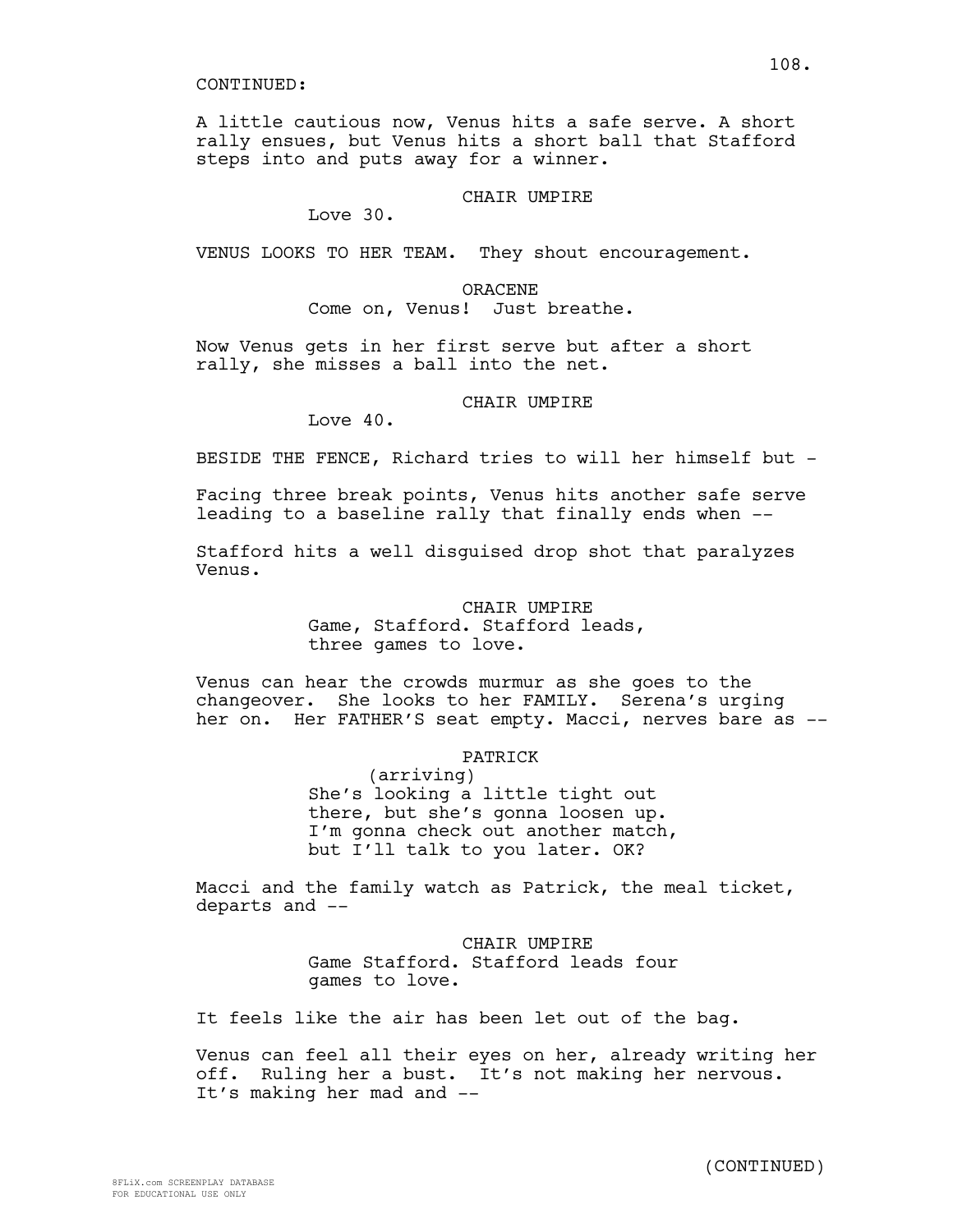CONTINUED: (2)

#### MACCI

Let that go. Next game. Let it go.

Venus tries to reset. Walking back to the baseline, she meets eyes with her father.

He gives her a look -- motioning her to relax and --

Venus takes a long beat. Bouncing on the sidelines, calming herself, determination boiling over and --

When she finally retakes the court, there is steel in her eyes so this time when Stafford serves --

Venus doesn't hold back. She nails a wicked return and begins a long rally. Feeling cocky, Stafford goes for another drop shot.

It's a beauty, dropping just over the net. It looks like a winner only --

This time Venus explodes, sprinting up from the baseline, getting there just in time to hit a wicked slice past her.

THE CROWD OOHS. THE FAMILY CLAPS. Stafford takes notices.

## CHAIR UMPIRE

Love  $-15$ .

A little confidence now, Venus takes Stafford's next serve, ending a long baseline rally with a backhand winner up the line that leaves Stafford frozen and --

## **RICHARD**

There you go! There you go!

We can feel the tide shifting. Stafford can too. She serves again, trying to blast her but --

Venus hits a deep return and moves into the court, taking Stafford's next ball out of the air -- ripping a swinging forehand volley for a winner and --

The family's now on their feet! Stafford searches for answers but there are none to be found as --

Over the next several points, Venus takes control of the match, showing all of her weapons, stealing the game and Stafford's confidence and serving notice to everyone --

To Nike, the press and the crowd -- that this girl is for real and there's no stopping her now as --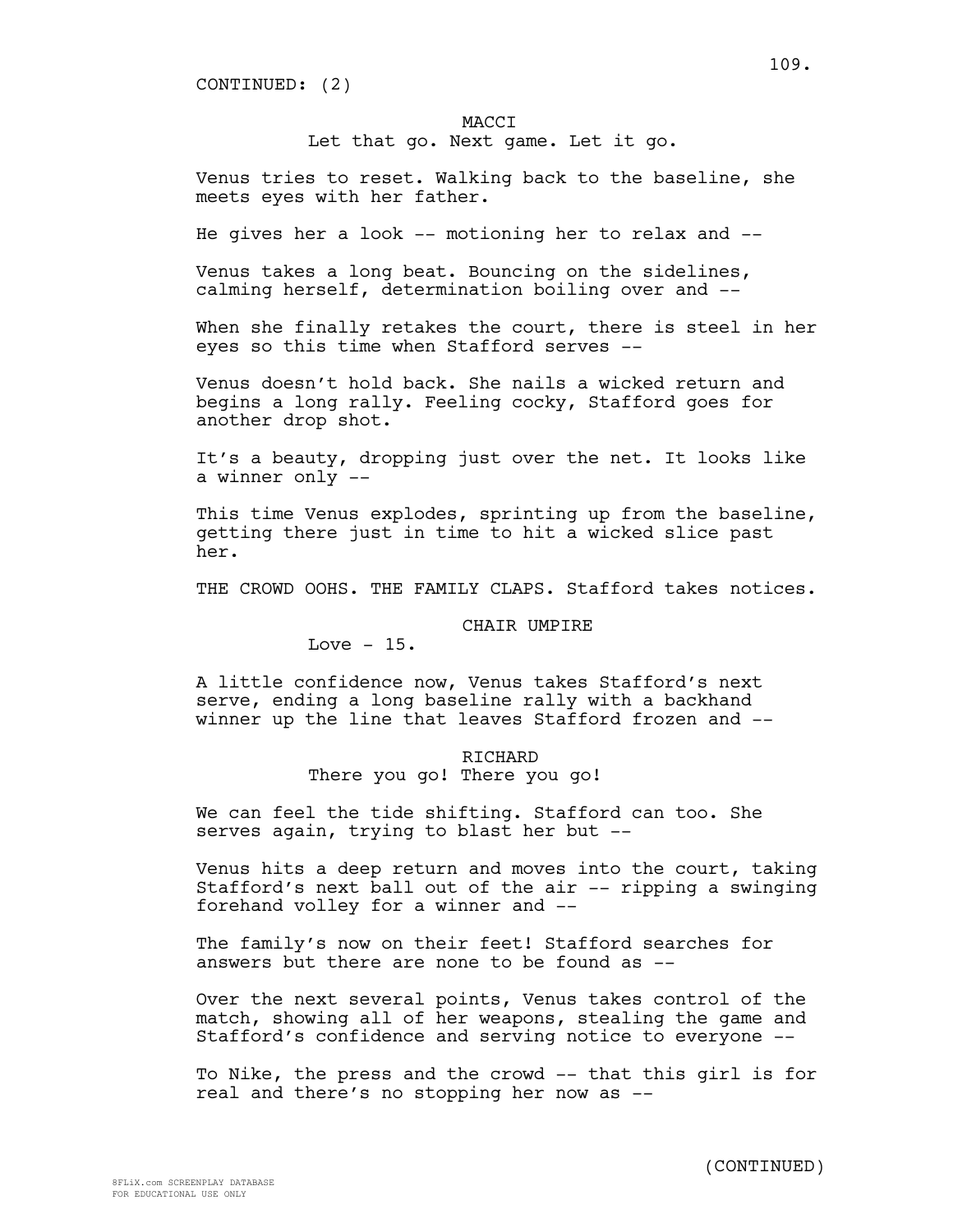CONTINUED: (3)

Venus locks eyes with her father, stepping up to the line, ready to serve the next game. Now brimming with confidence.

She tosses the ball and OFF THE SMASH OF HER RACKET --

INT. HALLWAY -- OAKLAND COLOSSEUM ARENA - DAY

BAM! The match is over. Victorious and beaming, Venus returns to the tunnel, met by THE ESPN REPORTER and a CAMERA CREW for her post match interview.

They walk and talk with her, moving down the hall toward the locker room.

#### REPORTER

You were great tonight, Venus. Were you surprised how you handled your nerves?

#### VENUS

I was somewhat surprised and somewhat not surprised. I guess, since I haven't played a tournament, I was surprised I wasn't nervous or jumpy but I wasn't surprised because I know I can play and no one's going to stop me.

#### REPORTER

Tomorrow you play the top seed, Vicario. She's number one in the world. A three-time Grand Slam champ. How do you think you'll hold up?

## VENUS

I think I have the game to beat anyone. I just have to play it.

RICHARD All right. She's done. You said a few, that's enough.

Richard and Venus leave the reporter in the hallway and enter the corridor that leads to the locker room where --

Macci is waiting.

## MACCI

Let's go! What did you do out there? I can't believe it. It's like she's a hired assassin.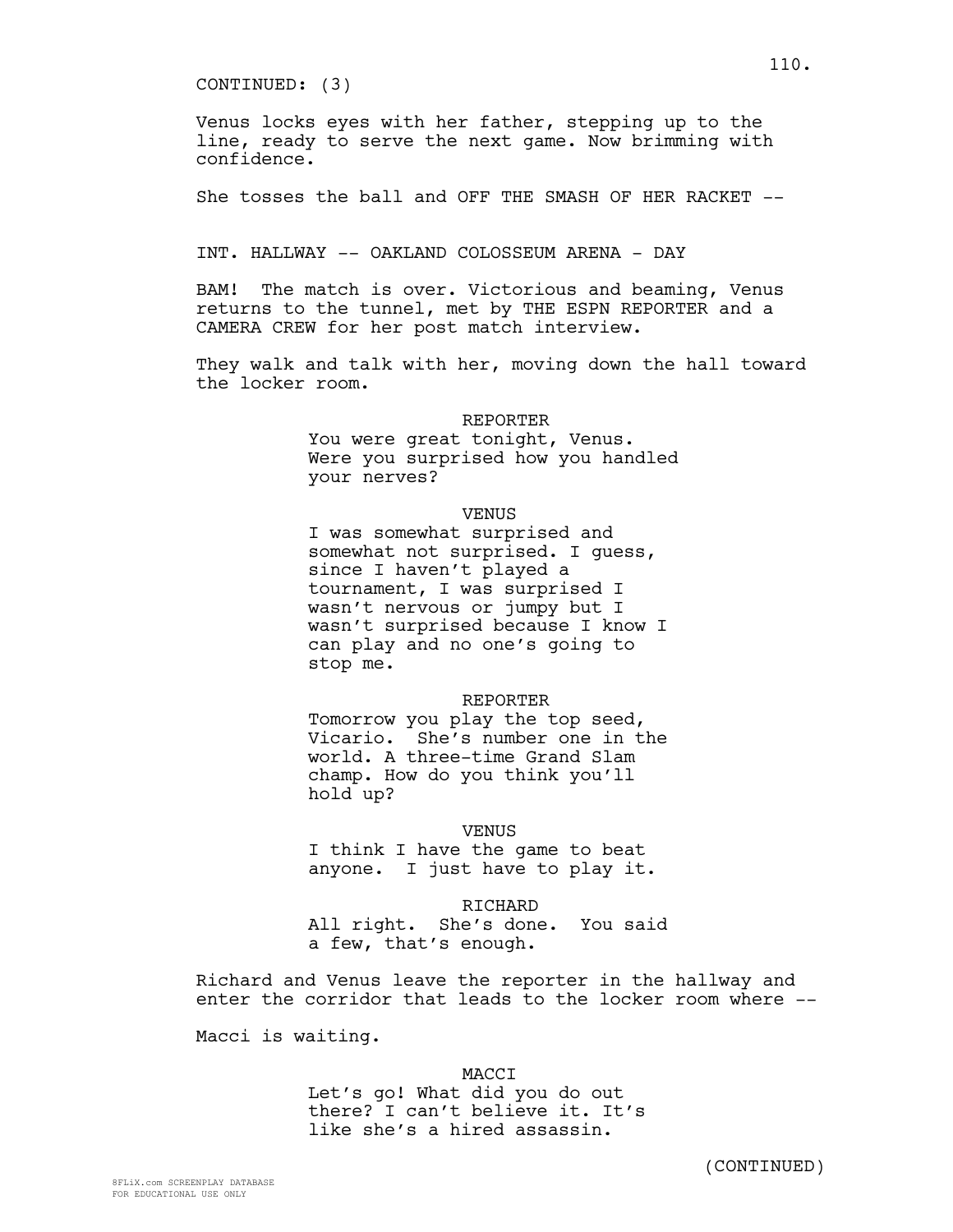Laughing, Venus exits toward the locker room as Macci stays behind with Richard.

**MACCT** 

I talked to Dougherty. They're upping their offer. Four million. You believe it?!

**RICHARD** We'll keep our chips on the table.

MACCI

You're gonna lose 'em, man. The deals'll be gone. Richard, she can't beat Vicario. She's the best player on the planet.

RICHARD Yeah, but what if she do?

Richard leaves with a wink, passing Bud Collins (the Bob Hope of tennis who Richard pitched many years ago).

> RICHARD Nice to see you again, Bud. You still got them pretty pants on. Told you so.

It takes a minute after Richard's gone for Bud to remember. Holy shit. That was him. Off Bud's shock.

MACCI

You know him?

BUD COLLINS Rick, if she beats Vicario -- a 14-year-old who's never played a match just walks off the street and beats the top player on the planet. Forget Ali-Frazier. It'll be the greatest upset in the history of sports.

Macci smiles, just dizzy at the thought of it while --

INT. LOCKER ROOM - OAKLAND COLOSSEUM ARENA - DAY

Venus enters the locker room, passing through a mix of congratulatory / and jealous PLAYERS, holding her composure together until --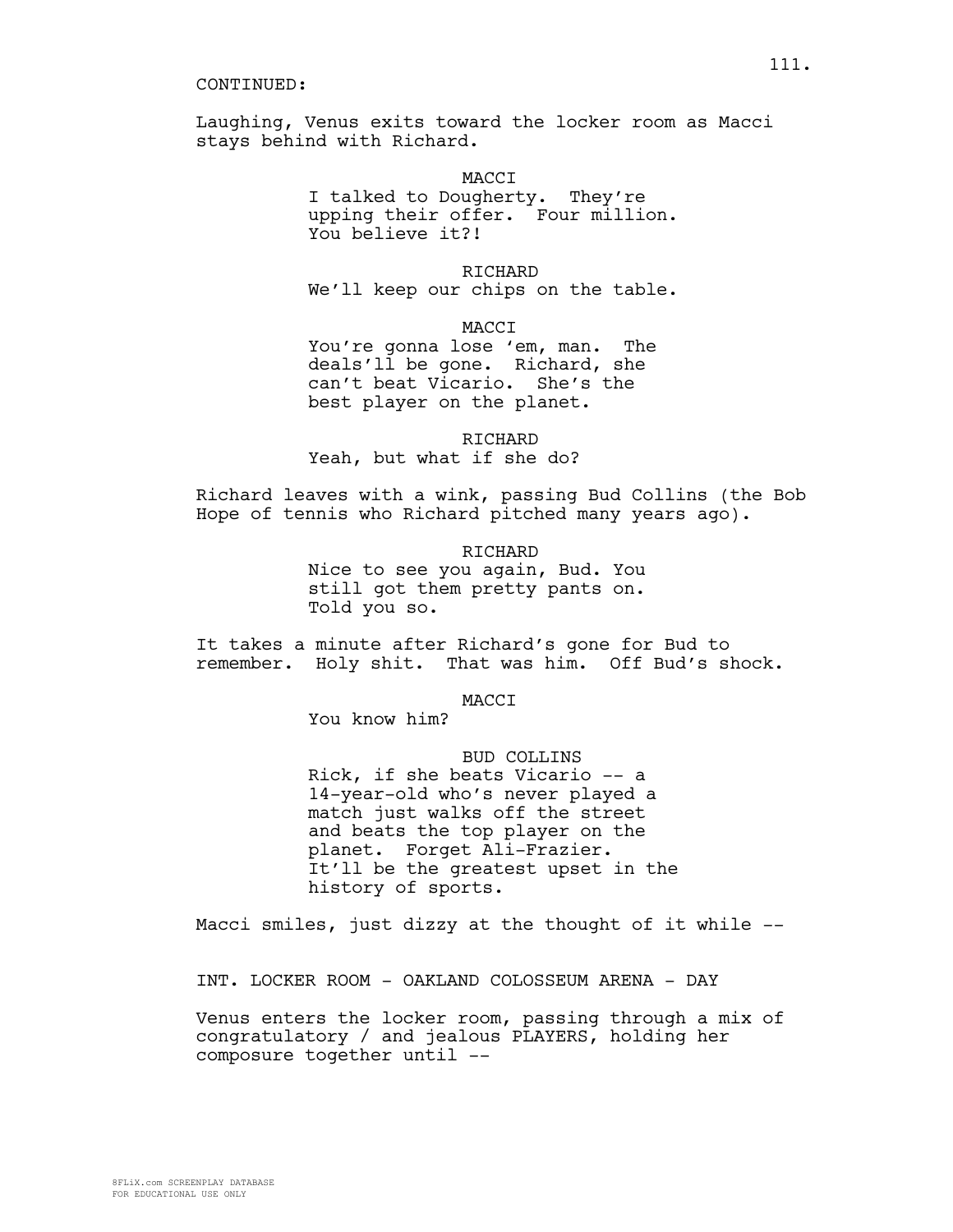INT. BATHROOM - LOCKER ROOM - COLOSSEUM - THAT MOMENT

She enters the bathroom, locking the door. Finally a moment alone and then --

#### *VENUS*

*YES!*

Venus explodes! Finally letting it out. Celebrating in a uninhibited joy *until -- BOOM! BOOM! BOOM! BOOM!*

Someone knocks on the door. Venus freezes, embarrassed.

#### VENUS

Sorry! One second.

Covering her mouth with her hand, Venus stifles a laugh. Once her heart has stopped racing, she again pumps her fist, only this time in silence and --

INT. HALLWAY - OAKLAND COLOSSEUM ARENA - THAT MOMENT

While waiting for Venus in the hall, Richard spots a small figure, standing alone, silhouetted in the mouth of the huge stadium court.

It's Serena. Richard approaches.

#### **RICHARD**

Hey Meeka, come on.

Richard considers his daughter, now aware what she's viewing. The enormous stage. The blazing sun. Her future.

> RICHARD Oh. I get it. Ok. You think you the only one who sees that?

Despite her attempts to show otherwise, Serena betrays that he's right.

> RICHARD I know you love Venus, and this is very exciting, but I'm sure it's hard for you, too. Feel like nobody's watching? No one sees?

Serena nods, maybe starting to realize what he's up to.

RICHARD

Let me tell you a secret. Your sister will be number one in the world. There's no doubt about it.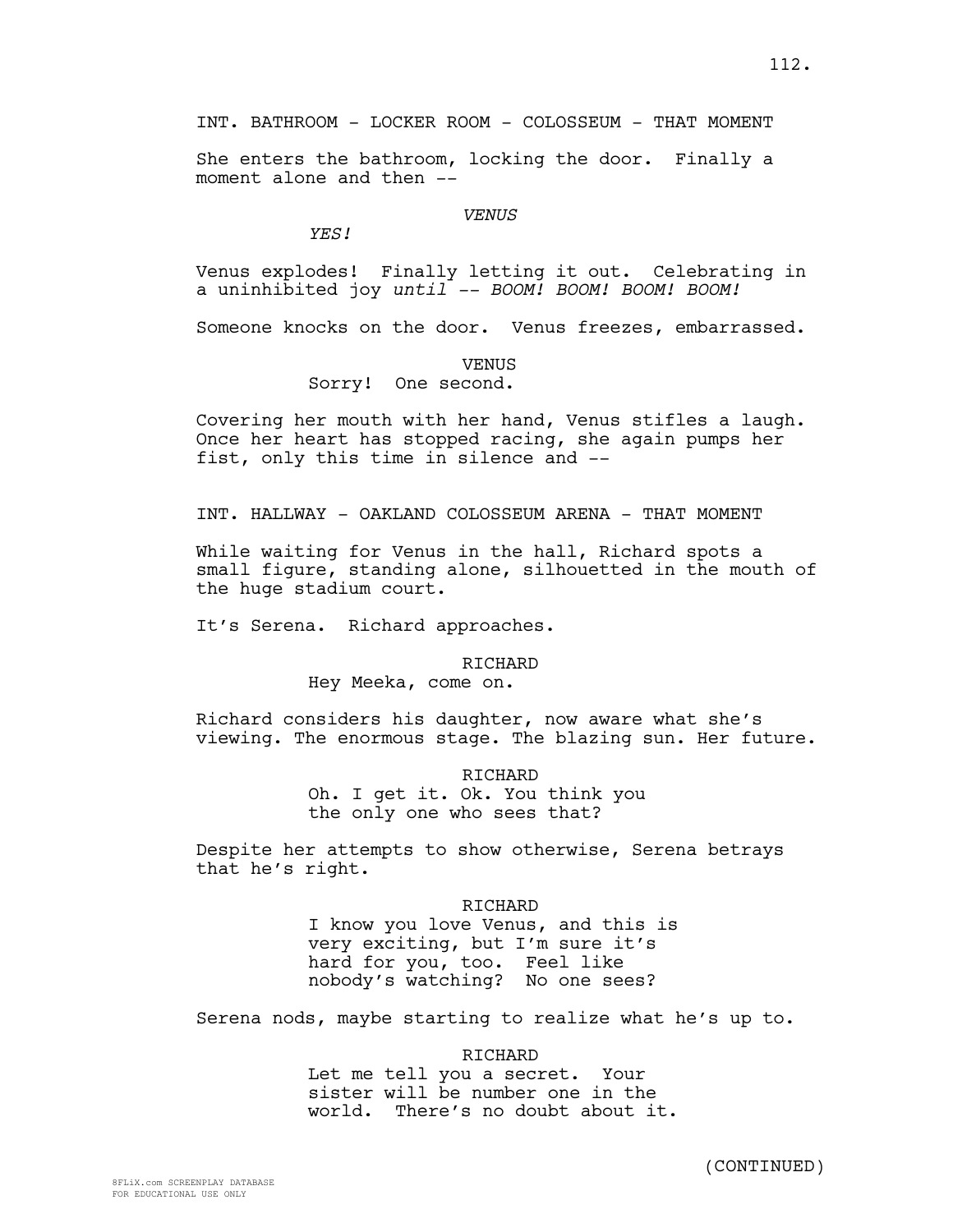#### SERENA

I know that.

#### **RICHARD**

But you -- Meeka, you gonna be the best there ever was. The greatest of all time. You know how I know? 'Cause I planned for it. You've been in Venus' shadow 'cause I knew it would make you tough. I know it would make you a fighter and look at you now. Meeka, your time's going to come.

Serena is smiling and fighting back tears.

SERENA That really what you've been doing?

RICHARD I know I tell a lot of tales, but I don't tell 'em to you. C'mon now. Move your feets.

Serena looks at the court. At her future. Just blinding.

ORACENE (PRE-LAP) Whatever happens tonight, you remember that you come from a rich history of people.

INT. MARRIOTT HOTEL (OAKLAND) - WILLIAMS' SUITE - DAY

The next day, Venus and Serena sit in front of their mother playing paddy cake as she works on their hair. It's incredibly intricate, but we can't see the results.

> ORACENE Like Sojourner Truth. You remember what she said?

> VENUS Yeah. She said, "ain't I a woman!"

ORACENE That's right. And what did she mean?

SERENA That she was strong. That she could do anything.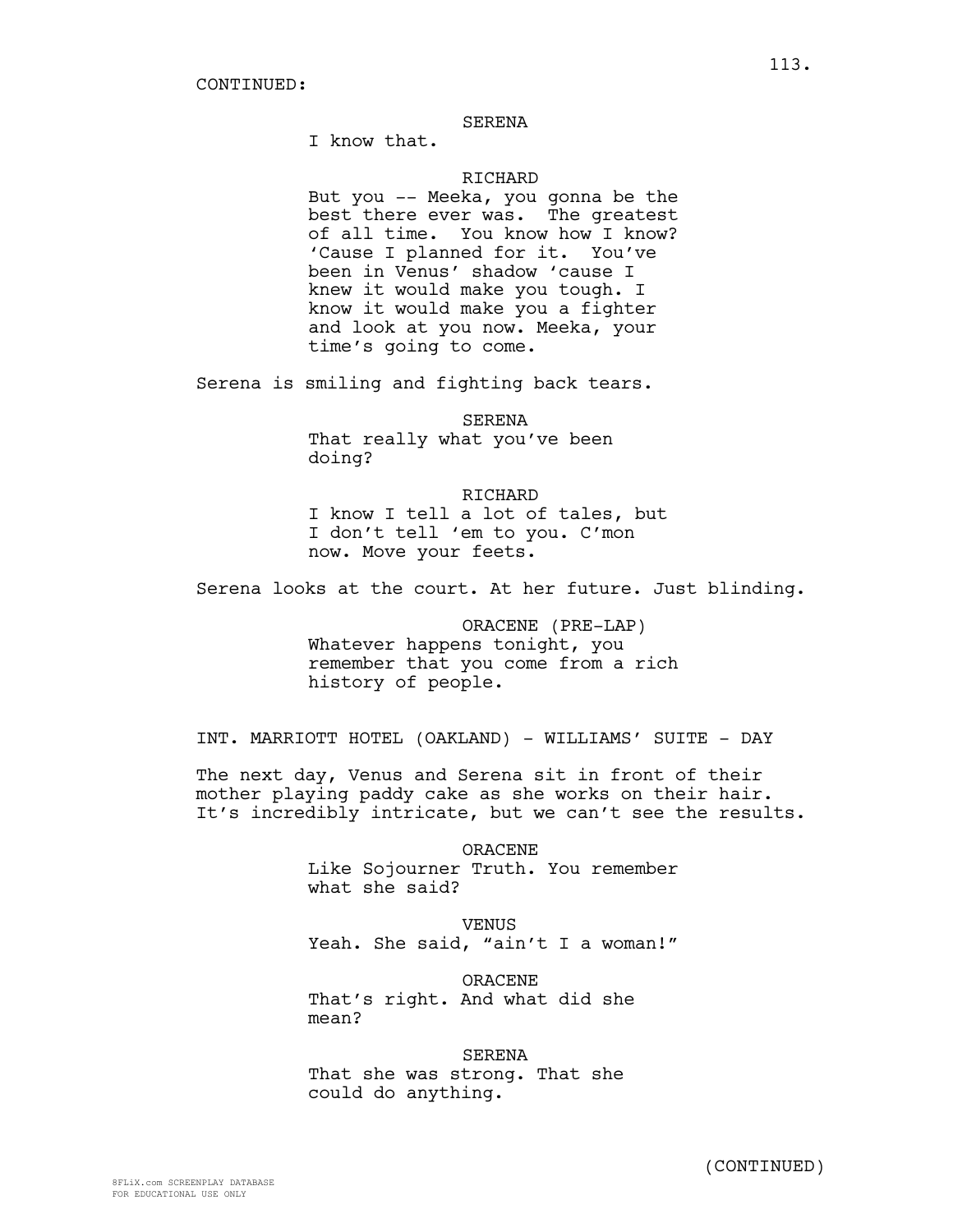#### ORACENE

Exactly. That she was a young black woman just like you guys. And she deserves to be seen and deserves to be heard. So tonight I want you to remember who you are, remember where you came from. Stand tall and be proud.

Her work finally finished, Oracene pauses to admire it.

ORACENE You look beautiful. (beat) You are beautiful Venus. You too Serena.

The girls smile. They are gorgeous. Full of pride as --

EXT. OAKLAND COLOSSEUM ARENA - NIGHT (ESTABLISHING)

A DRONE SHOT CREEPS OVER and INTO the center court arena.

The STANDS ARE PACKED. The BALL KIDS waiting like young cadets at their posts. The atmosphere is electric as --

> MALE TV ANNOUNCER (V.O.) Hello and welcome back to Oakland on a beautiful night for our second round match between --

INT. ANNOUNCERS BOOTH, OAKLAND COLOSSEUM ARENA - SAME High above the court, the TV ANNOUNCERS set the stage.

> MALE TV ANNOUNCER -- reigning French and US Open Champion Arantxa Sanchez Vicario and Venus Williams, the heralded 14-year-old from Compton, California making her center court debut before a sold-out crowd tonight.

The anticipation's at a fever pitch as --

INT. COURT / HALLWAY - OAKLAND COLOSSEUM ARENA - NIGHT

Venus -- steps out of the shadows of the tunnel and for the first time we see: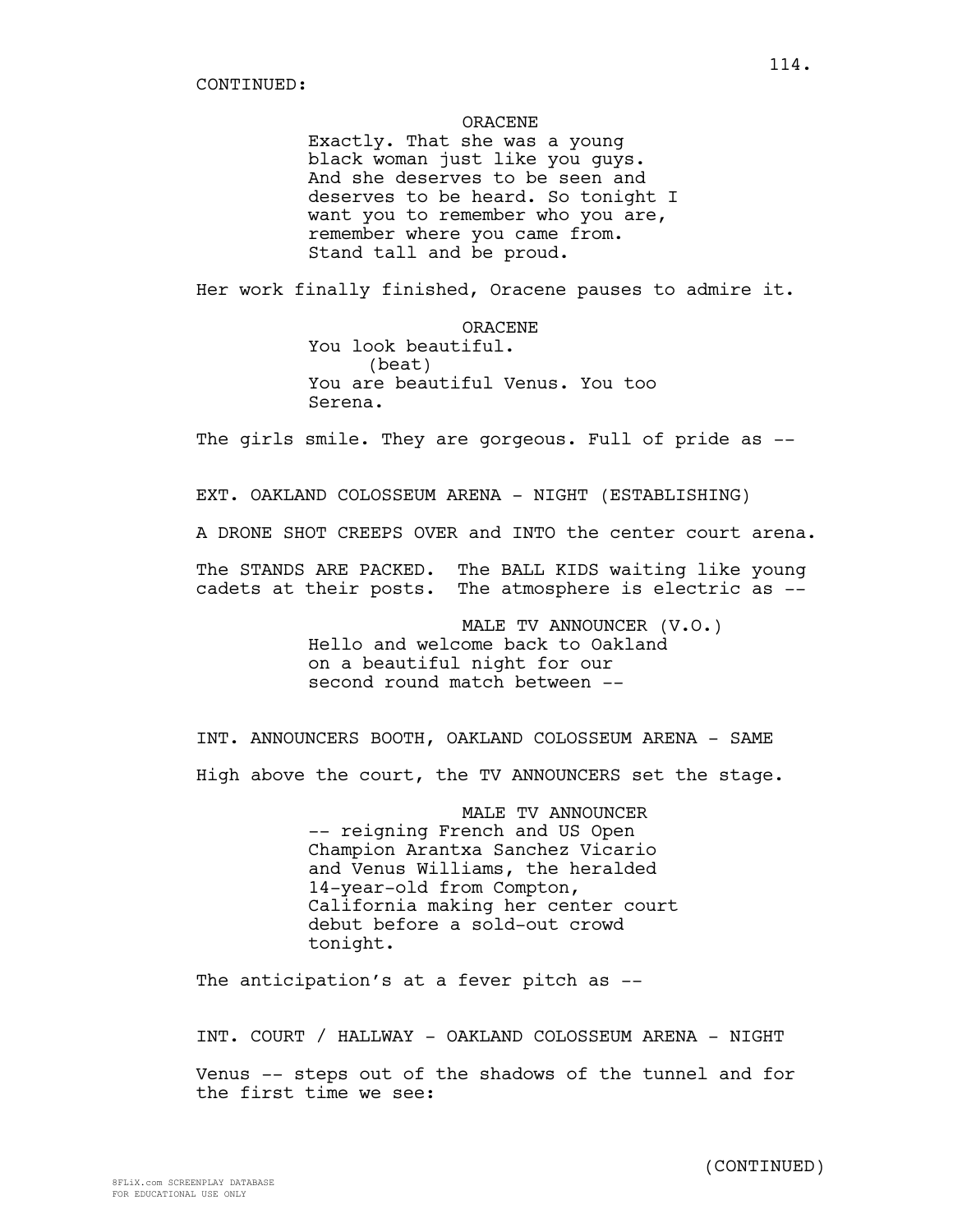HER HAIR IS BRAIDED IN THOSE FAMOUS WHITE BEADS that swing and click as they move. The look's legendary and powerful -- Batman donning his first suit.

# **THE MOMENT IS ICONIC**.

Watching in the tunnel, Richard's profoundly moved.

## RICHARD

Love you Junior.

# VENUS

# Love you too, Daddy.

He watches as his daughter makes her way toward the court, followed closely by her opponent, Vicario.

> RICHARD Good luck tonight. Hope you win.

Vicario is stupefied as she joins Venus, bouncing at the entrance like a Gladiator, trying to calm her emotions. Vicario's calm. She has been here before and --

> TENNIS ANNOUNCER (V.O.) *Making her center court debut here tonight, in just her second professional match, please give a warm Bay Area welcome to the 14 year-old phenom from Compton, California, Venus Williams!*

Venus heads onto the court and waves at the crowd. The scale is immense. The bright lights at night. The entire stadium, full. She's calmed to find --

Oracene, Macci, and her sisters cheering IN THE STANDS. Serena on her feet -- HER HAIR IN BEADS TOO.

> TENNIS ANNOUNCER (V.O.) *Now, please join me in welcoming to the court, hailing from Spain, a three-time Grand Slam Champion and the number one seed, Arantxa Sánchez Vicario.*

Vicario takes the court and they begin to warm up as --

IN THE HALLWAY, Richard turns his attention to a MOUNTED TV ON THE WALL BROADCASTING THE MATCH. He settles in for a long night and --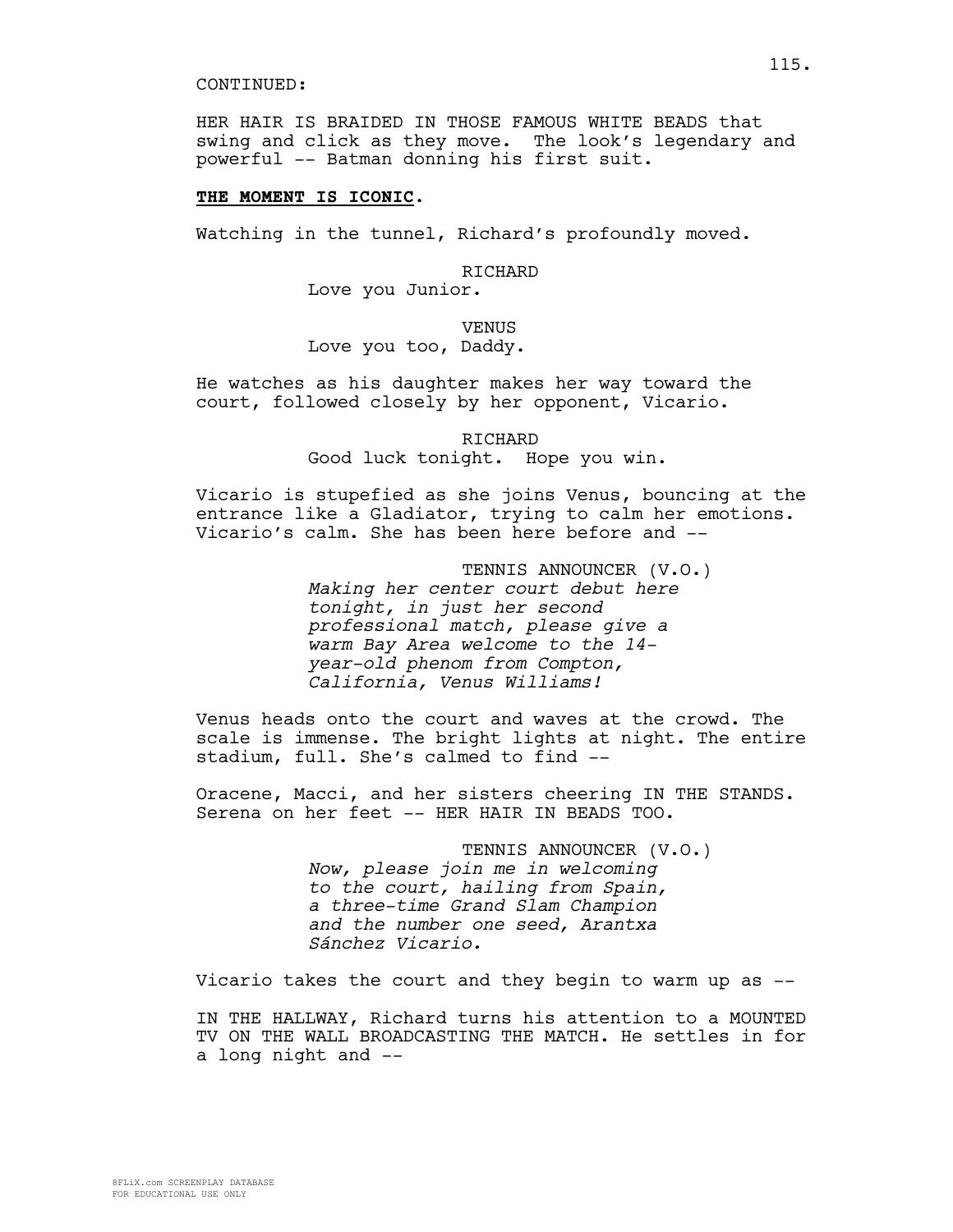MONTAGE - EXT. OAKLAND COLOSSEUM ARENA - NIGHT

BAM! WE'RE INTO THE MATCH. INTERCUTTING BETWEEN RICHARD, watching on the TV in the tunnels and --

VENUS ON COURT, who comes out just smoking. In midst of a rally, Vicario hits a short forehand that Venus rips for a winner. 15-0.

She pounds an ACE up the tee, leaving VICARIO whiffing. Venus looks to her box. 30-0

She serves and volleys, wins the point at the net. 40-0.

She hits an aggressive second serve, then a deep approach shot, then a swinging volley for a winner.

> CHAIR UMPIRE Game, Williams. She leads one zero, first set.

THE WILLIAMS FAMILY CHEERS.

# SERENA

Yeah, Venus!

RICHARD nods. Chews his toothpick. Allows a smile.

IT'S NOW THE SECOND GAME. Vicario's preparing to serve, already facing two break points.

# CHAIR UMPIRE

 $15 - 40$ .

Vicario cracks a good serve but Venus hits a deep return, taking control of the rally - hitting through every ball, while Vicario loops and slices until --

With ice in her veins, Venus rips an OPEN STANCE FOREHAND cross-court for a winner.

> CHAIR UMPIRE Game, Williams. Williams leads two games to love. First set.

The crowd applauds. The family claps.

IT'S NOW THE THIRD GAME and Venus ends it with a scorching ACE in the corner.

> CHAIR UMPIRE Game, Williams. Williams leads three games to love. First set.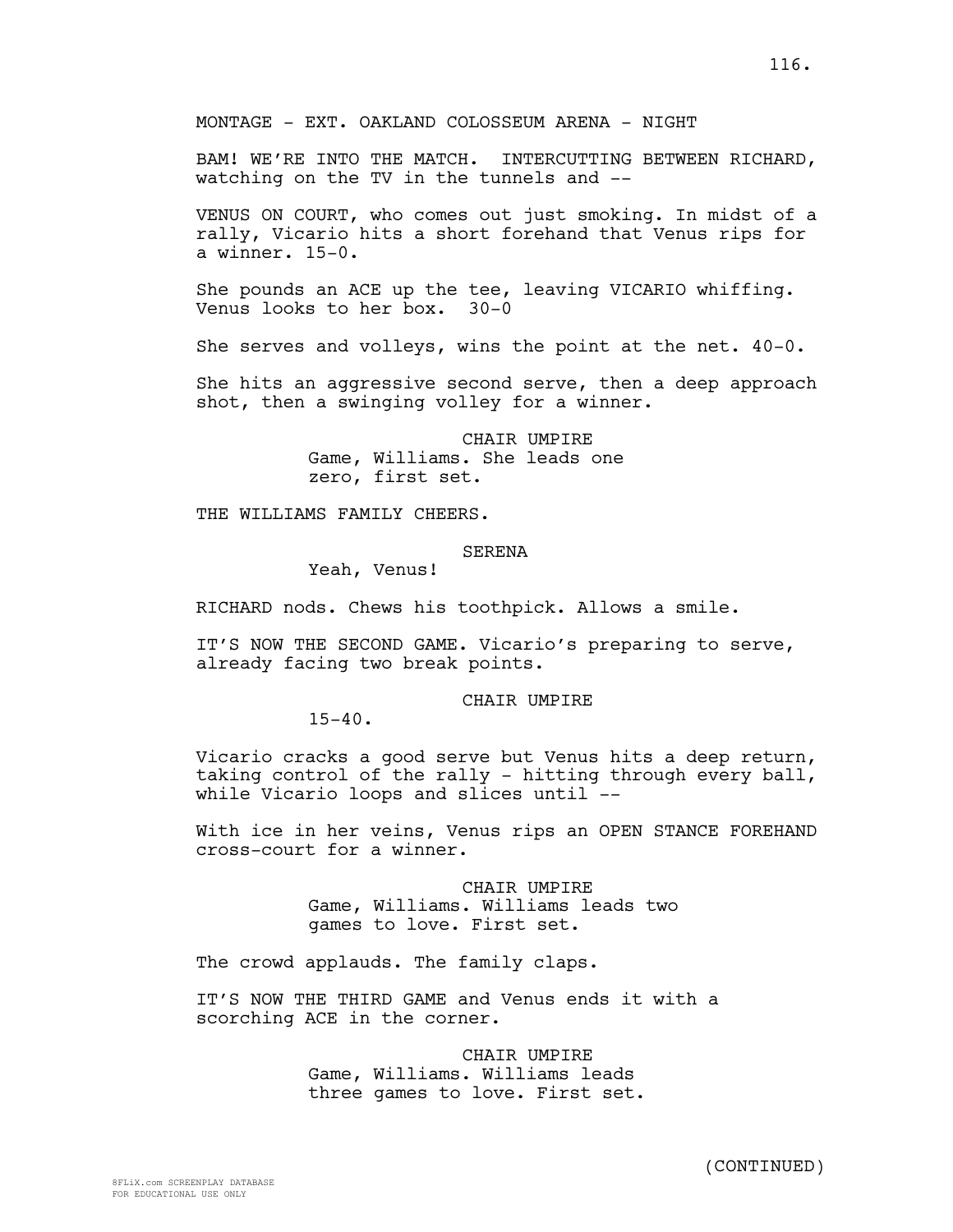In the hall, Richard turns to A SECURITY GUARD watching beside him.

> **RICHARD** You see flames come off that ball?

IT'S NOW THE FIFTH GAME. Venus is serving again, this time drilling an ACE down the T.

In the hall, Richard slaps hands with the guard.

RICHARD My wife taught her that. That's Venus Williams. Remember that name. You see how she do that open stance? That's what we worked on.

IT'S NOW THE EIGHT GAME of the set and it's clear Venus is feeling it. She's leading 5-2 and there is steel in her eyes. She's in total control. Bouncing on the baseline, waiting to rip the cover off the ball.

Vicario, on the other hand, is sweating, trying just to stay in the set. Down 30-40 right now. Counter-punching in a rally. It's what Paul would call paddy-cake. Venus is not here to play.

She runs her all over the court, hitting hard, clean, and deep. Vicario finally runs out of steam and sails a forehand long.

Brimming with confidence, Venus demurely pumps her fist to her box.

> CHAIR UMPIRE Game. First set, Venus Williams.

Vicario can not believe it. She throws her hands up toward her team in disgust as --

The players head to the chairs. The CROWD ROARS. The Williams' box, Serena mostly, jumps out of their seats.

IN THE TUNNEL, Richard can hardly contain himself.

Vicario sits, searching for answers in her towel while Venus, once again, just bounces at the line like a heavyweight champ who can't wait for the toll of the bell. Here it is.

CHAIR UMPIRE

Time!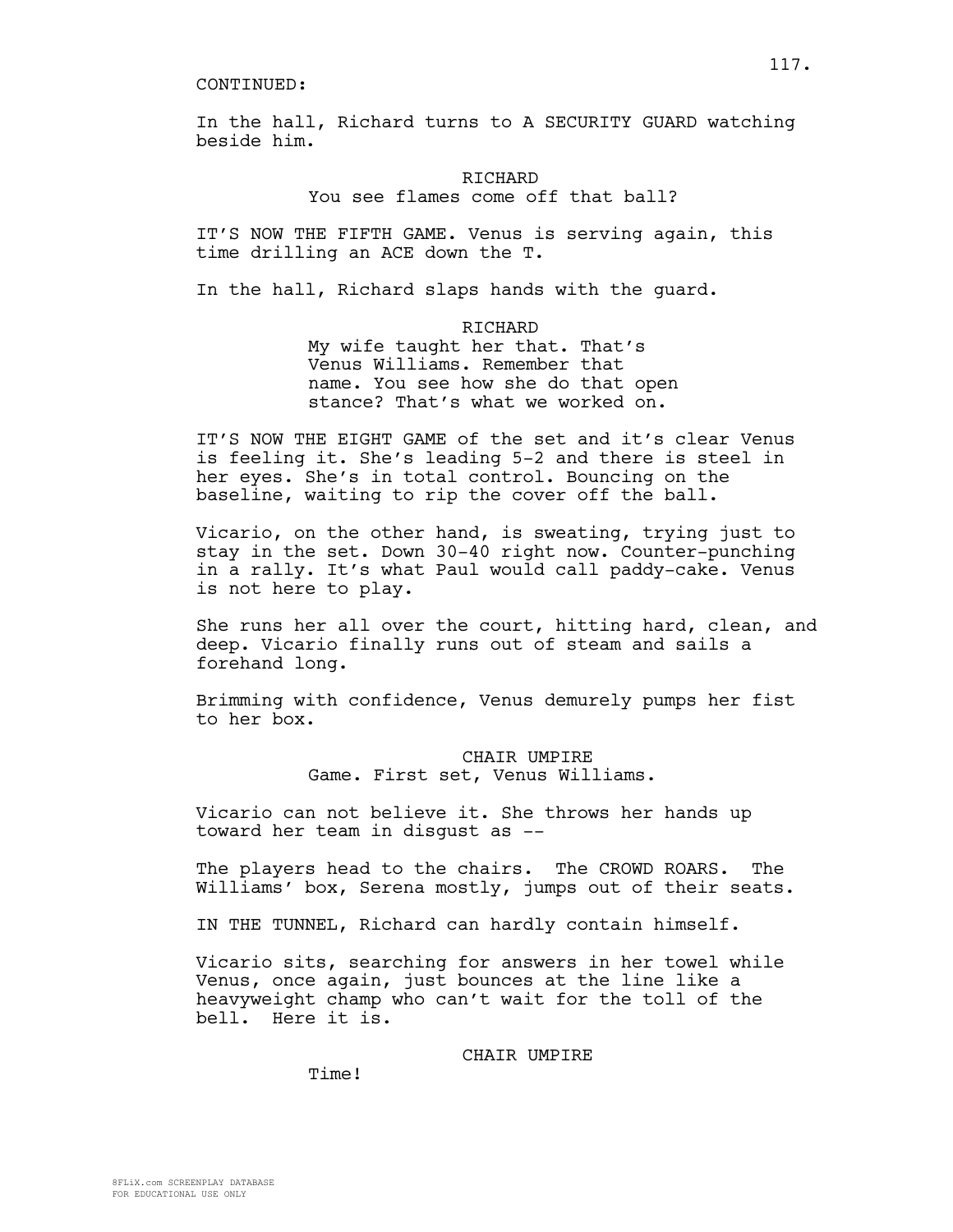And to Vicario's dismay, it's more of the same. The scoreboard's already reading: 1-2. Vicario's serve.

She's running Venus side to side, trying to be more aggressive. She hits a big forehand and comes in behind  $it$  but  $--$ 

Venus gets to it, uncorking an open stance forehand passing shot for the winner. Vicario's stunned.

> CHAIR UMPIRE Game. Williams. Williams leads three games to one.

The CROWD GOES FUCKING NUTS. The Williams family explodes. Venus is on the brink. Bud Collins looks to Macci. "Holy shit, she's gonna do it."

And that's when it happens.

The players walk off for the change over. Venus stands bouncing, like always as --

Vicario fumes, searching for answers. She looks over at Venus, then up to HER OWN BOX. An idea beginning to form.

Vicario approaches the CHAIR UMPIRE. Says something unheard. The Umpire nods and Vicario walks off the court, disappearing into the tunnel, leaving Venus confused, bouncing on the court by herself.

The umpire waves her over to explain.

# CHAIR UMPIRE She's using the toilet.

Venus nods, watching her opponent head off into --

INT. HALLWAY - OAKLAND COLOSSEUM ARENA - NIGHT

The tunnels where Richard watches on the TV. He sees Vicario exiting the court ON THE SCREEN just as --

Vicario, in the flesh, escorted by SECURITY, passes by him in the tunnel with surprisingly little urgency.

She approaches the locker room, pausing a moment to retie her shoe, before slipping inside.

Richard cops her, suspicious as --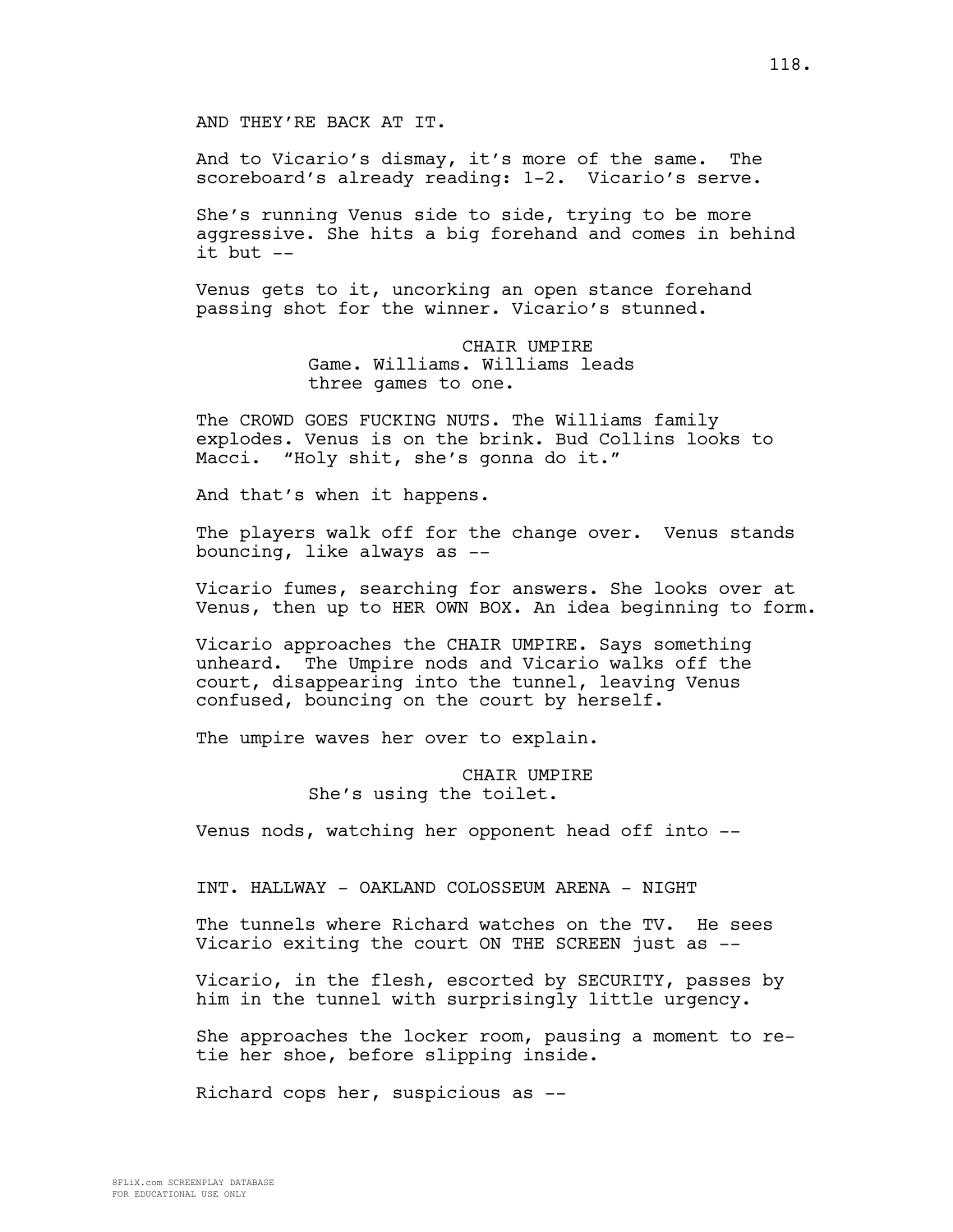EXT. OAKLAND COLOSSEUM ARENA - NIGHT

Back in the arena, Venus still bounces in place, watching the COURT CLOCK TICK. 5 minutes... 6 minutes...

Oracene turns to Macci in the stands.

ORACENE What's taking her so long?

MACCI

She's icing her.

ORACENE What?! She can't do that?! There's not a rule?

MACCI

There's nothing they can do. She can just say that she's in there using the toilet. It's a dirty old trick.

The family steams. The crowd bristles. Venus hops up and down, alone on the court, with nothing but her thoughts for what seems like an eternity. A lifetime to consider and to start getting tight as --

The clock just keeps on ticking. Sucking the energy and momentum right out of the stadium until finally --

Venus does something she hasn't done yet. She sits.

INT. HALLWAY - OAKLAND COLOSSEUM ARENA - NIGHT

Back in the tunnel, Richard watches his daughter killing time on TV, growing increasingly angry.

> RICHARD That's eight minutes already. Eight minutes. (still nothing) Nine minutes. Come on, Junior. Get up.

Because Richard understands exactly what's going on and --

He's shaking with anger when Vicario finally exits the bathroom, looking calm and unhurried as she heads back to the court.

Richard just shakes his head as --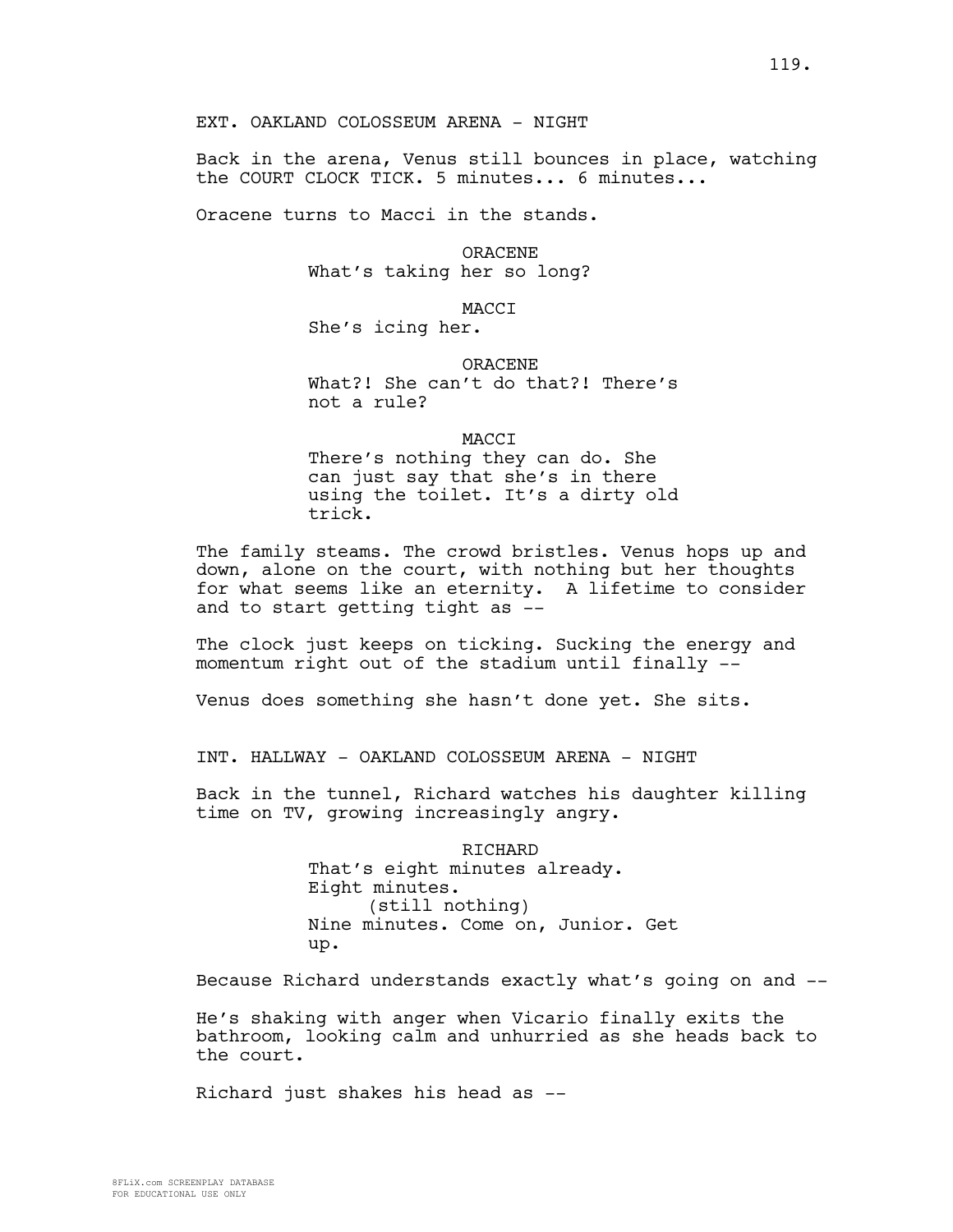## EXT. OAKLAND COLOSSEUM ARENA - NIGHT

The crowd claps as Vicario returns, feigning apologies.

# CHAIR UMPIRE

Time! Let's go.

Venus looks at the clock. 10 minutes have passed. It feels like an eternity.

She rises up from the bench, but when she steps back up to serve, the energy has changed. It's clear that she's tight.

She manages to get in her first serve, starting another long rally, but it ends when Venus -- very tight, short arms a backhand into the net.

Richard watches, tries to clap, show support, but he's attuned to a change and --

On the next point, Venus pockets the first serve into the net and carves in a slow second which --

BOOM! -- Vicario blasts it off the court for a winner. A message shot. Venus gets it. So does the crowd. The air's gone from the building. Macci can feel it.

Richard can too, knowing where this ends. Trying to will Venus on.

> RICHARD You still got this. You fine.

And Oracene claps her up too only --

As Venus prepares for her serve, we see the nerves have arrived. She misses the first badly. Carving in a slow second. Vicario returns hard to her forehand and --

Venus misses badly in the net.

CHAIR UMPIRE Game. Vicario. Williams is leading three games to two.

But it doesn't feel quite like she's leading.

The crowd can sense blood. Macci can too. And two very quick games later --

Venus is serving again, trying to regain her composure, but her mojo is gone. Vicario's taken it. She's waiting on the other side of the net with a scowl.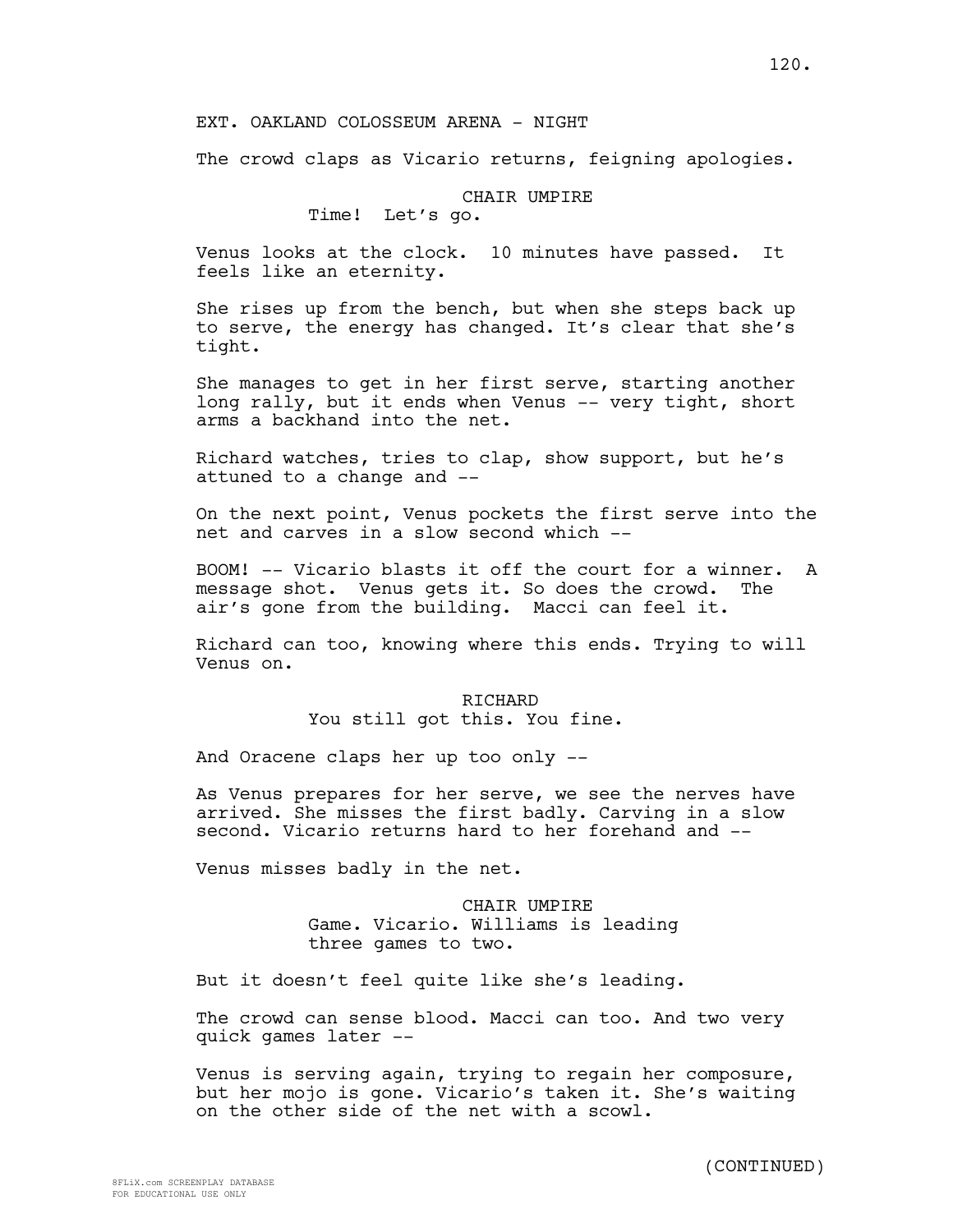Venus tosses her serve, smacks it clean but Vicario's there -- winding up, salivating, ready to knock the cover off the ball and --

WE COULD FREEZE IT RIGHT THERE. Because Venus doesn't win another game for the rest of the match.

IN THE TUNNEL, Richard watches Vicario take control, winning point after point and game after game.

> CHAIR UMPIRE Game, Vicario. (again) Game, Vicario. (finally) Second set, Vicario.

Venus never stops fighting, taking a nasty fall on the court, rising back to her feet, but knows the moment has passed.

IN THE TUNNEL, Richard hurts for his daughter. Knowing it's slipping a way. His eyes turn to the exit as --

ON COURT, Vicario moon-balls her way through another long rally that Venus finally ends, sailing a backhand long.

Venus shakes her head in disgust. Feeling frustrated and alone until Venus looks up in surprise to see --

In the stands, there's her father -- taking the empty seat beside Oracene for the rest of the match. Watching, not running.

Venus understands. So does Oracene. She takes Richard's hand and together, they support their daughter as --

In what feels like no time, the score reads: 6-2. 3-6. 0-5. Venus is serving but it's match point Vicario. After the return, Venus sails a forehand long and, like that, it's all done. She has lost.

Just like that dignified girl back in juniors, Venus walks graciously to the net and shakes Vicario's hand. It's a moment of chivalry and Richard is proud, only --

The rug still has been pulled out. The crowd is applauding but the bubble's been burst. The defeat feels enormous. They bet the house and they lost.

HOLD ON Richard, clapping stoically, applauding his daughter, but knowing she's hurting and --

END MONTAGE.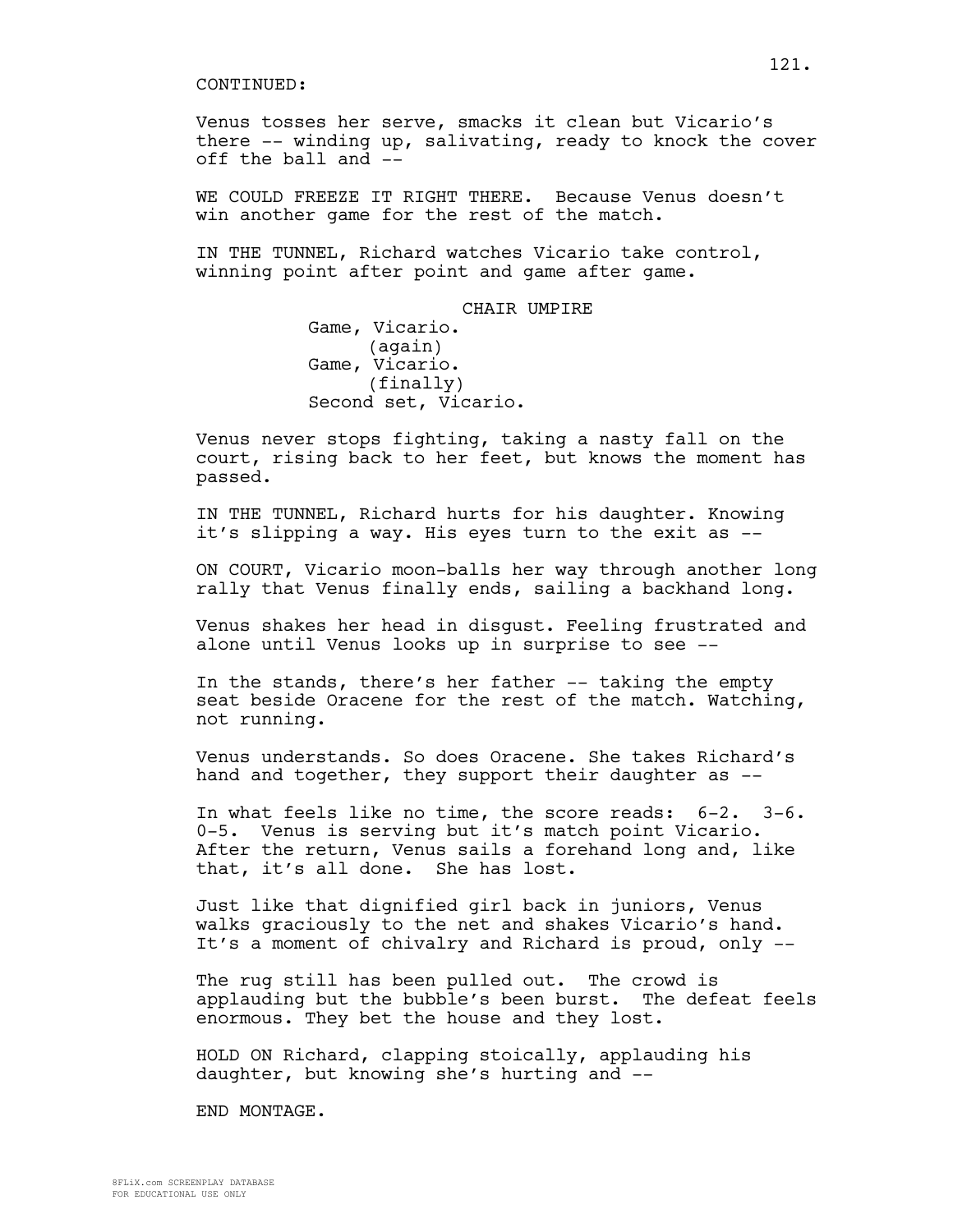INT. LOCKER ROOM - OAKLAND COLOSSEUM ARENA - NIGHT

Once she's inside, the door's closed, her disappointment pours out like the 14-year-old kid that she is. Her parent arrive, cloaking her in their arms as she cries.

> VENUS I shoulda won tonight. All the deals, the respect. You were counting on me.

> > RICHARD

Don't you worry about those deals. I bet outside out that door, the hallway's full of fools just fighting to hand you a check but that's not what's important. (beat) Look at me. You just went toe to toe for two hours with the best player in the world and you made her knees shake and you did it with grace. You don't have respect for yourself now, you ain't gon' never have none. You're a champion, Venus Williams, and the whole world knows it. Walk out with your head up. (finally) I have never been more proud of a person in my whole life.

Venus smiles for her father's sake, but she's holding back tears, afraid he isn't right and --

RICHARD

Let's go.

Richard grabs Venus' bag and they head for the door but --

VENUS Daddy. I'll take my bag.

RICHARD I'll carry it Junior.

VENUS No. I got it.

Richard understands. He hands Venus her bag and she carries it herself out into --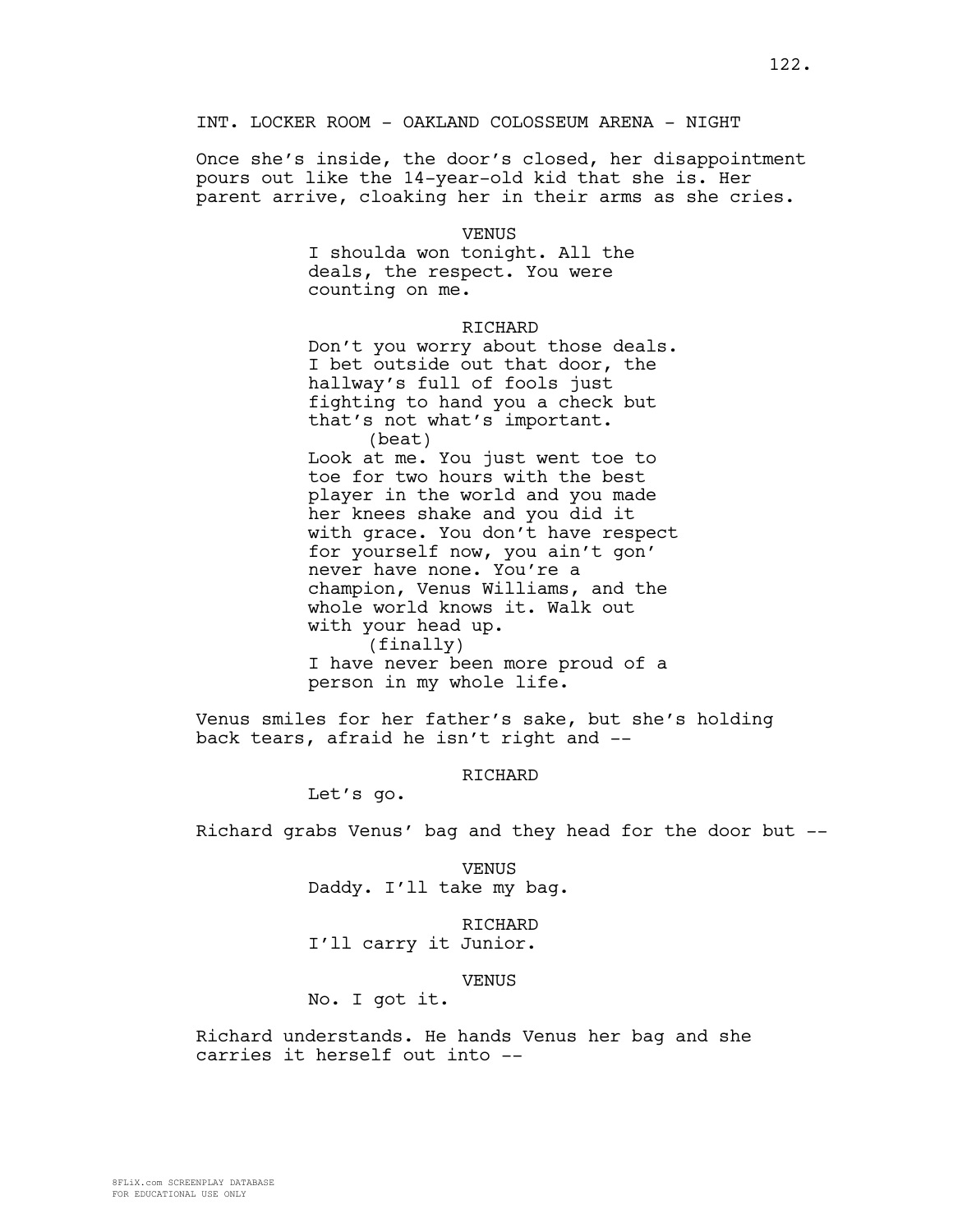The now empty arena where Venus reunites with her sisters, waiting for her in the stands. Richard leads his family across the vacant court, STADIUM LIGHTS beginning to shut off above them as --

They scale the steps of the empty arena, arriving at the exit where they open the arena doors to discover --

EXT. PLAYERS' EXIT - OAKLAND COLOSSEUM ARENA - NIGHT

A MASSIVE CROWD OF FANS, many of them YOUNG BLACK GIRLS, wait outside just for a chance to see Venus. They explode in applause as she appears, chanting her name.

> CROWD VENUS! VENUS! VENUS! VENUS! (and then seeing) SERENA! SERENA! SERENA!

Venus is moved to tears at the sight. Serena is, too.

RICHARD It looks like they know. Go ahead, don't keep them waiting.

Full of gratitude, Venus kisses her father and heads out to meet her fans. Serena follows, too.

Richard and Oracene watch in amazement as their little girls shake hands, sign autographs, and inspire.

They are moved to tears themselves. And to cap it all off, Macci appears, flushed with excitement.

> MACCI Richard! Richard. Nike's back on the line. They're coming out of the woodwork. Puma. Fila. Reebok. They all wanna meet and they wanna meet first. (off Richard's silence) I'm gonna tell 'em they can kiss my backside.

Finally, Richard smiles. He watches his daughters, swelling with pride, everything he's predicted come true.

> RICHARD No, I think we'll talk to those peoples. We're gonna talk to 'em.